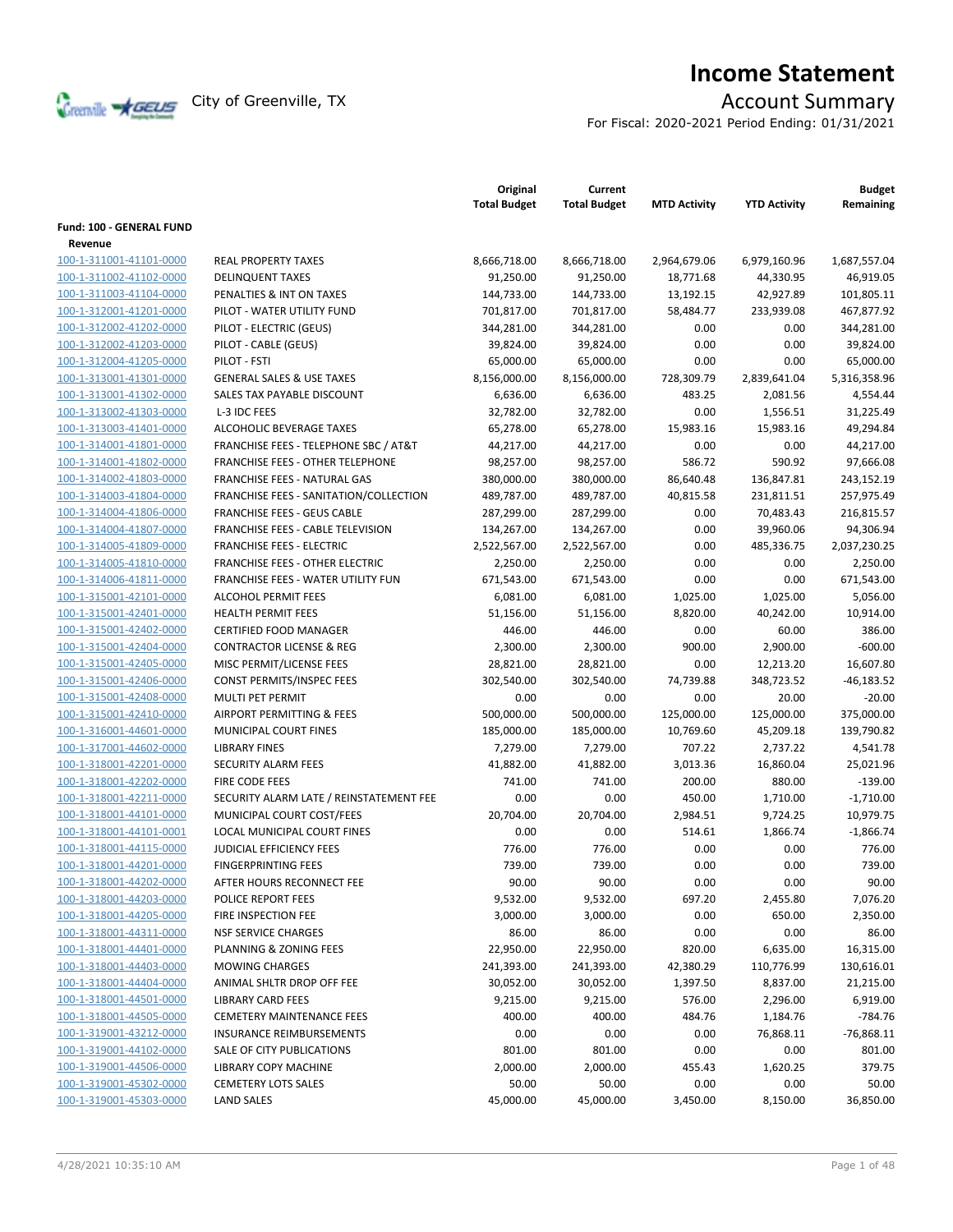|                                                    |                                                    | Original<br><b>Total Budget</b> | Current<br><b>Total Budget</b> | <b>MTD Activity</b> | <b>YTD Activity</b> | <b>Budget</b><br>Remaining |
|----------------------------------------------------|----------------------------------------------------|---------------------------------|--------------------------------|---------------------|---------------------|----------------------------|
| 100-1-319001-45305-0000                            | <b>AUCTION PROCEEDS</b>                            | 190,000.00                      | 190,000.00                     | 0.00                | 0.00                | 190,000.00                 |
| 100-1-319001-45401-0000                            | <b>INTEREST REVENUES</b>                           | 52,340.00                       | 52,340.00                      | 296.83              | 773.23              | 51,566.77                  |
| 100-1-319001-45501-0000                            | LIBRARY MTG ROOM RENTAL                            | 1,224.00                        | 1,224.00                       | 0.00                | 0.00                | 1,224.00                   |
| 100-1-319001-45503-0000                            | <b>PAVILION RENTALS</b>                            | 9,900.00                        | 9,900.00                       | $-101.62$           | 582.46              | 9,317.54                   |
| 100-1-319001-45601-0000                            | MISCELLANEOUS REVENUES                             | 68,756.00                       | 68,756.00                      | 115.05              | 23,712.64           | 45,043.36                  |
| 100-1-319001-45604-0000                            | OTHER REVENUE / OVER/SHORT                         | 0.00                            | 0.00                           | $-0.23$             | 31.03               | $-31.03$                   |
| 100-1-322001-43002-0000                            | ANIMAL SHELTER CONTRIB                             | 100,000.00                      | 100,000.00                     | 0.00                | 0.00                | 100,000.00                 |
| 100-1-322001-43003-0000                            | HUNT CO CONTRIB - FIRE                             | 28,800.00                       | 28,800.00                      | 2,400.00            | 11,600.00           | 17,200.00                  |
| 100-1-322001-43004-0000                            | HUNT CO MEM HOSP REIM                              | 22,400.00                       | 22,400.00                      | 4,232.42            | 8,464.84            | 13,935.16                  |
| 100-1-323001-46008-0000                            | <b>XFR - TOURISM FUND</b>                          | 98,000.00                       | 98,000.00                      | 8,166.67            | 32,666.68           | 65,333.32                  |
| 100-1-323001-46015-0000                            | XFR - DEBT SERVICE FUND                            | 118,309.00                      | 118,309.00                     | 9,859.08            | 39,436.32           | 78,872.68                  |
| 100-1-324001-46506-0000                            | <b>CA - RECREATION FUND</b>                        | 973.00                          | 973.00                         | 81.08               | 324.32              | 648.68                     |
| 100-1-324001-46509-0000                            | CA - VENUE MGMT FUND                               | 4,129.00                        | 4,129.00                       | 344.08              | 1,376.32            | 2,752.68                   |
| 100-1-324001-46537-0000                            | CA - MAIL MACHINE LEASE                            | 0.00                            | 0.00                           | 269.28              | 1,077.12            | $-1,077.12$                |
| 100-1-324001-46614-0000                            | CA - SANITATION FUND COLLECTION                    | 40,166.00                       | 40,166.00                      | 3,347.17            | 13,388.68           | 26,777.32                  |
| 100-1-324001-46650-0000                            | CA - UTILITY FUND TO GENERAL GOVERNME              | 336,411.00                      | 336,411.00                     | 30,534.25           | 122,137.00          | 214,274.00                 |
| 100-1-324001-46651-0000                            | CA - UTILITY FUND TO PUBLIC WORKS                  | 159,224.00                      | 159,224.00                     | 13,268.67           | 53,074.68           | 106,149.32                 |
| 100-1-324001-46801-0000                            | <b>CA - SPENCE FUND</b>                            | 600.00                          | 600.00                         | 50.00               | 200.00              | 400.00                     |
| 100-1-324009-46901-0000                            | CA - ELECTRIC UTILITY                              | 426,336.00                      | 426,336.00                     | 35,528.00           | 142,112.00          | 284,224.00                 |
| 100-1-324009-46906-0000                            | <b>CA - CABLE UTILITY</b><br><b>Revenue Total:</b> | 58,987.00                       | 58,987.00                      | 4,915.58            | 19,662.32           | 39,324.68                  |
|                                                    |                                                    | 26,174,095.00                   | 26,174,095.00                  | 4,320,638.31        | 12,423,916.33       | 13,750,178.67              |
| Expense                                            |                                                    |                                 |                                |                     |                     |                            |
| 100-1-000000-43105-0001                            | <b>CENSUS GRANT MANAGEMENT</b>                     | 0.00                            | 0.00                           | 0.00                | 8,912.00            | $-8,912.00$                |
| 100-1-000000-52103-0000                            | <b>ESSENTIAL EMPLOYEE MEALS</b>                    | 0.00                            | 0.00                           | 0.00                | 38.15               | $-38.15$                   |
| 100-1-000000-96119-0000                            | PANDEMIC EXPENSES                                  | 0.00                            | 0.00                           | 1,025.00            | 58,277.67           | $-58,277.67$               |
| 100-1-411000-52001-0000                            | <b>OFFICE SUPPLIES</b>                             | 50.00                           | 50.00                          | 0.00                | 4.79                | 45.21                      |
| 100-1-411000-52005-0000                            | PRINTED MATERIALS                                  | 96.00                           | 96.00                          | 0.00                | 48.00               | 48.00                      |
| 100-1-411000-52103-0000                            | <b>MEETING SUPPLIES</b>                            | 2,931.00                        | 2,931.00                       | 69.75               | 438.21              | 2,492.79                   |
| 100-1-411000-54001-0000                            | <b>TELEPHONE CHARGES</b>                           | 3,132.00                        | 3,132.00                       | 303.95              | 832.41              | 2,299.59                   |
| 100-1-411000-54101-0000                            | PROFESSIONAL SERVICES                              | 8,000.00                        | 8,000.00                       | 2,000.00            | 6,000.00            | 2,000.00                   |
| 100-1-411000-54201-0000                            | MEMBERSHIPS & SUBSCRIPTIONS                        | 6,675.00                        | 6,675.00                       | 0.00                | 2,261.60            | 4,413.40                   |
| 100-1-411000-54204-0000                            | <b>PUBLIC RELATIONS</b>                            | 1,700.00                        | 1,700.00                       | 0.00                | 0.00                | 1,700.00                   |
| 100-1-411000-54213-0000                            | PLAQUES AND AWARDS                                 | 1,000.00                        | 1,000.00                       | 0.00                | 453.00              | 547.00                     |
| 100-1-411000-54214-0000                            | <b>TRAVEL &amp; TRAINING</b>                       | 14,520.00                       | 10,920.00                      | 0.00                | 230.00              | 10,690.00                  |
| 100-1-411000-54300-0000                            | <b>TRAVEL TO AUSTIN</b>                            | 0.00                            | 3,600.00                       | 0.00                | 0.00                | 3,600.00                   |
| 100-1-411400-51001-0000                            | REGULAR SALARIES                                   | 147,449.00                      | 147,449.00                     | 11,223.52           | 44,229.83           | 103,219.17                 |
| 100-1-411400-51021-0000                            | LONGEVITY<br>CAR ALLOWANCE                         | 1,656.00                        | 1,656.00                       | 0.00                | 1,752.00            | $-96.00$                   |
| 100-1-411400-51116-0000<br>100-1-411400-51117-0000 | <b>CELL PHONE ALLOWANCE</b>                        | 4,200.00                        | 4,200.00                       | 323.08              | 1,292.32            | 2,907.68<br>1,474.64       |
|                                                    |                                                    | 2,130.00                        | 2,130.00                       | 163.84              | 655.36              | 6,759.58                   |
| 100-1-411400-51201-0000<br>100-1-411400-51202-0000 | <b>FICA</b><br>MEDICARE                            | 9,633.00<br>2,253.00            | 9,633.00<br>2,253.00           | 684.62<br>160.12    | 2,873.42<br>672.02  | 1,580.98                   |
| 100-1-411400-51203-0000                            | <b>HEALTH INSURANCE</b>                            | 24,266.00                       | 24,266.00                      | 1,011.08            | 4,044.32            | 20,221.68                  |
| 100-1-411400-51204-0000                            | <b>WORKERS COMPENSATION</b>                        | 375.00                          | 375.00                         | 19.96               | 79.84               | 295.16                     |
| 100-1-411400-51205-0000                            | STATE UNEMPLOYMENT                                 | 126.00                          | 126.00                         | 187.36              | 331.35              | $-205.35$                  |
| 100-1-411400-51301-0000                            | TMRS                                               | 17,887.00                       | 17,887.00                      | 1,358.41            | 5,433.09            | 12,453.91                  |
| 100-1-411400-52001-0000                            | <b>OFFICE SUPPLIES</b>                             | 225.00                          | 225.00                         | 0.00                | 99.96               | 125.04                     |
| 100-1-411400-52002-0000                            | POSTAGE / FREIGHT                                  | 125.00                          | 125.00                         | $-15.20$            | $-30.83$            | 155.83                     |
| 100-1-411400-52005-0000                            | PRINTED MATERIALS                                  | 5,150.00                        | 5,150.00                       | 0.00                | 24.00               | 5,126.00                   |
| 100-1-411400-54001-0000                            | <b>TELEPHONE CHARGES</b>                           | 1,046.00                        | 1,046.00                       | 50.80               | 286.81              | 759.19                     |
| 100-1-411400-54101-0000                            | PROFESSIONAL SERVICES                              | 1,175.00                        | 1,175.00                       | 0.00                | 395.00              | 780.00                     |
| 100-1-411400-54201-0000                            | MEMBERSHIPS & SUBSCRIPTIONS                        | 125.00                          | 125.00                         | 200.00              | 350.00              | $-225.00$                  |
| 100-1-411400-54206-0000                            | <b>ELECTION EXPENSE</b>                            | 108,000.00                      | 108,000.00                     | 0.00                | 128.24              | 107,871.76                 |
| 100-1-411400-54214-0000                            | <b>TRAVEL &amp; TRAINING</b>                       | 3,555.00                        | 3,555.00                       | 175.00              | 755.00              | 2,800.00                   |
| 100-1-412100-51001-0000                            | REGULAR SALARIES                                   | 185,492.40                      | 185,492.40                     | 12,208.29           | 48,863.63           | 136,628.77                 |
| 100-1-412100-51020-0000                            | <b>OVERTIME</b>                                    | 7,409.87                        | 7,409.87                       | 195.19              | 710.70              | 6,699.17                   |
| 100-1-412100-51021-0000                            | LONGEVITY                                          | 6,002.00                        | 6,002.00                       | 0.00                | 4,340.00            | 1,662.00                   |
| 100-1-412100-51101-0000                            | <b>CERTIFICATION PAY</b>                           | 3,600.00                        | 3,600.00                       | 230.78              | 923.12              | 2,676.88                   |
| 100-1-412100-51201-0000                            | <b>FICA</b>                                        | 12,555.26                       | 12,555.26                      | 921.00              | 3,344.59            | 9,210.67                   |
| 100-1-412100-51202-0000                            | MEDICARE                                           | 2,936.31                        | 2,936.31                       | 215.39              | 782.20              | 2,154.11                   |
|                                                    |                                                    |                                 |                                |                     |                     |                            |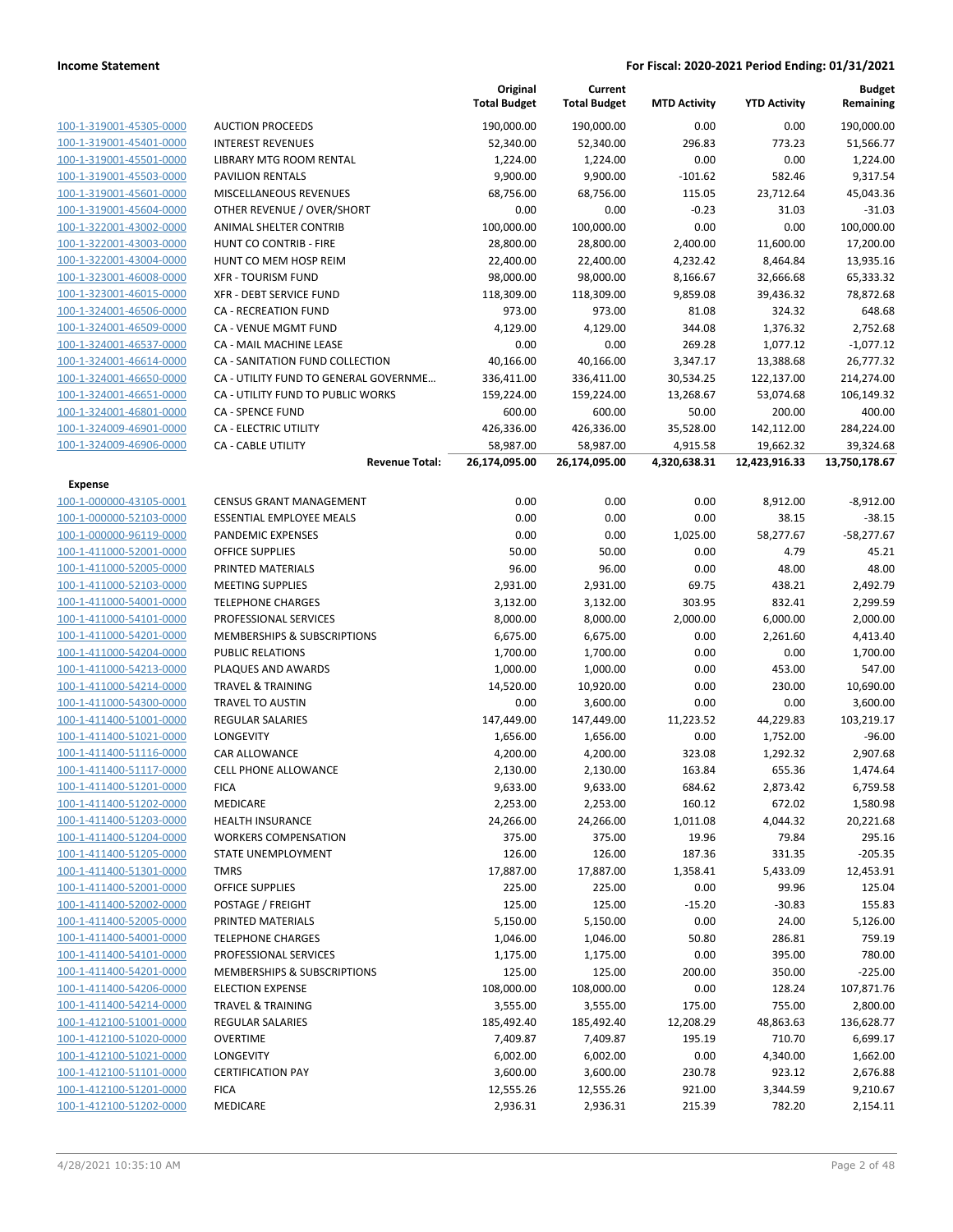| 100-1-412100-51203-0000        |
|--------------------------------|
| 100-1-412100-51204-0000        |
| 100-1-412100-51205-0000        |
| 100-1-412100-51301-0000        |
| 100-1-412100-52001-0000        |
| 100-1-412100-52002-0000        |
| 100-1-412100-52005-0000        |
| 100-1-412100-52102-0000        |
| 100-1-412100-52110-0000        |
| 100-1-412100-53201-0000        |
| 100-1-412100-54001-0000        |
| 100-1-412100-54101-0000        |
| 100-1-412100-54201-0000        |
| 100-1-412100-54207-0000        |
| 100-1-412100-54214-0000        |
| 100-1-413200-51001-0000        |
| 100-1-413200-51020-0000        |
| 100-1-413200-51021-0000        |
| 100-1-413200-51116-0000        |
| 100-1-413200-51117-0000        |
| 100-1-413200-51201-0000        |
| 100-1-413200-51202-0000        |
| 100-1-413200-51203-0000        |
| 100-1-413200-51204-0000        |
| 100-1-413200-51205-0000        |
| 100-1-413200-51301-0000        |
| 100-1-413200-51303-0000        |
| 100-1-413200-52001-0000        |
| 100-1-413200-52002-0000        |
|                                |
| 100-1-413200-52103-0000        |
| 100-1-413200-54001-0000        |
| 100-1-413200-54101-0000        |
| 100-1-413200-54201-0000        |
| 100-1-413200-54205-0000        |
| 100-1-413200-54212-0000        |
| 100-1-413200-54214-0000        |
| 100-1-413200-54300-0000        |
| 100-1-415100-51001-0000        |
| 100-1-415100-51020-0000        |
| 100-1-415100-51021-0000        |
| 100-1-415100-51116-0000        |
| 100-1-415100-51117-0000        |
| 100-1-415100-51201-0000        |
| 100-1-415100-51202-0000        |
| 100-1-415100-51203-0000        |
| 100-1-415100-51204-0000        |
| 100-1-415100-51205-0000        |
| <u>100-1-415100-51301-0000</u> |
| 100-1-415100-52001-0000        |
| <u>100-1-415100-52002-0000</u> |
| <u>100-1-415100-52005-0000</u> |
| 100-1-415100-54001-0000        |
| 100-1-415100-54110-0000        |
| <u>100-1-415100-54201-0000</u> |
| <u>100-1-415100-54211-0000</u> |
| <u>100-1-415100-54214-0000</u> |
| 100-1-415150-54401-0000        |
| <u>100-1-415150-54402-0000</u> |
| 100-1-415300-54106-0000        |
|                                |

|                         |                               | Original<br><b>Total Budget</b> | Current<br><b>Total Budget</b> | <b>MTD Activity</b> | <b>YTD Activity</b> | <b>Budget</b><br>Remaining |
|-------------------------|-------------------------------|---------------------------------|--------------------------------|---------------------|---------------------|----------------------------|
| 100-1-412100-51203-0000 | <b>HEALTH INSURANCE</b>       | 48,533.00                       | 48,533.00                      | 4,044.42            | 16,177.68           | 32,355.32                  |
| 100-1-412100-51204-0000 | <b>WORKERS COMPENSATION</b>   | 488.44                          | 488.44                         | 40.70               | 162.80              | 325.64                     |
| 100-1-412100-51205-0000 | STATE UNEMPLOYMENT            | 379.08                          | 379.08                         | 259.32              | 287.08              | 92.00                      |
| 100-1-412100-51301-0000 | <b>TMRS</b>                   | 22,000.42                       | 22,000.42                      | 1,880.06            | 6,432.75            | 15,567.67                  |
| 100-1-412100-52001-0000 | <b>OFFICE SUPPLIES</b>        | 900.00                          | 900.00                         | 0.00                | 32.25               | 867.75                     |
| 100-1-412100-52002-0000 | POSTAGE / FREIGHT             | 2,750.00                        | 2,750.00                       | 148.31              | 502.72              | 2,247.28                   |
| 100-1-412100-52005-0000 | PRINTED MATERIALS             | 1,500.00                        | 1,500.00                       | 0.00                | 0.00                | 1,500.00                   |
| 100-1-412100-52102-0000 | <b>BOOKS / REF SUPPLIES</b>   | 250.00                          | 250.00                         | 0.00                | 0.00                | 250.00                     |
| 100-1-412100-52110-0000 | <b>TICKET WRITER SUPPLIES</b> | 8,700.00                        | 8,700.00                       | 0.00                | 0.00                | 8,700.00                   |
| 100-1-412100-53201-0000 | FURNITURE & OFFICE EQUIPMENT  | 2,235.00                        | 2,235.00                       | 62.97               | 1,348.30            | 886.70                     |
| 100-1-412100-54001-0000 | <b>TELEPHONE CHARGES</b>      | 3,500.00                        | 3,500.00                       | 204.18              | 1,415.04            | 2,084.96                   |
| 100-1-412100-54101-0000 | PROFESSIONAL SERVICES         | 29,000.00                       | 4,000.00                       | 50.00               | 190.30              | 3,809.70                   |
| 100-1-412100-54201-0000 | MEMBERSHIPS & SUBSCRIPTIONS   | 550.00                          | 550.00                         | 0.00                | 531.19              | 18.81                      |
| 100-1-412100-54207-0000 | COURT COSTS, JURY, WIT FEES   | 360.00                          | 360.00                         | 0.00                | 0.00                | 360.00                     |
| 100-1-412100-54214-0000 | <b>TRAVEL &amp; TRAINING</b>  | 6,080.00                        | 3,080.00                       | 0.00                | 0.00                | 3,080.00                   |
| 100-1-413200-51001-0000 | REGULAR SALARIES              | 243,744.80                      | 243,744.80                     | 18,864.28           | 75,460.16           | 168,284.64                 |
| 100-1-413200-51020-0000 | <b>OVERTIME</b>               | 145.58                          | 145.58                         | 0.00                | 0.00                | 145.58                     |
| 100-1-413200-51021-0000 | <b>LONGEVITY</b>              | 618.00                          | 618.00                         | 0.00                | 933.00              | $-315.00$                  |
| 100-1-413200-51116-0000 | <b>CAR ALLOWANCE</b>          | 7,200.00                        | 7,200.00                       | 553.84              | 2,215.36            | 4,984.64                   |
| 100-1-413200-51117-0000 | <b>CELL PHONE ALLOWANCE</b>   | 1,170.00                        | 1,170.00                       | 90.00               | 360.00              | 810.00                     |
| 100-1-413200-51201-0000 | <b>FICA</b>                   | 11,874.26                       | 11,874.26                      | 1,123.34            | 1,866.82            | 10,007.44                  |
| 100-1-413200-51202-0000 | MEDICARE                      | 3,666.74                        | 3,666.74                       | 262.72              | 1,062.48            | 2,604.26                   |
| 100-1-413200-51203-0000 | <b>HEALTH INSURANCE</b>       | 30,333.00                       | 30,333.00                      | 2,527.75            | 10,111.00           | 20,222.00                  |
| 100-1-413200-51204-0000 | <b>WORKERS COMPENSATION</b>   | 609.94                          | 609.94                         | 50.83               | 203.32              | 406.62                     |
| 100-1-413200-51205-0000 | STATE UNEMPLOYMENT            | 157.95                          | 157.95                         | 215.57              | 215.57              | $-57.62$                   |
| 100-1-413200-51301-0000 | <b>TMRS</b>                   | 29,112.62                       | 29,112.62                      | 2,262.93            | 8,947.62            | 20,165.00                  |
| 100-1-413200-51303-0000 | SUP 457 COMP PLAN             | 22,230.00                       | 22,230.00                      | 1,695.24            | 6,780.96            | 15,449.04                  |
| 100-1-413200-52001-0000 | <b>OFFICE SUPPLIES</b>        | 300.00                          | 300.00                         | 67.94               | 360.41              | $-60.41$                   |
| 100-1-413200-52002-0000 | POSTAGE / FREIGHT             | 100.00                          | 100.00                         | 0.00                | 7.07                | 92.93                      |
| 100-1-413200-52103-0000 | <b>MEETING SUPPLIES</b>       | 850.00                          | 850.00                         | 0.00                | 58.14               | 791.86                     |
| 100-1-413200-54001-0000 | <b>TELEPHONE CHARGES</b>      | 4,000.00                        | 4,000.00                       | 146.17              | 1,351.64            | 2,648.36                   |
| 100-1-413200-54101-0000 | PROFESSIONAL SERVICES         | 100.00                          | 100.00                         | 0.00                | 0.00                | 100.00                     |
| 100-1-413200-54201-0000 | MEMBERSHIPS & SUBSCRIPTIONS   | 1,525.00                        | 1,525.00                       | 194.22              | 359.22              | 1,165.78                   |
| 100-1-413200-54205-0000 | <b>BUSINESS MEALS</b>         | 600.00                          | 600.00                         | 0.00                | 31.24               | 568.76                     |
| 100-1-413200-54212-0000 | <b>PRINTING</b>               | 150.00                          | 150.00                         | 0.00                | 0.00                | 150.00                     |
| 100-1-413200-54214-0000 | <b>TRAVEL &amp; TRAINING</b>  | 2,600.00                        | 1,500.00                       | 355.00              | 534.00              | 966.00                     |
| 100-1-413200-54300-0000 | TRAVEL TO AUSTIN              | 0.00                            | 1,100.00                       | 0.00                | 0.00                | 1,100.00                   |
| 100-1-415100-51001-0000 | REGULAR SALARIES              | 288,633.28                      | 288,633.28                     | 22,302.09           | 89,106.57           | 199,526.71                 |
| 100-1-415100-51020-0000 | <b>OVERTIME</b>               | 1,476.45                        | 1,476.45                       | 0.00                | 0.00                | 1,476.45                   |
| 100-1-415100-51021-0000 | LONGEVITY                     | 3,322.00                        | 3,322.00                       | 0.00                | 3,652.00            | $-330.00$                  |
| 100-1-415100-51116-0000 | CAR ALLOWANCE                 | 4,200.00                        | 4,200.00                       | 323.08              | 1,292.32            | 2,907.68                   |
| 100-1-415100-51117-0000 | CELL PHONE ALLOWANCE          | 2,130.00                        | 2,130.00                       | 163.84              | 655.36              | 1,474.64                   |
| 100-1-415100-51201-0000 | <b>FICA</b>                   | 18,585.23                       | 18,585.23                      | 1,311.40            | 5,472.54            | 13,112.69                  |
| 100-1-415100-51202-0000 | MEDICARE                      | 4,346.55                        | 4,346.55                       | 306.69              | 1,279.85            | 3,066.70                   |
| 100-1-415100-51203-0000 | <b>HEALTH INSURANCE</b>       | 66,732.00                       | 66,732.00                      | 5,561.00            | 22,244.00           | 44,488.00                  |
| 100-1-415100-51204-0000 | <b>WORKERS COMPENSATION</b>   | 723.03                          | 723.03                         | 60.25               | 241.00              | 482.03                     |
| 100-1-415100-51205-0000 | STATE UNEMPLOYMENT            | 347.49                          | 347.49                         | 364.62              | 364.62              | $-17.13$                   |
| 100-1-415100-51301-0000 | <b>TMRS</b>                   | 34,510.07                       | 34,510.07                      | 2,643.53            | 10,734.18           | 23,775.89                  |
| 100-1-415100-52001-0000 | <b>OFFICE SUPPLIES</b>        | 1,700.00                        | 1,700.00                       | 87.24               | 514.85              | 1,185.15                   |
| 100-1-415100-52002-0000 | POSTAGE / FREIGHT             | 4,000.00                        | 4,000.00                       | 508.46              | 1,845.83            | 2,154.17                   |
| 100-1-415100-52005-0000 | PRINTED MATERIALS             | 150.00                          | 150.00                         | 0.00                | 0.00                | 150.00                     |
| 100-1-415100-54001-0000 | <b>TELEPHONE CHARGES</b>      | 3,000.00                        | 3,000.00                       | 114.09              | 1,015.24            | 1,984.76                   |
| 100-1-415100-54110-0000 | <b>AUDIT</b>                  | 69,000.00                       | 69,000.00                      | 0.00                | 0.00                | 69,000.00                  |
| 100-1-415100-54201-0000 | MEMBERSHIPS & SUBSCRIPTIONS   | 2,139.00                        | 2,139.00                       | 0.00                | 1,580.00            | 559.00                     |
| 100-1-415100-54211-0000 | ADVERTISING                   | 35,000.00                       | 35,000.00                      | 0.00                | 9,652.94            | 25,347.06                  |
| 100-1-415100-54214-0000 | <b>TRAVEL &amp; TRAINING</b>  | 2,465.00                        | 2,465.00                       | 0.00                | 0.00                | 2,465.00                   |
| 100-1-415150-54401-0000 | APPRAISER                     | 270,135.00                      | 270,135.00                     | 0.00                | 67,533.83           | 202,601.17                 |
| 100-1-415150-54402-0000 | <b>COLLECTOR</b>              | 0.00                            | 0.00                           | 0.00                | 17,009.57           | $-17,009.57$               |
| 100-1-415300-54106-0000 | <b>ATTORNEY FEES</b>          | 200,000.00                      | 200,000.00                     | 31,806.00           | 64,636.20           | 135,363.80                 |
|                         |                               |                                 |                                |                     |                     |                            |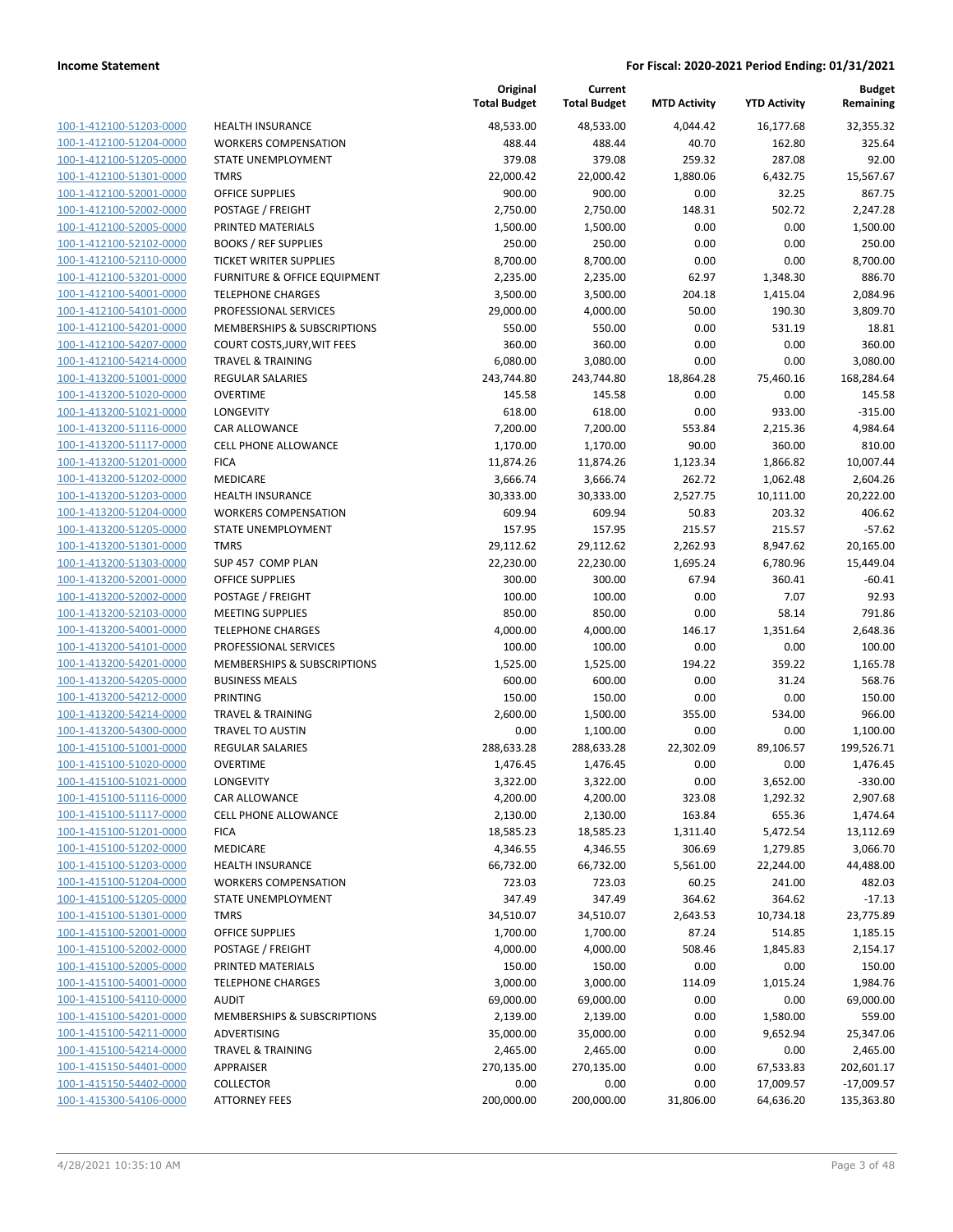| 100-1-415500-51001-0000        |
|--------------------------------|
| 100-1-415500-51020-0000        |
| 100-1-415500-51021-0000        |
| 100-1-415500-51116-0000        |
| 100-1-415500-51117-0000        |
| 100-1-415500-51201-0000        |
| 100-1-415500-51202-0000        |
| 100-1-415500-51203-0000        |
| <u>100-1-415500-51204-0000</u> |
| 100-1-415500-51205-0000        |
| 100-1-415500-51301-0000        |
| 100-1-415500-52001-0000        |
| 100-1-415500-52002-0000        |
| 100-1-415500-52303-0000        |
| 100-1-415500-54001-0000        |
| 100-1-415500-54102-0000        |
| 100-1-415500-54107-0000        |
| 100-1-415500-54118-0000        |
| 100-1-415500-54119-0000        |
| 100-1-415500-54201-0000        |
| 100-1-415500-54213-0000        |
| 100-1-415500-54214-0000        |
| 100-1-421100-51001-0000        |
| 100-1-421100-51020-0000        |
| <u>100-1-421100-51021-0000</u> |
| 100-1-421100-51101-0000        |
| 100-1-421100-51115-0000        |
| 100-1-421100-51117-0000        |
| <u>100-1-421100-51201-0000</u> |
| 100-1-421100-51202-0000        |
| 100-1-421100-51203-0000        |
| 100-1-421100-51204-0000        |
| 100-1-421100-51205-0000        |
| <u>100-1-421100-51301-0000</u> |
| 100-1-421100-52001-0000        |
| 100-1-421100-52002-0000        |
| 100-1-421100-52004-0000        |
| 100-1-421100-52005-0000        |
| 100-1-421100-52103-0000        |
| 100-1-421100-52104-0000        |
| 100-1-421100-52201-0000        |
| <u>100-1-421100-52203-0000</u> |
| 100-1-421100-52302-0000        |
| 100-1-421100-52304-0000        |
| <u>100-1-421100-52305-0000</u> |
| 100-1-421100-53202-0000        |
| <u>100-1-421100-53205-0000</u> |
| 100-1-421100-54001-0000        |
| 100-1-421100-54002-0000        |
| <u>100-1-421100-54201-0000</u> |
| 100-1-421100-54205-0000        |
| 100-1-421100-54212-0000        |
| 100-1-421100-54213-0000        |
| 100-1-421100-54214-0000        |
| <u>100-1-421210-51001-0000</u> |
| <u>100-1-421210-51020-0000</u> |
| <u>100-1-421210-51021-0000</u> |
| 100-1-421210-51101-0000        |
| <u>100-1-421210-51115-0000</u> |
|                                |

| <b>EGULAR SALARIES</b>                                          |
|-----------------------------------------------------------------|
| <b>VERTIME</b>                                                  |
| ONGEVITY                                                        |
| AR ALLOWANCE                                                    |
| <b>ELL PHONE ALLOWANCE</b>                                      |
| ICA                                                             |
| 1EDICARE                                                        |
| IEALTH INSURANCE                                                |
| VORKERS COMPENSATION                                            |
| TATE UNEMPLOYMENT                                               |
| MRS                                                             |
| <b>FFICE SUPPLIES</b>                                           |
| <b>OSTAGE / FREIGHT</b>                                         |
| RAINING SUPPLIES                                                |
| ELEPHONE CHARGES                                                |
| <b>IVR CHECKS</b>                                               |
| 1EDICAL                                                         |
| 1EDICAL - POLICE                                                |
| <b><i>AEDICAL - FIRE</i></b>                                    |
| 1EMBERSHIPS & SUBSCRIPTIONS                                     |
| LAQUES AND AWARDS                                               |
| RAVEL & TRAINING                                                |
| EGULAR SALARIES                                                 |
| <b>VERTIME</b>                                                  |
| ONGEVITY                                                        |
| <b>ERTIFICATION PAY</b>                                         |
| LOTHING ALLOWANCE                                               |
| ELL PHONE ALLOWANCE                                             |
| ICA                                                             |
| <i><b>IEDICARE</b></i>                                          |
| <b>IEALTH INSURANCE</b>                                         |
| VORKERS COMPENSATION                                            |
| TATE UNEMPLOYMENT                                               |
| MRS                                                             |
| PFFICE SUPPLIES                                                 |
| OSTAGE / FREIGHT                                                |
| OMPUTER SUPPLIES                                                |
| RINTED MATERIALS                                                |
| <b><i>IEETING SUPPLIES</i></b>                                  |
|                                                                 |
| VEARING APPAREL                                                 |
| <b>IINOR TOOLS &amp; EQUIPMENT</b>                              |
| 1OTOR VEHICLE FUEL                                              |
| <b><i>IEDICAL SUPPLIES</i></b>                                  |
| RONE PROGRAM                                                    |
| <b>UBLIC EDUCATION</b>                                          |
| <b>AACHINE, TOOLS &amp; IMPLMNTS</b>                            |
| <b><i>IOTOR VEHICLES</i></b>                                    |
| <b>ELEPHONE CHARGES</b>                                         |
|                                                                 |
| <b>TILITY CHARGES</b><br><b>IEMBERSHIPS &amp; SUBSCRIPTIONS</b> |
| <b>USINESS MEALS</b>                                            |
| RINTING                                                         |
| <b>LAQUES AND AWARDS</b>                                        |
|                                                                 |
| RAVEL & TRAINING                                                |
| <b>EGULAR SALARIES</b>                                          |
| <b>VERTIME</b>                                                  |
| ONGEVITY<br><b>ERTIFICATION PAY</b>                             |

|                         |                              | Original<br><b>Total Budget</b> | Current<br><b>Total Budget</b> | <b>MTD Activity</b> | <b>YTD Activity</b> | <b>Budget</b><br>Remaining |
|-------------------------|------------------------------|---------------------------------|--------------------------------|---------------------|---------------------|----------------------------|
| 100-1-415500-51001-0000 | REGULAR SALARIES             | 185,473.60                      | 185,473.60                     | 14,265.44           | 58,330.30           | 127,143.30                 |
| 100-1-415500-51020-0000 | <b>OVERTIME</b>              | 0.00                            | 0.00                           | 88.22               | 220.55              | $-220.55$                  |
| 100-1-415500-51021-0000 | LONGEVITY                    | 3,894.00                        | 3,894.00                       | 0.00                | 4,158.00            | $-264.00$                  |
| 100-1-415500-51116-0000 | CAR ALLOWANCE                | 4,200.00                        | 4,200.00                       | 323.08              | 1,292.32            | 2,907.68                   |
| 100-1-415500-51117-0000 | <b>CELL PHONE ALLOWANCE</b>  | 1,170.00                        | 1,170.00                       | 90.00               | 360.00              | 810.00                     |
| 100-1-415500-51201-0000 | <b>FICA</b>                  | 12,073.73                       | 12,073.73                      | 824.41              | 3,666.25            | 8,407.48                   |
| 100-1-415500-51202-0000 | MEDICARE                     | 2,823.70                        | 2,823.70                       | 192.80              | 857.41              | 1,966.29                   |
| 100-1-415500-51203-0000 | <b>HEALTH INSURANCE</b>      | 36,399.00                       | 36,399.00                      | 3,033.25            | 13,697.00           | 22,702.00                  |
| 100-1-415500-51204-0000 | <b>WORKERS COMPENSATION</b>  | 469.71                          | 469.71                         | 39.14               | 156.56              | 313.15                     |
| 100-1-415500-51205-0000 | STATE UNEMPLOYMENT           | 189.54                          | 189.54                         | 236.27              | 236.27              | $-46.73$                   |
| 100-1-415500-51301-0000 | <b>TMRS</b>                  | 22,419.17                       | 22,419.17                      | 1,712.94            | 7,291.55            | 15,127.62                  |
| 100-1-415500-52001-0000 | <b>OFFICE SUPPLIES</b>       | 2,300.00                        | 2,300.00                       | 117.01              | 409.22              | 1,890.78                   |
| 100-1-415500-52002-0000 | POSTAGE / FREIGHT            | 1,500.00                        | 1,500.00                       | 180.99              | 280.75              | 1,219.25                   |
| 100-1-415500-52303-0000 | <b>TRAINING SUPPLIES</b>     | 750.00                          | 750.00                         | 0.00                | 0.00                | 750.00                     |
| 100-1-415500-54001-0000 | <b>TELEPHONE CHARGES</b>     | 2,100.00                        | 2,100.00                       | 79.39               | 831.39              | 1,268.61                   |
| 100-1-415500-54102-0000 | <b>MVR CHECKS</b>            | 500.00                          | 500.00                         | 0.00                | 0.00                | 500.00                     |
| 100-1-415500-54107-0000 | <b>MEDICAL</b>               | 8,000.00                        | 8,000.00                       | 0.00                | 1,147.00            | 6,853.00                   |
| 100-1-415500-54118-0000 | <b>MEDICAL - POLICE</b>      | 2,500.00                        | 2,500.00                       | 0.00                | 211.00              | 2,289.00                   |
| 100-1-415500-54119-0000 | <b>MEDICAL - FIRE</b>        | 2,500.00                        | 2,500.00                       | 0.00                | 199.00              | 2,301.00                   |
| 100-1-415500-54201-0000 | MEMBERSHIPS & SUBSCRIPTIONS  | 3,300.00                        | 3,300.00                       | 0.00                | 456.89              | 2,843.11                   |
| 100-1-415500-54213-0000 | PLAQUES AND AWARDS           | 26,000.00                       | 26,000.00                      | 7,519.70            | 16,146.74           | 9,853.26                   |
| 100-1-415500-54214-0000 | <b>TRAVEL &amp; TRAINING</b> | 3,000.00                        | 3,000.00                       | 0.00                | 129.00              | 2,871.00                   |
| 100-1-421100-51001-0000 | REGULAR SALARIES             | 416,852.80                      | 416,852.80                     | 31,059.92           | 133,579.80          | 283,273.00                 |
| 100-1-421100-51020-0000 | <b>OVERTIME</b>              | 17,435.85                       | 17,435.85                      | 561.65              | 1,014.52            | 16,421.33                  |
| 100-1-421100-51021-0000 | LONGEVITY                    | 10,476.00                       | 10,476.00                      | 393.91              | 8,935.63            | 1,540.37                   |
| 100-1-421100-51101-0000 | <b>CERTIFICATION PAY</b>     | 6,240.00                        | 6,240.00                       | 415.38              | 1,661.52            | 4,578.48                   |
| 100-1-421100-51115-0000 | <b>CLOTHING ALLOWANCE</b>    | 841.00                          | 841.00                         | 27.72               | 1,010.88            | $-169.88$                  |
| 100-1-421100-51117-0000 | <b>CELL PHONE ALLOWANCE</b>  | 2,130.00                        | 2,130.00                       | 223.84              | 895.36              | 1,234.64                   |
| 100-1-421100-51201-0000 | <b>FICA</b>                  | 28,146.49                       | 28,146.49                      | 3,565.95            | 10,365.90           | 17,780.59                  |
| 100-1-421100-51202-0000 | MEDICARE                     | 6,582.65                        | 6,582.65                       | 833.97              | 2,474.58            | 4,108.07                   |
| 100-1-421100-51203-0000 | <b>HEALTH INSURANCE</b>      | 60,666.00                       | 60,666.00                      | 5,055.50            | 20,222.00           | 40,444.00                  |
| 100-1-421100-51204-0000 | <b>WORKERS COMPENSATION</b>  | 8,757.79                        | 8,757.79                       | 729.82              | 2,919.28            | 5,838.51                   |
| 100-1-421100-51205-0000 | STATE UNEMPLOYMENT           | 315.90                          | 315.90                         | 602.28              | 669.86              | $-353.96$                  |
| 100-1-421100-51301-0000 | <b>TMRS</b>                  | 52,263.95                       | 52,263.95                      | 6,747.92            | 19,143.62           | 33,120.33                  |
| 100-1-421100-52001-0000 | <b>OFFICE SUPPLIES</b>       | 1,000.00                        | 1,000.00                       | 111.84              | 111.84              | 888.16                     |
| 100-1-421100-52002-0000 | POSTAGE / FREIGHT            | 300.00                          | 300.00                         | 15.06               | 48.30               | 251.70                     |
| 100-1-421100-52004-0000 | <b>COMPUTER SUPPLIES</b>     | 600.00                          | 600.00                         | 196.98              | 196.98              | 403.02                     |
| 100-1-421100-52005-0000 | PRINTED MATERIALS            | 300.00                          | 300.00                         | 0.00                | 0.00                | 300.00                     |
| 100-1-421100-52103-0000 | <b>MEETING SUPPLIES</b>      | 2,080.00                        | 2,080.00                       | 151.00              | 467.62              | 1,612.38                   |
| 100-1-421100-52104-0000 | <b>WEARING APPAREL</b>       | 398.00                          | 398.00                         | 0.00                | 0.00                | 398.00                     |
| 100-1-421100-52201-0000 | MINOR TOOLS & EQUIPMENT      | 600.00                          | 600.00                         | 0.00                | 0.00                | 600.00                     |
| 100-1-421100-52203-0000 | <b>MOTOR VEHICLE FUEL</b>    | 1,175.00                        | 1,175.00                       | 186.06              | 700.56              | 474.44                     |
| 100-1-421100-52302-0000 | <b>MEDICAL SUPPLIES</b>      | 300.00                          | 300.00                         | 0.00                | 0.00                | 300.00                     |
| 100-1-421100-52304-0000 | <b>DRONE PROGRAM</b>         | 2,150.00                        | 2,150.00                       | 302.99              | 302.99              | 1,847.01                   |
| 100-1-421100-52305-0000 | PUBLIC EDUCATION             | 4,300.00                        | 4,300.00                       | $-3.92$             | 225.95              | 4,074.05                   |
| 100-1-421100-53202-0000 | MACHINE, TOOLS & IMPLMNTS    | 150.00                          | 150.00                         | 0.00                | 0.00                | 150.00                     |
| 100-1-421100-53205-0000 | <b>MOTOR VEHICLES</b>        | 2,500.00                        | 2,500.00                       | 0.00                | 520.00              | 1,980.00                   |
| 100-1-421100-54001-0000 | <b>TELEPHONE CHARGES</b>     | 12,000.00                       | 12,000.00                      | 198.21              | 1,300.45            | 10,699.55                  |
| 100-1-421100-54002-0000 | UTILITY CHARGES              | 65,000.00                       | 65,000.00                      | 4,976.11            | 19,956.97           | 45,043.03                  |
| 100-1-421100-54201-0000 | MEMBERSHIPS & SUBSCRIPTIONS  | 2,978.00                        | 2,978.00                       | 0.00                | 0.00                | 2,978.00                   |
| 100-1-421100-54205-0000 | <b>BUSINESS MEALS</b>        | 150.00                          | 150.00                         | 0.00                | 0.00                | 150.00                     |
| 100-1-421100-54212-0000 | <b>PRINTING</b>              | 198.00                          | 198.00                         | 0.00                | 0.00                | 198.00                     |
| 100-1-421100-54213-0000 | PLAQUES AND AWARDS           | 200.00                          | 200.00                         | 0.00                | 0.00                | 200.00                     |
| 100-1-421100-54214-0000 | <b>TRAVEL &amp; TRAINING</b> | 6,158.53                        | 6,158.53                       | 745.00              | 745.00              | 5,413.53                   |
| 100-1-421210-51001-0000 | REGULAR SALARIES             | 867,276.80                      | 867,276.80                     | 57,095.81           | 230,287.12          | 636,989.68                 |
| 100-1-421210-51020-0000 | <b>OVERTIME</b>              | 48,740.66                       | 48,740.66                      | 975.63              | 14,582.73           | 34,157.93                  |
| 100-1-421210-51021-0000 | <b>LONGEVITY</b>             | 13,938.00                       | 13,938.00                      | 166.16              | 11,744.64           | 2,193.36                   |
| 100-1-421210-51101-0000 | <b>CERTIFICATION PAY</b>     | 17,040.00                       | 17,040.00                      | 1,199.98            | 4,799.92            | 12,240.08                  |
| 100-1-421210-51115-0000 | <b>CLOTHING ALLOWANCE</b>    | 8,646.00                        | 8,646.00                       | 83.16               | 3,032.64            | 5,613.36                   |
|                         |                              |                                 |                                |                     |                     |                            |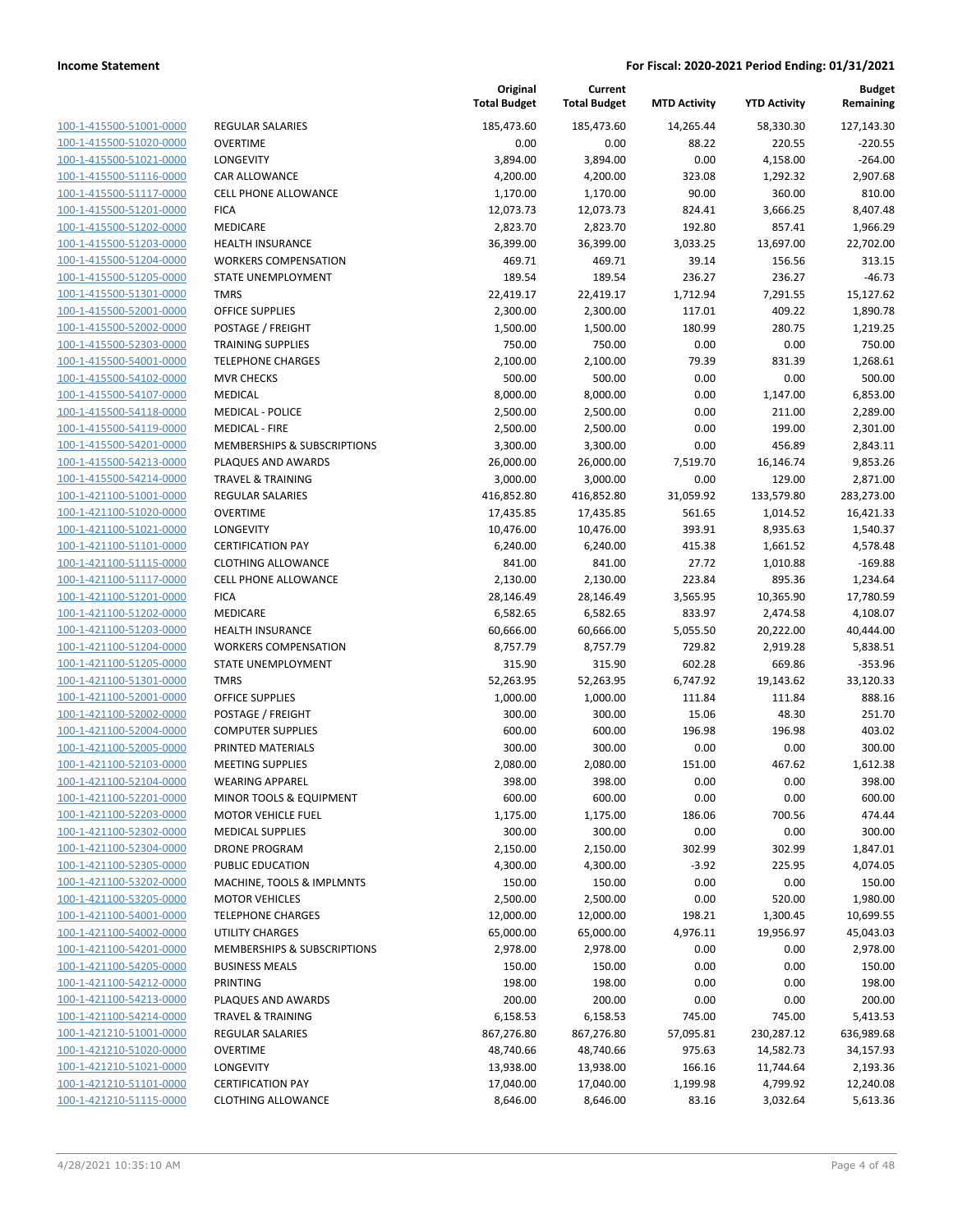| 100-1-421210-51117-0000                            | <b>CELL PHONE ALLOWANCE</b>                                      |
|----------------------------------------------------|------------------------------------------------------------------|
| 100-1-421210-51201-0000                            | <b>FICA</b>                                                      |
| 100-1-421210-51202-0000                            | <b>MEDICARE</b>                                                  |
| 100-1-421210-51203-0000                            | <b>HEALTH INSURANCE</b>                                          |
| 100-1-421210-51204-0000                            | <b>WORKERS COMPENSATION</b>                                      |
| 100-1-421210-51205-0000                            | STATE UNEMPLOYMENT                                               |
| 100-1-421210-51301-0000                            | TMRS                                                             |
| 100-1-421210-52001-0000                            | <b>OFFICE SUPPLIES</b>                                           |
| 100-1-421210-52002-0000                            | <b>POSTAGE / FREIGHT</b>                                         |
| 100-1-421210-52004-0000                            | <b>COMPUTER SUPPLIES</b>                                         |
| 100-1-421210-52005-0000                            | PRINTED MATERIALS                                                |
| 100-1-421210-52102-0000                            | <b>BOOKS / REF SUPPLIES</b>                                      |
| 100-1-421210-52201-0000                            | MINOR TOOLS & EQUIPMENT                                          |
| 100-1-421210-52203-0000                            | MOTOR VEHICLE FUEL                                               |
| 100-1-421210-53203-0000                            | <b>INSTRUMENTS &amp; APPARATUS</b>                               |
| 100-1-421210-53205-0000                            | <b>MOTOR VEHICLES</b>                                            |
| 100-1-421210-54001-0000                            | <b>TELEPHONE CHARGES</b>                                         |
| 100-1-421210-54201-0000                            | <b>MEMBERSHIPS &amp; SUBSCRIPTIONS</b>                           |
| 100-1-421210-54208-0000                            | <b>LABORATORY WORK</b>                                           |
| 100-1-421210-54214-0000                            | <b>TRAVEL &amp; TRAINING</b>                                     |
| 100-1-421230-51001-0000                            | <b>REGULAR SALARIES</b>                                          |
| 100-1-421230-51020-0000                            | <b>OVERTIME</b>                                                  |
| 100-1-421230-51021-0000                            | LONGEVITY                                                        |
| 100-1-421230-51101-0000                            | <b>CERTIFICATION PAY</b>                                         |
| 100-1-421230-51102-0000                            | <b>BILINGUAL PAY</b>                                             |
| 100-1-421230-51115-0000                            | <b>CLOTHING ALLOWANCE</b>                                        |
| 100-1-421230-51117-0000                            | <b>CELL PHONE ALLOWANCE</b>                                      |
| 100-1-421230-51201-0000                            | <b>FICA</b>                                                      |
| 100-1-421230-51202-0000                            | <b>MEDICARE</b>                                                  |
| 100-1-421230-51203-0000                            | <b>HEALTH INSURANCE</b>                                          |
| 100-1-421230-51204-0000                            | <b>WORKERS COMPENSATION</b>                                      |
| 100-1-421230-51205-0000                            | STATE UNEMPLOYMENT                                               |
| 100-1-421230-51301-0000                            | <b>TMRS</b>                                                      |
| 100-1-421230-51401-0000                            | <b>CONTRA - SALARIES</b>                                         |
| 100-1-421230-52001-0000                            | OFFICE SUPPLIES (PATROL)                                         |
| 100-1-421230-52002-0000                            | POSTAGE / FREIGHT (PATROL)                                       |
| 100-1-421230-52004-0000                            | <b>COMPUTER SUPPLIES (PATROL)</b>                                |
| 100-1-421230-52005-0000                            | PRINTED MATERIALS (PATROL)                                       |
| 100-1-421230-52006-0000                            | OFFICE SUPPLIES (OPERATIONS)                                     |
| 100-1-421230-52007-0000                            | POSTAGE/FRIEGHT (OPERATIONS)                                     |
| <u>100-1-421230-52008-0000</u>                     | COMPUTER SUPPLIES (OPERATIONS)                                   |
| 100-1-421230-52009-0000                            | PRINTED MATERIALS (OPERATIONS)                                   |
| 100-1-421230-52104-0000                            | WEARING APPAREL (PATROL)                                         |
| 100-1-421230-52105-0000<br>100-1-421230-52108-0000 | <b>WEARING APPAREL (OPERATIONS)</b><br><b>MENAGERIE SUPPLIES</b> |
| 100-1-421230-52109-0000                            | <b>SUPPORT OF PRISONERS</b>                                      |
| 100-1-421230-52111-0000                            | <b>AMMUNITION</b>                                                |
| 100-1-421230-52201-0000                            | MINOR TOOLS & EQUIPMENT (PATRC                                   |
| 100-1-421230-52202-0000                            | MINOR TOOLS AND EQUIPMENT (OPE                                   |
| 100-1-421230-52203-0000                            | MOTOR VEHICLE FUEL                                               |
| <u>100-1-421230-52303-0000</u>                     | <b>TRAINING SUPPLIES</b>                                         |
| 100-1-421230-52309-0000                            | <b>BODY ARMOR</b>                                                |
| 100-1-421230-53202-0000                            | MACHINE, TOOLS & IMPLMNTS                                        |
| 100-1-421230-53205-0000                            | <b>MOTOR VEHICLES</b>                                            |
| 100-1-421230-54001-0000                            | <b>TELEPHONE CHARGES</b>                                         |
| 100-1-421230-54108-0000                            | <b>VETERINARY SERVICES</b>                                       |
| 100-1-421230-54201-0000                            | MEMBERSHIPS & SUBSCRIPTIONS (PA                                  |
| 100-1-421230-54202-0000                            | MEMBERSHIPS & SUBSCRIPTIONS (OF                                  |
| 100-1-421230-54214-0000                            | <b>TRAVEL &amp; TRAINING</b>                                     |
|                                                    |                                                                  |

|                                                    |                                                       | Original<br><b>Total Budget</b> | Current<br><b>Total Budget</b> | <b>MTD Activity</b>  | <b>YTD Activity</b>  | Budget<br>Remaining       |
|----------------------------------------------------|-------------------------------------------------------|---------------------------------|--------------------------------|----------------------|----------------------|---------------------------|
| 100-1-421210-51117-0000                            | <b>CELL PHONE ALLOWANCE</b>                           | 7,380.00                        | 7,380.00                       | 447.68               | 1,760.72             | 5,619.28                  |
| 100-1-421210-51201-0000                            | <b>FICA</b>                                           | 59,707.33                       | 59,707.33                      | 3,503.88             | 15,714.68            | 43,992.65                 |
| 100-1-421210-51202-0000                            | MEDICARE                                              | 13,963.81                       | 13,963.81                      | 819.45               | 3,675.19             | 10,288.62                 |
| 100-1-421210-51203-0000                            | <b>HEALTH INSURANCE</b>                               | 145,598.00                      | 145,598.00                     | 12,133.17            | 48,532.68            | 97,065.32                 |
| 100-1-421210-51204-0000                            | <b>WORKERS COMPENSATION</b>                           | 21,593.19                       | 21,593.19                      | 1,799.43             | 7,197.72             | 14,395.47                 |
| 100-1-421210-51205-0000                            | STATE UNEMPLOYMENT                                    | 758.16                          | 758.16                         | 959.50               | 959.50               | $-201.34$                 |
| 100-1-421210-51301-0000                            | <b>TMRS</b>                                           | 114,897.36                      | 114,897.36                     | 6,956.33             | 30,157.38            | 84,739.98                 |
| 100-1-421210-52001-0000                            | <b>OFFICE SUPPLIES</b>                                | 1,060.00                        | 1,060.00                       | 87.12                | 87.12                | 972.88                    |
| 100-1-421210-52002-0000                            | POSTAGE / FREIGHT                                     | 150.00                          | 150.00                         | 0.00                 | 180.90               | $-30.90$                  |
| 100-1-421210-52004-0000                            | <b>COMPUTER SUPPLIES</b>                              | 1,350.00                        | 1,350.00                       | 0.00                 | 0.00                 | 1,350.00                  |
| 100-1-421210-52005-0000                            | PRINTED MATERIALS                                     | 50.00                           | 50.00                          | 0.00                 | 24.00                | 26.00                     |
| 100-1-421210-52102-0000                            | <b>BOOKS / REF SUPPLIES</b>                           | 120.00                          | 120.00                         | 0.00                 | 0.00                 | 120.00                    |
| 100-1-421210-52201-0000                            | MINOR TOOLS & EQUIPMENT                               | 840.00                          | 840.00                         | 5,261.41             | 343.44               | 496.56                    |
| 100-1-421210-52203-0000                            | <b>MOTOR VEHICLE FUEL</b>                             | 3,650.00                        | 3,650.00                       | 216.56               | 1,085.72             | 2,564.28                  |
| 100-1-421210-53203-0000                            | <b>INSTRUMENTS &amp; APPARATUS</b>                    | 300.00                          | 300.00                         | 0.00                 | 0.00                 | 300.00                    |
| 100-1-421210-53205-0000                            | <b>MOTOR VEHICLES</b>                                 | 2,000.00                        | 2,000.00                       | 0.00                 | 488.72               | 1,511.28                  |
| 100-1-421210-54001-0000                            | <b>TELEPHONE CHARGES</b>                              | 15,000.00                       | 15,000.00                      | 299.91               | 2,581.30             | 12,418.70                 |
| 100-1-421210-54201-0000<br>100-1-421210-54208-0000 | MEMBERSHIPS & SUBSCRIPTIONS<br><b>LABORATORY WORK</b> | 9,840.00                        | 9,840.00                       | 0.00                 | 3,700.00             | 6,140.00                  |
|                                                    | <b>TRAVEL &amp; TRAINING</b>                          | 9,900.00                        | 9,900.00<br>11,550.00          | 0.00                 | 0.00                 | 9,900.00                  |
| 100-1-421210-54214-0000<br>100-1-421230-51001-0000 | <b>REGULAR SALARIES</b>                               | 11,550.00<br>2,983,073.60       | 2,983,073.60                   | 595.00<br>206,831.80 | 595.00<br>838,841.12 | 10,955.00<br>2,144,232.48 |
| 100-1-421230-51020-0000                            | <b>OVERTIME</b>                                       | 210,823.76                      |                                | 44,928.37            | 145,204.10           | 65,619.66                 |
| 100-1-421230-51021-0000                            | LONGEVITY                                             | 30,075.00                       | 210,823.76<br>30,075.00        | 62.76                | 31,274.54            | $-1,199.54$               |
| 100-1-421230-51101-0000                            | <b>CERTIFICATION PAY</b>                              | 63,240.00                       | 63,240.00                      | 3,161.47             | 12,507.45            | 50,732.55                 |
| 100-1-421230-51102-0000                            | <b>BILINGUAL PAY</b>                                  | 1,800.00                        | 1,800.00                       | 92.32                | 369.28               | 1,430.72                  |
| 100-1-421230-51115-0000                            | <b>CLOTHING ALLOWANCE</b>                             | 5,042.00                        | 5,042.00                       | 337.26               | 1,367.52             | 3,674.48                  |
| 100-1-421230-51117-0000                            | <b>CELL PHONE ALLOWANCE</b>                           | 1,740.00                        | 1,740.00                       | 237.68               | 860.72               | 879.28                    |
| 100-1-421230-51201-0000                            | <b>FICA</b>                                           | 204,339.25                      | 204,339.25                     | 17,731.71            | 65,848.34            | 138,490.91                |
| 100-1-421230-51202-0000                            | MEDICARE                                              | 47,789.02                       | 47,789.02                      | 4,146.93             | 15,400.02            | 32,389.00                 |
| 100-1-421230-51203-0000                            | <b>HEALTH INSURANCE</b>                               | 515,659.00                      | 515,659.00                     | 42,971.59            | 171,886.36           | 343,772.64                |
| 100-1-421230-51204-0000                            | <b>WORKERS COMPENSATION</b>                           | 76,844.74                       | 76,844.74                      | 6,403.72             | 25,614.88            | 51,229.86                 |
| 100-1-421230-51205-0000                            | STATE UNEMPLOYMENT                                    | 2,685.15                        | 2,685.15                       | 4,123.64             | 4,246.41             | $-1,561.26$               |
| 100-1-421230-51301-0000                            | <b>TMRS</b>                                           | 379,428.33                      | 379,428.33                     | 34,577.44            | 125,645.75           | 253,782.58                |
| 100-1-421230-51401-0000                            | <b>CONTRA - SALARIES</b>                              | $-75,000.00$                    | $-75,000.00$                   | $-3,021.00$          | $-8,451.04$          | $-66,548.96$              |
| 100-1-421230-52001-0000                            | OFFICE SUPPLIES (PATROL)                              | 600.00                          | 600.00                         | 0.00                 | 249.64               | 350.36                    |
| 100-1-421230-52002-0000                            | POSTAGE / FREIGHT (PATROL)                            | 390.00                          | 390.00                         | 0.00                 | 3.17                 | 386.83                    |
| 100-1-421230-52004-0000                            | <b>COMPUTER SUPPLIES (PATROL)</b>                     | 400.00                          | 400.00                         | 0.00                 | 0.00                 | 400.00                    |
| 100-1-421230-52005-0000                            | PRINTED MATERIALS (PATROL)                            | 524.00                          | 524.00                         | 0.00                 | 24.00                | 500.00                    |
| 100-1-421230-52006-0000                            | OFFICE SUPPLIES (OPERATIONS)                          | 390.00                          | 390.00                         | 0.00                 | 0.00                 | 390.00                    |
| 100-1-421230-52007-0000                            | POSTAGE/FRIEGHT (OPERATIONS)                          | 40.00                           | 40.00                          | 0.00                 | 0.00                 | 40.00                     |
| 100-1-421230-52008-0000                            | <b>COMPUTER SUPPLIES (OPERATIONS)</b>                 | 948.00                          | 948.00                         | 0.00                 | 0.00                 | 948.00                    |
| 100-1-421230-52009-0000                            | PRINTED MATERIALS (OPERATIONS)                        | 1,120.00                        | 1,120.00                       | 0.00                 | 24.00                | 1,096.00                  |
| 100-1-421230-52104-0000                            | <b>WEARING APPAREL (PATROL)</b>                       | 46,707.00                       | 46,707.00                      | 14,632.19            | 18,105.33            | 28,601.67                 |
| 100-1-421230-52105-0000                            | <b>WEARING APPAREL (OPERATIONS)</b>                   | 3,430.00                        | 3,430.00                       | 64.18                | 2,825.88             | 604.12                    |
| 100-1-421230-52108-0000                            | <b>MENAGERIE SUPPLIES</b>                             | 1,255.00                        | 1,255.00                       | 68.99                | 129.36               | 1,125.64                  |
| 100-1-421230-52109-0000                            | <b>SUPPORT OF PRISONERS</b>                           | 2,440.00                        | 2,440.00                       | 34.00                | 282.91               | 2,157.09                  |
| 100-1-421230-52111-0000                            | <b>AMMUNITION</b>                                     | 18,173.58                       | 18,173.58                      | 0.00                 | 0.00                 | 18,173.58                 |
| 100-1-421230-52201-0000                            | MINOR TOOLS & EQUIPMENT (PATROL)                      | 10,682.00                       | 10,682.00                      | 81.28                | 3,308.92             | 7,373.08                  |
| 100-1-421230-52202-0000                            | MINOR TOOLS AND EQUIPMENT (OPERATION                  | 2,290.00                        | 2,290.00                       | 0.00                 | 892.54               | 1,397.46                  |
| 100-1-421230-52203-0000                            | MOTOR VEHICLE FUEL                                    | 65,000.00                       | 65,000.00                      | 5,040.02             | 19,998.60            | 45,001.40                 |
| 100-1-421230-52303-0000                            | <b>TRAINING SUPPLIES</b>                              | 628.00                          | 628.00                         | 0.00                 | 109.95               | 518.05                    |
| 100-1-421230-52309-0000                            | <b>BODY ARMOR</b>                                     | 10,800.00                       | 10,800.00                      | 0.00                 | 981.52               | 9,818.48                  |
| 100-1-421230-53202-0000                            | MACHINE, TOOLS & IMPLMNTS                             | 1,500.00                        | 1,500.00                       | 0.00                 | 209.75               | 1,290.25                  |
| 100-1-421230-53205-0000                            | <b>MOTOR VEHICLES</b>                                 | 25,000.00                       | 25,000.00                      | 1,344.90             | 5,275.20             | 19,724.80                 |
| 100-1-421230-54001-0000                            | <b>TELEPHONE CHARGES</b>                              | 35,000.00                       | 35,000.00                      | 1,201.21             | 7,368.71             | 27,631.29                 |
| 100-1-421230-54108-0000                            | <b>VETERINARY SERVICES</b>                            | 650.00                          | 650.00                         | 0.00                 | 450.79               | 199.21                    |
| 100-1-421230-54201-0000                            | MEMBERSHIPS & SUBSCRIPTIONS (PATROL)                  | 30.00                           | 30.00                          | 0.00                 | 0.00                 | 30.00                     |
| 100-1-421230-54202-0000                            | MEMBERSHIPS & SUBSCRIPTIONS (OPERATIO                 | 3,320.00                        | 3,320.00                       | 3,100.00             | 3,121.64             | 198.36                    |
| 100-1-421230-54214-0000                            | <b>TRAVEL &amp; TRAINING</b>                          | 1,450.00                        | 1,450.00                       | 0.00                 | 0.00                 | 1,450.00                  |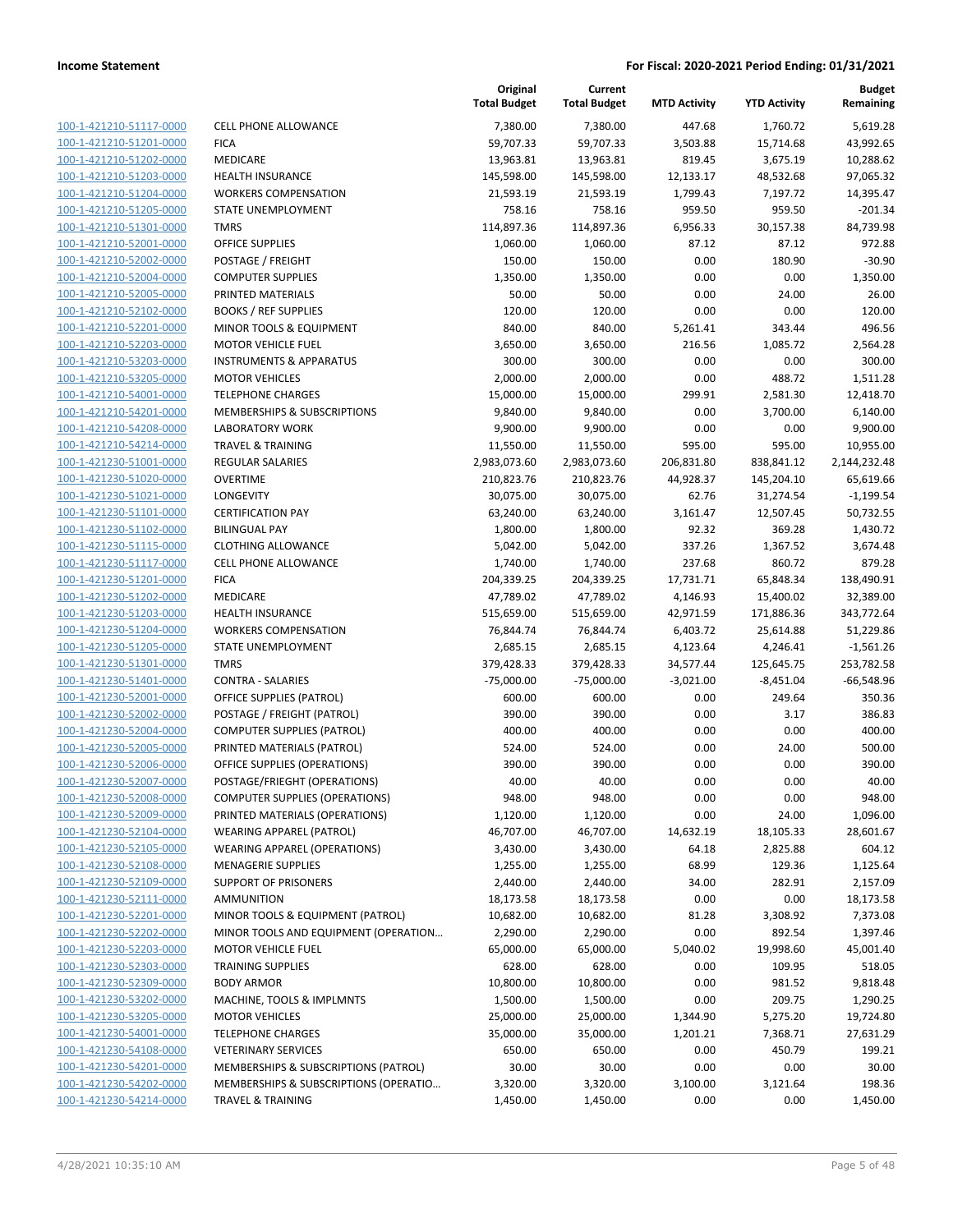|                         |                                           | Original<br><b>Total Budget</b> | Current<br><b>Total Budget</b> | <b>MTD Activity</b> | <b>YTD Activity</b> | Budget<br>Remaining |
|-------------------------|-------------------------------------------|---------------------------------|--------------------------------|---------------------|---------------------|---------------------|
| 100-1-421230-54215-0000 | <b>TRAVEL &amp; TRAINING (OPERATIONS)</b> | 11,625.00                       | 11,625.00                      | 0.00                | 245.00              | 11,380.00           |
| 100-1-421240-51001-0000 | <b>REGULAR SALARIES</b>                   | 812,812.52                      | 812,812.52                     | 53,205.19           | 213,100.95          | 599,711.57          |
| 100-1-421240-51020-0000 | <b>OVERTIME</b>                           | 50,922.50                       | 50,922.50                      | 12,363.59           | 47,044.88           | 3,877.62            |
| 100-1-421240-51021-0000 | LONGEVITY                                 | 11,474.00                       | 11,474.00                      | 203.06              | 8,774.24            | 2,699.76            |
| 100-1-421240-51101-0000 | <b>CERTIFICATION PAY</b>                  | 14,280.00                       | 14,280.00                      | 1,200.00            | 4,800.00            | 9,480.00            |
| 100-1-421240-51102-0000 | <b>BILINGUAL PAY</b>                      | 1,500.00                        | 1,500.00                       | 46.16               | 184.64              | 1,315.36            |
| 100-1-421240-51115-0000 | <b>CLOTHING ALLOWANCE</b>                 | 120.00                          | 120.00                         | 9.24                | 36.96               | 83.04               |
| 100-1-421240-51117-0000 | <b>CELL PHONE ALLOWANCE</b>               | 960.00                          | 960.00                         | 73.84               | 295.36              | 664.64              |
| 100-1-421240-51201-0000 | <b>FICA</b>                               | 23,682.49                       | 23,682.49                      | 2,280.83            | 9,445.27            | 14,237.22           |
| 100-1-421240-51202-0000 | MEDICARE                                  | 12,935.00                       | 12,935.00                      | 915.01              | 3,774.86            | 9,160.14            |
| 100-1-421240-51203-0000 | <b>HEALTH INSURANCE</b>                   | 224,463.00                      | 224,463.00                     | 18,705.26           | 74,821.04           | 149,641.96          |
| 100-1-421240-51204-0000 | <b>WORKERS COMPENSATION</b>               | 5,008.03                        | 5,008.03                       | 417.34              | 1,669.36            | 3,338.67            |
| 100-1-421240-51205-0000 | STATE UNEMPLOYMENT                        | 1,200.42                        | 1,200.42                       | 1,073.62            | 1,248.04            | $-47.62$            |
| 100-1-421240-51301-0000 | <b>TMRS</b>                               | 93,725.00                       | 93,725.00                      | 4,349.24            | 17,801.33           | 75,923.67           |
| 100-1-421240-51302-0000 | <b>FR&amp;R RETIREMENT</b>                | 60,580.00                       | 60,580.00                      | 5,793.72            | 23,643.61           | 36,936.39           |
| 100-1-421240-52001-0000 | <b>OFFICE SUPPLIES</b>                    | 2,247.00                        | 2,247.00                       | 315.96              | 374.64              | 1,872.36            |
| 100-1-421240-52002-0000 | POSTAGE / FREIGHT                         | 2,200.00                        | 2,200.00                       | 70.04               | 281.96              | 1,918.04            |
| 100-1-421240-52004-0000 | <b>COMPUTER SUPPLIES</b>                  | 500.00                          | 500.00                         | 14.99               | 14.99               | 485.01              |
| 100-1-421240-52005-0000 | PRINTED MATERIALS                         | 750.00                          | 750.00                         | 0.00                | 0.00                | 750.00              |
| 100-1-421240-52102-0000 | <b>REFERENCE SUPPLIES</b>                 | 4,175.00                        | 4,175.00                       | 0.00                | 15.12               | 4,159.88            |
| 100-1-421240-52104-0000 | <b>WEARING APPAREL</b>                    | 1,800.00                        | 1,800.00                       | 0.00                | 0.00                | 1,800.00            |
| 100-1-421240-52201-0000 | <b>MINOR TOOLS &amp; EQUIPMENT</b>        | 2,200.00                        | 2,200.00                       | 0.00                | 0.00                | 2,200.00            |
| 100-1-421240-52203-0000 | <b>MOTOR VEHICLE FUEL</b>                 | 525.00                          | 525.00                         | 48.84               | 169.30              | 355.70              |
| 100-1-421240-52303-0000 | <b>TRAINING SUPPLIES</b>                  | 970.00                          | 970.00                         | 0.00                | 0.00                | 970.00              |
| 100-1-421240-53202-0000 | MACHINE, TOOLS & IMPLMNTS                 | 194.00                          | 194.00                         | 0.00                | 0.00                | 194.00              |
| 100-1-421240-53205-0000 | <b>MOTOR VEHICLES</b>                     | 250.00                          | 250.00                         | 0.00                | 0.00                | 250.00              |
| 100-1-421240-53207-0000 | RADIO/COMMUNICATIONS                      | 49,538.00                       | 49,538.00                      | 0.00                | 49,538.00           | 0.00                |
| 100-1-421240-54001-0000 | <b>TELEPHONE CHARGES</b>                  | 18,000.00                       | 18,000.00                      | 185.79              | 3,704.27            | 14,295.73           |
| 100-1-421240-54101-0000 | PROFESSIONAL SERVICES                     | 24,631.00                       | 24,631.00                      | 0.00                | 1,550.00            | 23,081.00           |
| 100-1-421240-54201-0000 | MEMBERSHIPS & SUBSCRIPTIONS               | 2,516.00                        | 2,516.00                       | 0.00                | 0.00                | 2,516.00            |
| 100-1-421240-54212-0000 | <b>PRINTING</b>                           | 485.00                          | 485.00                         | 0.00                | 0.00                | 485.00              |
| 100-1-421240-54214-0000 | <b>TRAVEL &amp; TRAINING</b>              | 24,790.00                       | 24,790.00                      | 0.00                | 0.00                | 24,790.00           |
| 100-1-421240-55231-0000 | LESS LETHAL PROGRAM                       | 20,937.00                       | 20,937.00                      | 17,823.75           | 18,216.44           | 2,720.56            |
| 100-1-421240-55232-0000 | <b>FIREARMS PROGRAM</b>                   | 24,873.00                       | 24,873.00                      | 0.00                | 524.48              | 24,348.52           |
| 100-1-421600-52104-0000 | <b>WEARING APPAREL</b>                    | 3,800.00                        | 3,800.00                       | 0.00                | 0.00                | 3,800.00            |
| 100-1-421600-52111-0000 | <b>AMMUNITION</b>                         | 6,600.00                        | 6,600.00                       | 0.00                | 0.00                | 6,600.00            |
| 100-1-421600-52201-0000 | MINOR TOOLS & EQUIPMENT                   | 6,900.00                        | 6,900.00                       | 0.00                | 2,540.00            | 4,360.00            |
| 100-1-421600-52206-0000 | SPECIAL OPS EQUIPMENT                     | 6,740.00                        | 6,740.00                       | 0.00                | 0.00                | 6,740.00            |
| 100-1-421600-53202-0000 | MACHINE, TOOLS & IMPLMNTS                 | 100.00                          | 100.00                         | 0.00                | 0.00                | 100.00              |
| 100-1-421600-54201-0000 | MEMBERSHIPS & SUBSCRIPTIONS               | 440.00                          | 440.00                         | 0.00                | 0.00                | 440.00              |
| 100-1-421600-54214-0000 | <b>TRAVEL &amp; TRAINING</b>              | 11,400.00                       | 11,400.00                      | 0.00                | 0.00                | 11,400.00           |
| 100-1-421600-55201-0000 | <b>EQUIPMENT PURCHASES</b>                | 0.00                            | 0.00                           | 15,551.17           | 14,148.88           | $-14,148.88$        |
| 100-1-422100-51001-0000 | REGULAR SALARIES                          | 297,868.80                      | 297,868.80                     | 22,954.97           | 92,878.08           | 204,990.72          |
| 100-1-422100-51020-0000 | <b>OVERTIME</b>                           | 5,431.50                        | 5,431.50                       | 0.00                | 308.10              | 5,123.40            |
| 100-1-422100-51021-0000 | LONGEVITY                                 | 4,288.00                        | 4,288.00                       | 129.24              | 3,316.96            | 971.04              |
| 100-1-422100-51101-0000 | <b>CERTIFICATION PAY</b>                  | 5,400.00                        | 5,400.00                       | 369.24              | 1,476.96            | 3,923.04            |
| 100-1-422100-51116-0000 | CAR ALLOWANCE                             | 7,800.00                        | 7,800.00                       | 600.00              | 2,400.00            | 5,400.00            |
| 100-1-422100-51117-0000 | <b>CELL PHONE ALLOWANCE</b>               | 1,950.00                        | 1,950.00                       | 150.00              | 600.00              | 1,350.00            |
| 100-1-422100-51201-0000 | <b>FICA</b>                               | 8,800.08                        | 8,800.08                       | 207.00              | 942.13              | 7,857.95            |
| 100-1-422100-51202-0000 | MEDICARE                                  | 4,662.31                        | 4,662.31                       | 341.64              | 1,429.50            | 3,232.81            |
| 100-1-422100-51203-0000 | <b>HEALTH INSURANCE</b>                   | 36,399.00                       | 36,399.00                      | 3,033.25            | 12,133.00           | 24,266.00           |
| 100-1-422100-51204-0000 | <b>WORKERS COMPENSATION</b>               | 6,891.58                        | 6,891.58                       | 574.30              | 2,297.20            | 4,594.38            |
| 100-1-422100-51205-0000 | STATE UNEMPLOYMENT                        | 189.54                          | 189.54                         | 349.87              | 349.87              | $-160.33$           |
| 100-1-422100-51301-0000 | <b>TMRS</b>                               | 6,181.00                        | 6,181.00                       | 448.50              | 1,942.99            | 4,238.01            |
| 100-1-422100-51302-0000 | FR&R RETIREMENT                           | 57,052.00                       | 57,052.00                      | 4,331.80            | 17,855.75           | 39,196.25           |
| 100-1-422100-52001-0000 | <b>OFFICE SUPPLIES</b>                    | 2,158.00                        | 2,158.00                       | 220.93              | 385.43              | 1,772.57            |
| 100-1-422100-52002-0000 | POSTAGE / FREIGHT                         | 300.00                          | 300.00                         | 0.00                | 0.00                | 300.00              |
| 100-1-422100-52005-0000 | PRINTED MATERIALS                         | 500.00                          | 500.00                         | 0.00                | 0.00                | 500.00              |
| 100-1-422100-52102-0000 | REFERENCE SUPPLIES                        | 3,000.00                        | 3,000.00                       | 0.00                | 2,046.86            | 953.14              |
|                         |                                           |                                 |                                |                     |                     |                     |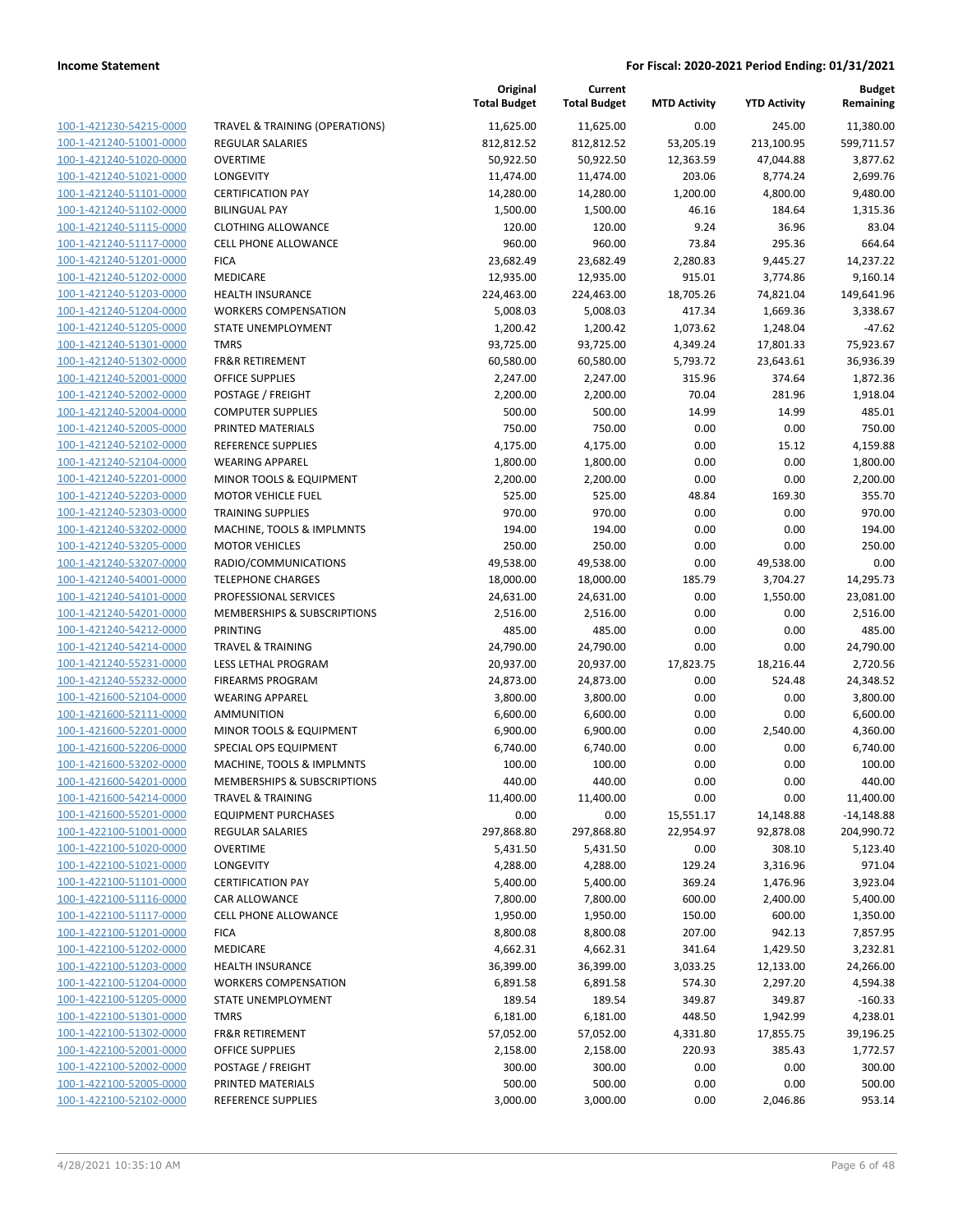**Current**

**Original**

**Budget Remaining**

| 1,100.00<br>1,100.00<br>0.00<br>533.42<br>100-1-422100-52103-0000<br><b>MEETING SUPPLIES</b><br>100-1-422100-52104-0000<br><b>WEARING APPAREL</b><br>1,435.00<br>1,435.00<br>0.00<br>735.11<br>0.00<br>100-1-422100-53207-0000<br>RADIO/COMMUNICATIONS<br>9,500.00<br>9,500.00<br>0.00<br>100-1-422100-54001-0000<br>149.12<br>1,104.29<br><b>TELEPHONE CHARGES</b><br>3,300.00<br>3,300.00<br>100-1-422100-54002-0000<br><b>UTILITY CHARGES</b><br>3,900.00<br>3,900.00<br>334.13<br>1,349.25<br>100-1-422100-54101-0000<br>0.00<br>PROFESSIONAL SERVICES<br>7,500.00<br>7,500.00<br>0.00<br>100-1-422100-54201-0000<br>MEMBERSHIPS & SUBSCRIPTIONS<br>6,071.70<br>6,071.70<br>479.34<br>5,174.34<br>100-1-422100-54214-0000<br><b>TRAVEL &amp; TRAINING</b><br>4,500.00<br>4,500.00<br>313.55<br>450.41<br>100-1-422100-54217-0000<br>500.00<br>500.00<br>0.00<br><b>AWARDS PROGRAM</b><br>0.00<br>100-1-422200-51001-0000<br>3,428,638.75<br>3,428,638.75<br>273,609.26<br>1,100,980.57<br><b>REGULAR SALARIES</b><br>100-1-422200-51020-0000<br><b>OVERTIME</b><br>253,389.00<br>435,244.92<br>435,244.92<br>43,111.42<br>100-1-422200-51021-0000<br>LONGEVITY<br>48,410.00<br>48,410.00<br>70.16<br>49,921.93<br>100-1-422200-51101-0000<br><b>CERTIFICATION PAY</b><br>113,160.00<br>113,160.00<br>5,243.20<br>21,452.82<br>100-1-422200-51102-0000<br>600.00<br>600.00<br>92.32<br><b>BILINGUAL PAY</b><br>369.28<br>120.00<br>100-1-422200-51117-0000<br>CELL PHONE ALLOWANCE<br>2,340.00<br>2,340.00<br>660.00<br>100-1-422200-51202-0000<br>57,106.14<br>57,106.14<br>4,412.31<br>21,262.05<br>MEDICARE<br>100-1-422200-51203-0000<br><b>HEALTH INSURANCE</b><br>582,391.00<br>582,391.00<br>48,532.59<br>194,130.36<br>100-1-422200-51204-0000<br><b>WORKERS COMPENSATION</b><br>99,003.93<br>99,003.93<br>8,250.32<br>33,001.28<br>100-1-422200-51205-0000<br>STATE UNEMPLOYMENT<br>3,123.62<br>3,123.62<br>5,017.74<br>5,172.90<br>100-1-422200-51302-0000<br><b>FR&amp;R RETIREMENT</b><br>858,047.85<br>858,047.85<br>68,638.47<br>303,866.58<br>100-1-422200-51401-0000<br><b>CONTRA - SALARIES</b><br>0.00<br>0.00<br>0.00<br>$-7,049.00$<br>57.99<br>100-1-422200-52001-0000<br><b>OFFICE SUPPLIES</b><br>1,616.00<br>1,616.00<br>0.00<br>100-1-422200-52101-0000<br><b>JANITORIAL SUPPLIES</b><br>0.00<br>0.00<br>150.58<br>1,422.76<br>100-1-422200-52102-0000<br>600.00<br>600.00<br><b>REFERENCE SUPPLIES</b><br>0.00<br>0.00<br>100-1-422200-52104-0000<br><b>WEARING APPAREL</b><br>22,060.00<br>22,060.00<br>1,602.33<br>4,925.14<br>100-1-422200-52107-0000<br><b>BOTANICAL SUPPLIES</b><br>1,000.00<br>1,000.00<br>0.00<br>0.00<br>100-1-422200-52201-0000<br>MINOR TOOLS & EQUIPMENT<br>10,800.00<br>10,800.00<br>3,729.99<br>3,691.85<br>100-1-422200-52203-0000<br><b>MOTOR VEHICLE FUEL</b><br>28,650.00<br>28,650.00<br>2,259.24<br>8,979.93<br>100-1-422200-52205-0000<br>FIRST RESPONDER SUPPLIES<br>23,640.00<br>23,640.00<br>1,611.88<br>3,434.82<br>100-1-422200-52207-0000<br><b>BUNKER GEAR</b><br>42,680.00<br>42,680.00<br>0.00<br>215.98<br>100-1-422200-52208-0000<br>0.00<br>0.00<br><b>RESCUE EQUIPMENT</b><br>4,625.00<br>4,625.00<br>100-1-422200-52306-0000<br><b>HAZMAT SUPPLIES</b><br>12,400.00<br>12,400.00<br>99.93<br>2,182.72<br>100-1-422200-53202-0000<br>MACHINE, TOOLS & IMPLMNTS<br>1,900.00<br>1,900.00<br>0.00<br>0.00<br>100-1-422200-53205-0000<br>75,000.00<br><b>MOTOR VEHICLES</b><br>50,000.00<br>4,834.55<br>17,178.01<br>FIRE HOSE/NOZZLES<br>13,050.00<br>13,050.00<br>64.85<br>523.74<br>2,000.00<br>0.00<br>221.90<br><b>SCBA MAINTENANCE</b><br>2,000.00<br><b>TELEPHONE CHARGES</b><br>11,000.00<br>11,000.00<br>226.32<br>3,377.51<br>UTILITY CHARGES<br>54,150.00<br>54,150.00<br>5,357.69<br>17,235.36<br>INSPECTIONS/TESTING<br>9,840.00<br>9,840.00<br>2,465.00<br>2,465.00<br><b>TRAVEL &amp; TRAINING</b><br>20,900.00<br>20,900.00<br>519.33<br>1,758.20<br>EQUIPMENT PURCHASES<br>2,100.00<br>2,100.00<br>0.00<br>922.71<br><b>FURNITURE/OFFICE EQUIP</b><br>9,000.00<br>9,000.00<br>9,010.00<br>9,010.00<br>RADIO COMMUNICATION EQUIP<br>8,000.00<br>8,000.00<br>0.00<br>1,057.76<br>118,256.40<br>8,656.40<br><b>REGULAR SALARIES</b><br>118,256.40<br>37,278.32<br><b>OVERTIME</b><br>14,354.52<br>14,354.52<br>841.93<br>2,104.82<br>0.00<br>LONGEVITY<br>1,744.00<br>1,744.00<br>1,760.00<br><b>CERTIFICATION PAY</b><br>2,520.00<br>2,520.00<br>147.70<br>590.80<br><b>CELL PHONE ALLOWANCE</b><br>780.00<br>780.00<br>60.00<br>240.00<br>0.00<br><b>FICA</b><br>8,534.61<br>8,534.61<br>0.00<br>MEDICARE<br>1,996.00<br>1,996.00<br>139.30<br>605.47<br><b>HEALTH INSURANCE</b><br>12,133.00<br>12,133.00<br>1,011.08<br>4,044.32<br><b>WORKERS COMPENSATION</b><br>3,460.42<br>3,460.42<br>288.37<br>1,153.48<br>STATE UNEMPLOYMENT<br>63.18<br>63.18<br>144.00<br>144.00<br><b>FR&amp;R RETIREMENT</b><br>29,320.50<br>29,320.50<br>2,067.38<br>8,940.44<br><b>CONTRA - SALARIES</b><br>0.00<br>0.00<br>0.00<br>$-9,515.82$<br>POSTAGE / FREIGHT<br>300.00<br>300.00<br>0.00<br>7.40<br>PRINTED MATERIALS<br>455.00<br>455.00<br>0.00<br>21.91<br><b>WEARING APPAREL</b><br>750.00<br>750.00<br>0.00<br>0.00 |  | <b>Total Budget</b> | <b>Total Budget</b> | <b>MTD Activity</b> | <b>YTD Activity</b> | Remaining             |
|-----------------------------------------------------------------------------------------------------------------------------------------------------------------------------------------------------------------------------------------------------------------------------------------------------------------------------------------------------------------------------------------------------------------------------------------------------------------------------------------------------------------------------------------------------------------------------------------------------------------------------------------------------------------------------------------------------------------------------------------------------------------------------------------------------------------------------------------------------------------------------------------------------------------------------------------------------------------------------------------------------------------------------------------------------------------------------------------------------------------------------------------------------------------------------------------------------------------------------------------------------------------------------------------------------------------------------------------------------------------------------------------------------------------------------------------------------------------------------------------------------------------------------------------------------------------------------------------------------------------------------------------------------------------------------------------------------------------------------------------------------------------------------------------------------------------------------------------------------------------------------------------------------------------------------------------------------------------------------------------------------------------------------------------------------------------------------------------------------------------------------------------------------------------------------------------------------------------------------------------------------------------------------------------------------------------------------------------------------------------------------------------------------------------------------------------------------------------------------------------------------------------------------------------------------------------------------------------------------------------------------------------------------------------------------------------------------------------------------------------------------------------------------------------------------------------------------------------------------------------------------------------------------------------------------------------------------------------------------------------------------------------------------------------------------------------------------------------------------------------------------------------------------------------------------------------------------------------------------------------------------------------------------------------------------------------------------------------------------------------------------------------------------------------------------------------------------------------------------------------------------------------------------------------------------------------------------------------------------------------------------------------------------------------------------------------------------------------------------------------------------------------------------------------------------------------------------------------------------------------------------------------------------------------------------------------------------------------------------------------------------------------------------------------------------------------------------------------------------------------------------------------------------------------------------------------------------------------------------------------------------------------------------------------------------------------------------------------------------------------------------------------------------------------------------------------------------------------------------------------------------------------------------------------------------------------------------------------------------------------------------------------------------------------------------------------------------------------------------------------------------------------------------------------------------------------------------------------------------------------------------------------------------------------------------------------------------------------------------------------------------------------------------------------------------------------------------------------------------------------------------------------------------------------------------------------------------------|--|---------------------|---------------------|---------------------|---------------------|-----------------------|
|                                                                                                                                                                                                                                                                                                                                                                                                                                                                                                                                                                                                                                                                                                                                                                                                                                                                                                                                                                                                                                                                                                                                                                                                                                                                                                                                                                                                                                                                                                                                                                                                                                                                                                                                                                                                                                                                                                                                                                                                                                                                                                                                                                                                                                                                                                                                                                                                                                                                                                                                                                                                                                                                                                                                                                                                                                                                                                                                                                                                                                                                                                                                                                                                                                                                                                                                                                                                                                                                                                                                                                                                                                                                                                                                                                                                                                                                                                                                                                                                                                                                                                                                                                                                                                                                                                                                                                                                                                                                                                                                                                                                                                                                                                                                                                                                                                                                                                                                                                                                                                                                                                                                                                                                           |  |                     |                     |                     |                     | 566.58                |
|                                                                                                                                                                                                                                                                                                                                                                                                                                                                                                                                                                                                                                                                                                                                                                                                                                                                                                                                                                                                                                                                                                                                                                                                                                                                                                                                                                                                                                                                                                                                                                                                                                                                                                                                                                                                                                                                                                                                                                                                                                                                                                                                                                                                                                                                                                                                                                                                                                                                                                                                                                                                                                                                                                                                                                                                                                                                                                                                                                                                                                                                                                                                                                                                                                                                                                                                                                                                                                                                                                                                                                                                                                                                                                                                                                                                                                                                                                                                                                                                                                                                                                                                                                                                                                                                                                                                                                                                                                                                                                                                                                                                                                                                                                                                                                                                                                                                                                                                                                                                                                                                                                                                                                                                           |  |                     |                     |                     |                     | 699.89                |
|                                                                                                                                                                                                                                                                                                                                                                                                                                                                                                                                                                                                                                                                                                                                                                                                                                                                                                                                                                                                                                                                                                                                                                                                                                                                                                                                                                                                                                                                                                                                                                                                                                                                                                                                                                                                                                                                                                                                                                                                                                                                                                                                                                                                                                                                                                                                                                                                                                                                                                                                                                                                                                                                                                                                                                                                                                                                                                                                                                                                                                                                                                                                                                                                                                                                                                                                                                                                                                                                                                                                                                                                                                                                                                                                                                                                                                                                                                                                                                                                                                                                                                                                                                                                                                                                                                                                                                                                                                                                                                                                                                                                                                                                                                                                                                                                                                                                                                                                                                                                                                                                                                                                                                                                           |  |                     |                     |                     |                     | 9,500.00              |
|                                                                                                                                                                                                                                                                                                                                                                                                                                                                                                                                                                                                                                                                                                                                                                                                                                                                                                                                                                                                                                                                                                                                                                                                                                                                                                                                                                                                                                                                                                                                                                                                                                                                                                                                                                                                                                                                                                                                                                                                                                                                                                                                                                                                                                                                                                                                                                                                                                                                                                                                                                                                                                                                                                                                                                                                                                                                                                                                                                                                                                                                                                                                                                                                                                                                                                                                                                                                                                                                                                                                                                                                                                                                                                                                                                                                                                                                                                                                                                                                                                                                                                                                                                                                                                                                                                                                                                                                                                                                                                                                                                                                                                                                                                                                                                                                                                                                                                                                                                                                                                                                                                                                                                                                           |  |                     |                     |                     |                     | 2,195.71              |
|                                                                                                                                                                                                                                                                                                                                                                                                                                                                                                                                                                                                                                                                                                                                                                                                                                                                                                                                                                                                                                                                                                                                                                                                                                                                                                                                                                                                                                                                                                                                                                                                                                                                                                                                                                                                                                                                                                                                                                                                                                                                                                                                                                                                                                                                                                                                                                                                                                                                                                                                                                                                                                                                                                                                                                                                                                                                                                                                                                                                                                                                                                                                                                                                                                                                                                                                                                                                                                                                                                                                                                                                                                                                                                                                                                                                                                                                                                                                                                                                                                                                                                                                                                                                                                                                                                                                                                                                                                                                                                                                                                                                                                                                                                                                                                                                                                                                                                                                                                                                                                                                                                                                                                                                           |  |                     |                     |                     |                     | 2,550.75              |
|                                                                                                                                                                                                                                                                                                                                                                                                                                                                                                                                                                                                                                                                                                                                                                                                                                                                                                                                                                                                                                                                                                                                                                                                                                                                                                                                                                                                                                                                                                                                                                                                                                                                                                                                                                                                                                                                                                                                                                                                                                                                                                                                                                                                                                                                                                                                                                                                                                                                                                                                                                                                                                                                                                                                                                                                                                                                                                                                                                                                                                                                                                                                                                                                                                                                                                                                                                                                                                                                                                                                                                                                                                                                                                                                                                                                                                                                                                                                                                                                                                                                                                                                                                                                                                                                                                                                                                                                                                                                                                                                                                                                                                                                                                                                                                                                                                                                                                                                                                                                                                                                                                                                                                                                           |  |                     |                     |                     |                     | 7,500.00              |
|                                                                                                                                                                                                                                                                                                                                                                                                                                                                                                                                                                                                                                                                                                                                                                                                                                                                                                                                                                                                                                                                                                                                                                                                                                                                                                                                                                                                                                                                                                                                                                                                                                                                                                                                                                                                                                                                                                                                                                                                                                                                                                                                                                                                                                                                                                                                                                                                                                                                                                                                                                                                                                                                                                                                                                                                                                                                                                                                                                                                                                                                                                                                                                                                                                                                                                                                                                                                                                                                                                                                                                                                                                                                                                                                                                                                                                                                                                                                                                                                                                                                                                                                                                                                                                                                                                                                                                                                                                                                                                                                                                                                                                                                                                                                                                                                                                                                                                                                                                                                                                                                                                                                                                                                           |  |                     |                     |                     |                     | 897.36                |
|                                                                                                                                                                                                                                                                                                                                                                                                                                                                                                                                                                                                                                                                                                                                                                                                                                                                                                                                                                                                                                                                                                                                                                                                                                                                                                                                                                                                                                                                                                                                                                                                                                                                                                                                                                                                                                                                                                                                                                                                                                                                                                                                                                                                                                                                                                                                                                                                                                                                                                                                                                                                                                                                                                                                                                                                                                                                                                                                                                                                                                                                                                                                                                                                                                                                                                                                                                                                                                                                                                                                                                                                                                                                                                                                                                                                                                                                                                                                                                                                                                                                                                                                                                                                                                                                                                                                                                                                                                                                                                                                                                                                                                                                                                                                                                                                                                                                                                                                                                                                                                                                                                                                                                                                           |  |                     |                     |                     |                     | 4,049.59              |
|                                                                                                                                                                                                                                                                                                                                                                                                                                                                                                                                                                                                                                                                                                                                                                                                                                                                                                                                                                                                                                                                                                                                                                                                                                                                                                                                                                                                                                                                                                                                                                                                                                                                                                                                                                                                                                                                                                                                                                                                                                                                                                                                                                                                                                                                                                                                                                                                                                                                                                                                                                                                                                                                                                                                                                                                                                                                                                                                                                                                                                                                                                                                                                                                                                                                                                                                                                                                                                                                                                                                                                                                                                                                                                                                                                                                                                                                                                                                                                                                                                                                                                                                                                                                                                                                                                                                                                                                                                                                                                                                                                                                                                                                                                                                                                                                                                                                                                                                                                                                                                                                                                                                                                                                           |  |                     |                     |                     |                     | 500.00                |
|                                                                                                                                                                                                                                                                                                                                                                                                                                                                                                                                                                                                                                                                                                                                                                                                                                                                                                                                                                                                                                                                                                                                                                                                                                                                                                                                                                                                                                                                                                                                                                                                                                                                                                                                                                                                                                                                                                                                                                                                                                                                                                                                                                                                                                                                                                                                                                                                                                                                                                                                                                                                                                                                                                                                                                                                                                                                                                                                                                                                                                                                                                                                                                                                                                                                                                                                                                                                                                                                                                                                                                                                                                                                                                                                                                                                                                                                                                                                                                                                                                                                                                                                                                                                                                                                                                                                                                                                                                                                                                                                                                                                                                                                                                                                                                                                                                                                                                                                                                                                                                                                                                                                                                                                           |  |                     |                     |                     |                     | 2,327,658.18          |
|                                                                                                                                                                                                                                                                                                                                                                                                                                                                                                                                                                                                                                                                                                                                                                                                                                                                                                                                                                                                                                                                                                                                                                                                                                                                                                                                                                                                                                                                                                                                                                                                                                                                                                                                                                                                                                                                                                                                                                                                                                                                                                                                                                                                                                                                                                                                                                                                                                                                                                                                                                                                                                                                                                                                                                                                                                                                                                                                                                                                                                                                                                                                                                                                                                                                                                                                                                                                                                                                                                                                                                                                                                                                                                                                                                                                                                                                                                                                                                                                                                                                                                                                                                                                                                                                                                                                                                                                                                                                                                                                                                                                                                                                                                                                                                                                                                                                                                                                                                                                                                                                                                                                                                                                           |  |                     |                     |                     |                     | 181,855.92            |
|                                                                                                                                                                                                                                                                                                                                                                                                                                                                                                                                                                                                                                                                                                                                                                                                                                                                                                                                                                                                                                                                                                                                                                                                                                                                                                                                                                                                                                                                                                                                                                                                                                                                                                                                                                                                                                                                                                                                                                                                                                                                                                                                                                                                                                                                                                                                                                                                                                                                                                                                                                                                                                                                                                                                                                                                                                                                                                                                                                                                                                                                                                                                                                                                                                                                                                                                                                                                                                                                                                                                                                                                                                                                                                                                                                                                                                                                                                                                                                                                                                                                                                                                                                                                                                                                                                                                                                                                                                                                                                                                                                                                                                                                                                                                                                                                                                                                                                                                                                                                                                                                                                                                                                                                           |  |                     |                     |                     |                     | $-1,511.93$           |
|                                                                                                                                                                                                                                                                                                                                                                                                                                                                                                                                                                                                                                                                                                                                                                                                                                                                                                                                                                                                                                                                                                                                                                                                                                                                                                                                                                                                                                                                                                                                                                                                                                                                                                                                                                                                                                                                                                                                                                                                                                                                                                                                                                                                                                                                                                                                                                                                                                                                                                                                                                                                                                                                                                                                                                                                                                                                                                                                                                                                                                                                                                                                                                                                                                                                                                                                                                                                                                                                                                                                                                                                                                                                                                                                                                                                                                                                                                                                                                                                                                                                                                                                                                                                                                                                                                                                                                                                                                                                                                                                                                                                                                                                                                                                                                                                                                                                                                                                                                                                                                                                                                                                                                                                           |  |                     |                     |                     |                     | 91,707.18             |
|                                                                                                                                                                                                                                                                                                                                                                                                                                                                                                                                                                                                                                                                                                                                                                                                                                                                                                                                                                                                                                                                                                                                                                                                                                                                                                                                                                                                                                                                                                                                                                                                                                                                                                                                                                                                                                                                                                                                                                                                                                                                                                                                                                                                                                                                                                                                                                                                                                                                                                                                                                                                                                                                                                                                                                                                                                                                                                                                                                                                                                                                                                                                                                                                                                                                                                                                                                                                                                                                                                                                                                                                                                                                                                                                                                                                                                                                                                                                                                                                                                                                                                                                                                                                                                                                                                                                                                                                                                                                                                                                                                                                                                                                                                                                                                                                                                                                                                                                                                                                                                                                                                                                                                                                           |  |                     |                     |                     |                     | 230.72                |
|                                                                                                                                                                                                                                                                                                                                                                                                                                                                                                                                                                                                                                                                                                                                                                                                                                                                                                                                                                                                                                                                                                                                                                                                                                                                                                                                                                                                                                                                                                                                                                                                                                                                                                                                                                                                                                                                                                                                                                                                                                                                                                                                                                                                                                                                                                                                                                                                                                                                                                                                                                                                                                                                                                                                                                                                                                                                                                                                                                                                                                                                                                                                                                                                                                                                                                                                                                                                                                                                                                                                                                                                                                                                                                                                                                                                                                                                                                                                                                                                                                                                                                                                                                                                                                                                                                                                                                                                                                                                                                                                                                                                                                                                                                                                                                                                                                                                                                                                                                                                                                                                                                                                                                                                           |  |                     |                     |                     |                     | 1,680.00              |
|                                                                                                                                                                                                                                                                                                                                                                                                                                                                                                                                                                                                                                                                                                                                                                                                                                                                                                                                                                                                                                                                                                                                                                                                                                                                                                                                                                                                                                                                                                                                                                                                                                                                                                                                                                                                                                                                                                                                                                                                                                                                                                                                                                                                                                                                                                                                                                                                                                                                                                                                                                                                                                                                                                                                                                                                                                                                                                                                                                                                                                                                                                                                                                                                                                                                                                                                                                                                                                                                                                                                                                                                                                                                                                                                                                                                                                                                                                                                                                                                                                                                                                                                                                                                                                                                                                                                                                                                                                                                                                                                                                                                                                                                                                                                                                                                                                                                                                                                                                                                                                                                                                                                                                                                           |  |                     |                     |                     |                     | 35,844.09             |
|                                                                                                                                                                                                                                                                                                                                                                                                                                                                                                                                                                                                                                                                                                                                                                                                                                                                                                                                                                                                                                                                                                                                                                                                                                                                                                                                                                                                                                                                                                                                                                                                                                                                                                                                                                                                                                                                                                                                                                                                                                                                                                                                                                                                                                                                                                                                                                                                                                                                                                                                                                                                                                                                                                                                                                                                                                                                                                                                                                                                                                                                                                                                                                                                                                                                                                                                                                                                                                                                                                                                                                                                                                                                                                                                                                                                                                                                                                                                                                                                                                                                                                                                                                                                                                                                                                                                                                                                                                                                                                                                                                                                                                                                                                                                                                                                                                                                                                                                                                                                                                                                                                                                                                                                           |  |                     |                     |                     |                     | 388,260.64            |
|                                                                                                                                                                                                                                                                                                                                                                                                                                                                                                                                                                                                                                                                                                                                                                                                                                                                                                                                                                                                                                                                                                                                                                                                                                                                                                                                                                                                                                                                                                                                                                                                                                                                                                                                                                                                                                                                                                                                                                                                                                                                                                                                                                                                                                                                                                                                                                                                                                                                                                                                                                                                                                                                                                                                                                                                                                                                                                                                                                                                                                                                                                                                                                                                                                                                                                                                                                                                                                                                                                                                                                                                                                                                                                                                                                                                                                                                                                                                                                                                                                                                                                                                                                                                                                                                                                                                                                                                                                                                                                                                                                                                                                                                                                                                                                                                                                                                                                                                                                                                                                                                                                                                                                                                           |  |                     |                     |                     |                     | 66,002.65             |
|                                                                                                                                                                                                                                                                                                                                                                                                                                                                                                                                                                                                                                                                                                                                                                                                                                                                                                                                                                                                                                                                                                                                                                                                                                                                                                                                                                                                                                                                                                                                                                                                                                                                                                                                                                                                                                                                                                                                                                                                                                                                                                                                                                                                                                                                                                                                                                                                                                                                                                                                                                                                                                                                                                                                                                                                                                                                                                                                                                                                                                                                                                                                                                                                                                                                                                                                                                                                                                                                                                                                                                                                                                                                                                                                                                                                                                                                                                                                                                                                                                                                                                                                                                                                                                                                                                                                                                                                                                                                                                                                                                                                                                                                                                                                                                                                                                                                                                                                                                                                                                                                                                                                                                                                           |  |                     |                     |                     |                     | $-2,049.28$           |
|                                                                                                                                                                                                                                                                                                                                                                                                                                                                                                                                                                                                                                                                                                                                                                                                                                                                                                                                                                                                                                                                                                                                                                                                                                                                                                                                                                                                                                                                                                                                                                                                                                                                                                                                                                                                                                                                                                                                                                                                                                                                                                                                                                                                                                                                                                                                                                                                                                                                                                                                                                                                                                                                                                                                                                                                                                                                                                                                                                                                                                                                                                                                                                                                                                                                                                                                                                                                                                                                                                                                                                                                                                                                                                                                                                                                                                                                                                                                                                                                                                                                                                                                                                                                                                                                                                                                                                                                                                                                                                                                                                                                                                                                                                                                                                                                                                                                                                                                                                                                                                                                                                                                                                                                           |  |                     |                     |                     |                     | 554,181.27            |
|                                                                                                                                                                                                                                                                                                                                                                                                                                                                                                                                                                                                                                                                                                                                                                                                                                                                                                                                                                                                                                                                                                                                                                                                                                                                                                                                                                                                                                                                                                                                                                                                                                                                                                                                                                                                                                                                                                                                                                                                                                                                                                                                                                                                                                                                                                                                                                                                                                                                                                                                                                                                                                                                                                                                                                                                                                                                                                                                                                                                                                                                                                                                                                                                                                                                                                                                                                                                                                                                                                                                                                                                                                                                                                                                                                                                                                                                                                                                                                                                                                                                                                                                                                                                                                                                                                                                                                                                                                                                                                                                                                                                                                                                                                                                                                                                                                                                                                                                                                                                                                                                                                                                                                                                           |  |                     |                     |                     |                     | 7,049.00              |
|                                                                                                                                                                                                                                                                                                                                                                                                                                                                                                                                                                                                                                                                                                                                                                                                                                                                                                                                                                                                                                                                                                                                                                                                                                                                                                                                                                                                                                                                                                                                                                                                                                                                                                                                                                                                                                                                                                                                                                                                                                                                                                                                                                                                                                                                                                                                                                                                                                                                                                                                                                                                                                                                                                                                                                                                                                                                                                                                                                                                                                                                                                                                                                                                                                                                                                                                                                                                                                                                                                                                                                                                                                                                                                                                                                                                                                                                                                                                                                                                                                                                                                                                                                                                                                                                                                                                                                                                                                                                                                                                                                                                                                                                                                                                                                                                                                                                                                                                                                                                                                                                                                                                                                                                           |  |                     |                     |                     |                     | 1,558.01              |
|                                                                                                                                                                                                                                                                                                                                                                                                                                                                                                                                                                                                                                                                                                                                                                                                                                                                                                                                                                                                                                                                                                                                                                                                                                                                                                                                                                                                                                                                                                                                                                                                                                                                                                                                                                                                                                                                                                                                                                                                                                                                                                                                                                                                                                                                                                                                                                                                                                                                                                                                                                                                                                                                                                                                                                                                                                                                                                                                                                                                                                                                                                                                                                                                                                                                                                                                                                                                                                                                                                                                                                                                                                                                                                                                                                                                                                                                                                                                                                                                                                                                                                                                                                                                                                                                                                                                                                                                                                                                                                                                                                                                                                                                                                                                                                                                                                                                                                                                                                                                                                                                                                                                                                                                           |  |                     |                     |                     |                     | $-1,422.76$           |
|                                                                                                                                                                                                                                                                                                                                                                                                                                                                                                                                                                                                                                                                                                                                                                                                                                                                                                                                                                                                                                                                                                                                                                                                                                                                                                                                                                                                                                                                                                                                                                                                                                                                                                                                                                                                                                                                                                                                                                                                                                                                                                                                                                                                                                                                                                                                                                                                                                                                                                                                                                                                                                                                                                                                                                                                                                                                                                                                                                                                                                                                                                                                                                                                                                                                                                                                                                                                                                                                                                                                                                                                                                                                                                                                                                                                                                                                                                                                                                                                                                                                                                                                                                                                                                                                                                                                                                                                                                                                                                                                                                                                                                                                                                                                                                                                                                                                                                                                                                                                                                                                                                                                                                                                           |  |                     |                     |                     |                     | 600.00                |
|                                                                                                                                                                                                                                                                                                                                                                                                                                                                                                                                                                                                                                                                                                                                                                                                                                                                                                                                                                                                                                                                                                                                                                                                                                                                                                                                                                                                                                                                                                                                                                                                                                                                                                                                                                                                                                                                                                                                                                                                                                                                                                                                                                                                                                                                                                                                                                                                                                                                                                                                                                                                                                                                                                                                                                                                                                                                                                                                                                                                                                                                                                                                                                                                                                                                                                                                                                                                                                                                                                                                                                                                                                                                                                                                                                                                                                                                                                                                                                                                                                                                                                                                                                                                                                                                                                                                                                                                                                                                                                                                                                                                                                                                                                                                                                                                                                                                                                                                                                                                                                                                                                                                                                                                           |  |                     |                     |                     |                     | 17,134.86             |
|                                                                                                                                                                                                                                                                                                                                                                                                                                                                                                                                                                                                                                                                                                                                                                                                                                                                                                                                                                                                                                                                                                                                                                                                                                                                                                                                                                                                                                                                                                                                                                                                                                                                                                                                                                                                                                                                                                                                                                                                                                                                                                                                                                                                                                                                                                                                                                                                                                                                                                                                                                                                                                                                                                                                                                                                                                                                                                                                                                                                                                                                                                                                                                                                                                                                                                                                                                                                                                                                                                                                                                                                                                                                                                                                                                                                                                                                                                                                                                                                                                                                                                                                                                                                                                                                                                                                                                                                                                                                                                                                                                                                                                                                                                                                                                                                                                                                                                                                                                                                                                                                                                                                                                                                           |  |                     |                     |                     |                     | 1,000.00              |
|                                                                                                                                                                                                                                                                                                                                                                                                                                                                                                                                                                                                                                                                                                                                                                                                                                                                                                                                                                                                                                                                                                                                                                                                                                                                                                                                                                                                                                                                                                                                                                                                                                                                                                                                                                                                                                                                                                                                                                                                                                                                                                                                                                                                                                                                                                                                                                                                                                                                                                                                                                                                                                                                                                                                                                                                                                                                                                                                                                                                                                                                                                                                                                                                                                                                                                                                                                                                                                                                                                                                                                                                                                                                                                                                                                                                                                                                                                                                                                                                                                                                                                                                                                                                                                                                                                                                                                                                                                                                                                                                                                                                                                                                                                                                                                                                                                                                                                                                                                                                                                                                                                                                                                                                           |  |                     |                     |                     |                     | 7,108.15              |
|                                                                                                                                                                                                                                                                                                                                                                                                                                                                                                                                                                                                                                                                                                                                                                                                                                                                                                                                                                                                                                                                                                                                                                                                                                                                                                                                                                                                                                                                                                                                                                                                                                                                                                                                                                                                                                                                                                                                                                                                                                                                                                                                                                                                                                                                                                                                                                                                                                                                                                                                                                                                                                                                                                                                                                                                                                                                                                                                                                                                                                                                                                                                                                                                                                                                                                                                                                                                                                                                                                                                                                                                                                                                                                                                                                                                                                                                                                                                                                                                                                                                                                                                                                                                                                                                                                                                                                                                                                                                                                                                                                                                                                                                                                                                                                                                                                                                                                                                                                                                                                                                                                                                                                                                           |  |                     |                     |                     |                     | 19,670.07             |
|                                                                                                                                                                                                                                                                                                                                                                                                                                                                                                                                                                                                                                                                                                                                                                                                                                                                                                                                                                                                                                                                                                                                                                                                                                                                                                                                                                                                                                                                                                                                                                                                                                                                                                                                                                                                                                                                                                                                                                                                                                                                                                                                                                                                                                                                                                                                                                                                                                                                                                                                                                                                                                                                                                                                                                                                                                                                                                                                                                                                                                                                                                                                                                                                                                                                                                                                                                                                                                                                                                                                                                                                                                                                                                                                                                                                                                                                                                                                                                                                                                                                                                                                                                                                                                                                                                                                                                                                                                                                                                                                                                                                                                                                                                                                                                                                                                                                                                                                                                                                                                                                                                                                                                                                           |  |                     |                     |                     |                     | 20,205.18             |
|                                                                                                                                                                                                                                                                                                                                                                                                                                                                                                                                                                                                                                                                                                                                                                                                                                                                                                                                                                                                                                                                                                                                                                                                                                                                                                                                                                                                                                                                                                                                                                                                                                                                                                                                                                                                                                                                                                                                                                                                                                                                                                                                                                                                                                                                                                                                                                                                                                                                                                                                                                                                                                                                                                                                                                                                                                                                                                                                                                                                                                                                                                                                                                                                                                                                                                                                                                                                                                                                                                                                                                                                                                                                                                                                                                                                                                                                                                                                                                                                                                                                                                                                                                                                                                                                                                                                                                                                                                                                                                                                                                                                                                                                                                                                                                                                                                                                                                                                                                                                                                                                                                                                                                                                           |  |                     |                     |                     |                     | 42,464.02             |
|                                                                                                                                                                                                                                                                                                                                                                                                                                                                                                                                                                                                                                                                                                                                                                                                                                                                                                                                                                                                                                                                                                                                                                                                                                                                                                                                                                                                                                                                                                                                                                                                                                                                                                                                                                                                                                                                                                                                                                                                                                                                                                                                                                                                                                                                                                                                                                                                                                                                                                                                                                                                                                                                                                                                                                                                                                                                                                                                                                                                                                                                                                                                                                                                                                                                                                                                                                                                                                                                                                                                                                                                                                                                                                                                                                                                                                                                                                                                                                                                                                                                                                                                                                                                                                                                                                                                                                                                                                                                                                                                                                                                                                                                                                                                                                                                                                                                                                                                                                                                                                                                                                                                                                                                           |  |                     |                     |                     |                     | 4,625.00              |
|                                                                                                                                                                                                                                                                                                                                                                                                                                                                                                                                                                                                                                                                                                                                                                                                                                                                                                                                                                                                                                                                                                                                                                                                                                                                                                                                                                                                                                                                                                                                                                                                                                                                                                                                                                                                                                                                                                                                                                                                                                                                                                                                                                                                                                                                                                                                                                                                                                                                                                                                                                                                                                                                                                                                                                                                                                                                                                                                                                                                                                                                                                                                                                                                                                                                                                                                                                                                                                                                                                                                                                                                                                                                                                                                                                                                                                                                                                                                                                                                                                                                                                                                                                                                                                                                                                                                                                                                                                                                                                                                                                                                                                                                                                                                                                                                                                                                                                                                                                                                                                                                                                                                                                                                           |  |                     |                     |                     |                     | 10,217.28             |
| 100-1-422200-53208-0000<br>100-1-422200-53213-0000<br>100-1-422200-54001-0000<br>100-1-422200-54002-0000<br>100-1-422200-54109-0000<br>100-1-422200-54214-0000<br>100-1-422200-55201-0000<br>100-1-422200-55203-0000<br>100-1-422200-55207-0000<br>100-1-422300-51001-0000<br>100-1-422300-51020-0000<br>100-1-422300-51021-0000<br>100-1-422300-51101-0000<br>100-1-422300-51117-0000<br>100-1-422300-51201-0000<br>100-1-422300-51202-0000<br>100-1-422300-51203-0000<br>100-1-422300-51204-0000<br>100-1-422300-51205-0000<br>100-1-422300-51302-0000<br>100-1-422300-51401-0000<br>100-1-422300-52002-0000<br>100-1-422300-52005-0000<br>100-1-422300-52104-0000                                                                                                                                                                                                                                                                                                                                                                                                                                                                                                                                                                                                                                                                                                                                                                                                                                                                                                                                                                                                                                                                                                                                                                                                                                                                                                                                                                                                                                                                                                                                                                                                                                                                                                                                                                                                                                                                                                                                                                                                                                                                                                                                                                                                                                                                                                                                                                                                                                                                                                                                                                                                                                                                                                                                                                                                                                                                                                                                                                                                                                                                                                                                                                                                                                                                                                                                                                                                                                                                                                                                                                                                                                                                                                                                                                                                                                                                                                                                                                                                                                                                                                                                                                                                                                                                                                                                                                                                                                                                                                                                      |  |                     |                     |                     |                     | 1,900.00<br>57,821.99 |
|                                                                                                                                                                                                                                                                                                                                                                                                                                                                                                                                                                                                                                                                                                                                                                                                                                                                                                                                                                                                                                                                                                                                                                                                                                                                                                                                                                                                                                                                                                                                                                                                                                                                                                                                                                                                                                                                                                                                                                                                                                                                                                                                                                                                                                                                                                                                                                                                                                                                                                                                                                                                                                                                                                                                                                                                                                                                                                                                                                                                                                                                                                                                                                                                                                                                                                                                                                                                                                                                                                                                                                                                                                                                                                                                                                                                                                                                                                                                                                                                                                                                                                                                                                                                                                                                                                                                                                                                                                                                                                                                                                                                                                                                                                                                                                                                                                                                                                                                                                                                                                                                                                                                                                                                           |  |                     |                     |                     |                     | 12,526.26             |
|                                                                                                                                                                                                                                                                                                                                                                                                                                                                                                                                                                                                                                                                                                                                                                                                                                                                                                                                                                                                                                                                                                                                                                                                                                                                                                                                                                                                                                                                                                                                                                                                                                                                                                                                                                                                                                                                                                                                                                                                                                                                                                                                                                                                                                                                                                                                                                                                                                                                                                                                                                                                                                                                                                                                                                                                                                                                                                                                                                                                                                                                                                                                                                                                                                                                                                                                                                                                                                                                                                                                                                                                                                                                                                                                                                                                                                                                                                                                                                                                                                                                                                                                                                                                                                                                                                                                                                                                                                                                                                                                                                                                                                                                                                                                                                                                                                                                                                                                                                                                                                                                                                                                                                                                           |  |                     |                     |                     |                     | 1,778.10              |
|                                                                                                                                                                                                                                                                                                                                                                                                                                                                                                                                                                                                                                                                                                                                                                                                                                                                                                                                                                                                                                                                                                                                                                                                                                                                                                                                                                                                                                                                                                                                                                                                                                                                                                                                                                                                                                                                                                                                                                                                                                                                                                                                                                                                                                                                                                                                                                                                                                                                                                                                                                                                                                                                                                                                                                                                                                                                                                                                                                                                                                                                                                                                                                                                                                                                                                                                                                                                                                                                                                                                                                                                                                                                                                                                                                                                                                                                                                                                                                                                                                                                                                                                                                                                                                                                                                                                                                                                                                                                                                                                                                                                                                                                                                                                                                                                                                                                                                                                                                                                                                                                                                                                                                                                           |  |                     |                     |                     |                     | 7,622.49              |
|                                                                                                                                                                                                                                                                                                                                                                                                                                                                                                                                                                                                                                                                                                                                                                                                                                                                                                                                                                                                                                                                                                                                                                                                                                                                                                                                                                                                                                                                                                                                                                                                                                                                                                                                                                                                                                                                                                                                                                                                                                                                                                                                                                                                                                                                                                                                                                                                                                                                                                                                                                                                                                                                                                                                                                                                                                                                                                                                                                                                                                                                                                                                                                                                                                                                                                                                                                                                                                                                                                                                                                                                                                                                                                                                                                                                                                                                                                                                                                                                                                                                                                                                                                                                                                                                                                                                                                                                                                                                                                                                                                                                                                                                                                                                                                                                                                                                                                                                                                                                                                                                                                                                                                                                           |  |                     |                     |                     |                     | 36,914.64             |
|                                                                                                                                                                                                                                                                                                                                                                                                                                                                                                                                                                                                                                                                                                                                                                                                                                                                                                                                                                                                                                                                                                                                                                                                                                                                                                                                                                                                                                                                                                                                                                                                                                                                                                                                                                                                                                                                                                                                                                                                                                                                                                                                                                                                                                                                                                                                                                                                                                                                                                                                                                                                                                                                                                                                                                                                                                                                                                                                                                                                                                                                                                                                                                                                                                                                                                                                                                                                                                                                                                                                                                                                                                                                                                                                                                                                                                                                                                                                                                                                                                                                                                                                                                                                                                                                                                                                                                                                                                                                                                                                                                                                                                                                                                                                                                                                                                                                                                                                                                                                                                                                                                                                                                                                           |  |                     |                     |                     |                     | 7,375.00              |
|                                                                                                                                                                                                                                                                                                                                                                                                                                                                                                                                                                                                                                                                                                                                                                                                                                                                                                                                                                                                                                                                                                                                                                                                                                                                                                                                                                                                                                                                                                                                                                                                                                                                                                                                                                                                                                                                                                                                                                                                                                                                                                                                                                                                                                                                                                                                                                                                                                                                                                                                                                                                                                                                                                                                                                                                                                                                                                                                                                                                                                                                                                                                                                                                                                                                                                                                                                                                                                                                                                                                                                                                                                                                                                                                                                                                                                                                                                                                                                                                                                                                                                                                                                                                                                                                                                                                                                                                                                                                                                                                                                                                                                                                                                                                                                                                                                                                                                                                                                                                                                                                                                                                                                                                           |  |                     |                     |                     |                     | 19,141.80             |
|                                                                                                                                                                                                                                                                                                                                                                                                                                                                                                                                                                                                                                                                                                                                                                                                                                                                                                                                                                                                                                                                                                                                                                                                                                                                                                                                                                                                                                                                                                                                                                                                                                                                                                                                                                                                                                                                                                                                                                                                                                                                                                                                                                                                                                                                                                                                                                                                                                                                                                                                                                                                                                                                                                                                                                                                                                                                                                                                                                                                                                                                                                                                                                                                                                                                                                                                                                                                                                                                                                                                                                                                                                                                                                                                                                                                                                                                                                                                                                                                                                                                                                                                                                                                                                                                                                                                                                                                                                                                                                                                                                                                                                                                                                                                                                                                                                                                                                                                                                                                                                                                                                                                                                                                           |  |                     |                     |                     |                     | 1,177.29              |
|                                                                                                                                                                                                                                                                                                                                                                                                                                                                                                                                                                                                                                                                                                                                                                                                                                                                                                                                                                                                                                                                                                                                                                                                                                                                                                                                                                                                                                                                                                                                                                                                                                                                                                                                                                                                                                                                                                                                                                                                                                                                                                                                                                                                                                                                                                                                                                                                                                                                                                                                                                                                                                                                                                                                                                                                                                                                                                                                                                                                                                                                                                                                                                                                                                                                                                                                                                                                                                                                                                                                                                                                                                                                                                                                                                                                                                                                                                                                                                                                                                                                                                                                                                                                                                                                                                                                                                                                                                                                                                                                                                                                                                                                                                                                                                                                                                                                                                                                                                                                                                                                                                                                                                                                           |  |                     |                     |                     |                     | $-10.00$              |
|                                                                                                                                                                                                                                                                                                                                                                                                                                                                                                                                                                                                                                                                                                                                                                                                                                                                                                                                                                                                                                                                                                                                                                                                                                                                                                                                                                                                                                                                                                                                                                                                                                                                                                                                                                                                                                                                                                                                                                                                                                                                                                                                                                                                                                                                                                                                                                                                                                                                                                                                                                                                                                                                                                                                                                                                                                                                                                                                                                                                                                                                                                                                                                                                                                                                                                                                                                                                                                                                                                                                                                                                                                                                                                                                                                                                                                                                                                                                                                                                                                                                                                                                                                                                                                                                                                                                                                                                                                                                                                                                                                                                                                                                                                                                                                                                                                                                                                                                                                                                                                                                                                                                                                                                           |  |                     |                     |                     |                     | 6,942.24              |
|                                                                                                                                                                                                                                                                                                                                                                                                                                                                                                                                                                                                                                                                                                                                                                                                                                                                                                                                                                                                                                                                                                                                                                                                                                                                                                                                                                                                                                                                                                                                                                                                                                                                                                                                                                                                                                                                                                                                                                                                                                                                                                                                                                                                                                                                                                                                                                                                                                                                                                                                                                                                                                                                                                                                                                                                                                                                                                                                                                                                                                                                                                                                                                                                                                                                                                                                                                                                                                                                                                                                                                                                                                                                                                                                                                                                                                                                                                                                                                                                                                                                                                                                                                                                                                                                                                                                                                                                                                                                                                                                                                                                                                                                                                                                                                                                                                                                                                                                                                                                                                                                                                                                                                                                           |  |                     |                     |                     |                     | 80,978.08             |
|                                                                                                                                                                                                                                                                                                                                                                                                                                                                                                                                                                                                                                                                                                                                                                                                                                                                                                                                                                                                                                                                                                                                                                                                                                                                                                                                                                                                                                                                                                                                                                                                                                                                                                                                                                                                                                                                                                                                                                                                                                                                                                                                                                                                                                                                                                                                                                                                                                                                                                                                                                                                                                                                                                                                                                                                                                                                                                                                                                                                                                                                                                                                                                                                                                                                                                                                                                                                                                                                                                                                                                                                                                                                                                                                                                                                                                                                                                                                                                                                                                                                                                                                                                                                                                                                                                                                                                                                                                                                                                                                                                                                                                                                                                                                                                                                                                                                                                                                                                                                                                                                                                                                                                                                           |  |                     |                     |                     |                     | 12,249.70             |
|                                                                                                                                                                                                                                                                                                                                                                                                                                                                                                                                                                                                                                                                                                                                                                                                                                                                                                                                                                                                                                                                                                                                                                                                                                                                                                                                                                                                                                                                                                                                                                                                                                                                                                                                                                                                                                                                                                                                                                                                                                                                                                                                                                                                                                                                                                                                                                                                                                                                                                                                                                                                                                                                                                                                                                                                                                                                                                                                                                                                                                                                                                                                                                                                                                                                                                                                                                                                                                                                                                                                                                                                                                                                                                                                                                                                                                                                                                                                                                                                                                                                                                                                                                                                                                                                                                                                                                                                                                                                                                                                                                                                                                                                                                                                                                                                                                                                                                                                                                                                                                                                                                                                                                                                           |  |                     |                     |                     |                     | $-16.00$              |
|                                                                                                                                                                                                                                                                                                                                                                                                                                                                                                                                                                                                                                                                                                                                                                                                                                                                                                                                                                                                                                                                                                                                                                                                                                                                                                                                                                                                                                                                                                                                                                                                                                                                                                                                                                                                                                                                                                                                                                                                                                                                                                                                                                                                                                                                                                                                                                                                                                                                                                                                                                                                                                                                                                                                                                                                                                                                                                                                                                                                                                                                                                                                                                                                                                                                                                                                                                                                                                                                                                                                                                                                                                                                                                                                                                                                                                                                                                                                                                                                                                                                                                                                                                                                                                                                                                                                                                                                                                                                                                                                                                                                                                                                                                                                                                                                                                                                                                                                                                                                                                                                                                                                                                                                           |  |                     |                     |                     |                     | 1,929.20              |
|                                                                                                                                                                                                                                                                                                                                                                                                                                                                                                                                                                                                                                                                                                                                                                                                                                                                                                                                                                                                                                                                                                                                                                                                                                                                                                                                                                                                                                                                                                                                                                                                                                                                                                                                                                                                                                                                                                                                                                                                                                                                                                                                                                                                                                                                                                                                                                                                                                                                                                                                                                                                                                                                                                                                                                                                                                                                                                                                                                                                                                                                                                                                                                                                                                                                                                                                                                                                                                                                                                                                                                                                                                                                                                                                                                                                                                                                                                                                                                                                                                                                                                                                                                                                                                                                                                                                                                                                                                                                                                                                                                                                                                                                                                                                                                                                                                                                                                                                                                                                                                                                                                                                                                                                           |  |                     |                     |                     |                     | 540.00                |
|                                                                                                                                                                                                                                                                                                                                                                                                                                                                                                                                                                                                                                                                                                                                                                                                                                                                                                                                                                                                                                                                                                                                                                                                                                                                                                                                                                                                                                                                                                                                                                                                                                                                                                                                                                                                                                                                                                                                                                                                                                                                                                                                                                                                                                                                                                                                                                                                                                                                                                                                                                                                                                                                                                                                                                                                                                                                                                                                                                                                                                                                                                                                                                                                                                                                                                                                                                                                                                                                                                                                                                                                                                                                                                                                                                                                                                                                                                                                                                                                                                                                                                                                                                                                                                                                                                                                                                                                                                                                                                                                                                                                                                                                                                                                                                                                                                                                                                                                                                                                                                                                                                                                                                                                           |  |                     |                     |                     |                     | 8,534.61              |
|                                                                                                                                                                                                                                                                                                                                                                                                                                                                                                                                                                                                                                                                                                                                                                                                                                                                                                                                                                                                                                                                                                                                                                                                                                                                                                                                                                                                                                                                                                                                                                                                                                                                                                                                                                                                                                                                                                                                                                                                                                                                                                                                                                                                                                                                                                                                                                                                                                                                                                                                                                                                                                                                                                                                                                                                                                                                                                                                                                                                                                                                                                                                                                                                                                                                                                                                                                                                                                                                                                                                                                                                                                                                                                                                                                                                                                                                                                                                                                                                                                                                                                                                                                                                                                                                                                                                                                                                                                                                                                                                                                                                                                                                                                                                                                                                                                                                                                                                                                                                                                                                                                                                                                                                           |  |                     |                     |                     |                     | 1,390.53              |
|                                                                                                                                                                                                                                                                                                                                                                                                                                                                                                                                                                                                                                                                                                                                                                                                                                                                                                                                                                                                                                                                                                                                                                                                                                                                                                                                                                                                                                                                                                                                                                                                                                                                                                                                                                                                                                                                                                                                                                                                                                                                                                                                                                                                                                                                                                                                                                                                                                                                                                                                                                                                                                                                                                                                                                                                                                                                                                                                                                                                                                                                                                                                                                                                                                                                                                                                                                                                                                                                                                                                                                                                                                                                                                                                                                                                                                                                                                                                                                                                                                                                                                                                                                                                                                                                                                                                                                                                                                                                                                                                                                                                                                                                                                                                                                                                                                                                                                                                                                                                                                                                                                                                                                                                           |  |                     |                     |                     |                     | 8,088.68              |
|                                                                                                                                                                                                                                                                                                                                                                                                                                                                                                                                                                                                                                                                                                                                                                                                                                                                                                                                                                                                                                                                                                                                                                                                                                                                                                                                                                                                                                                                                                                                                                                                                                                                                                                                                                                                                                                                                                                                                                                                                                                                                                                                                                                                                                                                                                                                                                                                                                                                                                                                                                                                                                                                                                                                                                                                                                                                                                                                                                                                                                                                                                                                                                                                                                                                                                                                                                                                                                                                                                                                                                                                                                                                                                                                                                                                                                                                                                                                                                                                                                                                                                                                                                                                                                                                                                                                                                                                                                                                                                                                                                                                                                                                                                                                                                                                                                                                                                                                                                                                                                                                                                                                                                                                           |  |                     |                     |                     |                     | 2,306.94              |
|                                                                                                                                                                                                                                                                                                                                                                                                                                                                                                                                                                                                                                                                                                                                                                                                                                                                                                                                                                                                                                                                                                                                                                                                                                                                                                                                                                                                                                                                                                                                                                                                                                                                                                                                                                                                                                                                                                                                                                                                                                                                                                                                                                                                                                                                                                                                                                                                                                                                                                                                                                                                                                                                                                                                                                                                                                                                                                                                                                                                                                                                                                                                                                                                                                                                                                                                                                                                                                                                                                                                                                                                                                                                                                                                                                                                                                                                                                                                                                                                                                                                                                                                                                                                                                                                                                                                                                                                                                                                                                                                                                                                                                                                                                                                                                                                                                                                                                                                                                                                                                                                                                                                                                                                           |  |                     |                     |                     |                     | $-80.82$              |
|                                                                                                                                                                                                                                                                                                                                                                                                                                                                                                                                                                                                                                                                                                                                                                                                                                                                                                                                                                                                                                                                                                                                                                                                                                                                                                                                                                                                                                                                                                                                                                                                                                                                                                                                                                                                                                                                                                                                                                                                                                                                                                                                                                                                                                                                                                                                                                                                                                                                                                                                                                                                                                                                                                                                                                                                                                                                                                                                                                                                                                                                                                                                                                                                                                                                                                                                                                                                                                                                                                                                                                                                                                                                                                                                                                                                                                                                                                                                                                                                                                                                                                                                                                                                                                                                                                                                                                                                                                                                                                                                                                                                                                                                                                                                                                                                                                                                                                                                                                                                                                                                                                                                                                                                           |  |                     |                     |                     |                     | 20,380.06             |
|                                                                                                                                                                                                                                                                                                                                                                                                                                                                                                                                                                                                                                                                                                                                                                                                                                                                                                                                                                                                                                                                                                                                                                                                                                                                                                                                                                                                                                                                                                                                                                                                                                                                                                                                                                                                                                                                                                                                                                                                                                                                                                                                                                                                                                                                                                                                                                                                                                                                                                                                                                                                                                                                                                                                                                                                                                                                                                                                                                                                                                                                                                                                                                                                                                                                                                                                                                                                                                                                                                                                                                                                                                                                                                                                                                                                                                                                                                                                                                                                                                                                                                                                                                                                                                                                                                                                                                                                                                                                                                                                                                                                                                                                                                                                                                                                                                                                                                                                                                                                                                                                                                                                                                                                           |  |                     |                     |                     |                     | 9,515.82              |
|                                                                                                                                                                                                                                                                                                                                                                                                                                                                                                                                                                                                                                                                                                                                                                                                                                                                                                                                                                                                                                                                                                                                                                                                                                                                                                                                                                                                                                                                                                                                                                                                                                                                                                                                                                                                                                                                                                                                                                                                                                                                                                                                                                                                                                                                                                                                                                                                                                                                                                                                                                                                                                                                                                                                                                                                                                                                                                                                                                                                                                                                                                                                                                                                                                                                                                                                                                                                                                                                                                                                                                                                                                                                                                                                                                                                                                                                                                                                                                                                                                                                                                                                                                                                                                                                                                                                                                                                                                                                                                                                                                                                                                                                                                                                                                                                                                                                                                                                                                                                                                                                                                                                                                                                           |  |                     |                     |                     |                     | 292.60                |
|                                                                                                                                                                                                                                                                                                                                                                                                                                                                                                                                                                                                                                                                                                                                                                                                                                                                                                                                                                                                                                                                                                                                                                                                                                                                                                                                                                                                                                                                                                                                                                                                                                                                                                                                                                                                                                                                                                                                                                                                                                                                                                                                                                                                                                                                                                                                                                                                                                                                                                                                                                                                                                                                                                                                                                                                                                                                                                                                                                                                                                                                                                                                                                                                                                                                                                                                                                                                                                                                                                                                                                                                                                                                                                                                                                                                                                                                                                                                                                                                                                                                                                                                                                                                                                                                                                                                                                                                                                                                                                                                                                                                                                                                                                                                                                                                                                                                                                                                                                                                                                                                                                                                                                                                           |  |                     |                     |                     |                     | 433.09                |
|                                                                                                                                                                                                                                                                                                                                                                                                                                                                                                                                                                                                                                                                                                                                                                                                                                                                                                                                                                                                                                                                                                                                                                                                                                                                                                                                                                                                                                                                                                                                                                                                                                                                                                                                                                                                                                                                                                                                                                                                                                                                                                                                                                                                                                                                                                                                                                                                                                                                                                                                                                                                                                                                                                                                                                                                                                                                                                                                                                                                                                                                                                                                                                                                                                                                                                                                                                                                                                                                                                                                                                                                                                                                                                                                                                                                                                                                                                                                                                                                                                                                                                                                                                                                                                                                                                                                                                                                                                                                                                                                                                                                                                                                                                                                                                                                                                                                                                                                                                                                                                                                                                                                                                                                           |  |                     |                     |                     |                     | 750.00                |
| 100-1-422300-52201-0000<br>MINOR TOOLS & EQUIPMENT<br>520.00<br>520.00<br>0.00<br>30.99                                                                                                                                                                                                                                                                                                                                                                                                                                                                                                                                                                                                                                                                                                                                                                                                                                                                                                                                                                                                                                                                                                                                                                                                                                                                                                                                                                                                                                                                                                                                                                                                                                                                                                                                                                                                                                                                                                                                                                                                                                                                                                                                                                                                                                                                                                                                                                                                                                                                                                                                                                                                                                                                                                                                                                                                                                                                                                                                                                                                                                                                                                                                                                                                                                                                                                                                                                                                                                                                                                                                                                                                                                                                                                                                                                                                                                                                                                                                                                                                                                                                                                                                                                                                                                                                                                                                                                                                                                                                                                                                                                                                                                                                                                                                                                                                                                                                                                                                                                                                                                                                                                                   |  |                     |                     |                     |                     | 489.01                |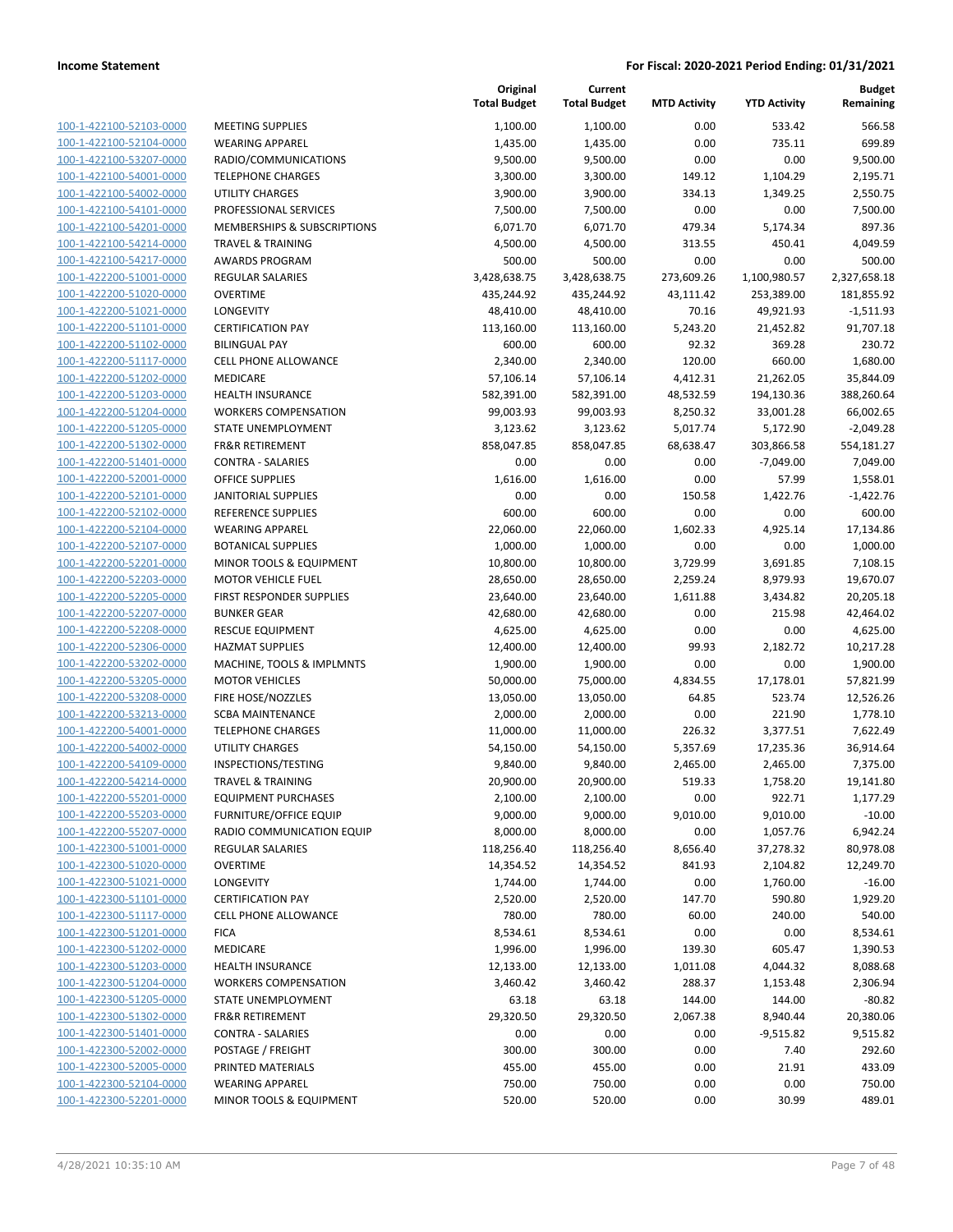| 100-1-422300-52203-0000        |
|--------------------------------|
| 100-1-422300-52304-0000        |
| 100-1-422300-53205-0000        |
| 100-1-422300-54001-0000        |
| 100-1-422300-54201-0000        |
| 100-1-422300-54208-0000        |
|                                |
| 100-1-422300-54210-0000        |
| 100-1-422300-54214-0000        |
| 100-1-422300-54217-0000        |
| 100-1-422400-53204-0000        |
| 100-1-422400-53209-0000        |
| 100-1-422400-54001-0000        |
| 100-1-422400-54201-0000        |
|                                |
| 100-1-422400-54214-0000        |
| 100-1-431100-51001-0000        |
| 100-1-431100-51021-0000        |
| 100-1-431100-51116-0000        |
| 100-1-431100-51117-0000        |
| 100-1-431100-51201-0000        |
| 100-1-431100-51202-0000        |
| 100-1-431100-51203-0000        |
|                                |
| 100-1-431100-51204-0000        |
| 100-1-431100-51205-0000        |
| 100-1-431100-51301-0000        |
| 100-1-431100-52001-0000        |
| 100-1-431100-52002-0000        |
| 100-1-431100-52103-0000        |
| 100-1-431100-52203-0000        |
| 100-1-431100-53201-0000        |
|                                |
| 100-1-431100-53205-0000        |
| 100-1-431100-53207-0000        |
| 100-1-431100-54001-0000        |
| 100-1-431100-54002-0000        |
| 100-1-431100-54101-0000        |
| 100-1-431100-54201-0000        |
| 100-1-431100-54214-0000        |
| 100-1-431200-51001-0000        |
| 100-1-431200-51020-0000        |
|                                |
| 100-1-431200-51021-0000        |
| 100-1-431200-51117-0000        |
| 100-1-431200-51201-0000        |
| 100-1-431200-51202-0000        |
| <u>100-1-431200-51203-0000</u> |
| <u>100-1-431200-51204-0000</u> |
| 100-1-431200-51205-0000        |
| 100-1-431200-51301-0000        |
|                                |
| 100-1-431200-52001-0000        |
| 100-1-431200-52002-0000        |
| 100-1-431200-52103-0000        |
| 100-1-431200-52104-0000        |
| 100-1-431200-52106-0000        |
| <u>100-1-431200-52107-0000</u> |
| 100-1-431200-52201-0000        |
| <u>100-1-431200-52203-0000</u> |
|                                |
| <u>100-1-431200-52302-0000</u> |
| <u>100-1-431200-52303-0000</u> |
| <u>100-1-431200-53202-0000</u> |
| <u>100-1-431200-53205-0000</u> |
| <u>100-1-431200-53207-0000</u> |
|                                |

|                                                    |                                                   | Original<br><b>Total Budget</b> | Current<br><b>Total Budget</b> | <b>MTD Activity</b> | <b>YTD Activity</b> | <b>Budget</b><br>Remaining |
|----------------------------------------------------|---------------------------------------------------|---------------------------------|--------------------------------|---------------------|---------------------|----------------------------|
| 100-1-422300-52203-0000                            | <b>MOTOR VEHICLE FUEL</b>                         | 1,030.00                        | 1,030.00                       | 33.30               | 217.92              | 812.08                     |
| 100-1-422300-52304-0000                            | FIRE PREVENTION SUPPLIES                          | 8,857.50                        | 8,857.50                       | 150.00              | 221.98              | 8,635.52                   |
| 100-1-422300-53205-0000                            | <b>MOTOR VEHICLES</b>                             | 250.00                          | 250.00                         | 0.00                | 109.20              | 140.80                     |
| 100-1-422300-54001-0000                            | <b>TELEPHONE CHARGES</b>                          | 450.00                          | 450.00                         | 0.01                | 145.05              | 304.95                     |
| 100-1-422300-54201-0000                            | MEMBERSHIPS & SUBSCRIPTIONS                       | 1,902.00                        | 1,902.00                       | 0.00                | 0.00                | 1,902.00                   |
| 100-1-422300-54208-0000                            | <b>LABORATORY WORK</b>                            | 660.00                          | 660.00                         | 0.00                | 0.00                | 660.00                     |
| 100-1-422300-54210-0000                            | PHOTO PROCESSING                                  | 50.00                           | 50.00                          | 0.00                | 0.00                | 50.00                      |
| 100-1-422300-54214-0000                            | <b>TRAVEL &amp; TRAINING</b>                      | 5,350.00                        | 5,350.00                       | 0.00                | 394.00              | 4,956.00                   |
| 100-1-422300-54217-0000                            | <b>AWARDS PROGRAM</b>                             | 625.00                          | 625.00                         | 0.00                | 0.00                | 625.00                     |
| 100-1-422400-53204-0000                            | <b>SIREN MAINTENANCE</b>                          | 1,000.00                        | 1,000.00                       | 0.00                | 0.00                | 1,000.00                   |
| 100-1-422400-53209-0000                            | HARDWARE/SOFTWARE                                 | 12,500.00                       | 12,500.00                      | 0.00                | 10,500.00           | 2,000.00                   |
| 100-1-422400-54001-0000                            | <b>TELEPHONE CHARGES</b>                          | 1,500.00                        | 1,500.00                       | 184.26              | 573.83              | 926.17                     |
| 100-1-422400-54201-0000                            | MEMBERSHIPS & SUBSCRIPTIONS                       | 3,150.00                        | 3,150.00                       | 0.00                | 0.00                | 3,150.00                   |
| 100-1-422400-54214-0000                            | <b>TRAVEL &amp; TRAINING</b>                      | 1,500.00                        | 1,500.00                       | 0.00                | 0.00                | 1,500.00                   |
| 100-1-431100-51001-0000                            | <b>REGULAR SALARIES</b>                           | 138,548.80                      | 138,548.80                     | 10,657.60           | 42,726.38           | 95,822.42                  |
| 100-1-431100-51021-0000                            | LONGEVITY                                         | 240.00                          | 240.00                         | 0.00                | 384.00              | $-144.00$                  |
| 100-1-431100-51116-0000                            | CAR ALLOWANCE                                     | 4,200.00                        | 4,200.00                       | 323.08              | 1,292.32            | 2,907.68                   |
| 100-1-431100-51117-0000                            | <b>CELL PHONE ALLOWANCE</b>                       | 1,950.00                        | 1,950.00                       | 150.00              | 600.00              | 1,350.00                   |
| 100-1-431100-51201-0000                            | <b>FICA</b><br><b>MEDICARE</b>                    | 8,919.34                        | 8,919.34                       | 660.10              | 2,699.44            | 6,219.90                   |
| 100-1-431100-51202-0000<br>100-1-431100-51203-0000 | <b>HEALTH INSURANCE</b>                           | 2,101.61                        | 2,101.61                       | 154.38              | 631.32              | 1,470.29                   |
|                                                    |                                                   | 24,266.00                       | 24,266.00                      | 2,022.17            | 8,088.68            | 16,177.32                  |
| 100-1-431100-51204-0000<br>100-1-431100-51205-0000 | <b>WORKERS COMPENSATION</b><br>STATE UNEMPLOYMENT | 349.59                          | 349.59                         | 29.13               | 116.52              | 233.07                     |
| 100-1-431100-51301-0000                            | <b>TMRS</b>                                       | 126.36                          | 126.36                         | 178.10              | 178.10              | $-51.74$                   |
| 100-1-431100-52001-0000                            | <b>OFFICE SUPPLIES</b>                            | 16,686.08<br>600.00             | 16,686.08<br>600.00            | 1,291.16<br>182.05  | 5,101.83<br>182.05  | 11,584.25<br>417.95        |
| 100-1-431100-52002-0000                            | POSTAGE / FREIGHT                                 | 100.00                          | 100.00                         | 0.00                | 0.00                | 100.00                     |
| 100-1-431100-52103-0000                            | <b>MEETING SUPPLIES</b>                           | 100.00                          | 100.00                         | 0.00                | 0.00                | 100.00                     |
| 100-1-431100-52203-0000                            | <b>MOTOR VEHICLE FUEL</b>                         | 200.00                          | 200.00                         | 0.00                | 0.00                | 200.00                     |
| 100-1-431100-53201-0000                            | FURNITURE & OFFICE EQUIPMENT                      | 500.00                          | 500.00                         | 339.93              | 389.84              | 110.16                     |
| 100-1-431100-53205-0000                            | <b>MOTOR VEHICLES</b>                             | 200.00                          | 200.00                         | 0.00                | 0.00                | 200.00                     |
| 100-1-431100-53207-0000                            | RADIO/COMMUNICATIONS                              | 1,800.00                        | 1,800.00                       | 0.00                | 0.00                | 1,800.00                   |
| 100-1-431100-54001-0000                            | <b>TELEPHONE CHARGES</b>                          | 3,300.00                        | 3,300.00                       | 164.65              | 1,056.41            | 2,243.59                   |
| 100-1-431100-54002-0000                            | <b>UTILITY CHARGES</b>                            | 850.00                          | 850.00                         | 254.62              | 440.18              | 409.82                     |
| 100-1-431100-54101-0000                            | PROFESSIONAL SERVICES                             | 500.00                          | 500.00                         | 0.00                | 40.00               | 460.00                     |
| 100-1-431100-54201-0000                            | MEMBERSHIPS & SUBSCRIPTIONS                       | 600.00                          | 600.00                         | 0.00                | 194.29              | 405.71                     |
| 100-1-431100-54214-0000                            | <b>TRAVEL &amp; TRAINING</b>                      | 1,250.00                        | 1,250.00                       | 0.00                | 200.20              | 1,049.80                   |
| 100-1-431200-51001-0000                            | <b>REGULAR SALARIES</b>                           | 401,752.00                      | 401,752.00                     | 26,941.99           | 106,707.10          | 295,044.90                 |
| 100-1-431200-51020-0000                            | <b>OVERTIME</b>                                   | 16,352.25                       | 16,352.25                      | 677.92              | 3,837.40            | 12,514.85                  |
| 100-1-431200-51021-0000                            | LONGEVITY                                         | 7,424.00                        | 7,424.00                       | 0.00                | 5,928.00            | 1,496.00                   |
| 100-1-431200-51117-0000                            | <b>CELL PHONE ALLOWANCE</b>                       | 1,560.00                        | 1,560.00                       | 120.00              | 480.00              | 1,080.00                   |
| 100-1-431200-51201-0000                            | <b>FICA</b>                                       | 26,479.47                       | 26,479.47                      | 1,555.87            | 6,657.39            | 19,822.08                  |
| 100-1-431200-51202-0000                            | MEDICARE                                          | 6,192.78                        | 6,192.78                       | 363.87              | 1,556.98            | 4,635.80                   |
| 100-1-431200-51203-0000                            | <b>HEALTH INSURANCE</b>                           | 133,465.00                      | 133,465.00                     | 11,122.08           | 44,488.32           | 88,976.68                  |
| 100-1-431200-51204-0000                            | <b>WORKERS COMPENSATION</b>                       | 20,511.17                       | 20,511.17                      | 1,709.26            | 6,837.04            | 13,674.13                  |
| 100-1-431200-51205-0000                            | STATE UNEMPLOYMENT                                | 694.98                          | 694.98                         | 443.84              | 443.84              | 251.14                     |
| 100-1-431200-51301-0000                            | <b>TMRS</b>                                       | 49,168.53                       | 49,168.53                      | 3,217.84            | 13,253.38           | 35,915.15                  |
| 100-1-431200-52001-0000                            | <b>OFFICE SUPPLIES</b>                            | 518.00                          | 518.00                         | 44.97               | 44.97               | 473.03                     |
| 100-1-431200-52002-0000                            | POSTAGE / FREIGHT                                 | 20.00                           | 20.00                          | 0.00                | 0.00                | 20.00                      |
| 100-1-431200-52103-0000                            | <b>MEETING SUPPLIES</b>                           | 909.11                          | 909.11                         | 0.00                | 0.00                | 909.11                     |
| 100-1-431200-52104-0000                            | <b>WEARING APPAREL</b>                            | 8,000.00                        | 8,000.00                       | 1,069.04            | 2,060.83            | 5,939.17                   |
| 100-1-431200-52106-0000                            | <b>CHEMICAL SUPPLIES</b>                          | 4,194.20                        | 4,194.20                       | 0.00                | 0.00                | 4,194.20                   |
| 100-1-431200-52107-0000                            | <b>BOTANICAL SUPPLIES</b>                         | 1,349.97                        | 1,349.97                       | 0.00                | 0.00                | 1,349.97                   |
| 100-1-431200-52201-0000                            | MINOR TOOLS & EQUIPMENT                           | 8,131.41                        | 8,131.41                       | 562.74              | 2,378.73            | 5,752.68                   |
| 100-1-431200-52203-0000                            | <b>MOTOR VEHICLE FUEL</b>                         | 31,100.00                       | 31,100.00                      | 2,399.96            | 11,020.65           | 20,079.35                  |
| 100-1-431200-52302-0000                            | <b>MEDICAL SUPPLIES</b>                           | 150.00                          | 150.00                         | 0.00                | 0.00                | 150.00                     |
| 100-1-431200-52303-0000                            | <b>TRAINING SUPPLIES</b>                          | 212.99                          | 212.99                         | 0.00                | 0.00                | 212.99                     |
| 100-1-431200-53202-0000                            | MACHINE, TOOLS & IMPLMNTS                         | 2,914.95                        | 2,914.95                       | 16.99               | 16.99               | 2,897.96                   |
| 100-1-431200-53205-0000                            | <b>MOTOR VEHICLES</b>                             | 25,000.00                       | 25,000.00                      | 1,928.76            | 15,470.05           | 9,529.95                   |
| 100-1-431200-53207-0000                            | RADIO/COMMUNICATIONS                              | 3,210.00                        | 3,210.00                       | 0.00                | 0.00                | 3,210.00                   |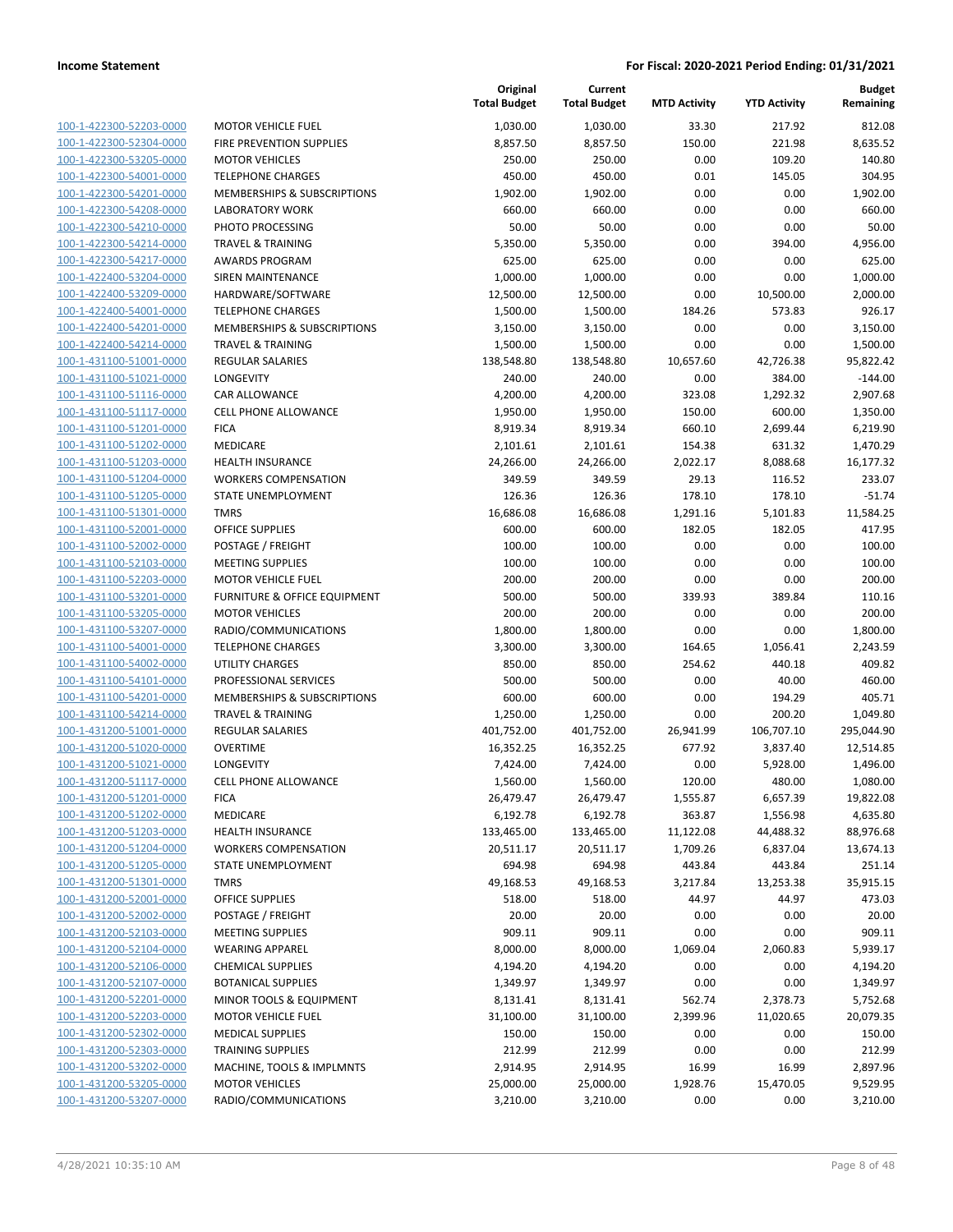| 100-1-431200-53301-0000<br>100-1-431200-53303-0000        | SIDEWALKS, CURBS, & GUTTERS<br>MAINT - STREET /ALLEY/APRN/RNWY |
|-----------------------------------------------------------|----------------------------------------------------------------|
| 100-1-431200-53305-0000                                   | <b>BRIDGES &amp; CULVERTS</b>                                  |
| 100-1-431200-53308-0000                                   | <b>STORM SEWERS</b>                                            |
|                                                           | <b>TELEPHONE CHARGES</b>                                       |
| <u>100-1-431200-54001-0000</u><br>100-1-431200-54002-0000 | <b>UTILITY CHARGES</b>                                         |
| 100-1-431200-54201-0000                                   | <b>MEMBERSHIPS &amp; SUBSCRIPTIONS</b>                         |
|                                                           | <b>TRAVEL &amp; TRAINING</b>                                   |
| 100-1-431200-54214-0000                                   | RADIO COMMUNICATION EQUIP                                      |
| 100-1-431200-55207-0000                                   | <b>REGULAR SALARIES</b>                                        |
| 100-1-431600-51001-0000<br>100-1-431600-51020-0000        | <b>OVERTIME</b>                                                |
| 100-1-431600-51021-0000                                   | LONGEVITY                                                      |
| 100-1-431600-51101-0000                                   | <b>CERTIFICATION PAY</b>                                       |
| 100-1-431600-51201-0000                                   | <b>FICA</b>                                                    |
|                                                           | <b>MEDICARE</b>                                                |
| 100-1-431600-51202-0000<br>100-1-431600-51203-0000        | <b>HEALTH INSURANCE</b>                                        |
| 100-1-431600-51204-0000                                   | <b>WORKERS COMPENSATION</b>                                    |
| 100-1-431600-51205-0000                                   | <b>STATE UNEMPLOYMENT</b>                                      |
| 100-1-431600-51301-0000                                   | <b>TMRS</b>                                                    |
|                                                           | <b>OFFICE SUPPLIES</b>                                         |
| 100-1-431600-52001-0000<br>100-1-431600-52002-0000        | POSTAGE / FREIGHT                                              |
| 100-1-431600-52104-0000                                   | <b>WEARING APPAREL</b>                                         |
| 100-1-431600-52106-0000                                   | <b>CHEMICAL SUPPLIES</b>                                       |
| 100-1-431600-52201-0000                                   | <b>MINOR TOOLS &amp; EQUIPMENT</b>                             |
| 100-1-431600-52203-0000                                   | <b>MOTOR VEHICLE FUEL</b>                                      |
| 100-1-431600-53202-0000                                   | <b>MACHINE. TOOLS &amp; IMPLMNTS</b>                           |
| 100-1-431600-53205-0000                                   | <b>MOTOR VEHICLES</b>                                          |
| 100-1-431600-53207-0000                                   | RADIO/COMMUNICATIONS                                           |
| 100-1-431600-53303-0000                                   | MAINT - STREET /ALLEY/APRN/RNWY                                |
| 100-1-431600-54001-0000                                   | <b>TELEPHONE CHARGES</b>                                       |
| 100-1-431600-54002-0000                                   | UTILITY CHARGES                                                |
| 100-1-431600-54214-0000                                   | <b>TRAVEL &amp; TRAINING</b>                                   |
| 100-1-431700-51001-0000                                   | <b>REGULAR SALARIES</b>                                        |
| 100-1-431700-51020-0000                                   | OVERTIME                                                       |
| 100-1-431700-51021-0000                                   | LONGEVITY                                                      |
| 100-1-431700-51117-0000                                   | <b>CELL PHONE ALLOWANCE</b>                                    |
| 100-1-431700-51201-0000                                   | <b>FICA</b>                                                    |
| 100-1-431700-51202-0000                                   | <b>MEDICARE</b>                                                |
| 100-1-431700-51203-0000                                   | <b>HEALTH INSURANCE</b>                                        |
| 100-1-431700-51204-0000                                   | <b>WORKERS COMPENSATION</b>                                    |
| 100-1-431700-51205-0000                                   | <b>STATE UNEMPLOYMENT</b>                                      |
| 100-1-431700-51301-0000                                   | TMRS                                                           |
| 100-1-431700-52001-0000                                   | <b>OFFICE SUPPLIES</b>                                         |
| 100-1-431700-52002-0000                                   | POSTAGE / FREIGHT                                              |
| 100-1-431700-52104-0000                                   | <b>WEARING APPAREL</b>                                         |
| 100-1-431700-52201-0000                                   | MINOR TOOLS & EQUIPMENT                                        |
| 100-1-431700-52203-0000                                   | <b>MOTOR VEHICLE FUEL</b>                                      |
| 100-1-431700-52303-0000                                   | <b>TRAINING SUPPLIES</b>                                       |
| 100-1-431700-53201-0000                                   | FURNITURE & OFFICE EQUIPMENT                                   |
| 100-1-431700-53205-0000                                   | <b>MOTOR VEHICLES</b>                                          |
| 100-1-431700-53207-0000<br>100-1-431700-54001-0000        | RADIO/COMMUNICATIONS<br><b>TELEPHONE CHARGES</b>               |
| 100-1-431700-54002-0000                                   | UTILITY CHARGES                                                |
| 100-1-431700-54201-0000                                   | <b>MEMBERSHIPS &amp; SUBSCRIPTIONS</b>                         |
| 100-1-431700-54212-0000                                   | PRINTING                                                       |
| 100-1-431700-54214-0000                                   | TRAVEL & TRAINING                                              |
| 100-1-431700-54410-0000                                   | PERMITS/FEES                                                   |
| 100-1-441100-51001-0000                                   | REGULAR SALARIES                                               |
| 100-1-441100-51020-0000                                   | OVERTIME                                                       |
|                                                           |                                                                |

|                         |                                         | Original<br><b>Total Budget</b> | Current<br><b>Total Budget</b> | <b>MTD Activity</b> | <b>YTD Activity</b> | <b>Budget</b><br>Remaining |
|-------------------------|-----------------------------------------|---------------------------------|--------------------------------|---------------------|---------------------|----------------------------|
| 100-1-431200-53301-0000 | SIDEWALKS, CURBS, & GUTTERS             | 20,014.80                       | 20,014.80                      | 0.00                | 5,622.60            | 14,392.20                  |
| 100-1-431200-53303-0000 | MAINT - STREET /ALLEY/APRN/RNWY         | 45,000.00                       | 45,000.00                      | 11,836.88           | 18,294.82           | 26,705.18                  |
| 100-1-431200-53305-0000 | <b>BRIDGES &amp; CULVERTS</b>           | 7,783.40                        | 7,783.40                       | 0.00                | 0.00                | 7,783.40                   |
| 100-1-431200-53308-0000 | <b>STORM SEWERS</b>                     | 4,998.64                        | 4,998.64                       | 0.00                | 0.00                | 4,998.64                   |
| 100-1-431200-54001-0000 | <b>TELEPHONE CHARGES</b>                | 1,200.00                        | 1,200.00                       | 0.02                | 385.20              | 814.80                     |
| 100-1-431200-54002-0000 | <b>UTILITY CHARGES</b>                  | 6,650.00                        | 6,650.00                       | 595.63              | 1,963.34            | 4,686.66                   |
| 100-1-431200-54201-0000 | MEMBERSHIPS & SUBSCRIPTIONS             | 1,770.00                        | 1,770.00                       | 0.00                | 115.29              | 1,654.71                   |
| 100-1-431200-54214-0000 | <b>TRAVEL &amp; TRAINING</b>            | 410.00                          | 410.00                         | 0.00                | 100.00              | 310.00                     |
| 100-1-431200-55207-0000 | RADIO COMMUNICATION EQUIP               | 1,887.50                        | 1,887.50                       | 0.00                | 0.00                | 1,887.50                   |
| 100-1-431600-51001-0000 | <b>REGULAR SALARIES</b>                 | 75,585.12                       | 75,585.12                      | 5,813.76            | 23,262.55           | 52,322.57                  |
| 100-1-431600-51020-0000 | <b>OVERTIME</b>                         | 8,721.36                        | 8,721.36                       | 8.52                | 2,185.06            | 6,536.30                   |
| 100-1-431600-51021-0000 | LONGEVITY                               | 2,436.00                        | 2,436.00                       | 0.00                | 2,490.00            | $-54.00$                   |
| 100-1-431600-51101-0000 | <b>CERTIFICATION PAY</b>                | 600.00                          | 600.00                         | 46.16               | 184.64              | 415.36                     |
| 100-1-431600-51201-0000 | <b>FICA</b>                             | 5,415.23                        | 5,415.23                       | 329.63              | 1,631.32            | 3,783.91                   |
| 100-1-431600-51202-0000 | MEDICARE                                | 1,266.47                        | 1,266.47                       | 77.09               | 381.52              | 884.95                     |
| 100-1-431600-51203-0000 | <b>HEALTH INSURANCE</b>                 | 24,266.00                       | 24,266.00                      | 2,022.17            | 8,088.68            | 16,177.32                  |
| 100-1-431600-51204-0000 | <b>WORKERS COMPENSATION</b>             | 4,194.68                        | 4,194.68                       | 349.56              | 1,398.24            | 2,796.44                   |
| 100-1-431600-51205-0000 | <b>STATE UNEMPLOYMENT</b>               | 126.36                          | 126.36                         | 93.90               | 213.32              | $-86.96$                   |
| 100-1-431600-51301-0000 | <b>TMRS</b>                             | 10,055.30                       | 10,055.30                      | 680.73              | 3,184.29            | 6,871.01                   |
| 100-1-431600-52001-0000 | <b>OFFICE SUPPLIES</b>                  | 315.40                          | 315.40                         | 0.00                | 0.00                | 315.40                     |
| 100-1-431600-52002-0000 | POSTAGE / FREIGHT                       | 20.00                           | 20.00                          | 0.00                | 0.00                | 20.00                      |
| 100-1-431600-52104-0000 | <b>WEARING APPAREL</b>                  | 3,666.40                        | 3,666.40                       | 1,829.68            | 2,104.16            | 1,562.24                   |
| 100-1-431600-52106-0000 | <b>CHEMICAL SUPPLIES</b>                | 689.61                          | 689.61                         | 0.00                | 0.00                | 689.61                     |
| 100-1-431600-52201-0000 | MINOR TOOLS & EQUIPMENT                 | 6,678.65                        | 6,678.65                       | 168.60              | 1,611.53            | 5,067.12                   |
| 100-1-431600-52203-0000 | <b>MOTOR VEHICLE FUEL</b>               | 3,450.00                        | 3,450.00                       | 178.07              | 819.59              | 2,630.41                   |
| 100-1-431600-53202-0000 | MACHINE, TOOLS & IMPLMNTS               | 7,859.28                        | 7,859.28                       | 0.00                | 31,560.07           | $-23,700.79$               |
| 100-1-431600-53205-0000 | <b>MOTOR VEHICLES</b>                   | 2,000.00                        | 2,000.00                       | 61.25               | 334.46              | 1,665.54                   |
| 100-1-431600-53207-0000 | RADIO/COMMUNICATIONS                    | 1,245.00                        | 1,245.00                       | 0.00                | 0.00                | 1,245.00                   |
| 100-1-431600-53303-0000 | MAINT - STREET /ALLEY/APRN/RNWY         | 20,000.00                       | 20,000.00                      | 2,597.47            | 4,525.07            | 15,474.93                  |
| 100-1-431600-54001-0000 | <b>TELEPHONE CHARGES</b>                | 1,300.00                        | 1,300.00                       | 29.08               | 344.21              | 955.79                     |
| 100-1-431600-54002-0000 | <b>UTILITY CHARGES</b>                  | 308,750.00                      | 308,750.00                     | 24,198.10           | 97,340.00           | 211,410.00                 |
| 100-1-431600-54214-0000 | <b>TRAVEL &amp; TRAINING</b>            | 862.00                          | 862.00                         | 0.00                | 0.00                | 862.00                     |
| 100-1-431700-51001-0000 | <b>REGULAR SALARIES</b>                 | 117,041.60                      | 117,041.60                     | 9,102.56            | 36,706.22           | 80,335.38                  |
| 100-1-431700-51020-0000 | <b>OVERTIME</b>                         | 363.45                          | 363.45                         | 0.00                | 0.00                | 363.45                     |
| 100-1-431700-51021-0000 | LONGEVITY                               | 2,058.00                        | 2,058.00                       | 0.00                | 2,226.00            | $-168.00$                  |
| 100-1-431700-51117-0000 | <b>CELL PHONE ALLOWANCE</b>             | 1,560.00                        | 1,560.00                       | 60.00               | 240.00              | 1,320.00                   |
| 100-1-431700-51201-0000 | <b>FICA</b>                             | 7,503.43                        | 7,503.43                       | 524.76              | 2,266.23            | 5,237.20                   |
| 100-1-431700-51202-0000 | MEDICARE                                | 1,754.83                        | 1,754.83                       | 122.73              | 530.00              | 1,224.83                   |
| 100-1-431700-51203-0000 | <b>HEALTH INSURANCE</b>                 | 24,266.00                       | 24,266.00                      | 2,022.17            | 8,088.68            | 16,177.32                  |
| 100-1-431700-51204-0000 | <b>WORKERS COMPENSATION</b>             | 661.66                          | 661.66                         | 55.14               | 220.56              | 441.10                     |
| 100-1-431700-51205-0000 | STATE UNEMPLOYMENT                      | 126.36                          | 126.36                         | 146.60              | 146.60              | $-20.24$                   |
| 100-1-431700-51301-0000 | <b>TMRS</b>                             | 13,932.78                       | 13,932.78                      | 1,062.86            | 4,438.96            | 9,493.82                   |
| 100-1-431700-52001-0000 | <b>OFFICE SUPPLIES</b>                  | 2,098.50                        | 2,098.50                       | 0.00                | 828.93              | 1,269.57                   |
| 100-1-431700-52002-0000 | POSTAGE / FREIGHT                       | 20.00                           | 20.00                          | 0.00                | 0.00                | 20.00                      |
| 100-1-431700-52104-0000 | <b>WEARING APPAREL</b>                  | 1,387.00                        | 1,387.00                       | 79.99               | 506.92              | 880.08                     |
| 100-1-431700-52201-0000 | MINOR TOOLS & EQUIPMENT                 | 1,180.25                        | 1,180.25                       | 0.00                | 0.00                | 1,180.25                   |
| 100-1-431700-52203-0000 | <b>MOTOR VEHICLE FUEL</b>               | 3,450.00                        | 3,450.00                       | 214.93              | 856.76              | 2,593.24                   |
| 100-1-431700-52303-0000 | <b>TRAINING SUPPLIES</b>                | 478.95                          | 478.95                         | 73.00               | 146.00              | 332.95                     |
| 100-1-431700-53201-0000 | <b>FURNITURE &amp; OFFICE EQUIPMENT</b> | 4,515.00                        | 4,515.00                       | 0.00                | 0.00                | 4,515.00                   |
| 100-1-431700-53205-0000 | <b>MOTOR VEHICLES</b>                   | 1,500.00                        | 1,500.00                       | 68.42               | $-2,443.32$         | 3,943.32                   |
| 100-1-431700-53207-0000 | RADIO/COMMUNICATIONS                    | 205.00                          | 205.00                         | 0.00                | 0.00                | 205.00                     |
| 100-1-431700-54001-0000 | <b>TELEPHONE CHARGES</b>                | 3,200.00                        | 3,200.00                       | 0.05                | 1,010.03            | 2,189.97                   |
| 100-1-431700-54002-0000 | <b>UTILITY CHARGES</b>                  |                                 |                                |                     |                     |                            |
| 100-1-431700-54201-0000 | MEMBERSHIPS & SUBSCRIPTIONS             | 850.00                          | 850.00                         | 254.62              | 440.18              | 409.82                     |
| 100-1-431700-54212-0000 | PRINTING                                | 700.00<br>200.00                | 700.00<br>200.00               | 0.00<br>0.00        | 238.00              | 462.00<br>200.00           |
|                         |                                         |                                 |                                |                     | 0.00                |                            |
| 100-1-431700-54214-0000 | <b>TRAVEL &amp; TRAINING</b>            | 1,500.00                        | 1,500.00                       | 0.00                | 100.00              | 1,400.00                   |
| 100-1-431700-54410-0000 | PERMITS/FEES                            | 200.00                          | 200.00                         | 0.00                | 0.00                | 200.00                     |
| 100-1-441100-51001-0000 | <b>REGULAR SALARIES</b>                 | 141,523.20                      | 141,523.20                     | 10,495.20           | 40,469.50           | 101,053.70                 |
| 100-1-441100-51020-0000 | <b>OVERTIME</b>                         | 1,176.84                        | 1,176.84                       | 0.00                | 78.58               | 1,098.26                   |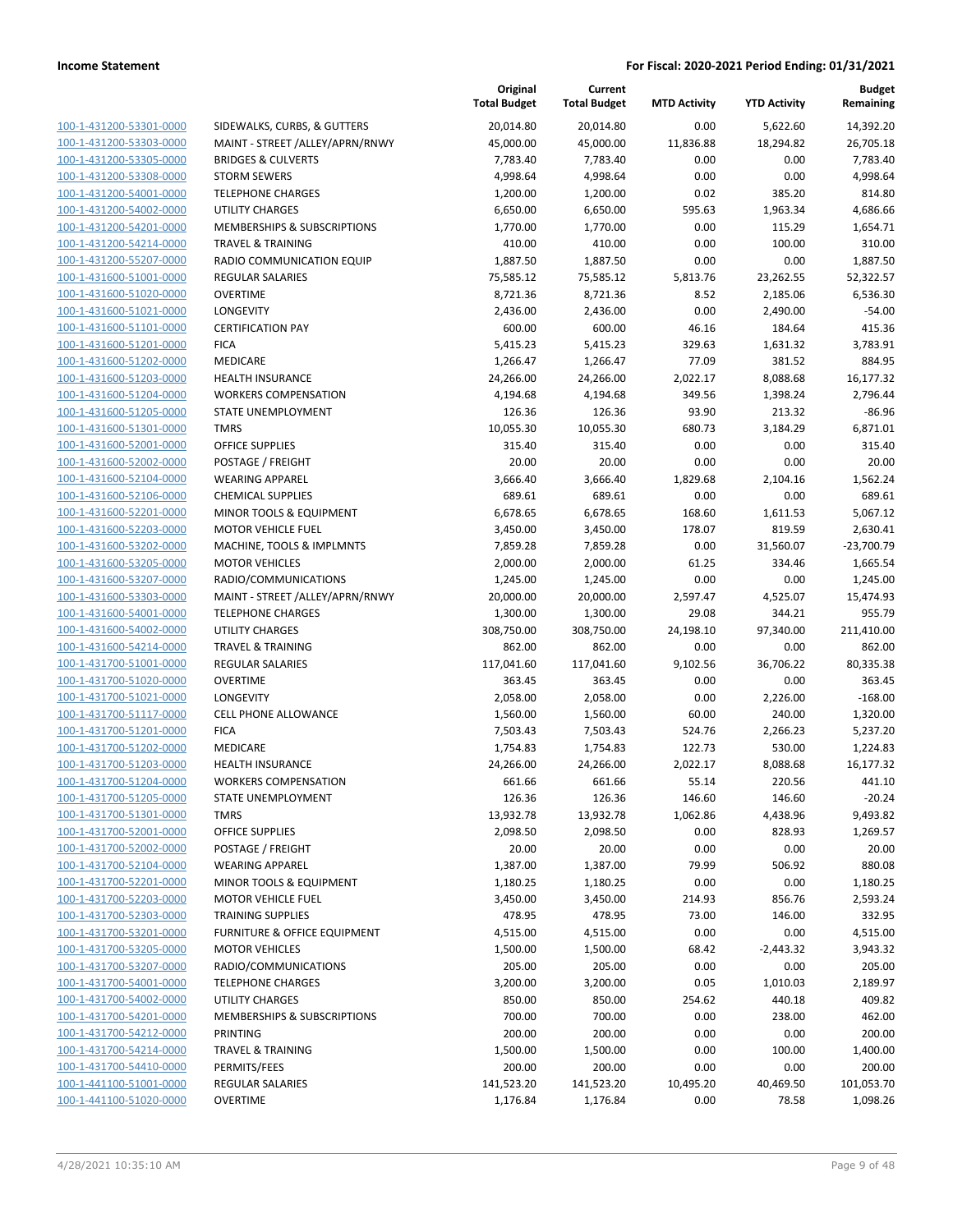| 100-1-441100-51021-0000        |
|--------------------------------|
| 100-1-441100-51102-0000        |
| 100-1-441100-51117-0000        |
| 100-1-441100-51201-0000        |
| 100-1-441100-51202-0000        |
| 100-1-441100-51203-0000        |
| 100-1-441100-51204-0000        |
| 100-1-441100-51205-0000        |
| 100-1-441100-51301-0000        |
| 100-1-441100-52001-0000        |
| 100-1-441100-52002-0000        |
| 100-1-441100-52005-0000        |
| 100-1-441100-54001-0000        |
| 100-1-441100-54002-0000        |
| 100-1-441100-54101-0000        |
| 100-1-441100-54214-0000        |
| 100-1-441200-51001-0000        |
| 100-1-441200-51021-0000        |
| 100-1-441200-51101-0000        |
| 100-1-441200-51117-0000        |
| 100-1-441200-51201-0000        |
| 100-1-441200-51202-0000        |
| 100-1-441200-51203-0000        |
| 100-1-441200-51204-0000        |
| 100-1-441200-51205-0000        |
| 100-1-441200-51301-0000        |
| 100-1-441200-52104-0000        |
| 100-1-441200-54201-0000        |
| 100-1-441200-54214-0000        |
| 100-1-441300-51001-0000        |
| 100-1-441300-51021-0000        |
| 100-1-441300-51101-0000        |
| 100-1-441300-51116-0000        |
| 100-1-441300-51117-0000        |
|                                |
| 100-1-441300-51201-0000        |
| 100-1-441300-51202-0000        |
| 100-1-441300-51203-0000        |
| 100-1-441300-51204-0000        |
| 100-1-441300-51205-0000        |
| 100-1-441300-51301-0000        |
| 100-1-441300-52002-0000        |
| <u>100-1-441300-52005-0000</u> |
| 100-1-441300-52104-0000        |
| 100-1-441300-52201-0000        |
| 100-1-441300-52203-0000        |
| <u>100-1-441300-53205-0000</u> |
| <u>100-1-441300-54001-0000</u> |
| <u>100-1-441300-54002-0000</u> |
| 100-1-441300-54120-0000        |
| 100-1-441300-54201-0000        |
| 100-1-441300-54214-0000        |
| <u>100-1-441300-54410-0000</u> |
| <u>100-1-442200-53205-0000</u> |
| 100-1-443200-51001-0000        |
| 100-1-443200-51020-0000        |
| <u>100-1-443200-51021-0000</u> |
| <u>100-1-443200-51102-0000</u> |
| <u>100-1-443200-51117-0000</u> |
| 100-1-443200-51201-0000        |
|                                |

|                         |                                        | Original<br><b>Total Budget</b> | Current<br><b>Total Budget</b> | <b>MTD Activity</b> | <b>YTD Activity</b> | <b>Budget</b><br>Remaining |
|-------------------------|----------------------------------------|---------------------------------|--------------------------------|---------------------|---------------------|----------------------------|
| 100-1-441100-51021-0000 | LONGEVITY                              | 966.00                          | 966.00                         | 0.00                | 750.00              | 216.00                     |
| 100-1-441100-51102-0000 | <b>BILINGUAL PAY</b>                   | 1,200.00                        | 1,200.00                       | 46.16               | 230.80              | 969.20                     |
| 100-1-441100-51117-0000 | <b>CELL PHONE ALLOWANCE</b>            | 960.00                          | 960.00                         | 73.84               | 295.36              | 664.64                     |
| 100-1-441100-51201-0000 | <b>FICA</b>                            | 9,041.21                        | 9,041.21                       | 635.24              | 2,503.13            | 6,538.08                   |
| 100-1-441100-51202-0000 | MEDICARE                               | 2,114.48                        | 2,114.48                       | 148.56              | 585.40              | 1,529.08                   |
| 100-1-441100-51203-0000 | <b>HEALTH INSURANCE</b>                | 36,399.00                       | 36,399.00                      | 3,033.25            | 12,133.00           | 24,266.00                  |
| 100-1-441100-51204-0000 | <b>WORKERS COMPENSATION</b>            | 655.41                          | 655.41                         | 54.62               | 218.48              | 436.93                     |
| 100-1-441100-51205-0000 | STATE UNEMPLOYMENT                     | 189.54                          | 189.54                         | 169.84              | 169.84              | 19.70                      |
| 100-1-441100-51301-0000 | <b>TMRS</b>                            | 16,788.22                       | 16,788.22                      | 1,231.36            | 4,742.40            | 12,045.82                  |
| 100-1-441100-52001-0000 | <b>OFFICE SUPPLIES</b>                 | 3,252.89                        | 3,252.89                       | 16.23               | 274.48              | 2,978.41                   |
| 100-1-441100-52002-0000 | POSTAGE / FREIGHT                      | 1,000.00                        | 1,000.00                       | 30.92               | 109.73              | 890.27                     |
| 100-1-441100-52005-0000 | PRINTED MATERIALS                      | 710.44                          | 710.44                         | 0.00                | 0.00                | 710.44                     |
| 100-1-441100-54001-0000 | <b>TELEPHONE CHARGES</b>               | 3,100.00                        | 3,100.00                       | 344.02              | 819.23              | 2,280.77                   |
| 100-1-441100-54002-0000 | <b>UTILITY CHARGES</b>                 | 850.00                          | 850.00                         | 254.62              | 440.18              | 409.82                     |
| 100-1-441100-54101-0000 | PROFESSIONAL SERVICES                  | 0.00                            | 0.00                           | 1,500.00            | 1,500.00            | $-1,500.00$                |
| 100-1-441100-54214-0000 | <b>TRAVEL &amp; TRAINING</b>           | 1,000.00                        | 1,000.00                       | 0.00                | 0.00                | 1,000.00                   |
| 100-1-441200-51001-0000 | <b>REGULAR SALARIES</b>                | 55,619.20                       | 55,619.20                      | 4,278.40            | 17,154.36           | 38,464.84                  |
| 100-1-441200-51021-0000 | <b>LONGEVITY</b>                       | 366.00                          | 366.00                         | 0.00                | 438.00              | $-72.00$                   |
| 100-1-441200-51101-0000 | <b>CERTIFICATION PAY</b>               | 1,200.00                        | 1,200.00                       | 0.00                | 0.00                | 1,200.00                   |
| 100-1-441200-51117-0000 | <b>CELL PHONE ALLOWANCE</b>            | 432.00                          | 432.00                         | 0.00                | 0.00                | 432.00                     |
| 100-1-441200-51201-0000 | <b>FICA</b>                            | 3,572.27                        | 3,572.27                       | 241.06              | 996.97              | 2,575.30                   |
| 100-1-441200-51202-0000 | <b>MEDICARE</b>                        | 835.45                          | 835.45                         | 56.38               | 233.14              | 602.31                     |
| 100-1-441200-51203-0000 | <b>HEALTH INSURANCE</b>                | 12,133.00                       | 12,133.00                      | 1,011.08            | 4,044.32            | 8,088.68                   |
| 100-1-441200-51204-0000 | <b>WORKERS COMPENSATION</b>            | 315.00                          | 315.00                         | 26.25               | 105.00              | 210.00                     |
| 100-1-441200-51205-0000 | STATE UNEMPLOYMENT                     | 63.18                           | 63.18                          | 68.46               | 68.46               | $-5.28$                    |
| 100-1-441200-51301-0000 | <b>TMRS</b>                            | 6,633.18                        | 6,633.18                       | 496.30              | 1,989.54            | 4,643.64                   |
| 100-1-441200-52104-0000 | <b>WEARING APPAREL</b>                 | 500.04                          | 500.04                         | 0.00                | 0.00                | 500.04                     |
| 100-1-441200-54201-0000 | <b>MEMBERSHIPS &amp; SUBSCRIPTIONS</b> | 250.00                          | 250.00                         | 0.00                | 55.00               | 195.00                     |
| 100-1-441200-54214-0000 | <b>TRAVEL &amp; TRAINING</b>           | 1,000.00                        | 1,000.00                       | 0.00                | 0.00                | 1,000.00                   |
| 100-1-441300-51001-0000 | <b>REGULAR SALARIES</b>                | 323,274.00                      | 323,274.00                     | 24,867.99           | 99,593.61           | 223,680.39                 |
| 100-1-441300-51021-0000 | LONGEVITY                              | 3,024.00                        | 3,024.00                       | 0.00                | 3,408.00            | $-384.00$                  |
| 100-1-441300-51101-0000 | <b>CERTIFICATION PAY</b>               | 2,400.00                        | 2,400.00                       | 184.62              | 738.48              | 1,661.52                   |
| 100-1-441300-51116-0000 | CAR ALLOWANCE                          | 4,200.00                        | 4,200.00                       | 323.08              | 1,292.32            | 2,907.68                   |
| 100-1-441300-51117-0000 | <b>CELL PHONE ALLOWANCE</b>            | 3,132.00                        | 3,132.00                       | 253.84              | 1,015.36            | 2,116.64                   |
| 100-1-441300-51201-0000 | <b>FICA</b>                            | 20,573.44                       | 20,573.44                      | 1,541.78            | 6,410.84            | 14,162.60                  |
| 100-1-441300-51202-0000 | MEDICARE                               | 4,811.53                        | 4,811.53                       | 360.58              | 1,499.33            | 3,312.20                   |
| 100-1-441300-51203-0000 | <b>HEALTH INSURANCE</b>                | 72,799.00                       | 72,799.00                      | 6,066.58            | 24,266.32           | 48,532.68                  |
| 100-1-441300-51204-0000 | <b>WORKERS COMPENSATION</b>            | 1,862.44                        | 1,862.44                       | 155.20              | 620.80              | 1,241.64                   |
| 100-1-441300-51205-0000 | STATE UNEMPLOYMENT                     | 379.08                          | 379.08                         | 410.08              | 410.08              | $-31.00$                   |
| 100-1-441300-51301-0000 | <b>TMRS</b>                            | 38,201.88                       | 38,201.88                      | 2,973.04            | 12,019.25           | 26,182.63                  |
| 100-1-441300-52002-0000 | POSTAGE / FREIGHT                      | 6,000.00                        | 6,000.00                       | 276.91              | 1,545.25            | 4,454.75                   |
| 100-1-441300-52005-0000 | PRINTED MATERIALS                      | 1,490.40                        | 1,490.40                       | 0.00                | 448.60              | 1,041.80                   |
| 100-1-441300-52104-0000 | <b>WEARING APPAREL</b>                 | 2,800.00                        | 2,800.00                       | 224.98              | 394.98              | 2,405.02                   |
| 100-1-441300-52201-0000 | MINOR TOOLS & EQUIPMENT                | 500.00                          | 500.00                         | 0.00                | 0.00                | 500.00                     |
| 100-1-441300-52203-0000 | <b>MOTOR VEHICLE FUEL</b>              | 3,200.00                        | 3,200.00                       | 301.05              | 1,043.59            | 2,156.41                   |
| 100-1-441300-53205-0000 | <b>MOTOR VEHICLES</b>                  | 1,000.00                        | 1,000.00                       | 66.30               | 275.20              | 724.80                     |
| 100-1-441300-54001-0000 | <b>TELEPHONE CHARGES</b>               | 5,400.00                        | 5,400.00                       | 377.79              | 1,632.88            | 3,767.12                   |
| 100-1-441300-54002-0000 | <b>UTILITY CHARGES</b>                 | 850.00                          | 850.00                         | 254.62              | 440.18              | 409.82                     |
| 100-1-441300-54120-0000 | <b>TITLE SEARCHES</b>                  | 0.00                            | 0.00                           | 600.00              | 1,050.00            | $-1,050.00$                |
| 100-1-441300-54201-0000 | <b>MEMBERSHIPS &amp; SUBSCRIPTIONS</b> | 750.00                          | 750.00                         | 0.00                | 286.00              | 464.00                     |
| 100-1-441300-54214-0000 | <b>TRAVEL &amp; TRAINING</b>           | 4,000.00                        | 4,000.00                       | 39.00               | 39.00               | 3,961.00                   |
| 100-1-441300-54410-0000 | PERMITS/FEES                           | 16,000.00                       | 16,000.00                      | 3,131.91            | 13,757.25           | 2,242.75                   |
| 100-1-442200-53205-0000 | <b>MOTOR VEHICLES</b>                  | 200.00                          | 200.00                         | 0.00                | 0.00                | 200.00                     |
| 100-1-443200-51001-0000 | <b>REGULAR SALARIES</b>                | 210,600.00                      | 210,600.00                     | 16,761.72           | 68,596.24           | 142,003.76                 |
| 100-1-443200-51020-0000 | <b>OVERTIME</b>                        | 7,949.67                        | 7,949.67                       | 1,192.82            | 3,339.52            | 4,610.15                   |
| 100-1-443200-51021-0000 | <b>LONGEVITY</b>                       | 5,698.00                        | 5,698.00                       | 0.00                | 6,184.00            | $-486.00$                  |
| 100-1-443200-51102-0000 | <b>BILINGUAL PAY</b>                   | 600.00                          | 600.00                         | 92.32               | 369.28              | 230.72                     |
| 100-1-443200-51117-0000 | <b>CELL PHONE ALLOWANCE</b>            | 1,170.00                        | 1,170.00                       | 90.00               | 360.00              | 810.00                     |
| 100-1-443200-51201-0000 | <b>FICA</b>                            | 14,013.10                       | 14,013.10                      | 1,010.63            | 4,479.38            | 9,533.72                   |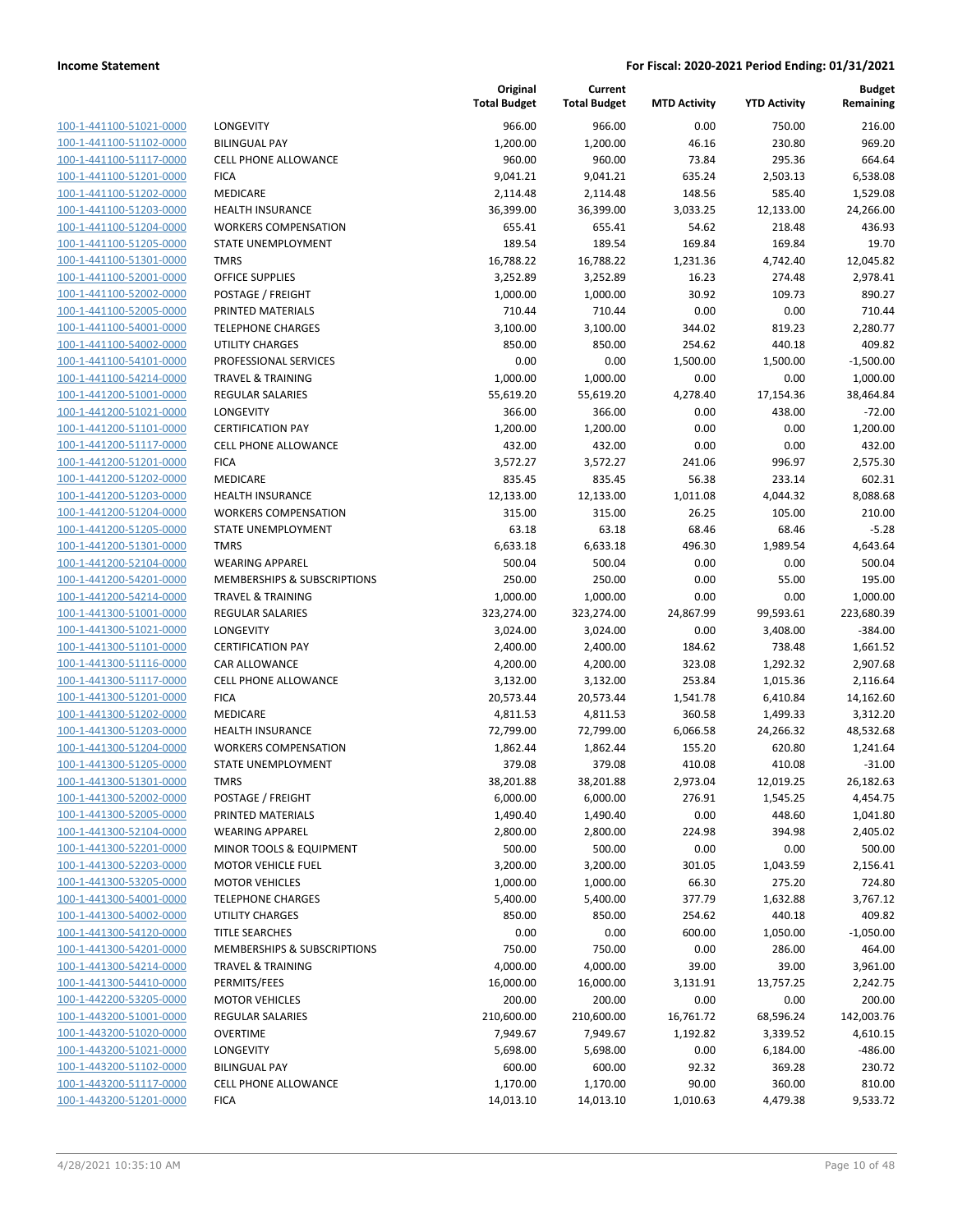| 100-1-443200-51202-0000        | ME              |
|--------------------------------|-----------------|
| 100-1-443200-51203-0000        | HE/             |
| 100-1-443200-51204-0000        | WC              |
| 100-1-443200-51205-0000        | STA             |
|                                |                 |
| 100-1-443200-51301-0000        | TM              |
| 100-1-443200-52001-0000        | OFF             |
| 100-1-443200-52002-0000        | PO:             |
| 100-1-443200-52101-0000        | JAN             |
| 100-1-443200-52104-0000        | WE              |
| 100-1-443200-52106-0000        | CHI             |
| 100-1-443200-52108-0000        | ME              |
| 100-1-443200-52201-0000        | MII             |
| 100-1-443200-52203-0000        | MC              |
| 100-1-443200-53202-0000        | MA              |
| 100-1-443200-53205-0000        | MC              |
| 100-1-443200-54001-0000        | TEL             |
| 100-1-443200-54002-0000        | UTI             |
| 100-1-443200-54107-0000        | ME              |
| 100-1-443200-54108-0000        | VE <sub>1</sub> |
| 100-1-443200-54214-0000        | TR/             |
|                                | <b>REE</b>      |
| 100-1-451100-45310-0000        |                 |
| 100-1-451100-51001-0000        | <b>REC</b>      |
| 100-1-451100-51020-0000        | OV              |
| 100-1-451100-51021-0000        | LOI             |
| 100-1-451100-51101-0000        | <b>CEF</b>      |
| 100-1-451100-51102-0000        | BILI            |
| 100-1-451100-51116-0000        | CAI             |
| 100-1-451100-51117-0000        | CEL             |
| 100-1-451100-51201-0000        | FIC.            |
| 100-1-451100-51202-0000        | ME              |
| 100-1-451100-51203-0000        | HE/             |
| 100-1-451100-51204-0000        | WC              |
| 100-1-451100-51205-0000        | STA             |
| 100-1-451100-51301-0000        | TM              |
| 100-1-451100-51401-0000        | COI             |
| 100-1-451100-52001-0000        | OFF             |
| 100-1-451100-52002-0000        | PO:             |
|                                |                 |
| 100-1-451100-52101-0000        | JAN             |
| 100-1-451100-52104-0000        | WE              |
| 100-1-451100-52106-0000        | SPL             |
| 100-1-451100-52107-0000        | BO.             |
| 100-1-451100-52201-0000        | REF             |
| 100-1-451100-52203-0000        | МC              |
| 100-1-451100-52401-0000        | <b>REC</b>      |
| 100-1-451100-53202-0000        | MA              |
| 100-1-451100-53205-0000        | MC              |
| 100-1-451100-53207-0000        | RAI             |
| 100-1-451100-53402-0000        | BUI             |
| 100-1-451100-53707-0000        | MA              |
| 100-1-451100-53708-0000        | ATI             |
|                                | PAP             |
| <u>100-1-451100-53710-0000</u> |                 |
| 100-1-451100-54001-0000        | TEL             |
| 100-1-451100-54002-0000        | UTI             |
| 100-1-451100-54101-0000        | PR(             |
| 100-1-451100-54201-0000        | ME              |
| 100-1-451100-54211-0000        | AD'             |
| 100-1-451100-54212-0000        | PRI             |
| 100-1-451100-54214-0000        | TR/             |
| 100-1-451100-54301-0000        | SPE             |
|                                |                 |

|                                                    |                                                             | Original<br><b>Total Budget</b> | Current<br><b>Total Budget</b> | <b>MTD Activity</b> | <b>YTD Activity</b> | <b>Budget</b><br>Remaining |
|----------------------------------------------------|-------------------------------------------------------------|---------------------------------|--------------------------------|---------------------|---------------------|----------------------------|
| 100-1-443200-51202-0000                            | MEDICARE                                                    | 3,277.26                        | 3,277.26                       | 236.36              | 1,047.60            | 2,229.66                   |
| 100-1-443200-51203-0000                            | <b>HEALTH INSURANCE</b>                                     | 72,799.00                       | 72,799.00                      | 6,066.58            | 24,266.32           | 48,532.68                  |
| 100-1-443200-51204-0000                            | <b>WORKERS COMPENSATION</b>                                 | 7,571.59                        | 7,571.59                       | 630.97              | 2,523.88            | 5,047.71                   |
| 100-1-443200-51205-0000                            | STATE UNEMPLOYMENT                                          | 379.08                          | 379.08                         | 290.19              | 290.19              | 88.89                      |
| 100-1-443200-51301-0000                            | <b>TMRS</b>                                                 | 26,020.28                       | 26,020.28                      | 2,103.87            | 8,933.95            | 17,086.33                  |
| 100-1-443200-52001-0000                            | <b>OFFICE SUPPLIES</b>                                      | 1,200.00                        | 1,200.00                       | 309.73              | 692.40              | 507.60                     |
| 100-1-443200-52002-0000                            | POSTAGE / FREIGHT                                           | 40.00                           | 40.00                          | 0.00                | 0.79                | 39.21                      |
| 100-1-443200-52101-0000                            | <b>JANITORIAL SUPPLIES</b>                                  | 2,500.00                        | 2,500.00                       | 26.08               | 207.19              | 2,292.81                   |
| 100-1-443200-52104-0000                            | <b>WEARING APPAREL</b>                                      | 1,800.00                        | 1,800.00                       | 348.62              | 511.86              | 1,288.14                   |
| 100-1-443200-52106-0000                            | <b>CHEMICAL SUPPLIES</b>                                    | 12,000.00                       | 12,000.00                      | 775.09              | 2,030.22            | 9,969.78                   |
| 100-1-443200-52108-0000                            | <b>MENAGERIE SUPPLIES</b>                                   | 7,500.00                        | 7,500.00                       | 113.62              | 2,150.59            | 5,349.41                   |
| 100-1-443200-52201-0000                            | MINOR TOOLS & EQUIPMENT                                     | 1,400.00                        | 1,400.00                       | 0.00                | 311.96              | 1,088.04                   |
| 100-1-443200-52203-0000                            | <b>MOTOR VEHICLE FUEL</b>                                   | 4,200.00                        | 4,200.00                       | 286.03              | 1,318.17            | 2,881.83                   |
| 100-1-443200-53202-0000                            | MACHINE, TOOLS & IMPLMNTS                                   | 2,500.00                        | 2,500.00                       | 0.00                | 0.00                | 2,500.00                   |
| 100-1-443200-53205-0000                            | <b>MOTOR VEHICLES</b>                                       | 1,000.00                        | 1,000.00                       | 34.80               | 139.20              | 860.80                     |
| 100-1-443200-54001-0000                            | <b>TELEPHONE CHARGES</b>                                    | 1,900.00                        | 1,900.00                       | 0.03                | 641.20              | 1,258.80                   |
| 100-1-443200-54002-0000                            | <b>UTILITY CHARGES</b>                                      | 25,745.00                       | 25,745.00                      | 2,109.72            | 7,608.33            | 18,136.67                  |
| 100-1-443200-54107-0000<br>100-1-443200-54108-0000 | MEDICAL                                                     | 14,000.00                       | 14,000.00                      | 1,191.59            | 3,004.40            | 10,995.60                  |
| 100-1-443200-54214-0000                            | <b>VETERINARY SERVICES</b>                                  | 7,800.00                        | 7,800.00                       | 860.00              | $-639.00$           | 8,439.00                   |
| 100-1-451100-45310-0000                            | <b>TRAVEL &amp; TRAINING</b><br><b>REECY DAVIS SUPPLIES</b> | 1,000.00                        | 1,000.00                       | 198.00<br>705.70    | 198.00<br>4,139.99  | 802.00<br>13,553.97        |
| 100-1-451100-51001-0000                            | <b>REGULAR SALARIES</b>                                     | 17,693.96<br>672,233.00         | 17,693.96<br>672,233.00        | 47,759.62           | 197,444.29          | 474,788.71                 |
| 100-1-451100-51020-0000                            | <b>OVERTIME</b>                                             | 26,200.00                       | 26,200.00                      | 923.26              | 9,117.88            | 17,082.12                  |
| 100-1-451100-51021-0000                            | <b>LONGEVITY</b>                                            | 3,162.00                        | 3,162.00                       | 0.00                | 3,960.00            | $-798.00$                  |
| 100-1-451100-51101-0000                            | <b>CERTIFICATION PAY</b>                                    | 3,000.00                        | 3,000.00                       | 230.80              | 923.20              | 2,076.80                   |
| 100-1-451100-51102-0000                            | <b>BILINGUAL PAY</b>                                        | 600.08                          | 600.08                         | 92.32               | 369.28              | 230.80                     |
| 100-1-451100-51116-0000                            | <b>CAR ALLOWANCE</b>                                        | 4,200.00                        | 4,200.00                       | 323.08              | 1,292.32            | 2,907.68                   |
| 100-1-451100-51117-0000                            | <b>CELL PHONE ALLOWANCE</b>                                 | 7,800.00                        | 7,800.00                       | 780.00              | 3,120.00            | 4,680.00                   |
| 100-1-451100-51201-0000                            | <b>FICA</b>                                                 | 44,381.00                       | 44,381.00                      | 2,978.02            | 12,951.26           | 31,429.74                  |
| 100-1-451100-51202-0000                            | MEDICARE                                                    | 10,380.00                       | 10,380.00                      | 696.47              | 3,028.92            | 7,351.08                   |
| 100-1-451100-51203-0000                            | <b>HEALTH INSURANCE</b>                                     | 218,397.00                      | 218,397.00                     | 18,199.75           | 72,799.00           | 145,598.00                 |
| 100-1-451100-51204-0000                            | <b>WORKERS COMPENSATION</b>                                 | 12,634.00                       | 12,634.00                      | 944.60              | 3,778.40            | 8,855.60                   |
| 100-1-451100-51205-0000                            | STATE UNEMPLOYMENT                                          | 1,169.00                        | 1,169.00                       | 801.74              | 1,035.07            | 133.93                     |
| 100-1-451100-51301-0000                            | <b>TMRS</b>                                                 | 82,410.00                       | 82,410.00                      | 5,577.74            | 23,781.23           | 58,628.77                  |
| 100-1-451100-51401-0000                            | <b>CONTRA - SALARIES</b>                                    | 0.00                            | 0.00                           | 0.00                | $-3,374.56$         | 3,374.56                   |
| 100-1-451100-52001-0000                            | <b>OFFICE SUPPLIES</b>                                      | 600.00                          | 600.00                         | 0.00                | 198.59              | 401.41                     |
| 100-1-451100-52002-0000                            | POSTAGE / FREIGHT                                           | 250.00                          | 250.00                         | 19.13               | 43.02               | 206.98                     |
| 100-1-451100-52101-0000                            | <b>JANITORIAL SUPPLIES</b>                                  | 6,485.00                        | 6,485.00                       | 696.60              | 2,511.58            | 3,973.42                   |
| 100-1-451100-52104-0000                            | <b>WEARING APPAREL</b>                                      | 7,772.00                        | 7,118.98                       | 0.00                | 2,387.90            | 4,731.08                   |
| 100-1-451100-52106-0000                            | SPLASH PAD SUPPLIES                                         | 7,755.00                        | 7,755.00                       | 0.00                | 369.74              | 7,385.26                   |
| 100-1-451100-52107-0000                            | <b>BOTANICAL SUPPLIES</b>                                   | 11,250.00                       | 11,250.00                      | 26.98               | 762.02              | 10,487.98                  |
| 100-1-451100-52201-0000                            | <b>REPAIR &amp; MAINTENANCE</b>                             | 12,800.00                       | 15,800.00                      | $-91.18$            | 3,666.47            | 12,133.53                  |
| 100-1-451100-52203-0000                            | <b>MOTOR VEHICLE FUEL</b>                                   | 12,800.00                       | 12,800.00                      | 860.85              | 4,740.75            | 8,059.25                   |
| 100-1-451100-52401-0000                            | RECREATIONAL SUPPLIES                                       | 500.00                          | 500.00                         | 0.00                | 6.24                | 493.76                     |
| 100-1-451100-53202-0000                            | MACHINE, TOOLS & IMPLMNTS                                   | 10,937.58                       | 10,937.58                      | 399.98              | 1,063.71            | 9,873.87                   |
| 100-1-451100-53205-0000                            | <b>MOTOR VEHICLES</b>                                       | 6,000.00                        | 6,000.00                       | 785.65              | 4,485.62            | 1,514.38                   |
| 100-1-451100-53207-0000                            | RADIO/COMMUNICATIONS                                        | 1,380.00                        | 1,380.00                       | 0.00                | 0.00                | 1,380.00                   |
| 100-1-451100-53402-0000                            | <b>BUILDING MAINTENANCE</b>                                 | 1,200.00                        | 1,200.00                       | 0.00                | 0.00                | 1,200.00                   |
| 100-1-451100-53707-0000                            | <b>MAINT - GROUNDS</b>                                      | 14,230.00                       | 14,230.00                      | 17.50               | 1,135.84            | 13,094.16                  |
| 100-1-451100-53708-0000                            | <b>ATHLETIC FIELDS</b>                                      | 16,200.00                       | 16,200.00                      | 38.80               | 311.05              | 15,888.95                  |
| 100-1-451100-53710-0000                            | PARK IMPROVEMENTS                                           | 10,800.00                       | 10,800.00                      | 769.75              | 989.75              | 9,810.25                   |
| 100-1-451100-54001-0000                            | <b>TELEPHONE CHARGES</b>                                    | 8,250.00                        | 8,250.00                       | 549.86              | 2,254.80            | 5,995.20                   |
| 100-1-451100-54002-0000                            | UTILITY CHARGES                                             | 115,000.00                      | 115,000.00                     | 11,766.63           | 45,100.64           | 69,899.36                  |
| 100-1-451100-54101-0000                            | PROFESSIONAL SERVICES                                       | 10,000.00                       | 10,000.00                      | $-1,687.88$         | $-1,687.88$         | 11,687.88                  |
| 100-1-451100-54201-0000                            | MEMBERSHIPS & SUBSCRIPTIONS                                 | 1,510.00                        | 2,066.03                       | $-19.04$            | 391.83              | 1,674.20                   |
| 100-1-451100-54211-0000                            | ADVERTISING                                                 | 5,750.00                        | 3,308.00                       | 50.00               | 320.63              | 2,987.37                   |
| 100-1-451100-54212-0000                            | PRINTING                                                    | 0.00                            | 216.00                         | 0.00                | 216.00              | 0.00                       |
| 100-1-451100-54214-0000                            | <b>TRAVEL &amp; TRAINING</b>                                | 2,461.58                        | 2,461.58                       | 269.25              | 1,778.44            | 683.14                     |
| 100-1-451100-54301-0000                            | <b>SPECIAL EVENTS</b>                                       | 63,150.00                       | 63,150.00                      | 2,921.86            | 9,546.82            | 53,603.18                  |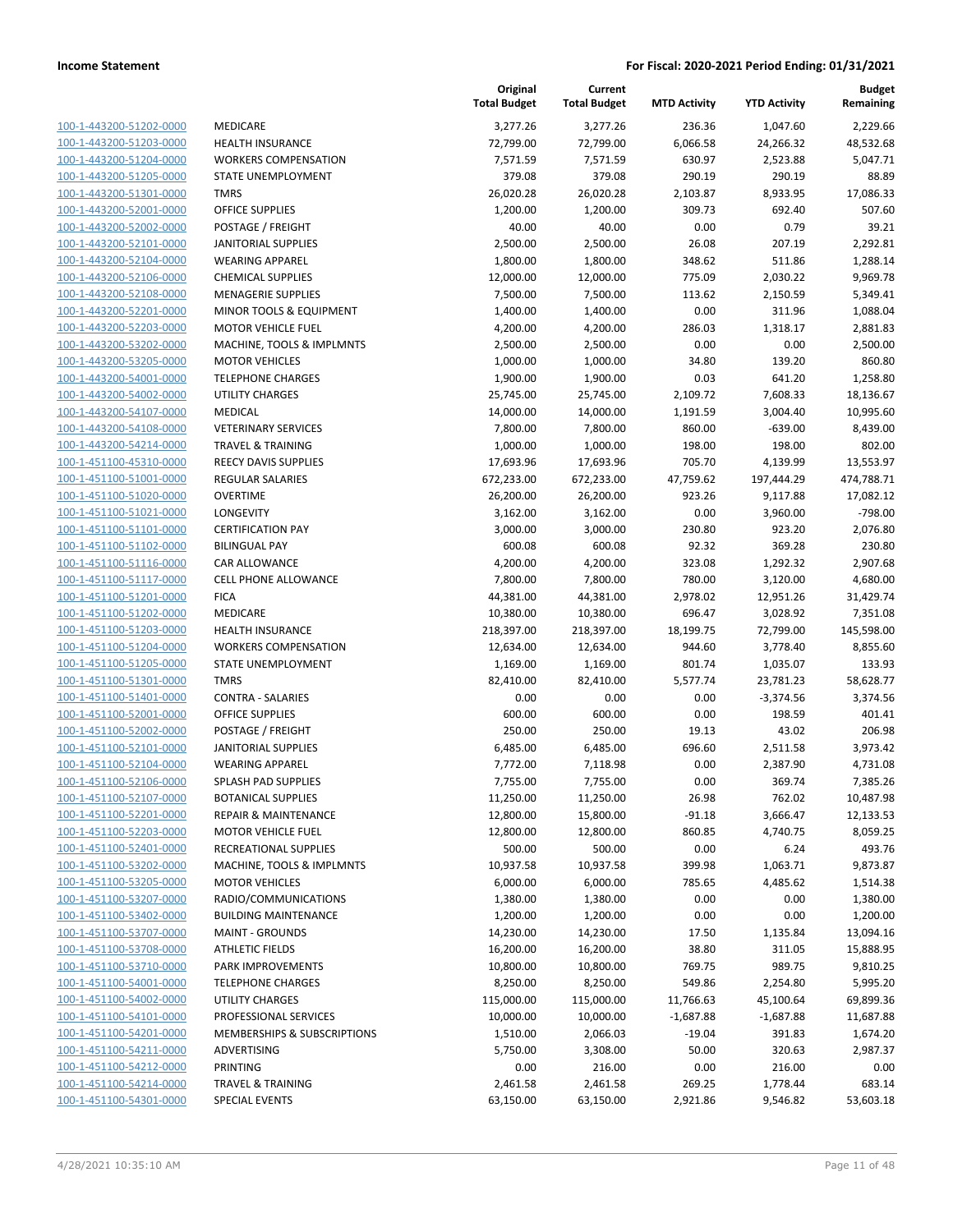| 100-1-451100-54409-0000        | C |
|--------------------------------|---|
| 100-1-451100-55203-0000        | F |
| 100-1-455100-51001-0000        | R |
| 100-1-455100-51020-0000        | C |
| 100-1-455100-51021-0000        | L |
| 100-1-455100-51102-0000        | B |
| 100-1-455100-51116-0000        | C |
| 100-1-455100-51117-0000        | C |
| 100-1-455100-51201-0000        | F |
| 100-1-455100-51202-0000        | Ν |
| 100-1-455100-51203-0000        | Н |
| 100-1-455100-51204-0000        | V |
| 100-1-455100-51205-0000        | S |
| 100-1-455100-51301-0000        | т |
| 100-1-455100-52001-0000        | C |
| 100-1-455100-52002-0000        | P |
| 100-1-455100-52004-0000        | C |
| 100-1-455100-52005-0000        | P |
| 100-1-455100-52115-0000        | C |
| 100-1-455100-52201-0000        | Ν |
| 100-1-455100-52402-0000        | B |
| 100-1-455100-53201-0000        | F |
|                                | T |
| 100-1-455100-54001-0000        |   |
| 100-1-455100-54002-0000        | Ù |
| 100-1-455100-54101-0000        | P |
| 100-1-455100-54201-0000        | Ν |
| 100-1-455100-54202-0000        | L |
| 100-1-455100-54211-0000        | Α |
| 100-1-455100-54214-0000        | т |
| 100-1-455100-55203-0000        | F |
| 100-1-455100-55211-0000        | B |
| 100-1-456100-51001-0000        | R |
| 100-1-456100-51021-0000        | L |
| 100-1-456100-51116-0000        | C |
| 100-1-456100-51117-0000        | C |
| 100-1-456100-51201-0000        | F |
| 100-1-456100-51202-0000        | Ν |
| 100-1-456100-51203-0000        | Н |
| 100-1-456100-51204-0000        | V |
| 100-1-456100-51205-0000        | S |
| 100-1-456100-51301-0000        | T |
| 100-1-456100-52001-0000        | C |
| 100-1-456100-52002-0000        | P |
| 100-1-456100-52103-0000        | Ν |
| <u>100-1-456100-54001-0000</u> | т |
| 100-1-456100-54201-0000        | Λ |
| 100-1-456100-54205-0000        | В |
| 100-1-456100-54214-0000        | т |
| 100-1-456100-54301-0000        | S |
| <u>100-1-456100-54523-0000</u> | P |
| 100-1-480000-52003-0000        | C |
| 100-1-480000-52006-0000        | C |
| 100-1-480000-54002-0000        | U |
|                                |   |
| 100-1-480000-54105-0000        | Ν |
| <u>100-1-480000-54201-0000</u> | Λ |
| <u>100-1-480000-54904-0000</u> | Ρ |
| 100-1-480000-56309-0000        | Ρ |
| 100-1-480000-56309-0001        | Ρ |
| 100-1-480000-57005-0000        | А |
|                                |   |

|                                                    |                                                 | Original<br><b>Total Budget</b> | Current<br><b>Total Budget</b> | <b>MTD Activity</b> | <b>YTD Activity</b> | <b>Budget</b><br>Remaining |
|----------------------------------------------------|-------------------------------------------------|---------------------------------|--------------------------------|---------------------|---------------------|----------------------------|
| 100-1-451100-54409-0000                            | <b>CEMETERY MAINTENANCE</b>                     | 80,700.00                       | 80,700.00                      | 0.00                | 28.175.00           | 52,525.00                  |
| 100-1-451100-55203-0000                            | <b>FURNITURE/OFFICE EQUIP</b>                   | 0.00                            | 2,322.99                       | 0.00                | 0.00                | 2,322.99                   |
| 100-1-455100-51001-0000                            | <b>REGULAR SALARIES</b>                         | 322,894.00                      | 322,894.00                     | 23,003.36           | 92,363.96           | 230,530.04                 |
| 100-1-455100-51020-0000                            | <b>OVERTIME</b>                                 | 0.00                            | 0.00                           | 50.13               | 50.13               | $-50.13$                   |
| 100-1-455100-51021-0000                            | LONGEVITY                                       | 3,840.00                        | 3,840.00                       | 0.00                | 3,996.00            | $-156.00$                  |
| 100-1-455100-51102-0000                            | <b>BILINGUAL PAY</b>                            | 600.00                          | 600.00                         | 46.16               | 184.64              | 415.36                     |
| 100-1-455100-51116-0000                            | <b>CAR ALLOWANCE</b>                            | 4,200.00                        | 4,200.00                       | 323.08              | 1,292.32            | 2,907.68                   |
| 100-1-455100-51117-0000                            | <b>CELL PHONE ALLOWANCE</b>                     | 1,170.00                        | 1,170.00                       | 90.00               | 360.00              | 810.00                     |
| 100-1-455100-51201-0000                            | <b>FICA</b>                                     | 20,627.00                       | 20,627.00                      | 1,428.93            | 5,964.34            | 14,662.66                  |
| 100-1-455100-51202-0000                            | MEDICARE                                        | 4,824.00                        | 4,824.00                       | 334.18              | 1,394.87            | 3,429.13                   |
| 100-1-455100-51203-0000                            | <b>HEALTH INSURANCE</b>                         | 48,533.00                       | 48,533.00                      | 4,044.42            | 16,177.68           | 32,355.32                  |
| 100-1-455100-51204-0000                            | <b>WORKERS COMPENSATION</b>                     | 980.00                          | 980.00                         | 81.67               | 326.68              | 653.32                     |
| 100-1-455100-51205-0000                            | STATE UNEMPLOYMENT                              | 759.00                          | 759.00                         | 376.20              | 440.57              | 318.43                     |
| 100-1-455100-51301-0000                            | <b>TMRS</b>                                     | 28,408.15                       | 28,408.15                      | 2,303.49            | 9,356.04            | 19,052.11                  |
| 100-1-455100-52001-0000                            | <b>OFFICE SUPPLIES</b>                          | 2,650.00                        | 2,650.00                       | 162.13              | 971.00              | 1,679.00                   |
| 100-1-455100-52002-0000                            | POSTAGE / FREIGHT                               | 60.00                           | 60.00                          | 0.00                | 0.00                | 60.00                      |
| 100-1-455100-52004-0000                            | <b>COMPUTER SUPPLIES</b>                        | 75.00                           | 75.00                          | 0.00                | 0.00                | 75.00                      |
| 100-1-455100-52005-0000                            | PRINTED MATERIALS                               | 72.00                           | 72.00                          | 24.00               | 24.00               | 48.00                      |
| 100-1-455100-52115-0000                            | <b>CATALOGING SUPPLIES</b>                      | 1,500.00                        | 1,500.00                       | 0.00                | 601.81              | 898.19                     |
| 100-1-455100-52201-0000                            | MINOR TOOLS & EQUIPMENT                         | 75.00                           | 75.00                          | 0.00                | 0.00                | 75.00                      |
| 100-1-455100-52402-0000                            | <b>BASIC PROGRAM EXPENSE</b>                    | 4,000.00                        | 4,000.00                       | 0.00                | 972.63              | 3,027.37                   |
| 100-1-455100-53201-0000                            | <b>FURNITURE &amp; OFFICE EQUIPMENT</b>         | 669.00                          | 669.00                         | 0.00                | 0.00                | 669.00                     |
| 100-1-455100-54001-0000                            | <b>TELEPHONE CHARGES</b>                        | 4,700.00                        | 4,700.00                       | 0.08                | 1,569.87            | 3,130.13                   |
| 100-1-455100-54002-0000<br>100-1-455100-54101-0000 | <b>UTILITY CHARGES</b><br>PROFESSIONAL SERVICES | 26,600.00<br>0.00               | 26,600.00<br>0.00              | 2,025.28<br>0.00    | 9,127.51<br>350.00  | 17,472.49<br>$-350.00$     |
| 100-1-455100-54201-0000                            | MEMBERSHIPS & SUBSCRIPTIONS                     | 12,883.00                       | 12,883.00                      | 120.00              | 8,734.88            | 4,148.12                   |
| 100-1-455100-54202-0000                            | <b>LIBRARY PERIODICALS</b>                      | 650.00                          | 650.00                         | 0.00                | 0.00                | 650.00                     |
| 100-1-455100-54211-0000                            | ADVERTISING                                     | 1,500.00                        | 1,500.00                       | 675.00              | 936.15              | 563.85                     |
| 100-1-455100-54214-0000                            | <b>TRAVEL &amp; TRAINING</b>                    | 1,900.00                        | 1,900.00                       | 198.00              | 1,272.00            | 628.00                     |
| 100-1-455100-55203-0000                            | <b>FURNITURE/OFFICE EQUIP</b>                   | 2,217.52                        | 2,217.52                       | 0.00                | 549.90              | 1,667.62                   |
| 100-1-455100-55211-0000                            | <b>BOOKS</b>                                    | 44,000.00                       | 44,000.00                      | 5,996.66            | 15,476.16           | 28,523.84                  |
| 100-1-456100-51001-0000                            | <b>REGULAR SALARIES</b>                         | 66,976.00                       | 66,976.00                      | 5,151.20            | 20,671.81           | 46,304.19                  |
| 100-1-456100-51021-0000                            | LONGEVITY                                       | 1,680.00                        | 1,680.00                       | 0.00                | 1,776.00            | $-96.00$                   |
| 100-1-456100-51116-0000                            | <b>CAR ALLOWANCE</b>                            | 4,200.00                        | 4,200.00                       | 323.08              | 1,292.32            | 2,907.68                   |
| 100-1-456100-51117-0000                            | <b>CELL PHONE ALLOWANCE</b>                     | 1,170.00                        | 1,170.00                       | 90.00               | 360.00              | 810.00                     |
| 100-1-456100-51201-0000                            | <b>FICA</b>                                     | 4,552.41                        | 4,552.41                       | 308.76              | 1,365.31            | 3,187.10                   |
| 100-1-456100-51202-0000                            | <b>MEDICARE</b>                                 | 1,064.68                        | 1,064.68                       | 72.20               | 319.31              | 745.37                     |
| 100-1-456100-51203-0000                            | <b>HEALTH INSURANCE</b>                         | 12,133.00                       | 12,133.00                      | 1,011.08            | 4,044.32            | 8,088.68                   |
| 100-1-456100-51204-0000                            | <b>WORKERS COMPENSATION</b>                     | 177.10                          | 177.10                         | 14.76               | 59.04               | 118.06                     |
| 100-1-456100-51205-0000                            | STATE UNEMPLOYMENT                              | 63.18                           | 63.18                          | 89.02               | 89.02               | $-25.84$                   |
| 100-1-456100-51301-0000                            | <b>TMRS</b>                                     | 8,453.17                        | 8,453.17                       | 645.46              | 2,730.74            | 5,722.43                   |
| 100-1-456100-52001-0000                            | <b>OFFICE SUPPLIES</b>                          | 50.00                           | 50.00                          | 17.69               | 17.69               | 32.31                      |
| 100-1-456100-52002-0000                            | POSTAGE / FREIGHT                               | 25.00                           | 25.00                          | 0.00                | 0.00                | 25.00                      |
| 100-1-456100-52103-0000                            | <b>MEETING SUPPLIES</b>                         | 25.00                           | 25.00                          | 0.00                | 0.00                | 25.00                      |
| 100-1-456100-54001-0000                            | <b>TELEPHONE CHARGES</b>                        | 480.00                          | 480.00                         | 0.01                | 161.03              | 318.97                     |
| 100-1-456100-54201-0000                            | <b>MEMBERSHIPS &amp; SUBSCRIPTIONS</b>          | 1,255.00                        | 1,255.00                       | 535.00              | 535.00              | 720.00                     |
| 100-1-456100-54205-0000                            | <b>BUSINESS MEALS</b>                           | 25.00                           | 25.00                          | 0.00                | 0.00                | 25.00                      |
| 100-1-456100-54214-0000                            | <b>TRAVEL &amp; TRAINING</b>                    | 700.00                          | 700.00                         | 0.00                | 0.00                | 700.00                     |
| 100-1-456100-54301-0000                            | <b>SPECIAL EVENTS</b>                           | 9,300.00                        | 9,300.00                       | 78.76               | 1,902.27            | 7,397.73                   |
| 100-1-456100-54523-0000                            | PROPOSED EVENTS                                 | 50,000.00                       | 50,000.00                      | 0.00                | 15,000.00           | 35,000.00                  |
| 100-1-480000-52003-0000                            | <b>COPIER CHARGES</b>                           | 60,000.00                       | 60,000.00                      | 5,001.39            | 16,634.34           | 43,365.66                  |
| 100-1-480000-52006-0000                            | <b>COPIER PAPER</b>                             | 4,000.00                        | 4,000.00                       | 281.28              | 1,225.18            | 2,774.82                   |
| 100-1-480000-54002-0000                            | <b>UTILITY CHARGES</b>                          | 575.00                          | 575.00                         | 48.57               | 194.18              | 380.82                     |
| 100-1-480000-54105-0000                            | <b>MARKETING</b>                                | 7,000.00                        | 7,000.00                       | 0.00                | 3,500.00            | 3,500.00                   |
| 100-1-480000-54201-0000                            | MEMBERSHIPS & SUBSCRIPTIONS                     | 8,601.00                        | 8,601.00                       | 1,759.83            | 1,759.83            | 6,841.17                   |
| 100-1-480000-54904-0000                            | POSTAGE METER RENTAL                            | 0.00                            | 0.00                           | $-177.85$           | $-711.40$           | 711.40                     |
| 100-1-480000-56309-0000                            | PAYOUT ARRANGEMENT LOCAL SALES TAX              | 178,096.00                      | 178,096.00                     | 15,569.33           | 15,569.33           | 162,526.67                 |
| 100-1-480000-56309-0001                            | PAYOUT ARRANGEMENT - 380 AGREEMENT              | 100,000.00                      | 100,000.00                     | 0.00                | 0.00                | 100,000.00                 |
| 100-1-480000-57005-0000                            | <b>ACCRUED VAC &amp; SICK PAY</b>               | 210,000.00                      | 210,000.00                     | 71,492.41           | 208,646.42          | 1,353.58                   |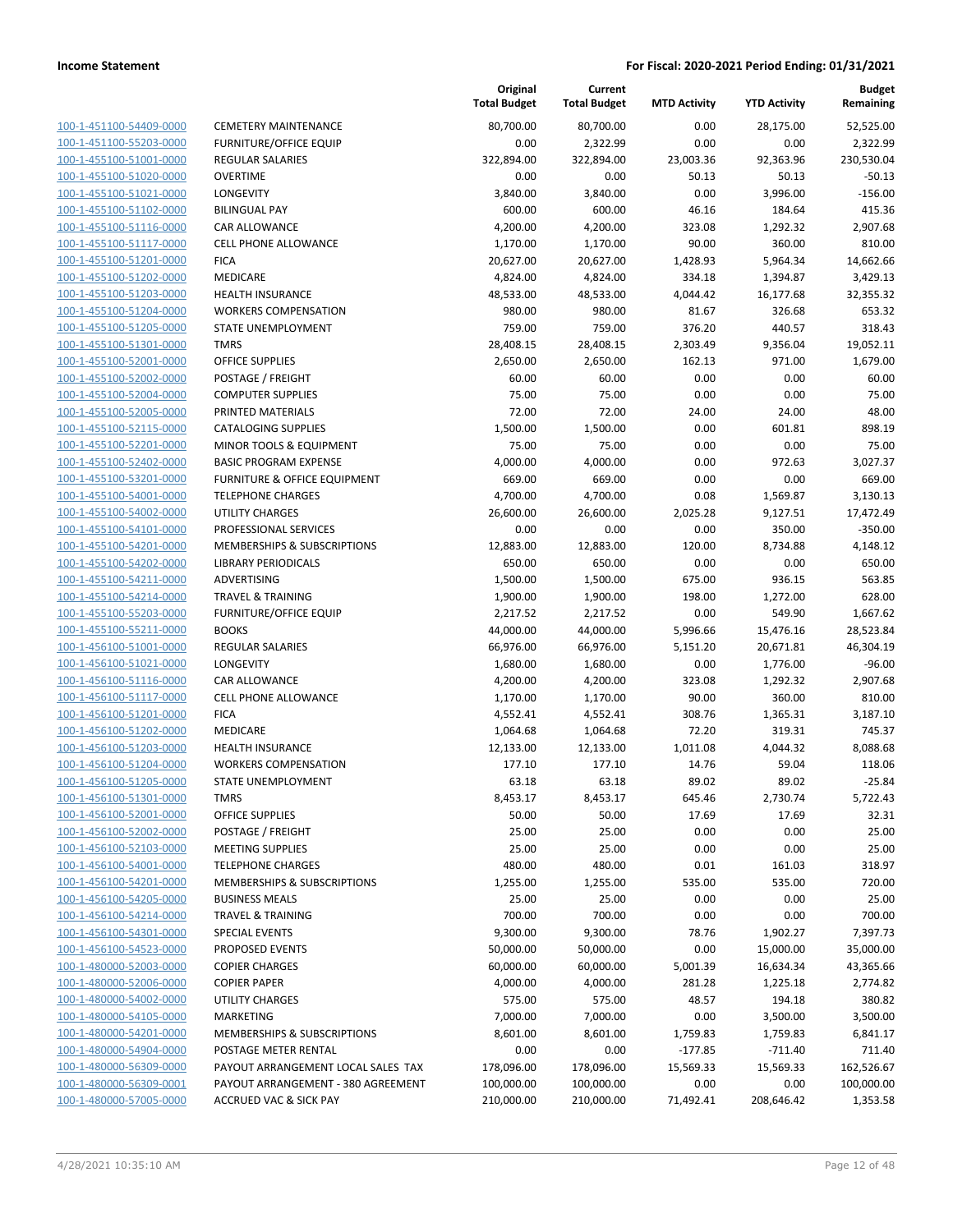|                                                      |                                                                        | Original<br><b>Total Budget</b> | Current<br><b>Total Budget</b> | <b>MTD Activity</b>  | <b>YTD Activity</b>   | <b>Budget</b><br>Remaining |
|------------------------------------------------------|------------------------------------------------------------------------|---------------------------------|--------------------------------|----------------------|-----------------------|----------------------------|
| 100-1-480000-57007-0000                              | <b>COMMUNITY SERVICES</b>                                              | 32,000.00                       | 32,000.00                      | 0.00                 | 0.00                  | 32,000.00                  |
| 100-1-480000-57008-0000                              | <b>BANK CHARGES</b>                                                    | 8,000.00                        | 8,000.00                       | 1,036.62             | 3.899.79              | 4,100.21                   |
| 100-1-480000-57015-0000                              | <b>CONTINGENCY EXPENSE</b>                                             | 50,000.00                       | 50,000.00                      | 0.00                 | 0.00                  | 50,000.00                  |
| 100-1-491000-58040-0000                              | <b>XFR - GENERAL CIP</b>                                               | 2,321,998.00                    | 2,321,998.00                   | 193,499.83           | 773,999.32            | 1,547,998.68               |
| 100-1-491000-58204-0000                              | XFR - VEHICLE/EQUIP RPLCMNT                                            | 658,178.00                      | 658,178.00                     | 54,848.16            | 219,392.64            | 438,785.36                 |
| 100-1-495000-58702-0000                              | CA - GEN GOV TO CENTRAL SERVICE FUND                                   | 2,984.00                        | 2,984.00                       | 248.67               | 994.68                | 1,989.32                   |
| 100-1-495000-58703-0000                              | CA - PUBLIC WORKS TO CENTRAL SERVICE FU                                | 93,007.00                       | 93,007.00                      | 7,750.58             | 31,002.32             | 62,004.68                  |
| 100-1-495000-58704-0000                              | CA - PUBLIC SAFETY TO CENTRAL SERVICE FU                               | 258,976.00                      | 258,976.00                     | 21,581.33            | 86,325.32             | 172,650.68                 |
| 100-1-495000-58705-0000                              | CA - COM DEV TO CENTRAL SERVICE FUND                                   | 57,355.00                       | 57,355.00                      | 4,779.58             | 19,118.32             | 38,236.68                  |
| 100-1-495000-58706-0000                              | CA - PARKS & REC TO CENTRAL SERVICE FUND                               | 209,581.00                      | 209,581.00                     | 17,465.08            | 69,860.32             | 139,720.68                 |
| 100-1-495000-58712-0000                              | CA - GEN GOV TO INSURANCE FUND                                         | 2,322.00                        | 2,322.00                       | 193.50               | 774.00                | 1,548.00                   |
| 100-1-495000-58713-0000                              | CA - PUBLIC WORKS TO INSURANCE FUND                                    | 33,789.00                       | 33,789.00                      | 2,815.75             | 11,263.00             | 22,526.00                  |
| 100-1-495000-58714-0000<br>100-1-495000-58715-0000   | CA - PUBLIC SAFETY TO INSURANCE FUND<br>CA - COM DEV TO INSURANCE FUND | 117,137.00<br>17,671.00         | 117,137.00<br>17,671.00        | 9,761.42<br>1,472.58 | 39,045.68<br>5,890.32 | 78,091.32<br>11,780.68     |
| 100-1-495000-58716-0000                              | CA - PARKS & REC TO INSURANCE FUND                                     | 51,332.00                       | 51,332.00                      | 4,277.67             | 17,110.68             | 34,221.32                  |
| 100-1-495000-58722-0000                              | CA - GEN GOVERNMENT TO MIS FUND                                        | 38,698.00                       | 38,698.00                      | 3,224.83             | 12,899.32             | 25,798.68                  |
| 100-1-495000-58723-0000                              | CA - PUBLIC WORKS TO MIS FUND                                          | 20,569.00                       | 20,569.00                      | 1,714.08             | 6,856.32              | 13,712.68                  |
| 100-1-495000-58724-0000                              | CA - PUBLIC SAFETY TO MIS FUND                                         | 244,018.00                      | 244,018.00                     | 20,334.83            | 81,339.32             | 162,678.68                 |
| 100-1-495000-58725-0000                              | CA - COM DEV TO MIS FUND                                               | 114,886.00                      | 114,886.00                     | 9,573.83             | 38,295.32             | 76,590.68                  |
| 100-1-495000-58726-0000                              | CA - PARKS & REC TO MIS FUND                                           | 152,134.00                      | 152,134.00                     | 12,677.83            | 50,711.32             | 101,422.68                 |
|                                                      | <b>Expense Total:</b>                                                  | 27,648,157.04                   | 27,648,157.04                  | 2,215,178.12         | 8,945,612.18          | 18,702,544.86              |
|                                                      | Fund: 100 - GENERAL FUND Surplus (Deficit):                            | -1,474,062.04                   | $-1,474,062.04$                | 2,105,460.19         | 3,478,304.15          |                            |
| Fund: 101 - MUNICIPAL COURT BUILDING SECURITY FEES   |                                                                        |                                 |                                |                      |                       |                            |
| Revenue                                              |                                                                        |                                 |                                |                      |                       |                            |
| 101-1-318001-44101-0000                              | MUNICIPAL COURT COST/FEES                                              | 0.00                            | 0.00                           | 37.14                | 136.29                | $-136.29$                  |
| 101-1-318001-44101-0001                              | LOCAL MUNICIPAL COURT COST/FEES                                        | 0.00                            | 0.00                           | 499.21               | 1,803.02              | $-1,803.02$                |
| 101-1-319001-45401-0000                              | <b>INTEREST REVENUES</b>                                               | 0.00                            | 0.00                           | 7.20                 | 22.02                 | $-22.02$                   |
|                                                      | <b>Revenue Total:</b>                                                  | 0.00                            | 0.00                           | 543.55               | 1,961.33              | $-1,961.33$                |
| <b>Expense</b>                                       |                                                                        |                                 |                                |                      |                       |                            |
| 101-1-480000-57008-0000                              | <b>BANK CHARGES</b>                                                    | 0.00                            | 0.00                           | 2.98                 | 4.57                  | $-4.57$                    |
|                                                      | <b>Expense Total:</b>                                                  | 0.00                            | 0.00                           | 2.98                 | 4.57                  | $-4.57$                    |
|                                                      | Fund: 101 - MUNICIPAL COURT BUILDING SECURITY FEES Surplus (Deficit):  | 0.00                            | 0.00                           | 540.57               | 1,956.76              |                            |
| Fund: 102 - MUNICIPAL COURT TECH FUND                |                                                                        |                                 |                                |                      |                       |                            |
| Revenue                                              |                                                                        |                                 |                                |                      |                       |                            |
| 102-1-318001-44101-0000                              | MUNICIPAL COURT COST/FEES                                              | 0.00                            | 0.00                           | 49.52                | 179.79                | $-179.79$                  |
| 102-1-318001-44101-0001                              | LOCAL MUNICIPAL COURT COST/FEES                                        | 0.00                            | 0.00                           | 407.54               | 1,460.40              | $-1,460.40$                |
| 102-1-319001-45401-0000                              | <b>INTEREST REVENUES</b>                                               | 0.00                            | 0.00                           | 5.05                 | 15.34                 | $-15.34$                   |
|                                                      | <b>Revenue Total:</b>                                                  | 0.00                            | 0.00                           |                      |                       |                            |
| <b>Expense</b>                                       |                                                                        |                                 |                                | 462.11               | 1,655.53              | $-1,655.53$                |
| 102-1-480000-57008-0000                              |                                                                        |                                 |                                |                      |                       |                            |
|                                                      | <b>BANK CHARGES</b>                                                    | 0.00                            | 0.00                           | 2.08                 | 3.19                  | $-3.19$                    |
|                                                      | <b>Expense Total:</b>                                                  | 0.00                            | 0.00                           | 2.08                 | 3.19                  | $-3.19$                    |
|                                                      |                                                                        |                                 |                                | 460.03               | 1,652.34              |                            |
|                                                      | Fund: 102 - MUNICIPAL COURT TECH FUND Surplus (Deficit):               | 0.00                            | 0.00                           |                      |                       |                            |
| <b>Fund: 103 - MUNICIPAL COURT CHILD SAFETY FUND</b> |                                                                        |                                 |                                |                      |                       |                            |
| Revenue                                              |                                                                        |                                 |                                |                      |                       |                            |
| 103-1-318001-44101-0000                              | MUNICIPAL COURT COST/FEES                                              | 350.00                          | 350.00                         | 0.00                 | 50.00                 | 300.00                     |
| 103-1-318001-44110-0000                              | OPTIONAL COUNTY FEE - CHILD SAFETY                                     | 29,987.00                       | 29,987.00                      | 6,157.60             | 6,157.60              | 23,829.40                  |
| 103-1-319001-45401-0000                              | <b>INTEREST REVENUES</b><br><b>Revenue Total:</b>                      | 550.00                          | 550.00                         | 1.13                 | 3.70                  | 546.30                     |
|                                                      |                                                                        | 30,887.00                       | 30,887.00                      | 6,158.73             | 6,211.30              | 24,675.70                  |
| <b>Expense</b>                                       |                                                                        |                                 |                                |                      |                       |                            |
| 103-1-480000-57007-0000                              | <b>COMMUNITY SERVICES</b>                                              | 25,000.00                       | 25,000.00                      | 0.00                 | 0.00                  | 25,000.00                  |
| 103-1-480000-57008-0000                              | <b>BANK CHARGES</b>                                                    | 50.00                           | 50.00                          | 0.39<br>0.39         | 0.59<br>0.59          | 49.41                      |
|                                                      | <b>Expense Total:</b>                                                  | 25,050.00                       | 25,050.00                      |                      |                       | 25,049.41                  |
|                                                      | Fund: 103 - MUNICIPAL COURT CHILD SAFETY FUND Surplus (Deficit):       | 5,837.00                        | 5,837.00                       | 6,158.34             | 6,210.71              |                            |
| <b>Fund: 111 - RECREATION ACTIVITIES FUND</b>        |                                                                        |                                 |                                |                      |                       |                            |
| Revenue<br>111-1-319010-45306-0000                   | PARK CONCESSIONS                                                       | 25,950.00                       | 25,950.00                      | 241.21               | $-603.33$             | 26,553.33                  |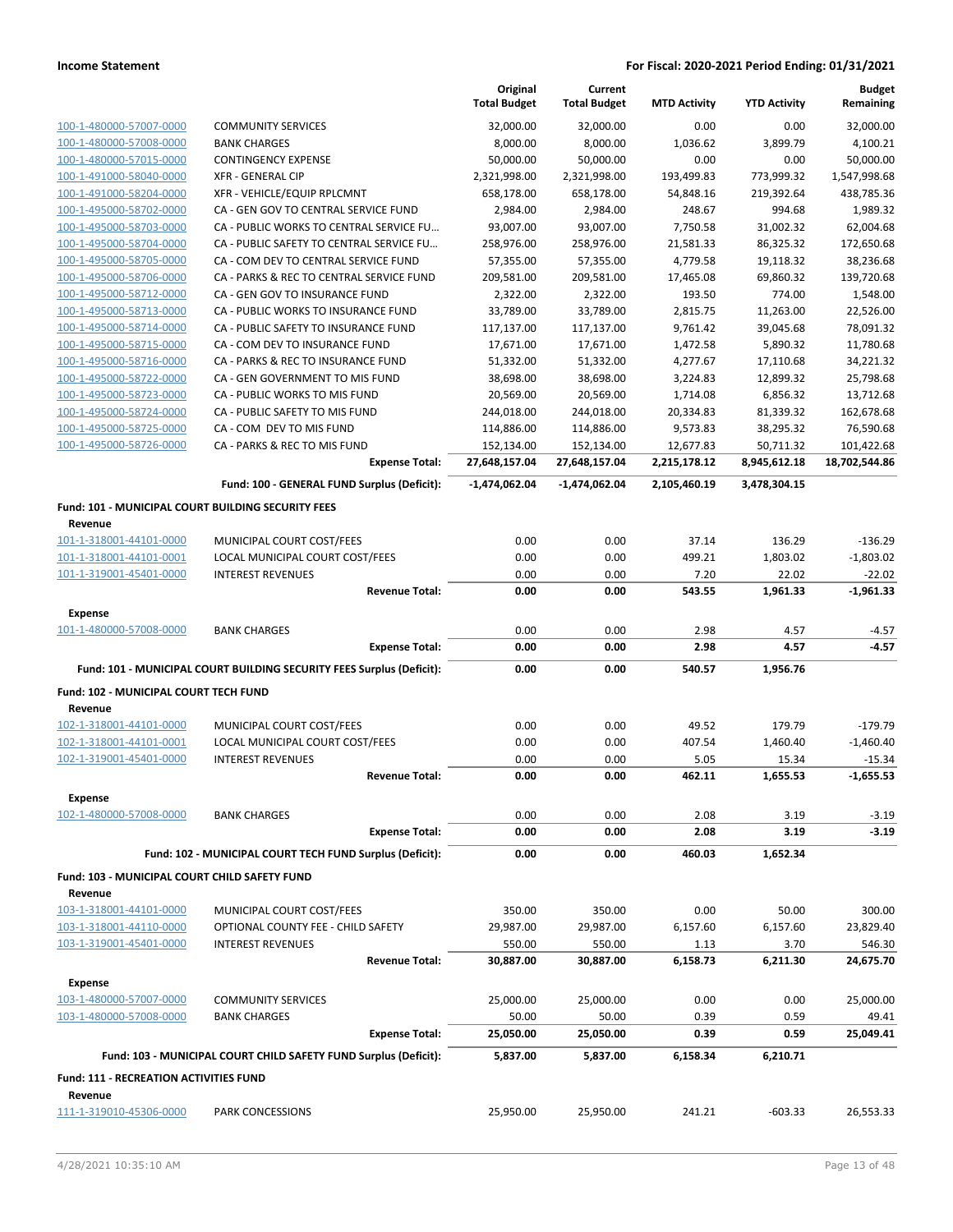|                                                    |                                                           | Original<br><b>Total Budget</b> | Current<br><b>Total Budget</b> | <b>MTD Activity</b> | <b>YTD Activity</b> | <b>Budget</b><br>Remaining |
|----------------------------------------------------|-----------------------------------------------------------|---------------------------------|--------------------------------|---------------------|---------------------|----------------------------|
| 111-1-319010-45306-0001                            | SPLASH KINGDOM SEASON PASSES                              | 0.00                            | 0.00                           | 859.10              | 1,899.70            | $-1.899.70$                |
| 111-1-319011-44507-0000                            | <b>ADULT RECREATION FEES</b>                              | 28,775.00                       | 28,775.00                      | 766.53              | 3,704.36            | 25,070.64                  |
| 111-1-319011-44508-0000                            | YOUTH RECREATION FEES                                     | 103,000.00                      | 103,000.00                     | 6,905.52            | 21,242.34           | 81,757.66                  |
| 111-1-319011-44511-0000                            | REECY DAVIS MEMBERSHIPS                                   | 33,780.00                       | 33,780.00                      | 856.24              | 3,486.70            | 30,293.30                  |
| 111-1-319012-44509-0000                            | SPECIAL EVENT FUNDING                                     | 32,200.00                       | 32,200.00                      | 0.00                | 1,780.00            | 30,420.00                  |
| 111-1-319012-45504-0000                            | RECREATION FACILTY RENTAL                                 | 14,225.00                       | 14,225.00                      | 872.96              | 7,618.71            | 6,606.29                   |
|                                                    | <b>Revenue Total:</b>                                     | 237,930.00                      | 237,930.00                     | 10,501.56           | 39,128.48           | 198,801.52                 |
| <b>Expense</b>                                     |                                                           |                                 |                                |                     |                     |                            |
| 111-1-451200-51001-0000                            | REGULAR SALARIES / PART TIME TEMPORARY                    | 69,864.00                       | 81,594.00                      | 2,050.50            | 8,240.50            | 73,353.50                  |
| 111-1-451200-51201-0000                            | <b>FICA</b>                                               | 4,331.57                        | 4,331.57                       | 127.14              | 510.93              | 3,820.64                   |
| 111-1-451200-51202-0000                            | MEDICARE                                                  | 1,013.03                        | 1,013.03                       | 29.74               | 119.50              | 893.53                     |
| 111-1-451200-51204-0000                            | <b>WORKERS COMPENSATION</b>                               | 497.32                          | 497.32                         | 41.44               | 165.76              | 331.56                     |
| 111-1-451200-51205-0000                            | STATE UNEMPLOYMENT                                        | 313.37                          | 313.37                         | 32.81               | 106.93              | 206.44                     |
| 111-1-451200-51301-0000                            | <b>TMRS</b>                                               | 6,053.73                        | 6,053.73                       | 107.01              | 275.09              | 5,778.64                   |
| 111-1-451200-52101-0000                            | <b>JANITORIAL SUPPLIES</b>                                | 750.00                          | 750.00                         | 0.00                | 0.00                | 750.00                     |
| 111-1-451200-52401-0000                            | YOUTH SPORT SUPPLIES                                      | 52,730.00                       | 52,730.00                      | 103.10              | 8,037.91            | 44,692.09                  |
| 111-1-451200-52403-0000                            | <b>RESALE ITEMS</b>                                       | 19,160.00                       | 19,160.00                      | 30.96               | 1,149.51            | 18,010.49                  |
| 111-1-451200-52412-0000                            | <b>ADULT SPORT SUPPLIES</b>                               | 11,450.00                       | 11,450.00                      | 615.03              | 3,372.84            | 8,077.16                   |
| 111-1-451200-54301-0000                            | <b>SPECIAL EVENTS</b>                                     | 32,200.00                       | 20,470.00                      | 0.00                | 0.00                | 20,470.00                  |
| 111-1-451200-54303-0000                            | ADULT OFFICIALS / INSTRUCTORS                             | 13,696.00                       | 13,696.00                      | 580.00              | 1,243.25            | 12,452.75                  |
| 111-1-451200-54305-0000                            | YOUTH OFFICALS/INSTRUCTORS                                | 29,557.00                       | 29,557.00                      | 1,646.01            | 4,813.01            | 24,743.99                  |
| 111-1-480000-52003-0000                            | <b>COPIER CHARGES</b>                                     | 2,600.00                        | 2,600.00                       | 100.91              | 268.05              | 2,331.95                   |
| 111-1-480000-57005-0000                            | <b>ACCRUED VACATION SICK</b>                              | 1,000.00                        | 1,000.00                       | 0.00                | 0.00                | 1,000.00                   |
| 111-1-480000-57008-0000                            | <b>BANK CHARGES</b>                                       | 2,800.00                        | 2,800.00                       | 492.47              | 1,384.90            | 1,415.10                   |
| 111-1-495000-58501-0000                            | CA - GENERAL FUND                                         | 973.00                          | 973.00                         | 81.08               | 324.32              | 648.68                     |
| 111-1-495000-58701-0000<br>111-1-495000-58710-0000 | CA - CENTRAL SERVICE FUND<br><b>CA - INSURANCE FUND</b>   | 75.00<br>103.00                 | 75.00<br>103.00                | 6.25<br>8.58        | 25.00<br>34.32      | 50.00<br>68.68             |
| 111-1-495000-58720-0000                            | CA - MIS FUN                                              | 27.00                           | 27.00                          | 2.25                | 9.00                | 18.00                      |
|                                                    | <b>Expense Total:</b>                                     | 249,194.02                      | 249,194.02                     | 6,055.28            | 30,080.82           | 219,113.20                 |
|                                                    |                                                           |                                 |                                |                     |                     |                            |
|                                                    | Fund: 111 - RECREATION ACTIVITIES FUND Surplus (Deficit): | $-11,264.02$                    | $-11,264.02$                   | 4,446.28            | 9,047.66            |                            |
| Fund: 112 - GUN RANGE FUND                         |                                                           |                                 |                                |                     |                     |                            |
| Revenue                                            |                                                           |                                 |                                |                     |                     |                            |
| 112-1-319001-45401-0000                            | <b>INTEREST REVENUES</b><br><b>MISCELLANEOUS REVENUES</b> | 50.00<br>1,266.00               | 50.00                          | 0.14                | 0.32                | 49.68                      |
| 112-1-319001-45601-0000                            | <b>Revenue Total:</b>                                     | 1,316.00                        | 1,266.00<br>1,316.00           | 100.00<br>100.14    | 520.00<br>520.32    | 746.00<br>795.68           |
|                                                    |                                                           |                                 |                                |                     |                     |                            |
| <b>Expense</b>                                     |                                                           |                                 |                                |                     |                     |                            |
| 112-1-421700-54501-0000                            | <b>SPECIAL SERVICES</b>                                   | 1,300.00                        | 1,300.00                       | 0.00                | 216.50              | 1,083.50                   |
| 112-1-480000-57008-0000                            | <b>BANK CHARGES</b>                                       | 0.00                            | 0.00                           | 0.05                | 0.07                | $-0.07$                    |
|                                                    | <b>Expense Total:</b>                                     | 1,300.00                        | 1,300.00                       | 0.05                | 216.57              | 1,083.43                   |
|                                                    | Fund: 112 - GUN RANGE FUND Surplus (Deficit):             | 16.00                           | 16.00                          | 100.09              | 303.75              |                            |
| Fund: 113 - HOTEL / MOTEL OCCUPANCY TAX FUND       |                                                           |                                 |                                |                     |                     |                            |
| Revenue                                            |                                                           |                                 |                                |                     |                     |                            |
| 113-1-313005-41402-0000                            | HOTEL/MOTEL OCCUPANCY TAX                                 | 485,250.00                      | 485,250.00                     | 39,460.73           | 177,932.91          | 307,317.09                 |
| 113-1-319001-45401-0000                            | <b>INTEREST REVENUES</b>                                  | 4,857.00                        | 4,857.00                       | 45.59               | 141.94              | 4,715.06                   |
|                                                    | <b>Revenue Total:</b>                                     | 490,107.00                      | 490,107.00                     | 39,506.32           | 178,074.85          | 312,032.15                 |
| <b>Expense</b>                                     |                                                           |                                 |                                |                     |                     |                            |
| 113-1-442200-51021-0000                            | LONGEVITY                                                 | 0.00                            | 0.00                           | 0.00                | 225.34              | $-225.34$                  |
| 113-1-457100-54205-0000                            | <b>BUSINESS MEALS</b>                                     | 250.00                          | 250.00                         | 0.00                | 0.00                | 250.00                     |
| 113-1-458100-51001-0000                            | REGULAR                                                   | 44,262.40                       | 44,262.40                      | 2,036.57            | 8,150.00            | 36,112.40                  |
| 113-1-458100-51020-0000                            | <b>OVERTIME</b>                                           | 25.65                           | 25.65                          | 0.00                | 0.00                | 25.65                      |
| 113-1-458100-51021-0000                            | LONGEVITY                                                 | 360.00                          | 360.00                         | 0.00                | 195.00              | 165.00                     |
| 113-1-458100-51116-0000                            | CAR ALLOWANCE                                             | 1,200.00                        | 1,200.00                       | 161.54              | 646.16              | 553.84                     |
| 113-1-458100-51117-0000                            | <b>CELL PHONE ALLOWANCE</b>                               | 585.00                          | 585.00                         | 45.00               | 180.00              | 405.00                     |
| 113-1-458100-51201-0000                            | <b>FICA</b>                                               | 2,878.85                        | 2,878.85                       | 135.37              | 534.87              | 2,343.98                   |
| 113-1-458100-51202-0000                            | MEDICARE                                                  | 673.28                          | 673.28                         | 31.66               | 125.09              | 548.19                     |
| 113-1-458100-51203-0000                            | <b>HEALTH INSURANCE</b>                                   | 12,133.00                       | 12,133.00                      | 1,011.08            | 4,044.32            | 8,088.68                   |
| 113-1-458100-51204-0000                            | <b>WORKERS COMPENSATION</b>                               | 655.84                          | 655.84                         | 54.65               | 218.60              | 437.24                     |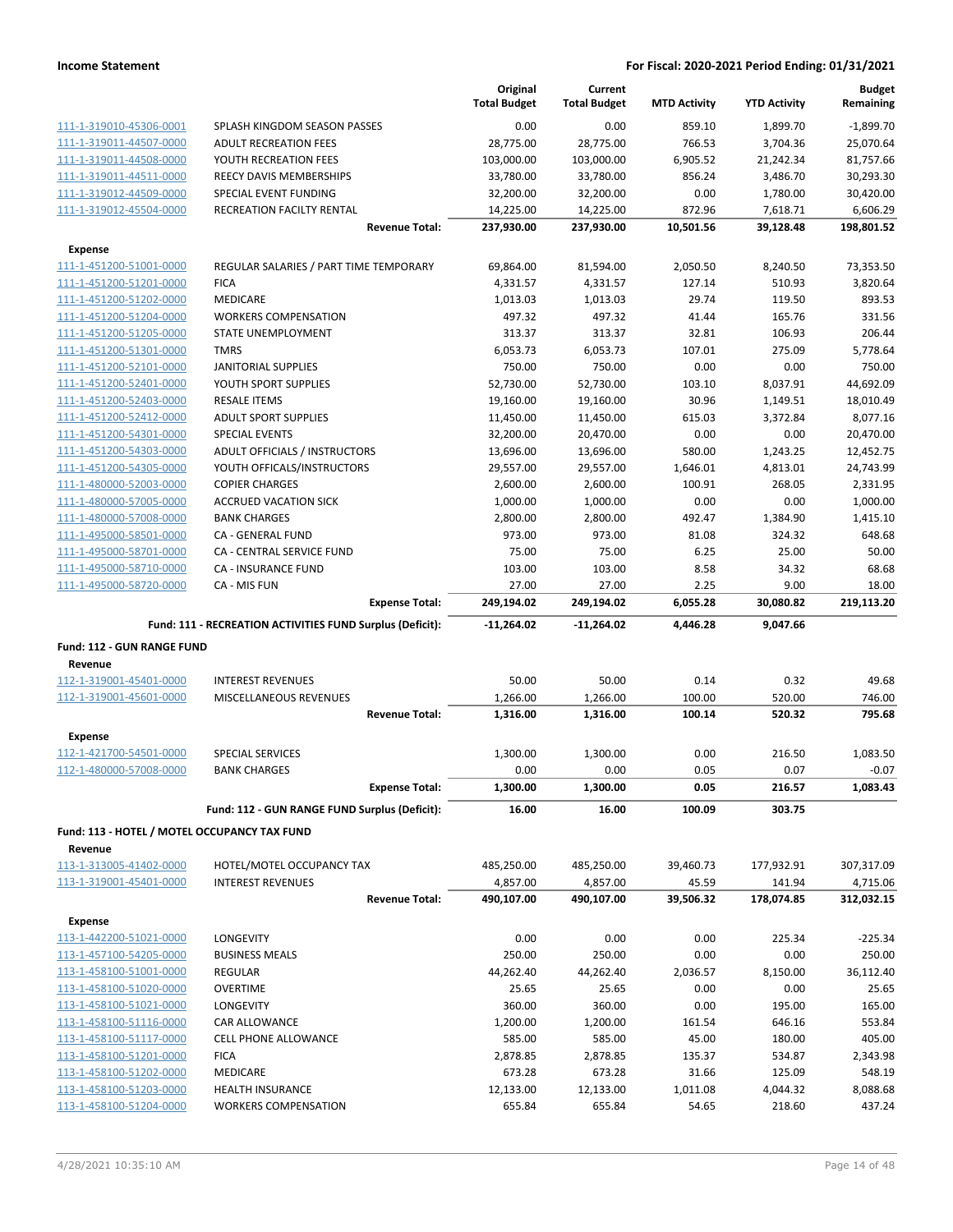|                                   |                                                                 | Original<br><b>Total Budget</b> | Current<br><b>Total Budget</b> | <b>MTD Activity</b> | <b>YTD Activity</b> | <b>Budget</b><br>Remaining |
|-----------------------------------|-----------------------------------------------------------------|---------------------------------|--------------------------------|---------------------|---------------------|----------------------------|
| 113-1-458100-51205-0000           | <b>UNEMPLOYMENT</b>                                             | 63.18                           | 63.18                          | 34.93               | 34.93               | 28.25                      |
| 113-1-458100-51301-0000           | <b>TMRS</b>                                                     | 5,345.60                        | 5,345.60                       | 253.27              | 978.17              | 4,367.43                   |
| 113-1-458100-52001-0000           | <b>OFFICE SUPPLIES</b>                                          | 300.00                          | 300.00                         | 0.00                | 0.00                | 300.00                     |
| 113-1-458100-52002-0000           | POSTAGE / FREIGHT                                               | 750.00                          | 750.00                         | 122.29              | 359.46              | 390.54                     |
| 113-1-458100-54101-0000           | PROFESSIONAL SERVICES                                           | 16,000.00                       | 16,000.00                      | 0.00                | 1,500.00            | 14,500.00                  |
| 113-1-458100-54105-0000           | MARKETING                                                       | 10,000.00                       | 10,000.00                      | 0.00                | 1,800.00            | 8,200.00                   |
| 113-1-458100-54201-0000           | MEMBERSHIPS & SUBSCRIPTIONS                                     | 1,500.00                        | 1,500.00                       | 0.00                | 540.00              | 960.00                     |
| 113-1-458100-54211-0000           | ADVERTISING                                                     | 55,000.00                       | 55,000.00                      | 2,015.00            | 12,530.52           | 42,469.48                  |
| 113-1-458100-54212-0000           | <b>PRINTING</b>                                                 | 5,000.00                        | 5,000.00                       | 0.00                | 0.00                | 5,000.00                   |
| 113-1-458100-54214-0000           | TRAVEL/TRAINING EXPENSE                                         | 2,500.00                        | 2,500.00                       | 0.00                | 0.00                | 2,500.00                   |
| 113-1-458100-54301-0000           | <b>SPECIAL EVENTS</b>                                           | 15,500.00                       | 15,500.00                      | 0.00                | 0.00                | 15,500.00                  |
| 113-1-458100-55203-0000           | FURNITURE/OFFICE EQUIP                                          | 400.00                          | 400.00                         | 0.00                | 0.00                | 400.00                     |
| 113-1-480000-57008-0000           | <b>BANK CHARGES</b>                                             | 0.00                            | 0.00                           | 18.93               | 28.84               | $-28.84$                   |
| 113-1-491000-58001-0000           | <b>XFR - GENERAL FUND</b>                                       | 98,000.00                       | 98,000.00                      | 8,166.67            | 32,666.68           | 65,333.32                  |
| 113-1-491000-58040-0000           | XFR - GENERAL CIP FUND                                          | 203,000.00                      | 203,000.00                     | 16,916.67           | 67,666.68           | 135,333.32                 |
| 113-1-491000-58101-0000           | <b>XFR - UTILITY FUND</b>                                       | 45,000.00                       | 45,000.00                      | 3,750.00            | 15,000.00           | 30,000.00                  |
|                                   | <b>Expense Total:</b>                                           | 521,382.80                      | 521,382.80                     | 34,753.63           | 147,424.66          | 373,958.14                 |
|                                   | Fund: 113 - HOTEL / MOTEL OCCUPANCY TAX FUND Surplus (Deficit): | $-31,275.80$                    | $-31,275.80$                   | 4,752.69            | 30,650.19           |                            |
| Fund: 114 - VENUE MANAGEMENT FUND |                                                                 |                                 |                                |                     |                     |                            |
| Revenue                           |                                                                 |                                 |                                |                     |                     |                            |
| 114-1-319010-45306-0000           | <b>CONCESSIONS</b>                                              | 1,198.00                        | 1,198.00                       | 24.00               | 24.00               | 1,174.00                   |
| 114-1-319030-45506-0000           | <b>AUDITORIUM RENTALS</b>                                       | 24,495.00                       | 24,495.00                      | 1,000.00            | 8,225.00            | 16,270.00                  |
| 114-1-319031-45505-0000           | <b>CIVIC CENTER RENTALS</b>                                     | 39,319.00                       | 39,319.00                      | 520.00              | 7,200.00            | 32,119.00                  |
| 114-1-319032-44509-0000           | SPECIAL EVENTS/SPONSORS                                         | 4,444.00                        | 4,444.00                       | 0.00                | 500.00              | 3,944.00                   |
| 114-1-319033-45307-0000           | <b>TICKET SALES</b>                                             | 46,561.00                       | 46,561.00                      | 0.00                | 54.12               | 46,506.88                  |
|                                   | <b>Revenue Total:</b>                                           | 116,017.00                      | 116,017.00                     | 1,544.00            | 16,003.12           | 100,013.88                 |
| Expense                           |                                                                 |                                 |                                |                     |                     |                            |
| 114-1-457100-51001-0000           | <b>REGULAR SALARIES</b>                                         | 26,478.40                       | 26,478.40                      | 3,404.55            | 13,641.63           | 12,836.77                  |
| 114-1-457100-51020-0000           | <b>OVERTIME</b>                                                 | 11,000.00                       | 11,000.00                      | 0.00                | 0.00                | 11,000.00                  |
| 114-1-457100-51021-0000           | <b>LONGEVITY</b>                                                | 318.00                          | 318.00                         | 0.00                | 408.00              | $-90.00$                   |
| 114-1-457100-51116-0000           | CAR ALLOWANCE                                                   | 1,200.00                        | 1,200.00                       | 161.54              | 646.16              | 553.84                     |
| 114-1-457100-51117-0000           | <b>CELL PHONE ALLOWANCE</b>                                     | 585.00                          | 585.00                         | 45.00               | 180.00              | 405.00                     |
| 114-1-457100-51201-0000           | <b>FICA</b>                                                     | 1,772.05                        | 1,772.05                       | 236.79              | 956.79              | 815.26                     |
| 114-1-457100-51202-0000           | <b>MEDICARE</b>                                                 | 414.43                          | 414.43                         | 55.38               | 223.76              | 190.67                     |
| 114-1-457100-51203-0000           | <b>HEALTH INSURANCE</b>                                         | 6,067.00                        | 6,067.00                       | 505.58              | 2,022.32            | 4,044.68                   |
| 114-1-457100-51204-0000           | <b>WORKERS COMPENSATION</b>                                     | 612.79                          | 612.79                         | 51.07               | 204.28              | 408.51                     |
| 114-1-457100-51205-0000           | STATE UNEMPLOYMENT                                              | 31.59                           | 31.59                          | 61.99               | 61.99               | $-30.40$                   |
| 114-1-457100-51301-0000           | <b>TMRS</b>                                                     | 3,290.43                        | 3,290.43                       | 449.43              | 1,771.22            | 1,519.21                   |
| 114-1-457100-52001-0000           | OFFICE SUPPLIES                                                 | 250.00                          | 250.00                         | 0.00                | 13.78               | 236.22                     |
| 114-1-457100-52002-0000           | POSTAGE / FREIGHT                                               | 5,000.00                        | 5,000.00                       | 0.00                | 0.00                | 5,000.00                   |
| 114-1-457100-52201-0000           | MINOR TOOLS & EQUIPMENT                                         | 2,500.00                        | 2,500.00                       | 0.00                | 634.79              | 1,865.21                   |
| 114-1-457100-52403-0000           | <b>RESALE ITEMS</b>                                             | 1,500.00                        | 1,500.00                       | 0.00                | 0.00                | 1,500.00                   |
| 114-1-457100-53702-0000           | AUDTIORIUM MAINTENANCE                                          | 10,000.00                       | 10,000.00                      | 19.73               | 2,332.48            | 7,667.52                   |
| 114-1-457100-53704-0000           | <b>CIVIC CENTER</b>                                             | 6,000.00                        | 6,000.00                       | 34.95               | 979.42              | 5,020.58                   |
| 114-1-457100-54001-0000           | <b>TELEPHONE CHARGES</b>                                        | 200.00                          | 200.00                         | 0.00                | 0.00                | 200.00                     |
| 114-1-457100-54005-0000           | CIVIC CENTER UTILITY CHARGES                                    | 0.00                            | 0.00                           | 2,403.83            | 8,185.22            | $-8,185.22$                |
| 114-1-457100-54101-0000           | PROFESSIONAL SERVICES                                           | 7,500.00                        | 7,500.00                       | 0.00                | 0.00                | 7,500.00                   |
| 114-1-457100-54105-0000           | MARKETING                                                       | 5,500.00                        | 5,500.00                       | 220.00              | 220.00              | 5,280.00                   |
| 114-1-457100-54201-0000           | <b>MEMBERSHIPS &amp; SUBSCRIPTIONS</b>                          | 2,000.00                        | 2,000.00                       | 965.00              | 1,185.83            | 814.17                     |
| 114-1-457100-54205-0000           | <b>BUSINESS MEALS</b>                                           | 100.00                          | 100.00                         | 0.00                | 0.00                | 100.00                     |
| 114-1-457100-54211-0000           | ADVERTISING                                                     | 25,000.00                       | 25,000.00                      | 0.00                | 3,650.40            | 21,349.60                  |
| 114-1-457100-54214-0000           | <b>TRAVEL &amp; TRAINING</b>                                    | 500.00                          | 500.00                         | 0.00                | 0.00                | 500.00                     |
| 114-1-457100-54301-0000           | <b>SPECIAL EVENTS</b>                                           | 75,000.00                       | 75,000.00                      | 0.00                | 12,277.94           | 62,722.06                  |
| 114-1-480000-52003-0000           | <b>COPIER CHARGES</b>                                           | 1,000.00                        | 1,000.00                       | 100.91              | 337.41              | 662.59                     |
| 114-1-480000-57008-0000           | <b>BANK CHARGES</b>                                             | 0.00                            | 0.00                           | 323.86              | 938.77              | $-938.77$                  |
| 114-1-495000-58501-0000           | CA - GENERAL FUND                                               | 4,129.00                        | 4,129.00                       | 344.08              | 1,376.32            | 2,752.68                   |
| 114-1-495000-58701-0000           | CA - CENTRAL SERVICE FUND                                       | 308.00                          | 308.00                         | 25.67               | 102.68              | 205.32                     |
| 114-1-495000-58710-0000           | CA - INSURANCE FUND                                             | 260.00                          | 260.00                         | 21.67               | 86.68               | 173.32                     |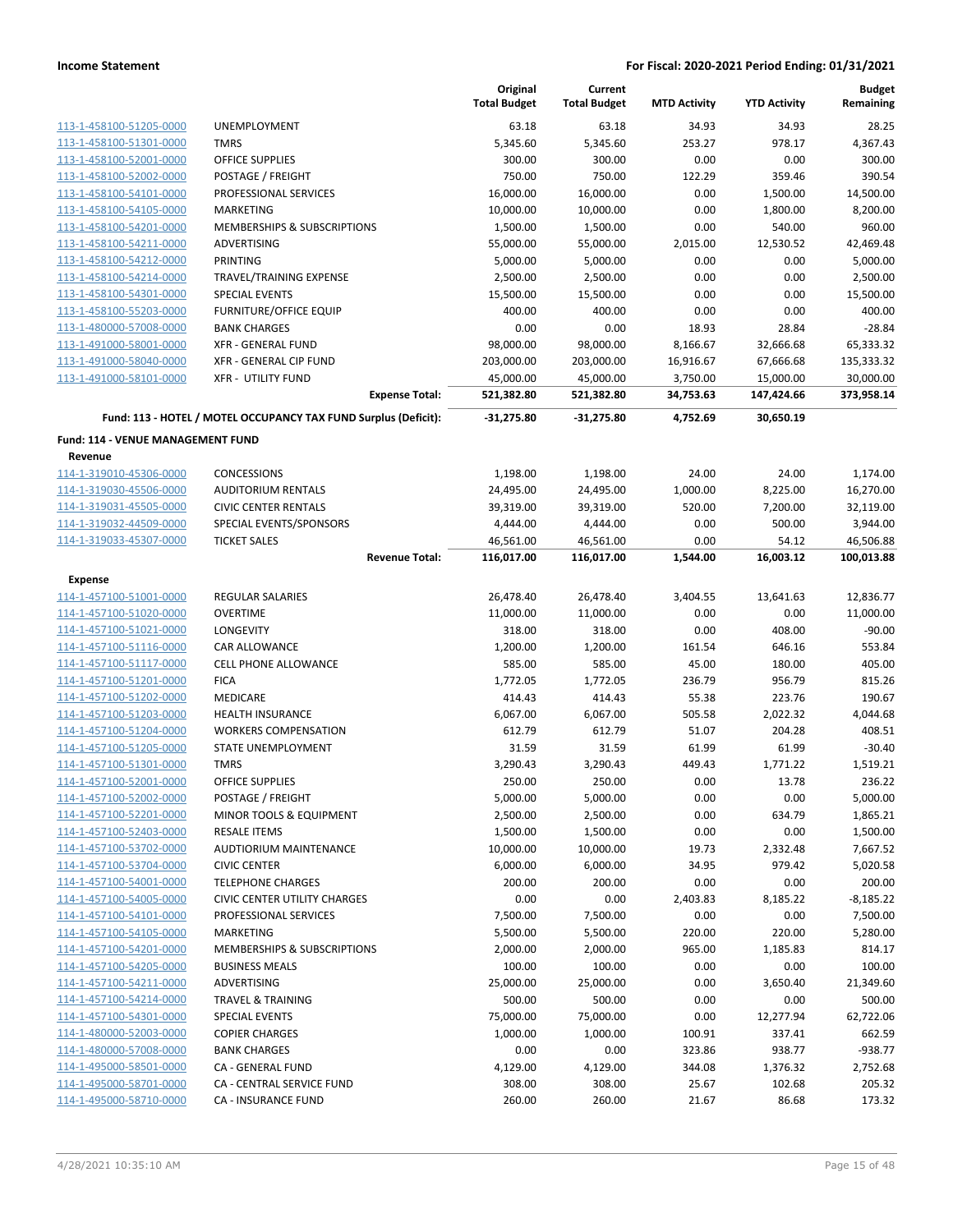|                                                         |                                                                    | Original                 | Current                  |                     |                     | <b>Budget</b>            |
|---------------------------------------------------------|--------------------------------------------------------------------|--------------------------|--------------------------|---------------------|---------------------|--------------------------|
|                                                         |                                                                    | <b>Total Budget</b>      | <b>Total Budget</b>      | <b>MTD Activity</b> | <b>YTD Activity</b> | Remaining                |
| 114-1-495000-58720-0000                                 | CA - MIS FUN                                                       | 1,750.00                 | 1,750.00                 | 145.83              | 583.32              | 1,166.68                 |
|                                                         | <b>Expense Total:</b>                                              | 200,266.69               | 200,266.69               | 9,576.86            | 53,021.19           | 147,245.50               |
|                                                         | Fund: 114 - VENUE MANAGEMENT FUND Surplus (Deficit):               | -84,249.69               | -84,249.69               | $-8,032.86$         | -37,018.07          |                          |
|                                                         | Fund: 123 - PTRAIN - POLICE REIMBURSEMENT GRANTS & CONT EDUCAT     |                          |                          |                     |                     |                          |
| Revenue<br>123-1-310001-43104-0000                      | <b>GRANTS / LEOSE</b>                                              | 0.00                     | 0.00                     | 0.00                | $-150.00$           | 150.00                   |
| 123-1-319001-45401-0000                                 | <b>INTEREST REVENUES</b>                                           | 0.00                     | 0.00                     | 0.62                | 0.77                | $-0.77$                  |
|                                                         | <b>Revenue Total:</b>                                              | 0.00                     | 0.00                     | 0.62                | $-149.23$           | 149.23                   |
| <b>Expense</b>                                          |                                                                    |                          |                          |                     |                     |                          |
| 123-1-421230-54214-0000                                 | <b>TRAVEL &amp; TRAINING</b>                                       | 0.00                     | 0.00                     | 300.00              | 1,049.00            | $-1,049.00$              |
| 123-1-480000-57008-0000                                 | <b>BANK CHARGES</b>                                                | 0.00                     | 0.00                     | 0.16                | 0.32                | $-0.32$                  |
|                                                         | <b>Expense Total:</b>                                              | 0.00                     | 0.00                     | 300.16              | 1,049.32            | $-1,049.32$              |
|                                                         | Fund: 123 - PTRAIN - POLICE REIMBURSEMENT GRANTS & CONT EDUCAT Sur | 0.00                     | 0.00                     | -299.54             | $-1,198.55$         |                          |
| Fund: 124 - FIRE HAZMAT GRANT                           |                                                                    |                          |                          |                     |                     |                          |
| <b>Expense</b>                                          |                                                                    |                          |                          |                     |                     |                          |
| 124-1-480000-57008-0000                                 | <b>BANK CHARGES</b>                                                | 0.00                     | 0.00                     | 0.04                | 0.06                | $-0.06$                  |
|                                                         | <b>Expense Total:</b>                                              | 0.00                     | 0.00                     | 0.04                | 0.06                | $-0.06$                  |
|                                                         | Fund: 124 - FIRE HAZMAT GRANT Total:                               | 0.00                     | 0.00                     | 0.04                | 0.06                |                          |
| Fund: 140 - DEBT SERVICE FUND                           |                                                                    |                          |                          |                     |                     |                          |
| Revenue                                                 |                                                                    |                          |                          |                     |                     |                          |
| 140-1-311001-41101-0000                                 | <b>REAL PROPERTY TAXES</b>                                         | 5,209,360.00             | 5,209,360.00             | 1,921,617.54        | 4,318,123.73        | 891,236.27               |
| 140-1-311002-41102-0000                                 | <b>DELINQUENT TAXES</b>                                            | 68,517.00                | 68,517.00                | 10,238.24           | 24,159.06           | 44,357.94                |
| 140-1-319001-45401-0000                                 | <b>INTEREST REVENUES</b>                                           | 22,102.00                | 22,102.00                | 377.08              | 974.11              | 21,127.89                |
| 140-1-323001-46100-0000                                 | <b>XFR - UTILITY FUND</b>                                          | 1,476,165.00             | 1,476,165.00             | 123,013.75          | 492,055.00          | 984,110.00               |
|                                                         | <b>Revenue Total:</b>                                              | 6,776,144.00             | 6,776,144.00             | 2,055,246.61        | 4,835,311.90        | 1,940,832.10             |
| <b>Expense</b>                                          |                                                                    |                          |                          |                     |                     |                          |
| 140-1-471100-56106-0000                                 | 2013 CO PRINCIPAL                                                  | 270,000.00               | 270,000.00               | 0.00                | 0.00                | 270,000.00               |
| 140-1-471100-56308-0000                                 | 2011 GO REFUND PRINCIPAL                                           | 1,160,000.00             | 1,160,000.00             | 0.00                | 0.00                | 1,160,000.00             |
| 140-1-471100-56310-0000<br>140-1-471100-56311-0000      | 2014 GO REFUND PRINCIPAL<br>2014 GENERAL OBLIGATIONS PRINCIPAL     | 188,000.00<br>320,000.00 | 188,000.00<br>320,000.00 | 0.00<br>0.00        | 0.00<br>0.00        | 188,000.00<br>320,000.00 |
| 140-1-471100-56312-0000                                 | 2015 GENERAL OBLIGATIONS PRINCIPAL                                 | 481,000.00               | 481,000.00               | 0.00                | 0.00                | 481,000.00               |
| 140-1-471100-56313-0000                                 | 2017 GO REFUND PRINCIPAL                                           | 1,875,000.00             | 1,875,000.00             | 0.00                | 0.00                | 1,875,000.00             |
| 140-1-471100-56314-0000                                 | 2019 GO AND REFUNDING PRINCIPAL                                    | 1,160,000.00             | 1,160,000.00             | 0.00                | 0.00                | 1,160,000.00             |
| 140-1-471200-56206-0000                                 | 2013 CO INTEREST                                                   | 12,282.00                | 12,282.00                | 0.00                | 0.00                | 12,282.00                |
| 140-1-471200-56408-0000                                 | 2011 GO REFUND INTEREST                                            | 56,135.00                | 56,135.00                | 0.00                | 0.00                | 56,135.00                |
| 140-1-471200-56409-0000                                 | 2014 GENERAL OBLIGATIONS - INTEREST                                | 86,652.00                | 86,652.00                | 0.00                | 0.00                | 86,652.00                |
| 140-1-471200-56410-0000                                 | 2015 GO - INTEREST                                                 | 120,915.00               | 120,915.00               | 0.00                | 0.00                | 120,915.00               |
| 140-1-471200-56411-0000                                 | 2014 GO REFUND INTEREST                                            | 17,760.00                | 17,760.00                | 0.00                | 0.00                | 17,760.00                |
| 140-1-471200-56413-0000                                 | 2017 GO REFUND INTEREST                                            | 145,625.00               | 145,625.00               | 0.00                | 0.00                | 145,625.00               |
| 140-1-471200-56414-0000                                 | 2019 GO AND REFUNDING INTEREST                                     | 792,156.00               | 792,156.00               | 0.00                | 0.00                | 792,156.00               |
| 140-1-475100-56002-0000                                 | <b>AGENT FEE</b>                                                   | 1,500.00                 | 1,500.00                 | 0.00                | 0.00                | 1,500.00                 |
| 140-1-475100-56005-0000<br>140-1-480000-57008-0000      | ARBITRAGE<br><b>BANK CHARGES</b>                                   | 6,100.00<br>450.00       | 6,100.00<br>450.00       | 2,200.00<br>73.28   | 2,200.00<br>108.21  | 3,900.00<br>341.79       |
| 140-1-491000-58001-0000                                 | <b>XFR - GENERAL FUND</b>                                          | 118,309.00               | 118,309.00               | 9,859.08            | 39,436.32           | 78,872.68                |
|                                                         | <b>Expense Total:</b>                                              | 6,811,884.00             | 6,811,884.00             | 12,132.36           | 41,744.53           | 6,770,139.47             |
|                                                         | Fund: 140 - DEBT SERVICE FUND Surplus (Deficit):                   | $-35,740.00$             | $-35,740.00$             | 2,043,114.25        | 4,793,567.37        |                          |
|                                                         |                                                                    |                          |                          |                     |                     |                          |
| Fund: 160 - GENERAL CAPITAL IMPROVEMENT FUND<br>Revenue |                                                                    |                          |                          |                     |                     |                          |
| 160-1-314004-41808-0000                                 | FRANCHISE FEES/CABLE-SICFA                                         | 41,774.00                | 41,774.00                | 0.00                | 0.00                | 41,774.00                |
| 160-1-319001-45401-0000                                 | <b>INTEREST REVENUES</b>                                           | 49,234.00                | 49,234.00                | 738.90              | 9,228.13            | 40,005.87                |
| 160-1-323001-46001-0000                                 | <b>XFR - GENERAL FUND</b>                                          | 2,321,998.00             | 2,321,998.00             | 193,499.83          | 773,999.32          | 1,547,998.68             |
| 160-1-323001-46008-0000                                 | <b>XFR - TOURISM FUND</b>                                          | 203,000.00               | 203,000.00               | 16,916.67           | 67,666.68           | 135,333.32               |
|                                                         | <b>Revenue Total:</b>                                              | 2,616,006.00             | 2,616,006.00             | 211,155.40          | 850,894.13          | 1,765,111.87             |
| <b>Expense</b>                                          |                                                                    |                          |                          |                     |                     |                          |
| 160-1-000000-55098-0000                                 | GBOD INDUSTRIAL PROJECT - TRACKING ONLY                            | 0.00                     | 0.00                     | 67,752.73           | 302,002.79          | -302,002.79              |
| 160-1-421240-55207-0000                                 | RADIO COMMUNICATION EQUIP                                          | 0.00                     | 0.00                     | 0.00                | 35,914.54           | $-35,914.54$             |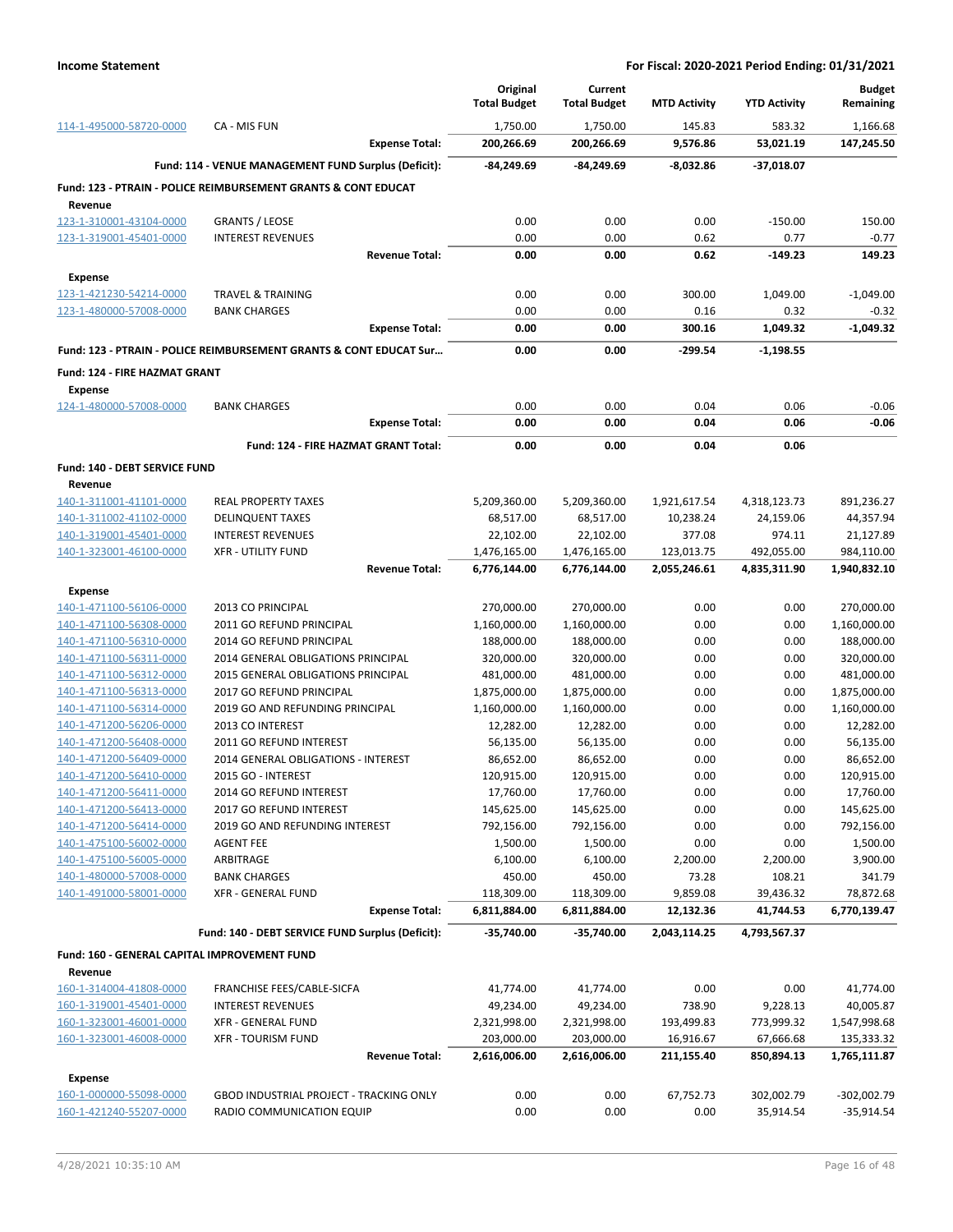|                                                    |                                                                 |                                 | Original<br><b>Total Budget</b> | Current<br><b>Total Budget</b> | <b>MTD Activity</b> | <b>YTD Activity</b> | <b>Budget</b><br>Remaining |
|----------------------------------------------------|-----------------------------------------------------------------|---------------------------------|---------------------------------|--------------------------------|---------------------|---------------------|----------------------------|
| 160-1-422200-55003-0000                            | <b>BUILDING IMPROVEMENTS</b>                                    |                                 | 48,500.00                       | 48,500.00                      | 0.00                | 0.00                | 48,500.00                  |
| 160-1-431200-53304-0000                            | STREET IMPROV PROGRAM                                           |                                 | 2,000,000.00                    | 2,000,000.00                   | 43,678.43           | 1,147,925.96        | 852,074.04                 |
| 160-1-431200-55002-0000                            | <b>IMPROVEMENTS</b>                                             |                                 | 175,000.00                      | 175,000.00                     | 0.00                | 0.00                | 175,000.00                 |
| 160-1-431600-55102-0000                            | <b>STREETS</b>                                                  |                                 | 0.00                            | 0.00                           | 576,349.15          | 1,897,600.25        | $-1,897,600.25$            |
| 160-1-443200-55201-0000                            | <b>EQUIPMENT PURCHASES</b>                                      |                                 | 7,600.00                        | 7,600.00                       | 4,293.60            | 6,678.00            | 922.00                     |
| 160-1-451100-55201-0000                            | <b>EQUIPMENT PURCHASES</b>                                      |                                 | 60,898.00                       | 60,898.00                      | 57,772.00           | 57,772.00           | 3,126.00                   |
| 160-1-456100-55204-0000                            | <b>OLD TOWN GREENVILLE</b>                                      |                                 | 0.00                            | 0.00                           | 0.00                | 4,118.64            | $-4,118.64$                |
| 160-1-457100-55003-0000                            | <b>BUILDING IMPROVEMENTS</b>                                    |                                 | 160,000.00                      | 160,000.00                     | 0.00                | 0.00                | 160,000.00                 |
| 160-1-480000-54101-0000                            | PROFESSIONAL SERVICES<br><b>IMPROVEMENTS</b>                    |                                 | 0.00<br>43,000.00               | 0.00<br>43,000.00              | 3,360.00<br>0.00    | 12,249.13<br>0.00   | $-12,249.13$<br>43,000.00  |
| 160-1-480000-55002-0000<br>160-1-480000-55201-0000 | <b>EQUIPMENT PURCHASES</b>                                      |                                 | 30,000.00                       | 30,000.00                      | 0.00                | 25,205.33           | 4,794.67                   |
| 160-1-480000-57008-0000                            | <b>BANK CHARGES</b>                                             |                                 | 1,000.00                        | 1,000.00                       | 115.35              | 195.48              | 804.52                     |
|                                                    |                                                                 | <b>Expense Total:</b>           | 2,525,998.00                    | 2,525,998.00                   | 753,321.26          | 3,489,662.12        | -963,664.12                |
|                                                    | Fund: 160 - GENERAL CAPITAL IMPROVEMENT FUND Surplus (Deficit): |                                 | 90,008.00                       | 90,008.00                      | $-542,165.86$       | -2,638,767.99       |                            |
| Fund: 161 - STREET CONSTRUCTION FUND<br>Revenue    |                                                                 |                                 |                                 |                                |                     |                     |                            |
| 161-1-319001-45401-0000                            | <b>INTEREST REVENUES</b>                                        |                                 | 10,000.00                       | 10,000.00                      | 0.00                | 79.94               | 9,920.06                   |
|                                                    |                                                                 | <b>Revenue Total:</b>           | 10,000.00                       | 10,000.00                      | 0.00                | 79.94               | 9,920.06                   |
| <b>Expense</b>                                     |                                                                 |                                 |                                 |                                |                     |                     |                            |
| 161-1-431200-55007-0000                            | ENG/ARCHITECTS/MGMT                                             |                                 | 0.00                            | 0.00                           | 609,968.61          | 944,275.04          | -944,275.04                |
| 161-1-480000-57008-0000                            | <b>BANK CHARGES</b>                                             |                                 | 400.00                          | 400.00                         | 18.51               | 27.23               | 372.77                     |
|                                                    |                                                                 | <b>Expense Total:</b>           | 400.00                          | 400.00                         | 609,987.12          | 944,302.27          | -943,902.27                |
|                                                    | Fund: 161 - STREET CONSTRUCTION FUND Surplus (Deficit):         |                                 | 9,600.00                        | 9.600.00                       | $-609,987.12$       | -944,222.33         |                            |
| Fund: 164 - 2013 CO CAPITAL FUND<br>Revenue        |                                                                 |                                 |                                 |                                |                     |                     |                            |
| 164-1-319001-45401-0000                            | <b>INTEREST REVENUES</b>                                        |                                 | 275.00                          | 275.00                         | 3.41                | 10.97               | 264.03                     |
|                                                    |                                                                 | <b>Revenue Total:</b>           | 275.00                          | 275.00                         | 3.41                | 10.97               | 264.03                     |
| <b>Expense</b>                                     |                                                                 |                                 | 15.00                           | 15.00                          | 1.38                | 2.12                | 12.88                      |
| 164-1-480000-57008-0000                            | <b>BANK CHARGES</b>                                             | <b>Expense Total:</b>           | 15.00                           | 15.00                          | 1.38                | 2.12                | 12.88                      |
|                                                    | Fund: 164 - 2013 CO CAPITAL FUND Surplus (Deficit):             |                                 | 260.00                          | 260.00                         | 2.03                | 8.85                |                            |
| Fund: 165 - 2014 GO FUND                           |                                                                 |                                 |                                 |                                |                     |                     |                            |
| Revenue                                            |                                                                 |                                 |                                 |                                |                     |                     |                            |
| 165-1-319001-45401-0000                            | <b>INTEREST REVENUES</b>                                        |                                 | 10,000.00                       | 10,000.00                      | 49.96               | 256.83              | 9,743.17                   |
|                                                    |                                                                 | <b>Revenue Total:</b>           | 10,000.00                       | 10,000.00                      | 49.96               | 256.83              | 9,743.17                   |
|                                                    |                                                                 | Fund: 165 - 2014 GO FUND Total: | 10,000.00                       | 10,000.00                      | 49.96               | 256.83              |                            |
| Fund: 171 - MAIN STREET SPECIAL REVENUE            |                                                                 |                                 |                                 |                                |                     |                     |                            |
| Revenue                                            |                                                                 |                                 |                                 |                                |                     |                     |                            |
| 171-1-310001-43101-0000                            | <b>GRANT REVENUE - FEDERAL</b>                                  |                                 | 0.00                            | 0.00                           | 10,000.00           | 49,388.10           | $-49,388.10$               |
|                                                    |                                                                 | <b>Revenue Total:</b>           | 0.00                            | 0.00                           | 10,000.00           | 49,388.10           | -49,388.10                 |
| <b>Expense</b>                                     |                                                                 |                                 |                                 |                                |                     |                     |                            |
| 171-1-456100-54111-0000                            | <b>GRANT MANAGEMENT</b>                                         |                                 | 0.00                            | 0.00                           | 200.00              | 1,200.00            | $-1,200.00$                |
| 171-1-456100-54501-0000                            | <b>SPECIAL SERVICES</b>                                         |                                 | 0.00                            | 0.00                           | 0.00                | 25,863.75           | $-25,863.75$               |
| 171-1-456100-55012-0000                            | <b>CONSTRUCTION</b>                                             |                                 | 0.00                            | 0.00                           | 0.00                | 48,481.82           | -48,481.82                 |
|                                                    |                                                                 | <b>Expense Total:</b>           | 0.00                            | 0.00                           | 200.00              | 75,545.57           | -75,545.57                 |
|                                                    | Fund: 171 - MAIN STREET SPECIAL REVENUE Surplus (Deficit):      |                                 | 0.00                            | 0.00                           | 9,800.00            | -26,157.47          |                            |
| <b>Fund: 172 - MINOR GRANTS FUND</b><br>Revenue    |                                                                 |                                 |                                 |                                |                     |                     |                            |
| 172-1-310001-43108-0000                            | <b>GRANTS / LIBRARY GRANT</b>                                   |                                 | 0.00                            | 0.00                           | 4,000.00            | 4,000.00            | $-4,000.00$                |
|                                                    |                                                                 | <b>Revenue Total:</b>           | 0.00                            | 0.00                           | 4,000.00            | 4,000.00            | $-4,000.00$                |
|                                                    | Fund: 172 - MINOR GRANTS FUND Total:                            |                                 | 0.00                            | 0.00                           | 4,000.00            | 4,000.00            |                            |
| Fund: 200 - WATER / WASTEWATER FUND<br>Revenue     |                                                                 |                                 |                                 |                                |                     |                     |                            |
| 200-2-318003-42304-0000                            | BACKFLOW INSPECTION FEES                                        |                                 | 8,487.00                        | 8,487.00                       | 1,614.70            | 1,614.70            | 6,872.30                   |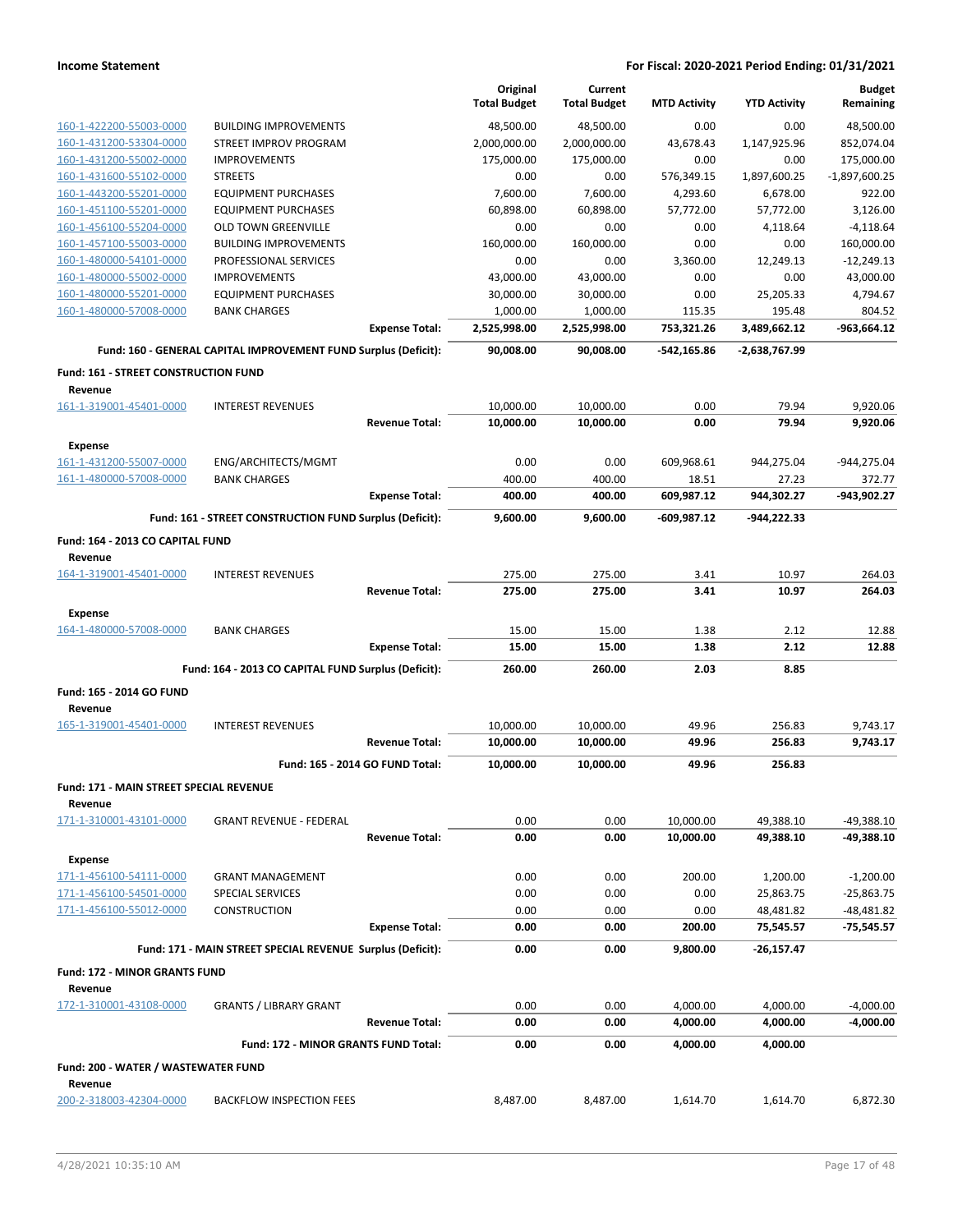|                                                    |                                                   | Original<br><b>Total Budget</b> | Current<br><b>Total Budget</b> | <b>MTD Activity</b> | <b>YTD Activity</b>  | Budget<br>Remaining   |
|----------------------------------------------------|---------------------------------------------------|---------------------------------|--------------------------------|---------------------|----------------------|-----------------------|
| 200-2-318003-44302-0000                            | WATER REVENUES / SERVICE CHARGES                  | 187,446.00                      | 187,446.00                     | 23.502.46           | 102,737.05           | 84,708.95             |
| 200-2-318003-44304-0000                            | <b>NEW SERVICES - WATER</b>                       | 67,507.00                       | 67,507.00                      | 0.00                | 0.00                 | 67,507.00             |
| 200-2-318003-44305-0000                            | LATE CHARGES - WATER                              | 41,970.00                       | 41,970.00                      | 1.51                | 49.89                | 41,920.11             |
| 200-2-318003-44306-0000                            | WATER REVENUES / WATER REREAD                     | 0.00                            | 0.00                           | 0.00                | 5.00                 | $-5.00$               |
| 200-2-318003-44312-0000                            | <b>METER TAMPERING</b>                            | 1,236.00                        | 1,236.00                       | 250.00              | 500.00               | 736.00                |
| 200-2-318003-44317-0000                            | WATER REVENUES / METER CHANGE-OUTS                | 0.00                            | $-435,250.00$                  | 0.00                | 0.00                 | $-435,250.00$         |
| 200-2-318003-45103-0000                            | <b>GEUS RAW WATER CONSUMPTN</b>                   | 105,000.00                      | 105,000.00                     | 0.00                | 0.00                 | 105,000.00            |
| 200-2-318004-42302-0000                            | <b>GREASE HAULER PERMIT FEES</b>                  | 0.00                            | 0.00                           | 50.00               | 50.00                | $-50.00$              |
| 200-2-318004-42303-0000                            | <b>WASTE HAULER PERMITS</b>                       | 5,000.00                        | 5,000.00                       | 0.00                | 1,600.00             | 3,400.00              |
| 200-2-318004-44307-0000                            | <b>NEW SERVICES - SEWER</b>                       | 2,493.00                        | 2,493.00                       | 0.00                | 0.00                 | 2,493.00              |
| 200-2-318004-44309-0000                            | SEWER REVENUES / SERVICE CHARGES                  | 35,666.00                       | 35,666.00                      | 1,583.97            | 7,006.78             | 28,659.22             |
| 200-2-318004-44310-0000                            | LATE CHARGES - SEWER                              | 37,427.00                       | 37,427.00                      | $-4.23$             | 27.20                | 37,399.80             |
| 200-2-318004-44318-0000                            | LATE CHARGES - WASTEHAULERS                       | 5,787.00                        | 5,787.00                       | 592.55              | 837.02               | 4,949.98              |
| 200-2-318004-45106-0000                            | L-3 COMM COD DISCHARGE                            | 126,360.00                      | 126,360.00                     | 10,530.00           | 42,120.00            | 84,240.00             |
| 200-2-318004-45201-0000                            | SEWER REV/ SEWER HAULER FEES                      | 400,000.00                      | 400,000.00                     | 51,408.14           | 142,925.02           | 257,074.98            |
| 200-2-319003-45101-0000                            | WATER REVENUES / METERED SALES                    | 7,035,000.00                    | 7,035,000.00                   | 554,096.42          | 2,239,882.32         | 4,795,117.68          |
| 200-2-319004-45104-0000                            | <b>SEWER COLLECTION FEES</b>                      | 6,314,917.00                    | 6,314,917.00                   | 516,487.44          | 2,026,828.06         | 4,288,088.94          |
| 200-2-319004-45105-0000                            | SEWER REVENUES / EPA REVENUE                      | 0.00                            | 0.00                           | 6.71                | 81.64                | -81.64                |
| 200-2-320003-45401-0000                            | <b>INTEREST REVENUES</b>                          | 35,000.00                       | 35,000.00                      | 10.56               | 33.13                | 34,966.87             |
| 200-2-320003-45601-0000                            | MISCELLANEOUS REVENUES                            | 1,000.00                        | 1,000.00                       | 0.00                | 0.00                 | 1,000.00              |
| 200-2-323001-58013-0000                            | <b>XFR - TOURISM FUND</b>                         | 45,000.00                       | 45,000.00                      | 3,750.00            | 15,000.00            | 30,000.00             |
|                                                    | <b>Revenue Total:</b>                             | 14,455,296.00                   | 14,020,046.00                  | 1,163,880.23        | 4,581,297.81         | 9,438,748.19          |
| <b>Expense</b>                                     |                                                   |                                 |                                |                     |                      |                       |
| 200-2-436100-51001-0000                            | <b>REGULAR SALARIES</b>                           | 76,752.00                       | 76,752.00                      | 5,839.20            | 23,474.11            | 53,277.89             |
| 200-2-436100-51020-0000                            | <b>OVERTIME</b>                                   | 307.50                          | 307.50                         | 196.22              | 464.00               | $-156.50$             |
| 200-2-436100-51021-0000                            | LONGEVITY                                         | 2,248.00                        | 2,248.00                       | 0.00                | 804.00               | 1,444.00              |
| 200-2-436100-51101-0000                            | <b>CERTIFICATION PAY</b>                          | 600.00                          | 600.00                         | 92.32               | 369.28               | 230.72                |
| 200-2-436100-51102-0000                            | <b>BILINGUAL PAY</b>                              | 0.00                            | 0.00                           | 46.16               | 138.48               | $-138.48$             |
| 200-2-436100-51117-0000                            | <b>CELL PHONE ALLOWANCE</b>                       | 780.00                          | 780.00                         | 60.00               | 240.00               | 540.00                |
| 200-2-436100-51201-0000                            | <b>FICA</b>                                       | 5,002.63                        | 5,002.63                       | 357.89              | 1,492.44             | 3,510.19              |
| 200-2-436100-51202-0000                            | MEDICARE                                          | 1,169.97                        | 1,169.97                       | 83.70               | 349.05               | 820.92                |
| 200-2-436100-51203-0000                            | <b>HEALTH INSURANCE</b>                           | 24,266.00                       | 24,266.00                      | 2,022.17            | 8,088.68             | 16,177.32             |
| 200-2-436100-51204-0000                            | <b>WORKERS COMPENSATION</b>                       | 1,090.18                        | 1,090.18                       | 90.85               | 363.40               | 726.78                |
| 200-2-436100-51205-0000                            | STATE UNEMPLOYMENT                                | 126.36                          | 126.36                         | 99.74               | 99.74                | 26.62                 |
| 200-2-436100-51301-0000                            | <b>TMRS</b>                                       | 9,287.98                        | 9,287.98                       | 723.13              | 2,889.40             | 6,398.58              |
| 200-2-436100-52001-0000                            | <b>OFFICE SUPPLIES</b>                            | 500.00                          | 500.00                         | 0.00                | 274.97               | 225.03                |
| 200-2-436100-52002-0000                            | POSTAGE / FREIGHT                                 | 7,000.00                        | 7,000.00                       | 0.00                | 111.78               | 6,888.22              |
| 200-2-436100-52201-0000                            | MINOR TOOLS & EQUIPMENT                           | 698.26                          | 698.26                         | 0.00                | 0.00                 | 698.26                |
| 200-2-436100-52305-0000                            | <b>PUBLIC EDUCATION</b>                           | 7,000.00                        | 7,000.00                       | 0.00                | 0.00                 | 7,000.00              |
| 200-2-436100-53402-0000                            | <b>BUILDING MAINTENANCE</b>                       | 0.00                            | 0.00                           | 102.94              | 1,242.75             | $-1,242.75$           |
| 200-2-436100-54001-0000                            | <b>TELEPHONE CHARGES</b>                          | 950.00                          | 950.00                         | 0.02                | 320.96               | 629.04                |
| 200-2-436100-54002-0000                            | <b>UTILITY CHARGES</b>                            | 35,000.00                       | 35,000.00                      | 3,615.48            | 10,068.03            | 24,931.97             |
| 200-2-436100-54214-0000                            | <b>TRAVEL &amp; TRAINING</b>                      | 0.00                            | 0.00                           | 0.00                | 100.00               | $-100.00$             |
| 200-2-436200-51001-0000                            | REGULAR SALARIES                                  | 390,061.00                      | 390,061.00                     | 22,565.26           | 99,196.69            | 290,864.31            |
| 200-2-436200-51020-0000                            | <b>OVERTIME</b>                                   | 17,804.00                       | 17,804.00                      | 5,360.67            | 14,607.77            | 3,196.23              |
| 200-2-436200-51021-0000                            | LONGEVITY                                         | 3,792.00                        | 3,792.00                       | 0.00                | 3,564.00             | 228.00                |
| 200-2-436200-51101-0000                            | <b>CERTIFICATION PAY</b>                          | 3,000.00                        | 3,000.00                       | 138.48              | 646.22               | 2,353.78              |
| 200-2-436200-51117-0000                            | <b>CELL PHONE ALLOWANCE</b>                       | 780.00                          | 780.00                         | 0.00                | 60.00                | 720.00                |
| 200-2-436200-51201-0000                            | <b>FICA</b>                                       | 25,757.00                       | 25,757.00                      | 1,626.56            | 7,540.40             | 18,216.60             |
| 200-2-436200-51202-0000                            | MEDICARE                                          | 6,024.00                        | 6,024.00                       | 380.41              | 1,763.48             | 4,260.52              |
| 200-2-436200-51203-0000<br>200-2-436200-51204-0000 | HEALTH INSURANCE                                  | 109,199.00                      | 109,199.00                     | 8,088.75            | 32,355.00            | 76,844.00             |
|                                                    | <b>WORKERS COMPENSATION</b><br>STATE UNEMPLOYMENT | 11,401.00                       | 11,401.00                      | 885.13              | 3,540.52             | 7,860.48              |
| 200-2-436200-51205-0000                            |                                                   | 631.80                          | 631.80<br>46,685.00            | 449.03              | 555.40               | 76.40                 |
| 200-2-436200-51301-0000                            | <b>TMRS</b>                                       | 46,685.00                       |                                | 3,255.45            | 14,442.15            | 32,242.85             |
| 200-2-436200-52001-0000<br>200-2-436200-52002-0000 | <b>OFFICE SUPPLIES</b>                            | 538.00                          | 538.00                         | 129.94              | 312.22               | 225.78                |
| 200-2-436200-52101-0000                            | POSTAGE / FREIGHT<br><b>JANITORIAL SUPPLIES</b>   | 2,302.00                        | 2,302.00                       | 0.00                | 9.75                 | 2,292.25              |
| 200-2-436200-52104-0000                            | <b>WEARING APPAREL</b>                            | 956.00<br>6,278.00              | 956.00<br>3,653.00             | 0.00<br>0.00        | 1,614.50<br>1,426.72 | $-658.50$<br>2,226.28 |
| 200-2-436200-52105-0000                            | LABORATORY                                        | 14,107.00                       | 14,107.00                      | 2,033.98            | 4,065.64             | 10,041.36             |
|                                                    |                                                   |                                 |                                |                     |                      |                       |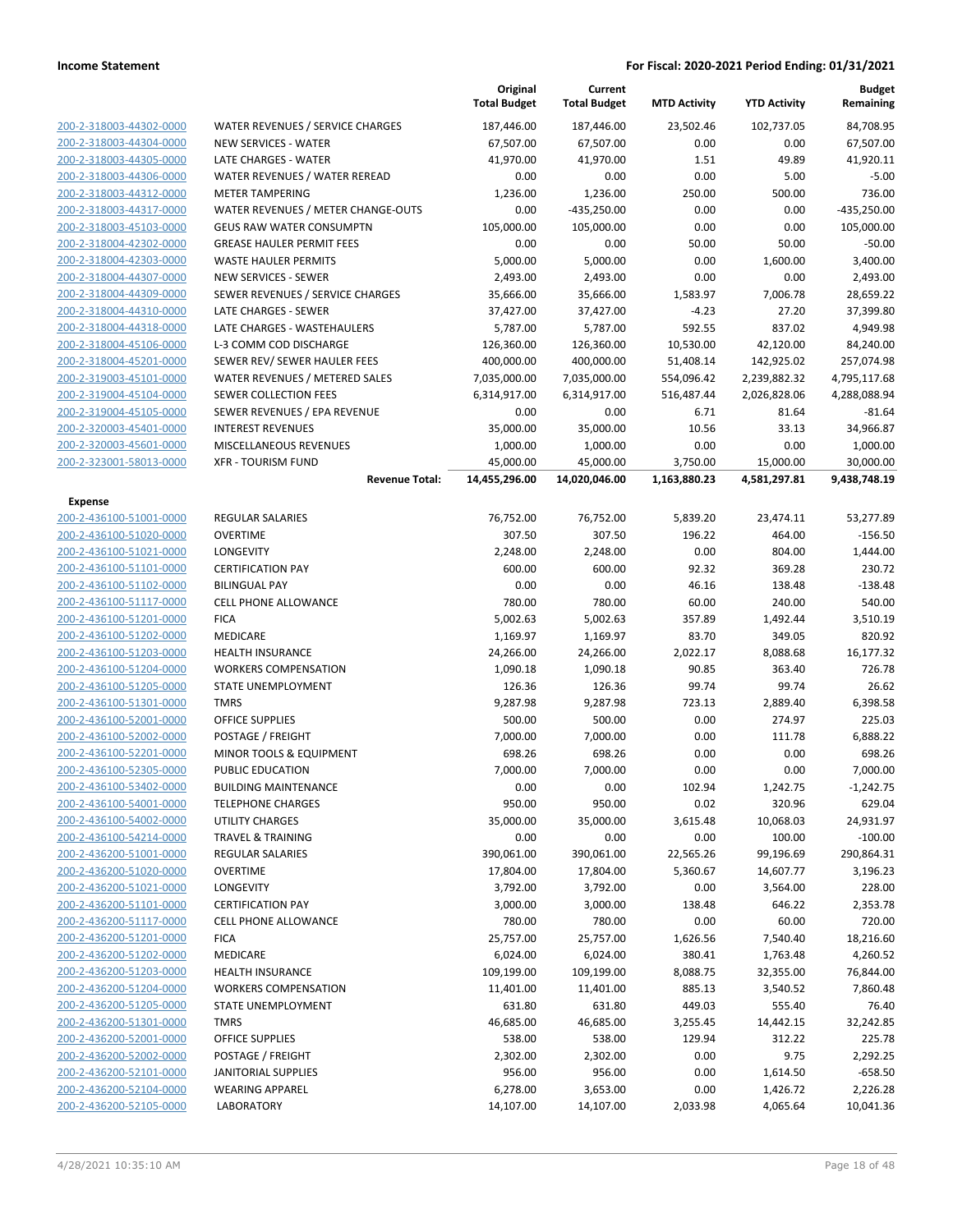|                                                    |                                                                     | Original<br><b>Total Budget</b> | Current<br><b>Total Budget</b> | <b>MTD Activity</b> | <b>YTD Activity</b> | Budget<br>Remaining |
|----------------------------------------------------|---------------------------------------------------------------------|---------------------------------|--------------------------------|---------------------|---------------------|---------------------|
| 200-2-436200-52106-0000                            | <b>CHEMICAL SUPPLIES</b>                                            | 320,950.00                      | 320,950.00                     | 26,035.65           | 80,277.60           | 240,672.40          |
| 200-2-436200-52201-0000                            | MINOR TOOLS & EQUIPMENT                                             | 1,490.00                        | 1,490.00                       | 847.44              | 2,101.40            | $-611.40$           |
| 200-2-436200-52202-0000                            | <b>MECHANICAL SUPPLIES</b>                                          | 1,552.00                        | 1,552.00                       | 0.00                | 372.77              | 1,179.23            |
| 200-2-436200-52203-0000                            | <b>MOTOR VEHICLE FUEL</b>                                           | 3,900.00                        | 3,900.00                       | 246.07              | 960.28              | 2,939.72            |
| 200-2-436200-52301-0000                            | <b>SAFETY SUPPLIES</b>                                              | 2,135.00                        | 2,135.00                       | 176.88              | 399.10              | 1,735.90            |
| 200-2-436200-53201-0000                            | FURNITURE & OFFICE EQUIPMENT                                        | 250.00                          | 250.00                         | 0.00                | 0.00                | 250.00              |
| 200-2-436200-53202-0000                            | MACHINE, TOOLS & IMPLMNTS                                           | 5,236.00                        | 5,236.00                       | 379.02              | 1,103.82            | 4,132.18            |
| 200-2-436200-53203-0000                            | <b>INSTRUMENTS &amp; APPARATUS</b>                                  | 6,553.00                        | 6,553.00                       | 0.00                | 0.00                | 6,553.00            |
| 200-2-436200-53205-0000                            | <b>MOTOR VEHICLES</b>                                               | 1,500.00                        | 1,500.00                       | 0.00                | 239.07              | 1,260.93            |
| 200-2-436200-53310-0000                            | RESVRS/STRG TANKS/ST PIPE                                           | 20,140.00                       | 20,140.00                      | 0.00                | 50.00               | 20,090.00           |
| 200-2-436200-53402-0000                            | <b>BUILDING MAINTENANCE</b>                                         | 1,410.00                        | 1,410.00                       | 34.95               | 846.66              | 563.34              |
| 200-2-436200-53403-0000                            | <b>HEATING &amp; COOLING SYSTEMS</b>                                | 3,381.00                        | 3,381.00                       | 0.00                | 0.00                | 3,381.00            |
| 200-2-436200-53404-0000                            | STRUCTURES / EXTERIOR STRUCTURES                                    | 500.00                          | 500.00                         | 259.00              | 259.00              | 241.00              |
| 200-2-436200-53605-0000                            | STRUCTURES / FILTRATION PLANT                                       | 33,825.00                       | 33,825.00                      | 26.78               | 17,209.32           | 16,615.68           |
| 200-2-436200-53606-0000                            | <b>MAINT - GROUNDS</b>                                              | 340.00                          | 340.00                         | 0.00                | 0.00                | 340.00              |
| 200-2-436200-54001-0000                            | <b>TELEPHONE CHARGES</b>                                            | 7,000.00                        | 7,000.00                       | 85.14               | 1,633.46            | 5,366.54            |
| 200-2-436200-54002-0000                            | <b>UTILITY CHARGES</b>                                              | 325,000.00                      | 325,000.00                     | 22,727.73           | 143,491.25          | 181,508.75          |
| 200-2-436200-54201-0000                            | MEMBERSHIPS & SUBSCRIPTIONS                                         | 1,261.00                        | 1,261.00                       | 0.00                | 525.00              | 736.00              |
| 200-2-436200-54208-0000                            | <b>LABORATORY WORK</b>                                              | 51,471.00                       | 51,471.00                      | 1,146.00            | 3,129.88            | 48,341.12           |
| 200-2-436200-54212-0000                            | <b>PRINTING</b>                                                     | 850.00                          | 850.00                         | 0.00                | 0.00                | 850.00              |
| 200-2-436200-54214-0000                            | <b>TRAVEL &amp; TRAINING</b>                                        | 5,602.00                        | 5,602.00                       | 0.00                | 100.00              | 5,502.00            |
| 200-2-436200-54219-0000                            | SABINE RIVER AUTHORITY                                              | 1,049,386.00                    | 1,049,386.00                   | 72,818.50           | 218,455.50          | 830,930.50          |
| 200-2-436200-54410-0000                            | PERMITS/FEES                                                        | 26,000.00                       | 26,000.00                      | 27,557.60           | 27,557.60           | $-1,557.60$         |
| 200-2-436300-51001-0000                            | REGULAR SALARIES                                                    | 562,434.08                      | 562,434.08                     | 47,898.09           | 198,159.30          | 364,274.78          |
| 200-2-436300-51020-0000                            | <b>OVERTIME</b>                                                     | 59,909.10                       | 59,909.10                      | 7,079.16            | 33,251.62           | 26,657.48           |
| 200-2-436300-51021-0000                            | LONGEVITY                                                           | 4,814.00                        | 4,814.00                       | 0.00                | 5,849.00            | $-1,035.00$         |
| 200-2-436300-51101-0000                            | <b>CERTIFICATION PAY</b>                                            | 600.00                          | 600.00                         | 46.16               | 184.64              | 415.36              |
| 200-2-436300-51117-0000                            | <b>CELL PHONE ALLOWANCE</b>                                         | 2,130.00                        | 2,130.00                       | 90.00               | 360.00              | 1,770.00            |
| 200-2-436300-51201-0000                            | <b>FICA</b>                                                         | 39,053.19                       | 39,053.19                      | 3,149.31            | 13,740.74           | 25,312.45           |
| 200-2-436300-51202-0000                            | MEDICARE                                                            | 9,133.41                        | 9,133.41                       | 736.53              | 3,213.55            | 5,919.86            |
| 200-2-436300-51203-0000                            | <b>HEALTH INSURANCE</b>                                             | 206,263.00                      | 206,263.00                     | 17,188.58           | 68,754.32           | 137,508.68          |
| 200-2-436300-51204-0000                            | <b>WORKERS COMPENSATION</b>                                         | 16,977.93                       | 16,977.93                      | 1,414.82            | 5,659.28            | 11,318.65           |
| 200-2-436300-51205-0000                            | STATE UNEMPLOYMENT                                                  | 1,105.65                        | 1,105.65                       | 881.81              | 1,063.48            | 42.17               |
| 200-2-436300-51301-0000                            | <b>TMRS</b>                                                         | 72,516.11                       | 72,516.11                      | 6,393.17            | 26,894.75           | 45,621.36           |
| 200-2-436300-52001-0000                            | <b>OFFICE SUPPLIES</b>                                              | 300.00                          | 300.00                         | 0.00                | 476.50              | $-176.50$           |
| 200-2-436300-52002-0000                            | POSTAGE / FREIGHT                                                   | 50.00                           | 50.00                          | 0.00                | 0.00                | 50.00               |
| 200-2-436300-52005-0000                            | PRINTED MATERIALS                                                   | 100.00                          | 100.00                         | 0.00                | 0.00                | 100.00              |
| 200-2-436300-52104-0000                            | <b>WEARING APPAREL</b>                                              | 15,000.00                       | 15,000.00                      | 2,432.44            | 4,294.34            | 10,705.66           |
| 200-2-436300-52106-0000                            | <b>CHEMICAL SUPPLIES</b>                                            | 500.00                          | 500.00                         | 0.00                | 0.00                | 500.00              |
| 200-2-436300-52201-0000                            | MINOR TOOLS & EQUIPMENT                                             | 11,926.00                       | 11,926.00                      | 517.39              | 10,691.69           | 1,234.31            |
| 200-2-436300-52203-0000                            | <b>MOTOR VEHICLE FUEL</b>                                           | 32,000.00                       | 32,000.00                      | 3,733.41            | 12,864.95           | 19,135.05           |
| 200-2-436300-52303-0000<br>200-2-436300-53201-0000 | <b>TRAINING SUPPLIES</b><br><b>FURNITURE &amp; OFFICE EQUIPMENT</b> | 300.00<br>96.00                 | 300.00<br>96.00                | 0.00<br>0.00        | 0.00<br>343.91      | 300.00<br>$-247.91$ |
| 200-2-436300-53202-0000                            | MACHINE, TOOLS & IMPLMNTS                                           | 4,598.00                        | 4,598.00                       | 0.00                | 6.00                | 4,592.00            |
| 200-2-436300-53205-0000                            | <b>MOTOR VEHICLES</b>                                               | 25,000.00                       | 25,000.00                      | 2,639.00            | 9,426.15            | 15,573.85           |
| 200-2-436300-53207-0000                            | RADIO/COMMUNICATIONS                                                | 4,484.00                        | 4,484.00                       | 0.00                | 0.00                | 4,484.00            |
| 200-2-436300-53210-0000                            | <b>FIRE HYDRANTS</b>                                                | 8,000.00                        | 8,000.00                       | 0.00                | 7,047.92            | 952.08              |
| 200-2-436300-53211-0000                            | <b>METERS &amp; SETTINGS</b>                                        | 81,696.00                       | 516,946.00                     | 52,061.48           | 68,549.75           | 448,396.25          |
| 200-2-436300-53306-0000                            | <b>WATER MAINS</b>                                                  | 390,598.20                      | 390,598.20                     | 118,926.55          | 244,856.64          | 145,741.56          |
| 200-2-436300-53306-0001                            | UTILITY TAPS                                                        | 0.00                            | 0.00                           | 38,209.80           | 140,765.80          | $-140,765.80$       |
| 200-2-436300-54001-0000                            | <b>TELEPHONE CHARGES</b>                                            | 1,400.00                        | 1,400.00                       | 86.01               | 339.71              | 1,060.29            |
| 200-2-436300-54214-0000                            | <b>TRAVEL &amp; TRAINING</b>                                        | 3,985.00                        | 3,985.00                       | 0.00                | 601.00              | 3,384.00            |
| 200-2-436300-55201-0000                            | <b>EQUIPMENT PURCHASES</b>                                          | 0.00                            | 0.00                           | 0.00                | 11.75               | $-11.75$            |
| 200-2-437200-51001-0000                            | <b>REGULAR SALARIES</b>                                             | 392,444.00                      | 392,444.00                     | 26,838.30           | 107,100.14          | 285,343.86          |
| 200-2-437200-51020-0000                            | <b>OVERTIME</b>                                                     | 60,093.45                       | 60,093.45                      | 3,755.36            | 16,833.57           | 43,259.88           |
| 200-2-437200-51021-0000                            | LONGEVITY                                                           | 15,190.00                       | 15,190.00                      | 0.00                | 13,225.00           | 1,965.00            |
| 200-2-437200-51101-0000                            | <b>CERTIFICATION PAY</b>                                            | 1,200.00                        | 1,200.00                       | 92.30               | 369.20              | 830.80              |
| 200-2-437200-51117-0000                            | <b>CELL PHONE ALLOWANCE</b>                                         | 780.00                          | 780.00                         | 150.00              | 600.00              | 180.00              |
| 200-2-437200-51201-0000                            | <b>FICA</b>                                                         | 29,121.86                       | 29,121.86                      | 1,797.99            | 8,153.90            | 20,967.96           |
|                                                    |                                                                     |                                 |                                |                     |                     |                     |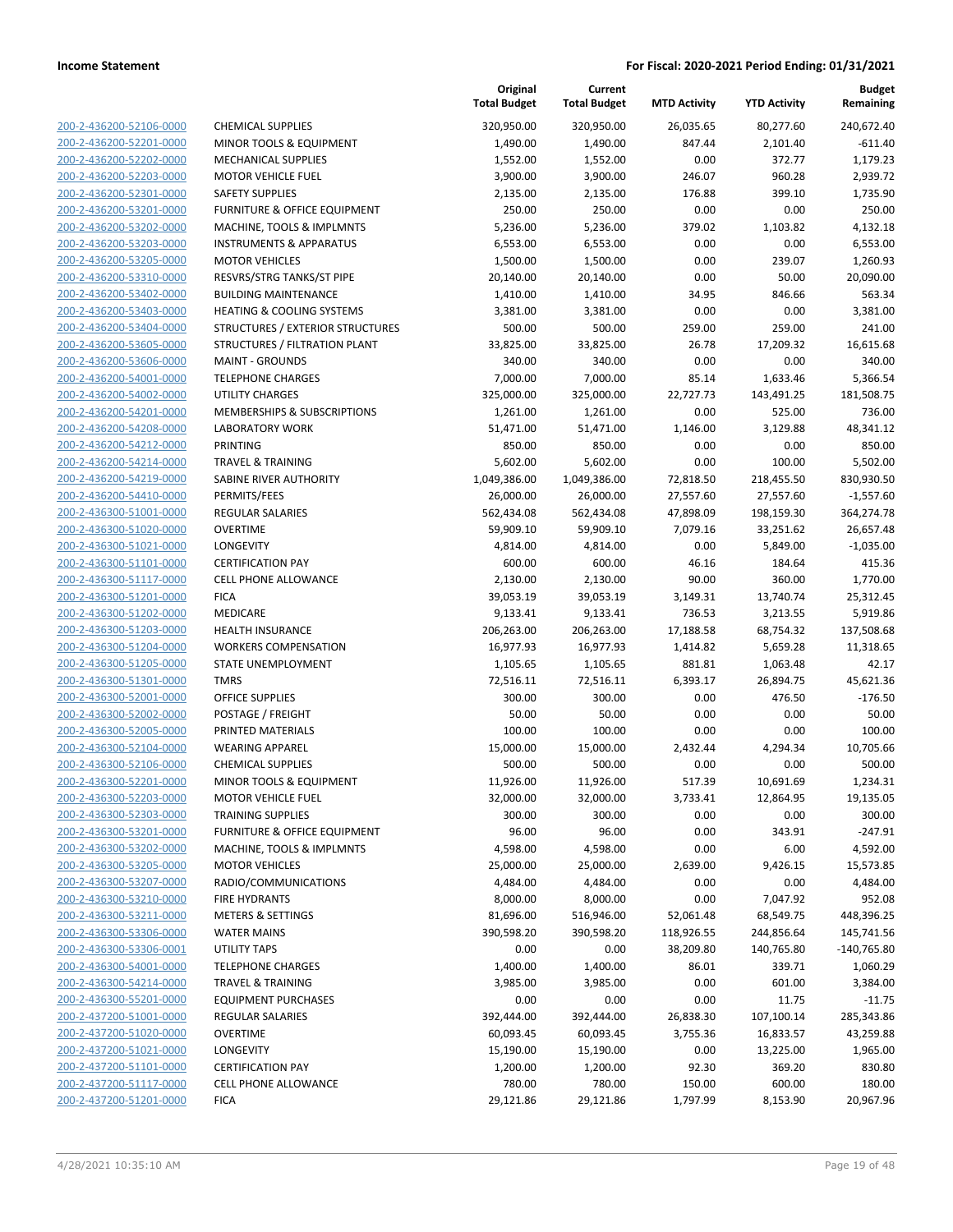| <u>200-2-437200-51202-0000</u> |  |
|--------------------------------|--|
| 200-2-437200-51203-0000        |  |
|                                |  |
| 200-2-437200-51204-0000        |  |
| <u>200-2-437200-51205-0000</u> |  |
| <u>200-2-437200-51301-0000</u> |  |
| <u>200-2-437200-52103-0000</u> |  |
| 200-2-437200-52104-0000        |  |
| 200-2-437200-52106-0000        |  |
| <u>200-2-437200-52107-0000</u> |  |
|                                |  |
| <u>200-2-437200-52201-0000</u> |  |
| 200-2-437200-52203-0000        |  |
| 200-2-437200-52303-0000        |  |
| 200-2-437200-53202-0000        |  |
| <u>200-2-437200-53205-0000</u> |  |
| <u>200-2-437200-53207-0000</u> |  |
| <u>200-2-437200-53309-0000</u> |  |
|                                |  |
| 200-2-437200-53311-0000        |  |
| 200-2-437200-54001-0000        |  |
| <u>200-2-437200-54002-0000</u> |  |
| <u>200-2-437200-54214-0000</u> |  |
| <u>200-2-437300-51001-0000</u> |  |
| 200-2-437300-51020-0000        |  |
| 200-2-437300-51021-0000        |  |
| <u>200-2-437300-51101-0000</u> |  |
|                                |  |
| <u>200-2-437300-51117-0000</u> |  |
| 200-2-437300-51201-0000        |  |
| 200-2-437300-51202-0000        |  |
| 200-2-437300-51203-0000        |  |
| <u>200-2-437300-51204-0000</u> |  |
| 200-2-437300-51205-0000        |  |
| 200-2-437300-51301-0000        |  |
| 200-2-437300-52001-0000        |  |
| 200-2-437300-52002-0000        |  |
|                                |  |
| <u>200-2-437300-52005-0000</u> |  |
| <u>200-2-437300-52101-0000</u> |  |
| <u>200-2-437300-52102-0000</u> |  |
| 200-2-437300-52104-0000        |  |
| 200-2-437300-52105-0000        |  |
| 200-2-437300-52106-0000        |  |
| 200-2-437300-52107-0000        |  |
| 200-2-437300-52201-0000        |  |
| <u>200-2-437300-52202-0000</u> |  |
|                                |  |
| 200-2-437300-52203-0000        |  |
| 200-2-437300-52301-0000        |  |
| <u>200-2-437300-53202-0000</u> |  |
| <u>200-2-437300-53203-0000</u> |  |
| 200-2-437300-53205-0000        |  |
| 200-2-437300-53402-0000        |  |
| 200-2-437300-54001-0000        |  |
| <u>200-2-437300-54002-0000</u> |  |
| <u>200-2-437300-54103-0000</u> |  |
|                                |  |
| 200-2-437300-54201-0000        |  |
| 200-2-437300-54208-0000        |  |
| 200-2-437300-54214-0000        |  |
| <u>200-2-437300-54410-0000</u> |  |
| 200-2-471100-56507-0000        |  |
| 200-2-471100-56508-0000        |  |
| 200-2-471100-56510-0000        |  |
|                                |  |
| 200-2-471200-56607-0000        |  |

| MEDICARE                                         |
|--------------------------------------------------|
| <b>HEALTH INSURANCE</b>                          |
| <b>WORKERS COMPENSATION</b>                      |
| STATE UNEMPLOYMENT                               |
| <b>TMRS</b>                                      |
| <b>MEETING SUPPLIES</b>                          |
| <b>WEARING APPAREL</b>                           |
| <b>CHEMICAL SUPPLIES</b>                         |
| <b>BOTANICAL SUPPLIES</b>                        |
| MINOR TOOLS & EQUIPMENT                          |
| <b>MOTOR VEHICLE FUEL</b>                        |
| <b>TRAINING SUPPLIES</b>                         |
| MACHINE, TOOLS & IMPLMNTS                        |
| <b>MOTOR VEHICLES</b>                            |
| RADIO/COMMUNICATIONS                             |
| SANITARY SEWER & TCEQ SSO                        |
| <b>LIFT STATIONS</b>                             |
| <b>TELEPHONE CHARGES</b>                         |
| <b>UTILITY CHARGES</b>                           |
| <b>TRAVEL &amp; TRAINING</b>                     |
| <b>REGULAR SALARIES</b>                          |
| <b>OVERTIME</b>                                  |
| LONGEVITY                                        |
| <b>CERTIFICATION PAY</b>                         |
| <b>CELL PHONE ALLOWANCE</b>                      |
| <b>FICA</b>                                      |
| <b>MEDICARE</b>                                  |
| <b>HEALTH INSURANCE</b>                          |
| <b>WORKERS COMPENSATION</b>                      |
| STATE UNEMPLOYMENT                               |
| TMRS                                             |
| <b>OFFICE SUPPLIES</b>                           |
| POSTAGE / FREIGHT                                |
| PRINTED MATERIALS                                |
| <b>JANITORIAL SUPPLIES</b><br>REFERENCE SUPPLIES |
| <b>WEARING APPAREL</b>                           |
| <b>LABORATORY</b>                                |
| <b>CHEMICAL SUPPLIES</b>                         |
| <b>BOTANICAL SUPPLIES</b>                        |
| <b>MINOR TOOLS &amp; EQUIPMENT</b>               |
| <b>MECHANICAL SUPPLIES</b>                       |
| <b>MOTOR VEHICLE FUEL</b>                        |
| <b>SAFETY SUPPLIES</b>                           |
| MACHINE, TOOLS & IMPLMNTS                        |
| <b>INSTRUMENTS &amp; APPARATUS</b>               |
| <b>MOTOR VEHICLES</b>                            |
| <b>BUILDING MAINTENANCE</b>                      |
| <b>TELEPHONE CHARGES</b>                         |
| <b>UTILITY CHARGES</b>                           |
| <b>CONSULTING</b>                                |
| MEMBERSHIPS & SUBSCRIPTIONS                      |
| <b>LABORATORY WORK</b>                           |
| <b>TRAVEL &amp; TRAINING</b>                     |
| PERMITS/FEES                                     |
| 08 REV BONDS - PRINCIPAL                         |
| 09 TWDP REV BOND - PRINC                         |
| <b>2019 REVENUE BONDS PRINCIPAL</b>              |
| 08 REV BONDS - INTEREST                          |

|                         |                                    | Original<br><b>Total Budget</b> | Current<br><b>Total Budget</b> | <b>MTD Activity</b> | <b>YTD Activity</b> | <b>Budget</b><br>Remaining |
|-------------------------|------------------------------------|---------------------------------|--------------------------------|---------------------|---------------------|----------------------------|
| 200-2-437200-51202-0000 | MEDICARE                           | 6,810.76                        | 6,810.76                       | 420.50              | 1,906.96            | 4,903.80                   |
| 200-2-437200-51203-0000 | <b>HEALTH INSURANCE</b>            | 133,465.00                      | 133,465.00                     | 11,122.08           | 44,488.32           | 88,976.68                  |
| 200-2-437200-51204-0000 | <b>WORKERS COMPENSATION</b>        | 9,011.87                        | 9,011.87                       | 750.99              | 3,003.96            | 6,007.91                   |
| 200-2-437200-51205-0000 | STATE UNEMPLOYMENT                 | 663.39                          | 663.39                         | 493.37              | 606.11              | 57.28                      |
| 200-2-437200-51301-0000 | <b>TMRS</b>                        | 54,075.07                       | 54,075.07                      | 3,576.98            | 15,647.31           | 38,427.76                  |
| 200-2-437200-52103-0000 | <b>MEETING SUPPLIES</b>            | 0.00                            | 0.00                           | 0.00                | 74.00               | $-74.00$                   |
| 200-2-437200-52104-0000 | <b>WEARING APPAREL</b>             | 15,000.00                       | 15,000.00                      | 4,881.74            | 11,612.25           | 3,387.75                   |
| 200-2-437200-52106-0000 | <b>CHEMICAL SUPPLIES</b>           | 2,400.00                        | 2,400.00                       | 0.00                | 0.00                | 2,400.00                   |
| 200-2-437200-52107-0000 | <b>BOTANICAL SUPPLIES</b>          | 390.00                          | 390.00                         | 0.00                | 0.00                | 390.00                     |
| 200-2-437200-52201-0000 | MINOR TOOLS & EQUIPMENT            | 10,995.00                       | 10,995.00                      | 0.00                | 5,308.97            | 5,686.03                   |
| 200-2-437200-52203-0000 | <b>MOTOR VEHICLE FUEL</b>          | 14,000.00                       | 14,000.00                      | 1,235.80            | 5,580.24            | 8,419.76                   |
| 200-2-437200-52303-0000 | <b>TRAINING SUPPLIES</b>           | 275.00                          | 275.00                         | 0.00                | 0.00                | 275.00                     |
| 200-2-437200-53202-0000 | MACHINE, TOOLS & IMPLMNTS          | 4,963.00                        | 4,963.00                       | 2,432.50            | 2,599.55            | 2,363.45                   |
| 200-2-437200-53205-0000 | <b>MOTOR VEHICLES</b>              | 13,000.00                       | 13,000.00                      | 1,107.65            | 2,067.98            | 10,932.02                  |
| 200-2-437200-53207-0000 | RADIO/COMMUNICATIONS               | 3,000.00                        | 3,000.00                       | 0.00                | 0.00                | 3,000.00                   |
| 200-2-437200-53309-0000 | SANITARY SEWER & TCEQ SSO          | 97,750.09                       | 97,750.09                      | 6,518.28            | 16,541.73           | 81,208.36                  |
| 200-2-437200-53311-0000 | <b>LIFT STATIONS</b>               | 22,490.00                       | 22,490.00                      | 0.00                | 475.00              | 22,015.00                  |
| 200-2-437200-54001-0000 | <b>TELEPHONE CHARGES</b>           | 4,000.00                        | 4,000.00                       | 411.60              | 1,391.37            | 2,608.63                   |
| 200-2-437200-54002-0000 | <b>UTILITY CHARGES</b>             | 35,000.00                       | 35,000.00                      | 2,750.75            | 11,187.62           | 23,812.38                  |
| 200-2-437200-54214-0000 | <b>TRAVEL &amp; TRAINING</b>       | 2,800.00                        | 2,800.00                       | 329.99              | 2,304.74            | 495.26                     |
| 200-2-437300-51001-0000 | <b>REGULAR SALARIES</b>            | 518,606.40                      | 518,606.40                     | 41,331.91           | 164,634.70          | 353,971.70                 |
| 200-2-437300-51020-0000 | <b>OVERTIME</b>                    | 42,624.84                       | 42,624.84                      | 4,356.86            | 12,692.27           | 29,932.57                  |
| 200-2-437300-51021-0000 | <b>LONGEVITY</b>                   | 12,838.00                       | 12,838.00                      | 0.00                | 13,894.00           | $-1,056.00$                |
| 200-2-437300-51101-0000 | <b>CERTIFICATION PAY</b>           | 6,600.00                        | 6,600.00                       | 553.86              | 2,215.44            | 4,384.56                   |
| 200-2-437300-51117-0000 | <b>CELL PHONE ALLOWANCE</b>        | 1,644.00                        | 1,644.00                       | 180.00              | 480.00              | 1,164.00                   |
| 200-2-437300-51201-0000 | <b>FICA</b>                        | 36,103.42                       | 36,103.42                      | 2,713.12            | 11,415.66           | 24,687.76                  |
| 200-2-437300-51202-0000 | MEDICARE                           | 8,443.54                        | 8,443.54                       | 634.52              | 2,669.79            | 5,773.75                   |
| 200-2-437300-51203-0000 | <b>HEALTH INSURANCE</b>            | 145,598.00                      | 145,598.00                     | 12,133.17           | 48,532.68           | 97,065.32                  |
| 200-2-437300-51204-0000 | <b>WORKERS COMPENSATION</b>        | 11,111.47                       | 11,111.47                      | 925.96              | 3,703.84            | 7,407.63                   |
| 200-2-437300-51205-0000 | STATE UNEMPLOYMENT                 | 758.16                          | 758.16                         | 742.76              | 742.76              | 15.40                      |
| 200-2-437300-51301-0000 | <b>TMRS</b>                        | 67,038.81                       | 67,038.81                      | 5,385.03            | 21,978.10           | 45,060.71                  |
| 200-2-437300-52001-0000 | OFFICE SUPPLIES                    | 600.00                          | 600.00                         | 356.29              | 733.07              | $-133.07$                  |
| 200-2-437300-52002-0000 | POSTAGE / FREIGHT                  | 600.00                          | 600.00                         | 60.00               | 211.00              | 389.00                     |
| 200-2-437300-52005-0000 | PRINTED MATERIALS                  | 1,200.00                        | 1,200.00                       | 0.00                | 0.00                | 1,200.00                   |
| 200-2-437300-52101-0000 | <b>JANITORIAL SUPPLIES</b>         | 1,650.00                        | 1,650.00                       | 59.57               | 541.72              | 1,108.28                   |
| 200-2-437300-52102-0000 | REFERENCE SUPPLIES                 | 500.00                          | 500.00                         | 0.00                | 0.00                | 500.00                     |
| 200-2-437300-52104-0000 | <b>WEARING APPAREL</b>             | 11,720.00                       | 11,720.00                      | 130.00              | 377.48              | 11,342.52                  |
| 200-2-437300-52105-0000 | <b>LABORATORY</b>                  | 15,000.00                       | 15,000.00                      | 861.56              | 8,038.53            | 6,961.47                   |
| 200-2-437300-52106-0000 | <b>CHEMICAL SUPPLIES</b>           | 55,650.40                       | 55,650.40                      | 9,288.00            | 9,288.00            | 46,362.40                  |
| 200-2-437300-52107-0000 | <b>BOTANICAL SUPPLIES</b>          | 900.00                          | 900.00                         | 0.00                | 0.00                | 900.00                     |
| 200-2-437300-52201-0000 | MINOR TOOLS & EQUIPMENT            | 6,300.00                        | 6,300.00                       | 267.87              | 4,052.78            | 2,247.22                   |
| 200-2-437300-52202-0000 | <b>MECHANICAL SUPPLIES</b>         | 18,400.00                       | 18,400.00                      | 0.00                | 5,509.17            | 12,890.83                  |
| 200-2-437300-52203-0000 | <b>MOTOR VEHICLE FUEL</b>          | 5,000.00                        | 5,000.00                       | 264.27              | 843.39              | 4,156.61                   |
| 200-2-437300-52301-0000 | <b>SAFETY SUPPLIES</b>             | 2,300.00                        | 2,300.00                       | 0.00                | 113.46              | 2,186.54                   |
| 200-2-437300-53202-0000 | MACHINE, TOOLS & IMPLMNTS          | 70,000.00                       | 70,000.00                      | 1,737.30            | 13,230.65           | 56,769.35                  |
| 200-2-437300-53203-0000 | <b>INSTRUMENTS &amp; APPARATUS</b> | 6,000.00                        | 6,000.00                       | 74.97               | 74.97               | 5,925.03                   |
| 200-2-437300-53205-0000 | <b>MOTOR VEHICLES</b>              | 3,000.00                        | 3,000.00                       | 0.00                | 186.31              | 2,813.69                   |
| 200-2-437300-53402-0000 | <b>BUILDING MAINTENANCE</b>        | 6,500.00                        | 6,500.00                       | 82.58               | 2,557.57            | 3,942.43                   |
| 200-2-437300-54001-0000 | <b>TELEPHONE CHARGES</b>           | 4,300.00                        | 4,300.00                       | 105.45              | 1,645.80            | 2,654.20                   |
| 200-2-437300-54002-0000 | UTILITY CHARGES                    | 350,000.00                      | 350,000.00                     | 32,147.97           | 115,822.29          | 234,177.71                 |
| 200-2-437300-54103-0000 | CONSULTING                         | 250,000.00                      | 250,000.00                     | 0.00                | 0.00                | 250,000.00                 |
| 200-2-437300-54201-0000 | MEMBERSHIPS & SUBSCRIPTIONS        | 12,500.00                       | 12,500.00                      | 0.00                | 6,179.80            | 6,320.20                   |
| 200-2-437300-54208-0000 | <b>LABORATORY WORK</b>             | 12,400.00                       | 12,400.00                      | 0.00                | 2,716.50            | 9,683.50                   |
| 200-2-437300-54214-0000 | <b>TRAVEL &amp; TRAINING</b>       | 4,500.00                        | 4,500.00                       | 0.00                | 100.00              | 4,400.00                   |
| 200-2-437300-54410-0000 | PERMITS/FEES                       | 44,459.00                       | 44,459.00                      | 0.00                | 37,403.32           | 7,055.68                   |
| 200-2-471100-56507-0000 | 08 REV BONDS - PRINCIPAL           | 995,000.00                      | 995,000.00                     | 0.00                | 0.00                | 995,000.00                 |
| 200-2-471100-56508-0000 | 09 TWDP REV BOND - PRINC           | 15,000.00                       | 15,000.00                      | 0.00                | 0.00                | 15,000.00                  |
| 200-2-471100-56510-0000 | 2019 REVENUE BONDS PRINCIPAL       | 370,000.00                      | 370,000.00                     | 0.00                | 0.00                | 370,000.00                 |
| 200-2-471200-56607-0000 | 08 REV BONDS - INTEREST            | 262,583.75                      | 262,583.75                     | 0.00                | 0.00                | 262,583.75                 |
|                         |                                    |                                 |                                |                     |                     |                            |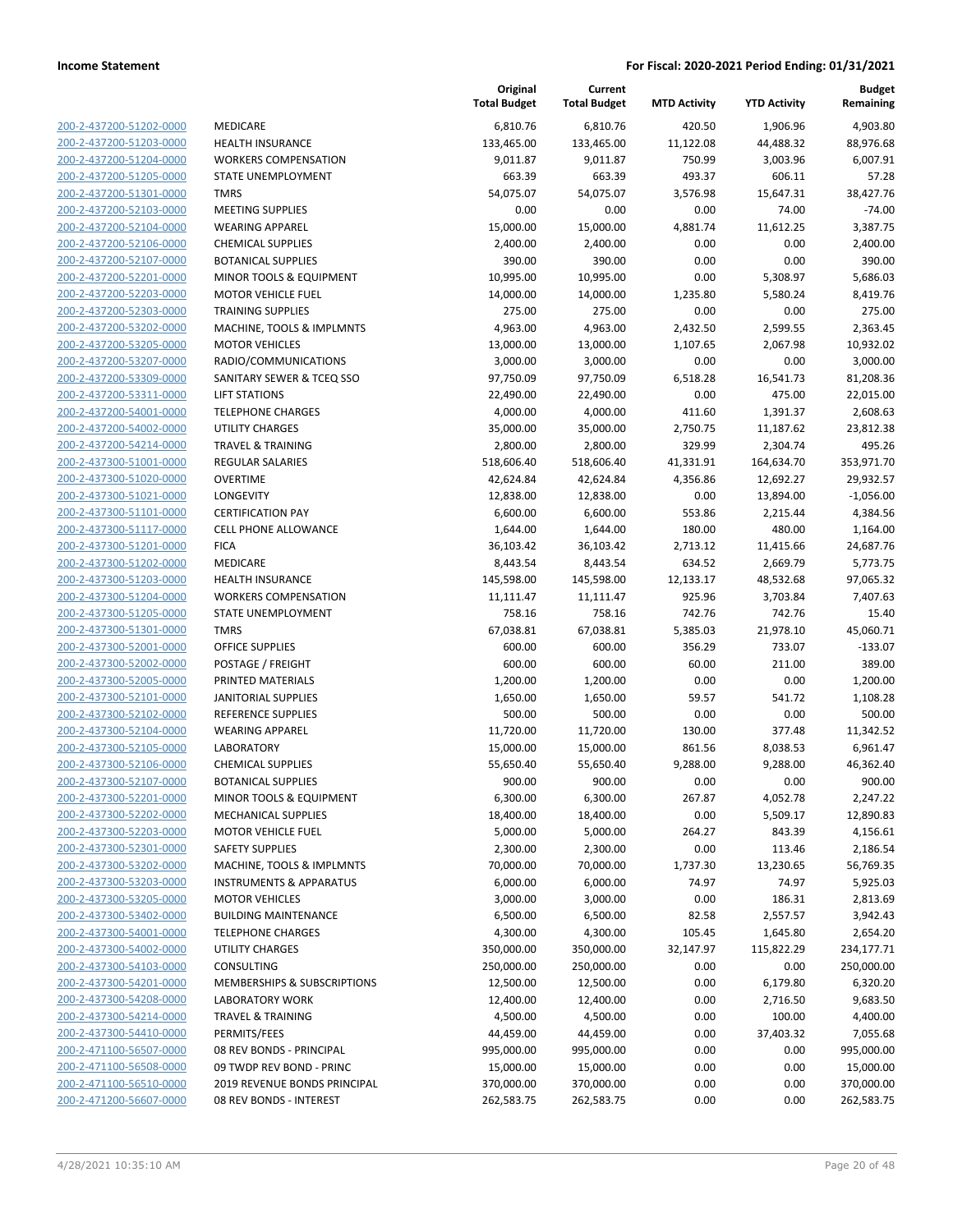|                                                        |                                                            | Original<br><b>Total Budget</b> | Current<br><b>Total Budget</b> | <b>MTD Activity</b> | <b>YTD Activity</b> | <b>Budget</b><br>Remaining |
|--------------------------------------------------------|------------------------------------------------------------|---------------------------------|--------------------------------|---------------------|---------------------|----------------------------|
| 200-2-471200-56611-0000                                | 2019 REVENUE BONDS INTEREST                                | 724,962.50                      | 724,962.50                     | 0.00                | 0.00                | 724,962.50                 |
| 200-2-475100-56002-0000                                | MISCELLANEOUS DEBT EXP / AGENT FEE                         | 0.00                            | 0.00                           | 250.00              | 250.00              | $-250.00$                  |
| 200-2-480000-52003-0000                                | <b>COPIER CHARGES</b>                                      | 7,500.00                        | 7,500.00                       | 750.68              | 2,181.58            | 5,318.42                   |
| 200-2-480000-52006-0000                                | <b>COPIER PAPER</b>                                        | 250.00                          | 250.00                         | 0.00                | 188.13              | 61.87                      |
| 200-2-480000-54002-0000                                | UTILITY CHARGES                                            | 13,500.00                       | 13,500.00                      | 1,061.34            | 4,826.13            | 8,673.87                   |
| 200-2-480000-54226-0000                                | <b>INSURANCE EXPENSE</b>                                   | 75,000.00                       | 75,000.00                      | 0.00                | 74,869.24           | 130.76                     |
| 200-2-480000-57002-0000                                | <b>BAD DEBT EXPENSE</b>                                    | 20,000.00                       | 20,000.00                      | 0.00                | 0.00                | 20,000.00                  |
| 200-2-480000-57005-0000                                | <b>ACCRUED VAC &amp; SICK PAY</b>                          | 26,000.00                       | 26,000.00                      | 0.00                | 14,036.29           | 11,963.71                  |
| 200-2-480000-57008-0000                                | <b>BANK CHARGES</b>                                        | 20,000.00                       | 20,000.00                      | 6,816.19            | 13,117.71           | 6,882.29                   |
| 200-2-480000-57015-0000                                | <b>CONTINGENCY EXPENSE</b>                                 | 50,000.00                       | 50,000.00                      | 0.00                | 0.00                | 50,000.00                  |
| 200-2-491000-58001-0000                                | <b>XFR - GENERAL FUND</b>                                  | 1,300,000.00                    | 1,300,000.00                   | 58,484.77           | 233,939.08          | 1,066,060.92               |
| 200-2-491000-58037-0000                                | XFR - DEBT SERVICE FUND                                    | 1,476,165.00                    | 1,476,165.00                   | 123,013.75          | 492,055.00          | 984,110.00                 |
| 200-2-491000-58120-0000                                | <b>XFR - UTILITY CIP FUND</b>                              | 508,867.00                      | 508,867.00                     | 42,405.58           | 169,622.32          | 339,244.68                 |
| 200-2-495000-58580-0000                                | CA - GENERAL FUND - GENERAL GOVERNMENT                     | 366,411.00                      | 366,411.00                     | 30,534.25           | 122,137.00          | 244,274.00                 |
| 200-2-495000-58581-0000                                | CA - GENERAL FUND - PUBLIC WORKS                           | 159,224.00                      | 159,224.00                     | 13,268.67           | 53,074.68           | 106,149.32                 |
| 200-2-495000-58701-0000                                | CA - CENTRAL SERVICE FUND                                  | 213,071.00                      | 213,071.00                     | 17,755.92           | 71,023.68           | 142,047.32                 |
| 200-2-495000-58710-0000                                | <b>CA - INSURANCE FUND</b>                                 | 99,678.00                       | 99,678.00                      | 8,306.50            | 33,226.00           | 66,452.00                  |
| 200-2-495000-58720-0000<br>200-2-495000-58900-0000     | CA - MIS FUN                                               | 87,361.00                       | 87,361.00                      | 7,280.08            | 29,120.32           | 58,240.68                  |
|                                                        | <b>CA - ELECTRIC FUND</b>                                  | 563,523.00<br>14,254,657.13     | 563,523.00                     | 46,960.25           | 187,841.00          | 375,682.00                 |
|                                                        | <b>Expense Total:</b>                                      |                                 | 14,687,282.13                  | 1,054,015.13        | 3,857,881.16        | 10,829,400.97              |
|                                                        | Fund: 200 - WATER / WASTEWATER FUND Surplus (Deficit):     | 200,638.87                      | -667,236.13                    | 109,865.10          | 723,416.65          |                            |
| <b>Fund: 210 - WATER IMPACT FEES</b><br><b>Expense</b> |                                                            |                                 |                                |                     |                     |                            |
| 210-2-480000-57008-0000                                | <b>BANK CHARGES</b>                                        | 0.00                            | 0.00                           | 217.72              | 217.72              | -217.72                    |
|                                                        | <b>Expense Total:</b>                                      | 0.00                            | 0.00                           | 217.72              | 217.72              | -217.72                    |
|                                                        | <b>Fund: 210 - WATER IMPACT FEES Total:</b>                | 0.00                            | 0.00                           | 217.72              | 217.72              |                            |
|                                                        |                                                            |                                 |                                |                     |                     |                            |
| Fund: 216 - UTILIITY CIP FUND<br>Revenue               |                                                            |                                 |                                |                     |                     |                            |
| 216-2-319001-45401-0000                                | <b>INTEREST REVENUES</b>                                   | 160,000.00                      | 160,000.00                     | 2,643.90            | 11,412.35           | 148,587.65                 |
| 216-2-323001-46100-0000                                | <b>XFR - UTILITY FUND</b>                                  | 446,649.00                      | 446,649.00                     | 37,220.75           | 148,883.00          | 297,766.00                 |
|                                                        | <b>Revenue Total:</b>                                      | 606,649.00                      | 606,649.00                     | 39,864.65           | 160,295.35          | 446,353.65                 |
| <b>Expense</b>                                         |                                                            |                                 |                                |                     |                     |                            |
| 216-2-436200-53310-0000                                | RESVRS/STRG TANKS/ST PIPE                                  | 0.00                            | 0.00                           | 49,849.00           | 52,746.49           | $-52,746.49$               |
| 216-2-436200-55002-0000                                | <b>IMPROVEMENTS</b>                                        | 250,000.00                      | 252,625.00                     | 8,125.00            | 13,653.00           | 238,972.00                 |
| 216-2-436200-55201-0000                                | <b>EQUIPMENT PURCHASES</b>                                 | 0.00                            | 0.00                           | 0.00                | 1,388.43            | $-1,388.43$                |
| 216-2-436300-55105-0000                                | <b>WATER MAINS</b>                                         | 30,670.00                       | 30,670.00                      | 0.00                | 5,153.94            | 25,516.06                  |
| 216-2-436300-55201-0000                                | <b>EQUIPMENT PURCHASES</b>                                 | 105,979.00                      | 105,979.00                     | 0.00                | 39,999.79           | 65,979.21                  |
| 216-2-437300-53605-0000                                | STRUCTURES / FILTRATION PLANT                              | 60,000.00                       | 60,000.00                      | 0.00                | 0.00                | 60,000.00                  |
| 216-2-480000-57008-0000                                | <b>BANK CHARGES</b>                                        | 0.00                            | 0.00                           | 479.78              | 736.36              | -736.36                    |
|                                                        | <b>Expense Total:</b>                                      | 446,649.00                      | 449,274.00                     | 58,453.78           | 113,678.01          | 335,595.99                 |
|                                                        | Fund: 216 - UTILIITY CIP FUND Surplus (Deficit):           | 160,000.00                      | 157,375.00                     | -18,589.13          | 46,617.34           |                            |
| <b>Fund: 217 - WASTEWATER RECLAMATION FUND</b>         |                                                            |                                 |                                |                     |                     |                            |
| Revenue                                                |                                                            |                                 |                                |                     |                     |                            |
| 217-2-319001-45401-0000                                | <b>INTEREST REVENUES</b>                                   | 7,950.00                        | 7,950.00                       | 48.46               | 249.14              | 7,700.86                   |
|                                                        | <b>Revenue Total:</b>                                      | 7,950.00                        | 7,950.00                       | 48.46               | 249.14              | 7,700.86                   |
|                                                        |                                                            |                                 |                                |                     |                     |                            |
| <b>Expense</b><br>217-2-437300-55012-0000              | <b>CONSTRUCTION</b>                                        | 0.00                            | 0.00                           | 49,984.00           | 49,984.00           | -49,984.00                 |
|                                                        | <b>Expense Total:</b>                                      | 0.00                            | 0.00                           |                     | 49,984.00           | -49,984.00                 |
|                                                        |                                                            |                                 |                                | 49,984.00           |                     |                            |
|                                                        | Fund: 217 - WASTEWATER RECLAMATION FUND Surplus (Deficit): | 7,950.00                        | 7,950.00                       | -49,935.54          | -49,734.86          |                            |
| Fund: 300 - AIRPORT FUND<br>Revenue                    |                                                            |                                 |                                |                     |                     |                            |
| 300-2-319001-44315-0000                                | <b>AIRPORT FUEL FEES</b>                                   | 925.00                          | 925.00                         | 0.00                | 0.00                | 925.00                     |
| 300-2-319001-45401-0000                                | <b>INTEREST REVENUES</b>                                   | 17,000.00                       | 17,000.00                      | 329.71              | 1,213.91            | 15,786.09                  |
| 300-2-321001-45507-0000                                | L-3 COMM LEASE                                             | 639,217.00                      | 639,217.00                     | 0.00                | 213,072.32          | 426,144.68                 |
| 300-2-321001-45508-0000                                | AIR EVAC HANGAR FEES                                       | 8,101.00                        | 8,101.00                       | 0.00                | 2,025.27            | 6,075.73                   |
| 300-2-321001-45509-0000                                | BLUE SKY T-HANGAR & LA ND LEASES                           | 4,768.00                        | 4,768.00                       | 0.00                | 0.00                | 4,768.00                   |
|                                                        |                                                            |                                 |                                |                     |                     |                            |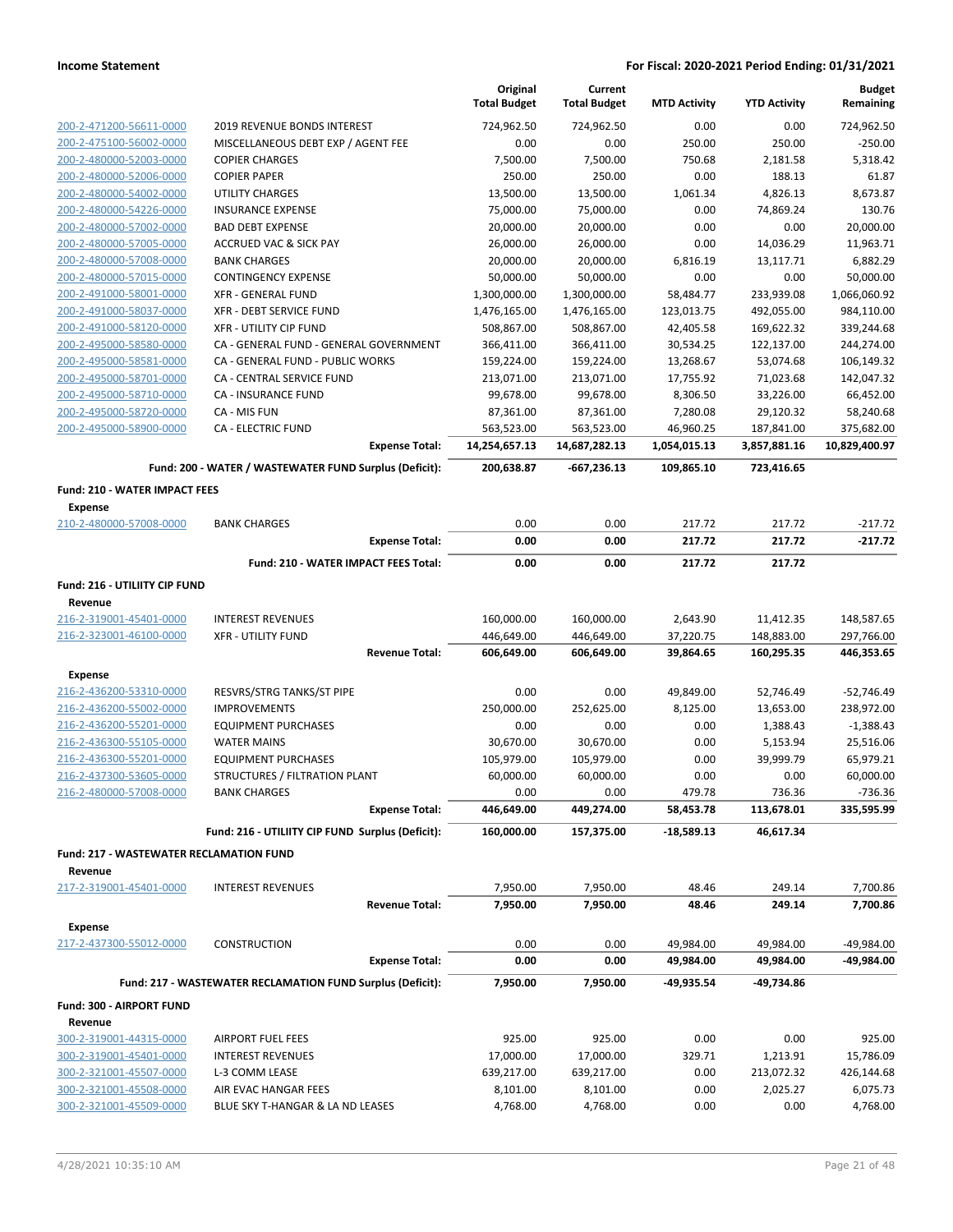|                                                    |                                                          | Original<br><b>Total Budget</b> | Current<br><b>Total Budget</b> | <b>MTD Activity</b> | <b>YTD Activity</b> | <b>Budget</b><br>Remaining |
|----------------------------------------------------|----------------------------------------------------------|---------------------------------|--------------------------------|---------------------|---------------------|----------------------------|
| 300-2-321001-45510-0000                            | ARKOMA - HORIZONS AHEAD LEASE                            | 48,096.00                       | 48,096.00                      | 4,210.80            | 12,226.80           | 35,869.20                  |
| 300-2-321001-45513-0000                            | MAJORS FLYING CLUB LAND LEASE                            | 1,396.00                        | 1,396.00                       | 116.33              | 465.32              | 930.68                     |
| 300-2-321001-45515-0000                            | TEXSAN AVIATION LAND LEASE                               | 1,080.00                        | 1,080.00                       | 0.00                | 0.00                | 1,080.00                   |
| 300-2-324001-46108-0000                            | XFR - AIRPORT TXDOT GRANT FUND                           | 0.00                            | 0.00                           | 0.00                | 5,676.74            | $-5,676.74$                |
|                                                    | <b>Revenue Total:</b>                                    | 720,583.00                      | 720,583.00                     | 4,656.84            | 234,680.36          | 485,902.64                 |
| <b>Expense</b>                                     |                                                          |                                 |                                |                     |                     |                            |
| 300-2-438100-51001-0000                            | <b>REGULAR SALARIES</b>                                  | 61,464.00                       | 61,464.00                      | 4,727.20            | 18,908.80           | 42,555.20                  |
| 300-2-438100-51021-0000                            | LONGEVITY                                                | 294.00                          | 294.00                         | 0.00                | 366.00              | $-72.00$                   |
| 300-2-438100-51117-0000                            | <b>CELL PHONE ALLOWANCE</b>                              | 1,170.00                        | 1,170.00                       | 90.00               | 360.00              | 810.00                     |
| 300-2-438100-51201-0000                            | <b>FICA</b>                                              | 3,901.54                        | 3,901.54                       | 298.82              | 1,217.97            | 2,683.57                   |
| 300-2-438100-51202-0000                            | MEDICARE                                                 | 912.46                          | 912.46                         | 69.88               | 284.83              | 627.63                     |
| 300-2-438100-51203-0000                            | <b>HEALTH INSURANCE</b>                                  | 12,133.00                       | 12,133.00                      | 1,011.08            | 4,044.32            | 8,088.68                   |
| 300-2-438100-51204-0000                            | <b>WORKERS COMPENSATION</b>                              | 1,123.19                        | 1,123.19                       | 93.60               | 374.40              | 748.79                     |
| 300-2-438100-51205-0000                            | STATE UNEMPLOYMENT                                       | 126.36                          | 126.36                         | 77.08               | 77.08               | 49.28                      |
| 300-2-438100-51301-0000                            | <b>TMRS</b>                                              | 7,244.59                        | 7,244.59                       | 558.80              | 2,225.80            | 5,018.79                   |
| 300-2-438100-52001-0000                            | <b>OFFICE SUPPLIES</b>                                   | 200.00                          | 200.00                         | 0.00                | 9.63                | 190.37                     |
| 300-2-438100-52002-0000                            | POSTAGE / FREIGHT                                        | 100.00                          | 100.00                         | 0.00                | 0.00                | 100.00                     |
| 300-2-438100-52201-0000                            | MINOR TOOLS & EQUIPMENT                                  | 500.00                          | 500.00                         | 0.00                | 0.00                | 500.00                     |
| 300-2-438100-53202-0000                            | MACHINE, TOOLS & IMPLMNTS                                | 16,470.00                       | 16,470.00                      | 1,244.42            | 11,734.42           | 4,735.58                   |
| 300-2-438100-53205-0000<br>300-2-438100-53303-0000 | <b>MOTOR VEHICLES</b><br>MAINT - STREET /ALLEY/APRN/RNWY | 500.00<br>2,500.00              | 500.00<br>2,500.00             | 0.00<br>0.00        | 0.00<br>0.00        | 500.00<br>2,500.00         |
| 300-2-438100-53402-0000                            | <b>BUILDING MAINTENANCE</b>                              | 15,000.00                       | 15,000.00                      | 103.25              | 343.97              | 14,656.03                  |
| 300-2-438100-54001-0000                            | <b>TELEPHONE CHARGES</b>                                 | 1,800.00                        | 1,800.00                       | 80.41               | 611.00              | 1,189.00                   |
| 300-2-438100-54002-0000                            | <b>UTILITY CHARGES</b>                                   | 13,500.00                       | 13,500.00                      | 1,164.07            | 4,034.27            | 9,465.73                   |
| 300-2-438100-54105-0000                            | MARKETING                                                | 18,950.00                       | 18,950.00                      | 0.00                | 0.00                | 18,950.00                  |
| 300-2-438100-54110-0000                            | <b>AUDIT</b>                                             | 10,000.00                       | 10,000.00                      | 0.00                | 0.00                | 10,000.00                  |
| 300-2-438100-54201-0000                            | MEMBERSHIPS & SUBSCRIPTIONS                              | 465.00                          | 465.00                         | 275.00              | 275.00              | 190.00                     |
| 300-2-438100-54214-0000                            | <b>TRAVEL &amp; TRAINING</b>                             | 2,504.00                        | 2,504.00                       | 0.00                | 0.00                | 2,504.00                   |
| 300-2-438100-54408-0000                            | OTHER / INSURANCE EXPENSE                                | 0.00                            | 0.00                           | 0.00                | 8,050.44            | $-8,050.44$                |
| 300-2-438100-54410-0000                            | PERMITS/FEES                                             | 1,376.00                        | 1,376.00                       | 200.00              | 200.00              | 1,176.00                   |
| 300-2-480000-52003-0000                            | <b>COPIER CHARGES</b>                                    | 0.00                            | 0.00                           | 138.98              | 416.48              | $-416.48$                  |
| 300-2-480000-57008-0000                            | <b>BANK CHARGES</b>                                      | 0.00                            | 0.00                           | 20.82               | 29.37               | $-29.37$                   |
| 300-2-491000-58127-0000                            | <b>AIRPORT CIP FUND</b>                                  | 1,500,000.00                    | 1,500,000.00                   | 125,000.00          | 500,000.00          | 1,000,000.00               |
|                                                    | <b>Expense Total:</b>                                    | 1,672,234.14                    | 1,672,234.14                   | 135,153.41          | 553,563.78          | 1,118,670.36               |
|                                                    | Fund: 300 - AIRPORT FUND Surplus (Deficit):              | $-951,651.14$                   | $-951,651.14$                  | $-130,496.57$       | $-318,883.42$       |                            |
| Fund: 320 - AIRPORT TXDOT GRANT                    |                                                          |                                 |                                |                     |                     |                            |
| Revenue                                            |                                                          |                                 |                                |                     |                     |                            |
| 320-2-310001-43109-0000                            | <b>GRANT MATCH / L-3 MATCHING FUNDS</b>                  | 0.00                            | 0.00                           | 0.00                | 200,000.00          | $-200,000.00$              |
|                                                    | <b>Revenue Total:</b>                                    | 0.00                            | $0.00\,$                       | 0.00                | 200,000.00          | $-200,000.00$              |
|                                                    | Fund: 320 - AIRPORT TXDOT GRANT Total:                   | 0.00                            | 0.00                           | 0.00                | 200,000.00          |                            |
| Fund: 360 - AIRPORT CAPITAL FUND                   |                                                          |                                 |                                |                     |                     |                            |
| Revenue<br>360-2-319001-45401-0000                 | <b>INTEREST REVENUES</b>                                 | 95,850.00                       | 95,850.00                      | 828.69              | 2,577.08            | 93,272.92                  |
| 360-2-323001-46107-0000                            | <b>XFR - AIRPORT FUND</b>                                | 1,500,000.00                    | 1,500,000.00                   | 125,000.00          | 500,000.00          | 1,000,000.00               |
|                                                    | <b>Revenue Total:</b>                                    | 1,595,850.00                    | 1,595,850.00                   | 125,828.69          | 502,577.08          | 1,093,272.92               |
|                                                    |                                                          |                                 |                                |                     |                     |                            |
| Expense                                            |                                                          |                                 |                                |                     |                     |                            |
| 360-2-438100-55012-0000                            | CONSTRUCTION                                             | 2,212,038.00                    | 2,212,038.00                   | 0.00                | 0.00                | 2,212,038.00               |
| 360-2-438100-55017-0000                            | CAP PROJETS / MAINT & REPAIRS                            | 6,114.00                        | 6,114.00                       | 0.00                | 0.00                | 6,114.00                   |
| 360-2-480000-57008-0000                            | <b>BANK CHARGES</b><br><b>Expense Total:</b>             | 2,500.00<br>2,220,652.00        | 2,500.00<br>2,220,652.00       | 338.58<br>338.58    | 518.94<br>518.94    | 1,981.06<br>2,220,133.06   |
|                                                    |                                                          |                                 |                                |                     |                     |                            |
|                                                    | Fund: 360 - AIRPORT CAPITAL FUND Surplus (Deficit):      | $-624,802.00$                   | -624,802.00                    | 125,490.11          | 502,058.14          |                            |
| Fund: 362 - AIRPORT FBO FUEL                       |                                                          |                                 |                                |                     |                     |                            |
| Revenue                                            |                                                          |                                 |                                |                     |                     |                            |
| 362-2-319001-44315-0000                            | <b>AIRPORT - FUEL FEES</b>                               | 400,000.00                      | 400,000.00                     | 35,765.32           | 121,983.13          | 278,016.87                 |
| 362-2-319001-44316-0000                            | AIRPORT - PARKING, TIE DOWNS, & RAMP FE                  | 2,500.00                        | 2,500.00                       | 190.00              | 834.24              | 1,665.76                   |
| 362-2-319001-44320-0000                            | AIRPORT - OIL                                            | 4,000.00                        | 4,000.00                       | 190.74              | 847.07              | 3,152.93                   |
| 362-2-319001-44322-0000                            | <b>AIRPORT - PILOT SUPPLIES</b>                          | 150.00                          | 150.00                         | 0.00                | 48.75               | 101.25                     |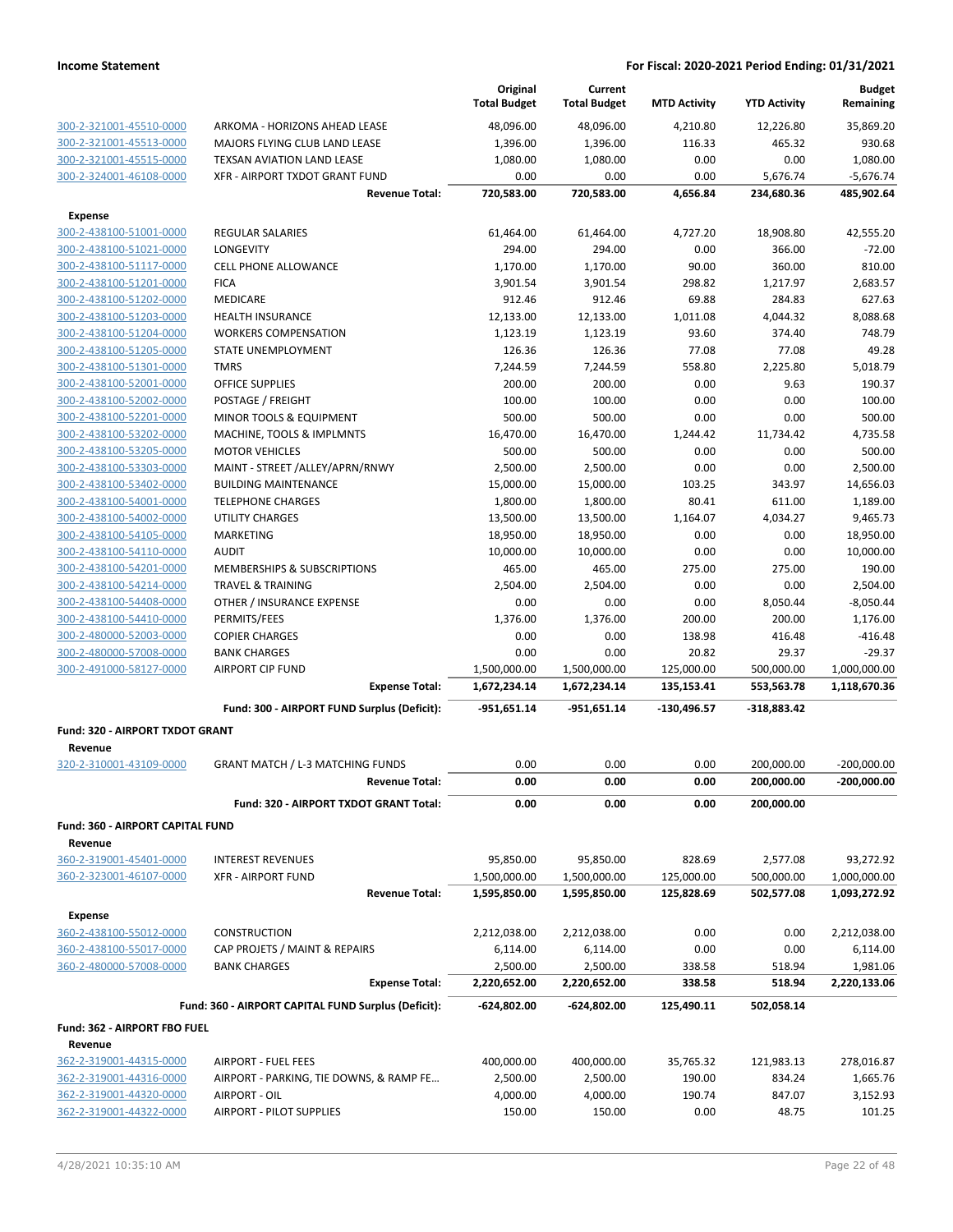|                                    |                                                 | Original<br><b>Total Budget</b> | Current<br><b>Total Budget</b> | <b>MTD Activity</b> | <b>YTD Activity</b> | <b>Budget</b><br>Remaining |
|------------------------------------|-------------------------------------------------|---------------------------------|--------------------------------|---------------------|---------------------|----------------------------|
|                                    | <b>INTEREST REVENUES</b>                        |                                 |                                |                     |                     |                            |
| 362-2-319001-45401-0000            | <b>Revenue Total:</b>                           | 3,000.00<br>409,650.00          | 3,000.00<br>409,650.00         | 24.95<br>36,171.01  | 95.04<br>123,808.23 | 2,904.96<br>285,841.77     |
|                                    |                                                 |                                 |                                |                     |                     |                            |
| Expense<br>362-2-438100-52221-0000 | <b>AIRPORT - FUEL FEES</b>                      | 0.00                            | 0.00                           | 48,192.95           | 71,330.80           | $-71,330.80$               |
| 362-2-438100-52222-0000            | AIRPORT - OIL                                   | 0.00                            | 0.00                           | 0.00                | 1,828.30            | $-1,828.30$                |
| 362-2-438100-52421-0000            | <b>AIRPORT - CHARTS</b>                         | 0.00                            | 0.00                           | 0.00                | 0.00                | 0.00                       |
| 362-2-438100-52422-0000            | <b>AIRPORT - PILOT SUPPLIES</b>                 | 0.00                            | 0.00                           | 66.89               | 120.89              | $-120.89$                  |
| 362-2-438100-57003-0000            | <b>CREDIT CARD FEES</b>                         | 0.00                            | 0.00                           | 1,262.11            | 4,141.07            | $-4,141.07$                |
| 362-2-480000-57008-0000            | <b>BANK CHARGES</b>                             | 0.00                            | 0.00                           | 10.63               | 16.14               | $-16.14$                   |
|                                    | <b>Expense Total:</b>                           | 0.00                            | 0.00                           | 49,532.58           | 77,437.20           | $-77,437.20$               |
|                                    | Fund: 362 - AIRPORT FBO FUEL Surplus (Deficit): | 409,650.00                      | 409,650.00                     | -13,361.57          | 46,371.03           |                            |
| Fund: 400 - GOLF FUND              |                                                 |                                 |                                |                     |                     |                            |
| Revenue                            |                                                 |                                 |                                |                     |                     |                            |
| 400-2-319001-45604-0000            | OTHER REVENUE / OVER/SHORT                      | 0.00                            | 0.00                           | 0.00                | $-12.75$            | 12.75                      |
| 400-2-319005-44510-0000            | <b>GREENS FEES</b>                              | 81,514.00                       | 81,514.00                      | 4,748.97            | 31,273.04           | 50,240.96                  |
| 400-2-319006-45308-0000            | PRO SHOP CONCESSIONS                            | 9,841.00                        | 9,841.00                       | 86.18               | 768.74              | 9,072.26                   |
| 400-2-319007-45309-0000            | <b>MERCHANDISE SALES</b>                        | 5,590.00                        | 5,590.00                       | 330.36              | 1,554.24            | 4,035.76                   |
| 400-2-319008-45511-0000            | <b>CART RENTALS</b>                             | 45,000.00                       | 45,000.00                      | 3,307.37            | 20,201.96           | 24,798.04                  |
| 400-2-319009-45512-0000            | <b>GOLF LEASES / MEMBERSHIPS</b>                | 49,643.00                       | 49,643.00                      | 1,322.83            | 8,302.50            | 41,340.50                  |
|                                    | <b>Revenue Total:</b>                           | 191,588.00                      | 191,588.00                     | 9,795.71            | 62,087.73           | 129,500.27                 |
| Expense                            |                                                 |                                 |                                |                     |                     |                            |
| 400-2-451250-51001-0000            | <b>REGULAR SALARIES</b>                         | 111,526.00                      | 111,526.00                     | 8,145.01            | 32,890.73           | 78,635.27                  |
| 400-2-451250-51020-0000            | <b>OVERTIME</b>                                 | 5,481.50                        | 5,481.50                       | 499.04              | 2,111.31            | 3,370.19                   |
| 400-2-451250-51021-0000            | LONGEVITY                                       | 6,656.00                        | 6,656.00                       | 0.00                | 6,184.00            | 472.00                     |
| 400-2-451250-51101-0000            | <b>CERTIFICATION PAY</b>                        | 600.00                          | 600.00                         | 46.16               | 184.64              | 415.36                     |
| 400-2-451250-51117-0000            | <b>CELL PHONE ALLOWANCE</b>                     | 780.00                          | 780.00                         | 60.00               | 240.00              | 540.00                     |
| 400-2-451250-51201-0000            | <b>FICA</b>                                     | 7,752.70                        | 7,752.70                       | 539.84              | 2,537.15            | 5,215.55                   |
| 400-2-451250-51202-0000            | MEDICARE                                        | 1,813.13                        | 1,813.13                       | 126.25              | 593.36              | 1,219.77                   |
| 400-2-451250-51203-0000            | <b>HEALTH INSURANCE</b>                         | 12,133.00                       | 12,133.00                      | 1,011.08            | 4,044.32            | 8,088.68                   |
| 400-2-451250-51204-0000            | <b>WORKERS COMPENSATION</b>                     | 3,002.64                        | 3,002.64                       | 250.22              | 1,000.88            | 2,001.76                   |
| 400-2-451250-51205-0000            | STATE UNEMPLOYMENT                              | 357.16                          | 357.16                         | 140.00              | 275.77              | 81.39                      |
| 400-2-451250-51301-0000            | <b>TMRS</b>                                     | 11,646.68                       | 11,646.68                      | 741.19              | 3,483.27            | 8,163.41                   |
| 400-2-451250-52001-0000            | <b>OFFICE SUPPLIES</b>                          | 350.00                          | 350.00                         | 20.00               | 20.00               | 330.00                     |
| 400-2-451250-52101-0000            | <b>JANITORIAL SUPPLIES</b>                      | 500.00                          | 500.00                         | 12.37               | 42.99               | 457.01                     |
| 400-2-451250-52104-0000            | <b>WEARING APPAREL</b>                          | 450.00                          | 450.00                         | 0.00                | 0.00                | 450.00                     |
| 400-2-451250-52107-0000            | <b>BOTANICAL SUPPLIES</b>                       | 9,600.00                        | 9,600.00                       | 0.00                | 1,570.00            | 8,030.00                   |
| 400-2-451250-52201-0000            | MINOR TOOLS & EQUIPMENT                         | 500.00                          | 500.00                         | 27.16               | 339.86              | 160.14                     |
| 400-2-451250-52203-0000            | <b>MOTOR VEHICLE FUEL</b>                       | 750.00                          | 750.00                         | 0.00                | 226.49              | 523.51                     |
| 400-2-451250-52401-0000            | RECREATIONAL SUPPLIES                           | 500.00                          | 500.00                         | 0.00                | 0.00                | 500.00                     |
| 400-2-451250-52403-0000            | <b>RESALE ITEMS</b>                             | 15,000.00                       | 15,000.00                      | 842.85              | 2,137.24            | 12,862.76                  |
| 400-2-451250-53202-0000            | MACHINE, TOOLS & IMPLMNTS                       | 3,500.00                        | 3,500.00                       | 207.90              | 207.90              | 3,292.10                   |
| 400-2-451250-53205-0000            | <b>MOTOR VEHICLES</b>                           | 200.00                          | 200.00                         | 0.00                | 19.95               | 180.05                     |
| 400-2-451250-53307-0000            | <b>IRRIGATION</b>                               | 1,500.00                        | 1,500.00                       | 0.00                | 1,050.60            | 449.40                     |
| 400-2-451250-53402-0000            | <b>BUILDING MAINTENANCE</b>                     | 1,000.00                        | 1,000.00                       | 0.00                | 0.00                | 1,000.00                   |
| 400-2-451250-54001-0000            | <b>TELEPHONE CHARGES</b>                        | 750.00                          | 750.00                         | 0.01                | 257.08              | 492.92                     |
| 400-2-451250-54002-0000            | <b>UTILITY CHARGES</b>                          | 10,000.00                       | 10,000.00                      | 794.08              | 2,740.17            | 7,259.83                   |
| 400-2-451250-54201-0000            | MEMBERSHIPS & SUBSCRIPTIONS                     | 785.00                          | 785.00                         | 0.00                | 128.07              | 656.93                     |
| 400-2-451250-54214-0000            | <b>TRAVEL &amp; TRAINING</b>                    | 1,100.00                        | 1,100.00                       | 0.00                | 0.00                | 1,100.00                   |
| 400-2-451250-54226-0000            | <b>INSURANCE EXPENSE</b>                        | 3,000.00                        | 3,000.00                       | 0.00                | 3,220.18            | $-220.18$                  |
| 400-2-451250-54909-0000            | <b>GOLF CART LEASE EXPENSE</b>                  | 31,000.00                       | 31,000.00                      | 2,250.00            | 9,000.00            | 22,000.00                  |
| 400-2-480000-52003-0000            | <b>COPIER CHARGES</b>                           | 1,235.00                        | 1,235.00                       | 128.38              | 383.20              | 851.80                     |
| 400-2-480000-57005-0000            | <b>ACCRUED VAC &amp; SICK PAY</b>               | 1,600.00                        | 1,600.00                       | 0.00                | 0.00                | 1,600.00                   |
| 400-2-480000-57008-0000            | <b>BANK CHARGES</b>                             | 1,000.00                        | 1,000.00                       | 0.00                | 0.00                | 1,000.00                   |
|                                    | <b>Expense Total:</b>                           | 246,068.81                      | 246,068.81                     | 15,841.54           | 74,889.16           | 171,179.65                 |
|                                    | Fund: 400 - GOLF FUND Surplus (Deficit):        | $-54,480.81$                    | -54,480.81                     | $-6,045.83$         | $-12,801.43$        |                            |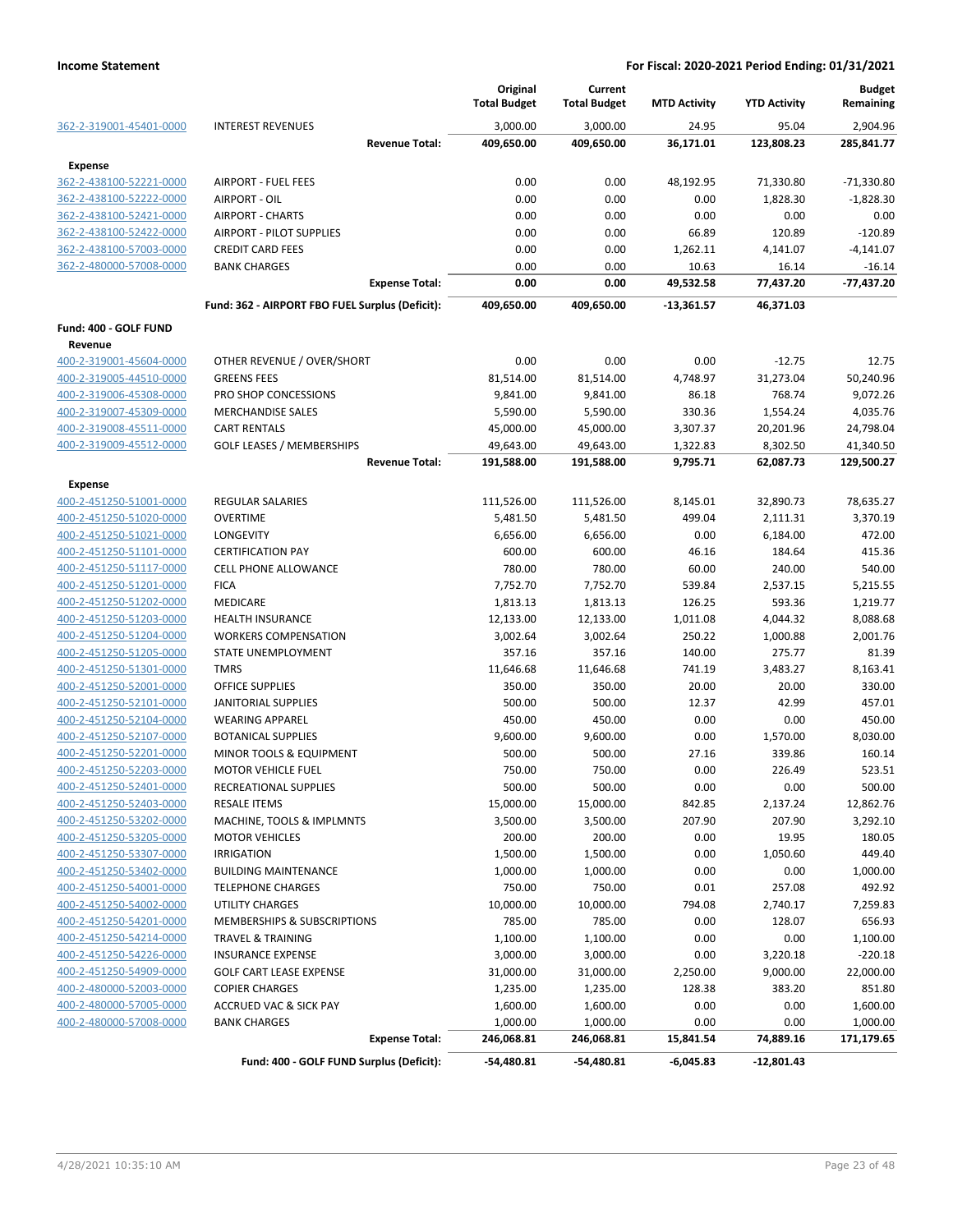|                                    |                                                | Original<br><b>Total Budget</b> | Current<br><b>Total Budget</b> | <b>MTD Activity</b> | <b>YTD Activity</b> | <b>Budget</b><br>Remaining |
|------------------------------------|------------------------------------------------|---------------------------------|--------------------------------|---------------------|---------------------|----------------------------|
| <b>Fund: 500 - SANITATION FUND</b> |                                                |                                 |                                |                     |                     |                            |
| Revenue                            |                                                |                                 |                                |                     |                     |                            |
| 500-2-318001-44314-0000            | LATE CHARGES                                   | 87,500.00                       | 87,500.00                      | 2,954.05            | 13,039.27           | 74,460.73                  |
| 500-2-319001-45401-0000            | <b>INTEREST REVENUES</b>                       | 22,500.00                       | 22,500.00                      | 123.86              | 420.46              | 22,079.54                  |
| 500-2-319020-44313-0000            | <b>FUEL SURCHARGE</b>                          | 76,888.00                       | 76,888.00                      | 6,937.01            | 26,968.51           | 49,919.49                  |
| 500-2-319020-45107-0000            | <b>COLLECTION CHARGES</b>                      | 4,250,000.00                    | 4,250,000.00                   | 372,400.53          | 1,448,917.20        | 2,801,082.80               |
| 500-2-319021-45108-0000            | <b>DISPOSAL CHARGES</b>                        | 380,000.00                      | 380,000.00                     | 26,492.67           | 118,331.74          | 261,668.26                 |
| 500-2-319022-45612-0000            | REG HH HAZ WASTE COL CTR                       | 15,757.00                       | 15,757.00                      | 0.00                | 0.00                | 15,757.00                  |
| 500-2-324001-46612-0000            | CA - SANITATION FD COL & FUEL                  | 147,850.00                      | 147,850.00                     | 0.00                | 45,699.44           | 102,150.56                 |
|                                    | <b>Revenue Total:</b>                          | 4,980,495.00                    | 4,980,495.00                   | 408,908.12          | 1,653,376.62        | 3,327,118.38               |
| Expense                            |                                                |                                 |                                |                     |                     |                            |
| 500-2-432300-54412-0000            | <b>COLLECTION CHARGES</b>                      | 4,559,104.00                    | 4,651,056.00                   | 0.00                | 1,100,040.85        | 3,551,015.15               |
| 500-2-432500-54002-0000            | <b>UTILITY CHARGES</b>                         | 2,400.00                        | 2,400.00                       | 192.99              | 771.68              | 1,628.32                   |
| 500-2-432500-54403-0000            | <b>DISPOSAL CHARGES</b>                        | 24,500.00                       | 24,500.00                      | 0.00                | 8,555.00            | 15,945.00                  |
| 500-2-442200-51001-0000            | <b>REGULAR SALARIES</b>                        | 141,215.36                      | 141,215.36                     | 7,888.20            | 34,746.61           | 106,468.75                 |
| 500-2-442200-51021-0000            | LONGEVITY                                      | 3,242.00                        | 3,242.00                       | 0.00                | 2,832.00            | 410.00                     |
| 500-2-442200-51101-0000            | <b>CERTIFICATION PAY</b>                       | 1,200.00                        | 1,200.00                       | 92.30               | 369.20              | 830.80                     |
| 500-2-442200-51201-0000            | <b>FICA</b>                                    | 9,030.76                        | 9,030.76                       | 483.76              | 2,368.64            | 6,662.12                   |
| 500-2-442200-51202-0000            | MEDICARE                                       | 2,112.03                        | 2,112.03                       | 113.13              | 553.94              | 1,558.09                   |
| 500-2-442200-51203-0000            | <b>HEALTH INSURANCE</b>                        | 12,133.00                       | 12,133.00                      | 1,011.08            | 4,044.32            | 8,088.68                   |
| 500-2-442200-51204-0000            | <b>WORKERS COMPENSATION</b>                    | 3,122.89                        | 3,122.89                       | 260.24              | 1,040.96            | 2,081.93                   |
| 500-2-442200-51205-0000            | <b>STATE UNEMPLOYMENT</b>                      | 505.44                          | 505.44                         | 127.68              | 152.29              | 353.15                     |
| 500-2-442200-51301-0000            | <b>TMRS</b>                                    | 16,768.80                       | 16,768.80                      | 925.72              | 4,347.84            | 12,420.96                  |
| 500-2-442200-52104-0000            | <b>WEARING APPAREL</b>                         | 1,854.00                        | 1,854.00                       | 439.96              | 439.96              | 1,414.04                   |
| 500-2-442200-52203-0000            | <b>MOTOR VEHICLE FUEL</b>                      | 5,050.00                        | 5,050.00                       | 268.00              | 1,691.98            | 3,358.02                   |
| 500-2-442200-53202-0000            | MACHINE, TOOLS & IMPLMNTS                      | 9,668.80                        | 9,668.80                       | 909.47              | 2,054.42            | 7,614.38                   |
| 500-2-442200-53205-0000            | <b>MOTOR VEHICLES</b>                          | 500.00                          | 500.00                         | 0.00                | 411.51              | 88.49                      |
| 500-2-442200-55201-0000            | <b>EQUIPMENT PURCHASES</b>                     | 710.00                          | 710.00                         | 0.00                | 0.00                | 710.00                     |
| 500-2-480000-54413-0000            | <b>BULK WASTE PICK-UP</b>                      | 40,000.00                       | 40,000.00                      | 0.00                | 0.00                | 40,000.00                  |
| 500-2-480000-54901-0000            | RENTALS / LEASES                               | 53,692.00                       | 53,692.00                      | 0.00                | 40,392.13           | 13,299.87                  |
| 500-2-480000-57005-0000            | <b>ACCRUED VAC &amp; SICK PAY</b>              | 300.00                          | 300.00                         | 0.00                | 451.91              | $-151.91$                  |
| 500-2-480000-57007-0000            | <b>COMMUNITY SERVICES</b>                      | 38,000.00                       | 38,000.00                      | 3,800.00            | 11,399.12           | 26,600.88                  |
| 500-2-480000-57008-0000            | <b>BANK CHARGES</b>                            | 10,000.00                       | 10,000.00                      | 2,647.47            | 5,095.23            | 4,904.77                   |
| 500-2-491000-58001-0000            | <b>XFR - GENERAL FUND</b>                      | 437,000.00                      | 437,000.00                     | 40,815.58           | 231,811.51          | 205,188.49                 |
| 500-2-495000-58501-0000            | CA - GENERAL FUND                              | 40,166.00                       | 40,166.00                      | 3,347.17            | 13,388.68           | 26,777.32                  |
| 500-2-495000-58701-0000            | CA - CENTRAL SERVICE FUND                      | 2,803.00                        | 2,803.00                       | 233.58              | 934.32              | 1,868.68                   |
| 500-2-495000-58710-0000            | <b>CA - INSURANCE FUND</b>                     | 521.00                          | 521.00                         | 43.42               | 173.68              | 347.32                     |
| 500-2-495000-58720-0000            | CA - MIS FUN                                   | 6,632.00                        | 6,632.00                       | 552.67              | 2,210.68            | 4,421.32                   |
| 500-2-495000-58900-0000            | <b>CA - ELECTRIC FUND</b>                      | 105,160.00                      | 105,160.00                     | 8,763.33            | 35,053.32           | 70,106.68                  |
|                                    | <b>Expense Total:</b>                          | 5,527,391.08                    | 5,619,343.08                   | 72,915.75           | 1,505,331.78        | 4,114,011.30               |
|                                    | Fund: 500 - SANITATION FUND Surplus (Deficit): | -546,896.08                     | -638,848.08                    | 335,992.37          | 148,044.84          |                            |
| Fund: 601 - CENTRAL SERVICE FUND   |                                                |                                 |                                |                     |                     |                            |
| Revenue                            |                                                |                                 |                                |                     |                     |                            |
| 601-2-324001-46501-0000            | CA - GENERAL FUND                              | 621,903.00                      | 621,903.00                     | 51,825.24           | 207,300.96          | 414,602.04                 |
| 601-2-324001-46506-0000            | CA - RECREATION FUND                           | 75.00                           | 75.00                          | 6.25                | 25.00               | 50.00                      |
| 601-2-324001-46509-0000            | CA - VENUE MGMT FUND                           | 308.00                          | 308.00                         | 25.67               | 102.68              | 205.32                     |
| 601-2-324001-46611-0000            | CA - UTILITY FUND                              | 213,071.00                      | 213,071.00                     | 17,755.92           | 71,023.68           | 142,047.32                 |
| 601-2-324001-46614-0000            | CA - SANITATION FUND COLLECTION                | 2,803.00                        | 2,803.00                       | 233.58              | 934.32              | 1,868.68                   |
| 601-2-324009-46901-0000            | CA - ELECTRIC UTILITY                          | 88,804.00                       | 88,804.00                      | 7,400.33            | 29,601.32           | 59,202.68                  |
| 601-2-324009-46906-0000            | <b>CA - CABLE UTILITY</b>                      | 13,450.00                       | 13,450.00                      | 1,120.83            | 4,483.32            | 8,966.68                   |
|                                    | <b>Revenue Total:</b>                          | 940,414.00                      | 940,414.00                     | 78,367.82           | 313,471.28          | 626,942.72                 |
| <b>Expense</b>                     |                                                |                                 |                                |                     |                     |                            |
| 601-2-461100-51001-0000            | REGULAR SALARIES                               | 272,791.82                      | 272,791.82                     | 18,993.00           | 82,317.18           | 190,474.64                 |
| 601-2-461100-51020-0000            | <b>OVERTIME</b>                                | 11,286.02                       | 11,286.02                      | 1,034.63            | 6,706.91            | 4,579.11                   |
| 601-2-461100-51021-0000            | LONGEVITY                                      | 5,780.00                        | 5,780.00                       | 106.00              | 6,318.00            | $-538.00$                  |
| 601-2-461100-51101-0000            | <b>CERTIFICATION PAY</b>                       | 1,200.00                        | 1,200.00                       | 92.32               | 369.28              | 830.72                     |
| 601-2-461100-51117-0000            | CELL PHONE ALLOWANCE                           | 780.00                          | 780.00                         | 60.00               | 240.00              | 540.00                     |
| 601-2-461100-51201-0000            | <b>FICA</b>                                    | 18,093.95                       | 18,093.95                      | 1,438.79            | 5,880.27            | 12,213.68                  |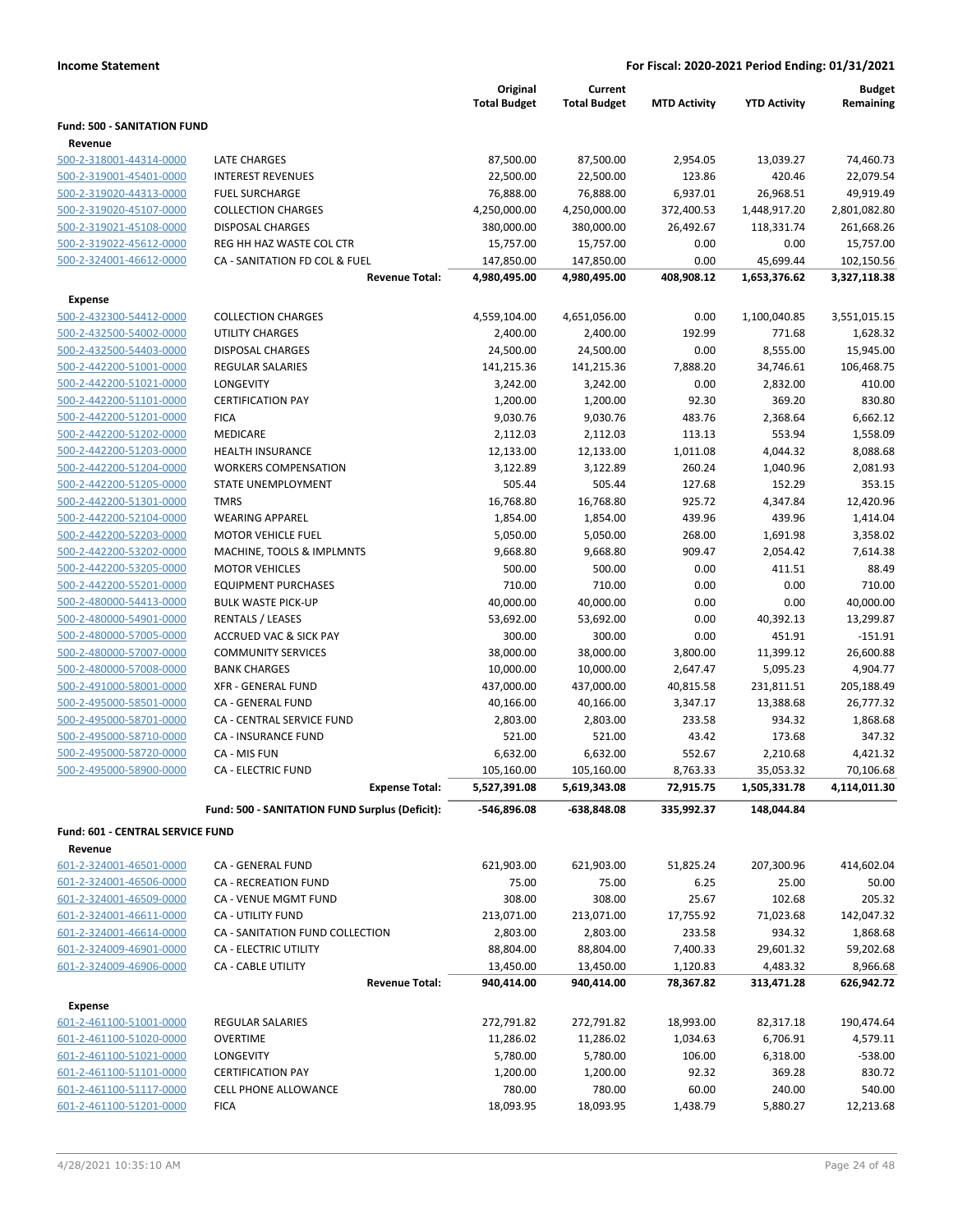| 601-2-461100-51202-0000                            | MEDICARE                       |
|----------------------------------------------------|--------------------------------|
| 601-2-461100-51203-0000                            | <b>HEALTH INSURANCE</b>        |
| 601-2-461100-51204-0000                            | <b>WORKERS COMPENSAT</b>       |
| 601-2-461100-51205-0000                            | STATE UNEMPLOYMEN              |
| 601-2-461100-51301-0000                            | TMRS                           |
| 601-2-461100-51401-0000                            | CONTRA - SALARIES              |
| 601-2-461100-52001-0000                            | <b>OFFICE SUPPLIES</b>         |
| 601-2-461100-52002-0000                            | POSTAGE / FREIGHT              |
| 601-2-461100-52101-0000                            | JANITORIAL/CLEANING            |
| 601-2-461100-52104-0000                            | <b>WEARING APPAREL</b>         |
| 601-2-461100-52201-0000                            | <b>MINOR TOOLS &amp; EQUIP</b> |
| 601-2-461100-52203-0000                            | <b>MOTOR VEHICLE FUEL</b>      |
| 601-2-461100-53205-0000                            | <b>MOTOR VEHICLES</b>          |
| 601-2-461100-53302-0000                            | WALKS & PARKING LOT            |
| 601-2-461100-53406-0000                            | <b>CITY HALL</b>               |
| 601-2-461100-53407-0000                            | ANIMAL SHELTER                 |
| 601-2-461100-53408-0000                            | <b>FLEET MAINTENANCE</b>       |
| 601-2-461100-53501-0000                            | POLICE & COURTS BLDG           |
| 601-2-461100-53503-0000                            | <b>FIRE ADMINISTRATION</b>     |
| 601-2-461100-53504-0000                            | <b>FIRE STATION 1</b>          |
| 601-2-461100-53505-0000                            | <b>FIRE STATION 2</b>          |
| 601-2-461100-53506-0000                            | <b>FIRE STATION 3</b>          |
| 601-2-461100-53507-0000                            | <b>FIRE STATION 4</b>          |
| 601-2-461100-53601-0000                            | <b>ANNEX</b>                   |
| 601-2-461100-53602-0000                            | <b>SERVICE CENTER</b>          |
| 601-2-461100-53603-0000                            | WATER TREATMENT BL             |
| 601-2-461100-53604-0000                            | <b>WASTEWATER TRTMNT</b>       |
| 601-2-461100-53701-0000                            | <b>LIBRARY</b>                 |
| 601-2-461100-53703-0000                            | <b>REECY DAVIS REC CENT</b>    |
| 601-2-461100-53704-0000                            | <b>CIVIC CENTER</b>            |
| 601-2-461100-53706-0000                            | <b>SPORTSPARK</b>              |
| 601-2-461100-54001-0000                            | <b>TELEPHONE CHARGES</b>       |
| 601-2-461100-54002-0000                            | UTILITY CHARGES                |
| 601-2-461100-54112-0000                            | ALARM MONITOR SERV             |
| 601-2-461200-51001-0000                            | <b>REGULAR SALARIES</b>        |
| 601-2-461200-51020-0000                            | OVERTIME                       |
| 601-2-461200-51021-0000                            | LONGEVITY                      |
| 601-2-461200-51101-0000                            | <b>CERTIFICATION PAY</b>       |
| 601-2-461200-51117-0000                            | <b>CELL PHONE ALLOWAN</b>      |
| 601-2-461200-51201-0000                            | FICA<br>MEDICARE               |
| 601-2-461200-51202-0000                            | <b>HEALTH INSURANCE</b>        |
| 601-2-461200-51203-0000<br>601-2-461200-51204-0000 | <b>WORKERS COMPENSAT</b>       |
| 601-2-461200-51205-0000                            | <b>STATE UNEMPLOYMEN</b>       |
| 601-2-461200-51301-0000                            | <b>TMRS</b>                    |
| 601-2-461200-52001-0000                            | <b>OFFICE SUPPLIES</b>         |
| 601-2-461200-52002-0000                            | POSTAGE / FREIGHT              |
| 601-2-461200-52104-0000                            | <b>WEARING APPAREL</b>         |
| 601-2-461200-52106-0000                            | <b>CHEMICAL SUPPLIES</b>       |
| 601-2-461200-52201-0000                            | <b>MINOR TOOLS &amp; EQUIP</b> |
| 601-2-461200-52202-0000                            | MECHANICAL SUPPLIES            |
| 601-2-461200-52203-0000                            | <b>MOTOR VEHICLE FUEL</b>      |
| 601-2-461200-53202-0000                            | MACHINE, TOOLS & IMI           |
| 601-2-461200-53205-0000                            | <b>MOTOR VEHICLES</b>          |
| 601-2-461200-53402-0000                            | <b>BUILDING MAINTENAN</b>      |
| 601-2-461200-54001-0000                            | <b>TELEPHONE CHARGES</b>       |
| 601-2-461200-54002-0000                            | <b>UTILITY CHARGES</b>         |
| 601-2-461200-54201-0000                            | <b>MEMBERSHIPS &amp; SUBS</b>  |
| 601-2-461200-54214-0000                            | TRAVEL & TRAINING              |
|                                                    |                                |

|                                                    |                                                   | Original<br><b>Total Budget</b> | Current<br><b>Total Budget</b> | <b>MTD Activity</b> | <b>YTD Activity</b> | <b>Budget</b><br>Remaining |
|----------------------------------------------------|---------------------------------------------------|---------------------------------|--------------------------------|---------------------|---------------------|----------------------------|
| 601-2-461100-51202-0000                            | MEDICARE                                          | 4,231.65                        | 4,231.65                       | 336.49              | 1,375.22            | 2,856.43                   |
| 601-2-461100-51203-0000                            | <b>HEALTH INSURANCE</b>                           | 103,132.00                      | 103,132.00                     | 8,594.33            | 34,377.32           | 68,754.68                  |
| 601-2-461100-51204-0000                            | <b>WORKERS COMPENSATION</b>                       | 8,239.85                        | 8,239.85                       | 686.65              | 2,746.60            | 5,493.25                   |
| 601-2-461100-51205-0000                            | STATE UNEMPLOYMENT                                | 600.21                          | 600.21                         | 395.56              | 395.56              | 204.65                     |
| 601-2-461100-51301-0000                            | <b>TMRS</b>                                       | 32,141.06                       | 32,141.06                      | 2,754.09            | 10,914.66           | 21,226.40                  |
| 601-2-461100-51401-0000                            | <b>CONTRA - SALARIES</b>                          | $-2,500.00$                     | $-2,500.00$                    | 0.00                | 0.00                | $-2,500.00$                |
| 601-2-461100-52001-0000                            | <b>OFFICE SUPPLIES</b>                            | 100.00                          | 100.00                         | 0.00                | 7.98                | 92.02                      |
| 601-2-461100-52002-0000                            | POSTAGE / FREIGHT                                 | 25.00                           | 25.00                          | 12.99               | 38.97               | $-13.97$                   |
| 601-2-461100-52101-0000                            | JANITORIAL/CLEANING                               | 22,000.00                       | 22,000.00                      | 1,859.57            | 5,622.07            | 16,377.93                  |
| 601-2-461100-52104-0000                            | <b>WEARING APPAREL</b>                            | 4,000.00                        | 4,000.00                       | 0.00                | 179.98              | 3,820.02                   |
| 601-2-461100-52201-0000                            | MINOR TOOLS & EQUIPMENT                           | 1,500.00                        | 1,500.00                       | 84.97               | 325.93              | 1,174.07                   |
| 601-2-461100-52203-0000                            | <b>MOTOR VEHICLE FUEL</b>                         | 3,450.00                        | 3,450.00                       | 254.90              | 971.38              | 2,478.62                   |
| 601-2-461100-53205-0000                            | <b>MOTOR VEHICLES</b>                             | 1,100.00                        | 1,100.00                       | 70.13               | 283.66              | 816.34                     |
| 601-2-461100-53302-0000                            | <b>WALKS &amp; PARKING LOTS</b>                   | 9,100.00                        | 9,100.00                       | 240.00              | 1,515.00            | 7,585.00                   |
| 601-2-461100-53406-0000                            | <b>CITY HALL</b>                                  | 33,000.00                       | 33,000.00                      | 546.01              | 5,220.36            | 27,779.64                  |
| 601-2-461100-53407-0000                            | <b>ANIMAL SHELTER</b>                             | 5,000.00                        | 5,000.00                       | 158.16              | 6,081.87            | $-1,081.87$                |
| 601-2-461100-53408-0000                            | <b>FLEET MAINTENANCE</b>                          | 2,000.00                        | 2,000.00                       | 0.00                | 0.00                | 2,000.00                   |
| 601-2-461100-53501-0000                            | POLICE & COURTS BLDG                              | 30,000.00                       | 30,000.00                      | 1,113.59            | 5,218.82            | 24,781.18                  |
| 601-2-461100-53503-0000                            | <b>FIRE ADMINISTRATION</b>                        | 750.00                          | 750.00                         | 34.95               | 104.85              | 645.15                     |
| 601-2-461100-53504-0000                            | <b>FIRE STATION 1</b>                             | 2,500.00                        | 2,500.00                       | 277.11              | 1,542.01            | 957.99                     |
| 601-2-461100-53505-0000                            | FIRE STATION 2                                    | 2,500.00                        | 2,500.00                       | 34.95               | 299.15              | 2,200.85                   |
| 601-2-461100-53506-0000                            | <b>FIRE STATION 3</b>                             | 2,800.00                        | 2,800.00                       | 3,286.06            | 15,036.80           | $-12,236.80$               |
| 601-2-461100-53507-0000                            | <b>FIRE STATION 4</b>                             | 2,500.00                        | 2,500.00                       | 177.56              | 292.05              | 2,207.95                   |
| 601-2-461100-53601-0000                            | <b>ANNEX</b>                                      | 3,000.00                        | 3,000.00                       | 102.70              | 714.00              | 2,286.00                   |
| 601-2-461100-53602-0000                            | <b>SERVICE CENTER</b>                             | 6,000.00                        | 6,000.00                       | 178.98              | 6,029.15            | $-29.15$                   |
| 601-2-461100-53603-0000                            | WATER TREATMENT BLDG                              | 500.00                          | 500.00                         | 0.00                | 0.00                | 500.00                     |
| 601-2-461100-53604-0000                            | WASTEWATER TRTMNT BLDG                            | 300.00                          | 300.00                         | 0.00                | 0.00                | 300.00                     |
| 601-2-461100-53701-0000                            | LIBRARY                                           | 8,000.00                        | 8,000.00                       | 34.95               | 1,639.70            | 6,360.30                   |
| 601-2-461100-53703-0000                            | <b>REECY DAVIS REC CENTER</b>                     | 17,000.00                       | 17,000.00                      | 363.15              | 1,875.60            | 15,124.40                  |
| 601-2-461100-53704-0000                            | <b>CIVIC CENTER</b>                               | 10,000.00                       | 10,000.00                      | 39.97               | 959.73              | 9,040.27                   |
| 601-2-461100-53706-0000                            | SPORTSPARK                                        | 15,375.00                       | 15,375.00                      | 302.18              | 9,805.68            | 5,569.32                   |
| 601-2-461100-54001-0000                            | <b>TELEPHONE CHARGES</b>                          | 3,800.00                        | 3,800.00                       | 270.29              | 1,306.00            | 2,494.00                   |
| 601-2-461100-54002-0000                            | <b>UTILITY CHARGES</b>                            | 100,100.00                      | 100,100.00                     | 9,326.73            | 28,322.39           | 71,777.61                  |
| 601-2-461100-54112-0000                            | <b>ALARM MONITOR SERVICE</b>                      | 0.00                            | 0.00                           | 0.00                | 500.00              | $-500.00$                  |
| 601-2-461200-51001-0000                            | REGULAR SALARIES                                  | 154,377.60                      | 154,377.60                     | 11,871.05           | 47,587.21           | 106,790.39                 |
| 601-2-461200-51020-0000                            | <b>OVERTIME</b>                                   | 6,679.80                        | 6,679.80                       | 111.71              | 1,763.53            | 4,916.27                   |
| 601-2-461200-51021-0000                            | <b>LONGEVITY</b>                                  | 2,824.00                        | 2,824.00                       | 0.00                | 3,144.00            | $-320.00$                  |
| 601-2-461200-51101-0000                            | <b>CERTIFICATION PAY</b>                          | 1,800.00                        | 1,800.00                       | 184.64              | 738.56              | 1,061.44                   |
| 601-2-461200-51117-0000<br>601-2-461200-51201-0000 | <b>CELL PHONE ALLOWANCE</b>                       | 2,520.00                        | 2,520.00                       | 193.84              | 775.36              | 1,744.64                   |
|                                                    | <b>FICA</b>                                       | 10,428.49                       | 10,428.49                      | 692.86              | 3,119.31            | 7,309.18                   |
| 601-2-461200-51202-0000                            | MEDICARE                                          | 2,438.92<br>48,533.00           | 2,438.92                       | 162.04<br>4,044.42  | 729.51              | 1,709.41                   |
| 601-2-461200-51203-0000<br>601-2-461200-51204-0000 | <b>HEALTH INSURANCE</b>                           |                                 | 48,533.00                      |                     | 16,177.68           | 32,355.32                  |
| 601-2-461200-51205-0000                            | <b>WORKERS COMPENSATION</b><br>STATE UNEMPLOYMENT | 7,131.34<br>252.72              | 7,131.34<br>252.72             | 594.28<br>197.78    | 2,377.12<br>197.78  | 4,754.22<br>54.94          |
| 601-2-461200-51301-0000                            | <b>TMRS</b>                                       | 19,364.19                       | 19,364.19                      | 1,433.91            | 6,119.26            | 13,244.93                  |
| 601-2-461200-52001-0000                            | <b>OFFICE SUPPLIES</b>                            | 100.00                          | 100.00                         | 0.00                | 0.00                | 100.00                     |
| 601-2-461200-52002-0000                            | POSTAGE / FREIGHT                                 | 50.00                           | 50.00                          | 0.00                | 0.00                | 50.00                      |
| 601-2-461200-52104-0000                            | <b>WEARING APPAREL</b>                            | 4,200.00                        | 4,200.00                       | 0.00                | 1,246.24            | 2,953.76                   |
| 601-2-461200-52106-0000                            | <b>CHEMICAL SUPPLIES</b>                          | 0.00                            | 0.00                           | 0.00                | 342.51              | $-342.51$                  |
| 601-2-461200-52201-0000                            | MINOR TOOLS & EQUIPMENT                           | 3,000.00                        | 3,000.00                       | 682.04              | 1,532.84            | 1,467.16                   |
| 601-2-461200-52202-0000                            | MECHANICAL SUPPLIES                               | 12,000.00                       | 12,000.00                      | 629.65              | 4,321.95            | 7,678.05                   |
| 601-2-461200-52203-0000                            | <b>MOTOR VEHICLE FUEL</b>                         | 5,200.00                        | 5,200.00                       | 434.98              | 707.18              | 4,492.82                   |
| 601-2-461200-53202-0000                            | MACHINE, TOOLS & IMPLMNTS                         | 1,000.00                        | 1,000.00                       | 0.00                | 0.00                | 1,000.00                   |
| 601-2-461200-53205-0000                            | <b>MOTOR VEHICLES</b>                             | 500.00                          | 500.00                         | 14.04               | 357.47              | 142.53                     |
| 601-2-461200-53402-0000                            | <b>BUILDING MAINTENANCE</b>                       | 250.00                          | 250.00                         | 0.00                | 0.00                | 250.00                     |
| 601-2-461200-54001-0000                            | <b>TELEPHONE CHARGES</b>                          | 1,400.00                        | 1,400.00                       | 41.18               | 493.00              | 907.00                     |
| 601-2-461200-54002-0000                            | UTILITY CHARGES                                   | 11,500.00                       | 11,500.00                      | 1,394.37            | 3,843.43            | 7,656.57                   |
| 601-2-461200-54201-0000                            | MEMBERSHIPS & SUBSCRIPTIONS                       | 1,500.00                        | 1,500.00                       | 0.00                | 0.00                | 1,500.00                   |
| 601-2-461200-54214-0000                            | <b>TRAVEL &amp; TRAINING</b>                      | 1,000.00                        | 1,000.00                       | 0.00                | 83.94               | 916.06                     |
|                                                    |                                                   |                                 |                                |                     |                     |                            |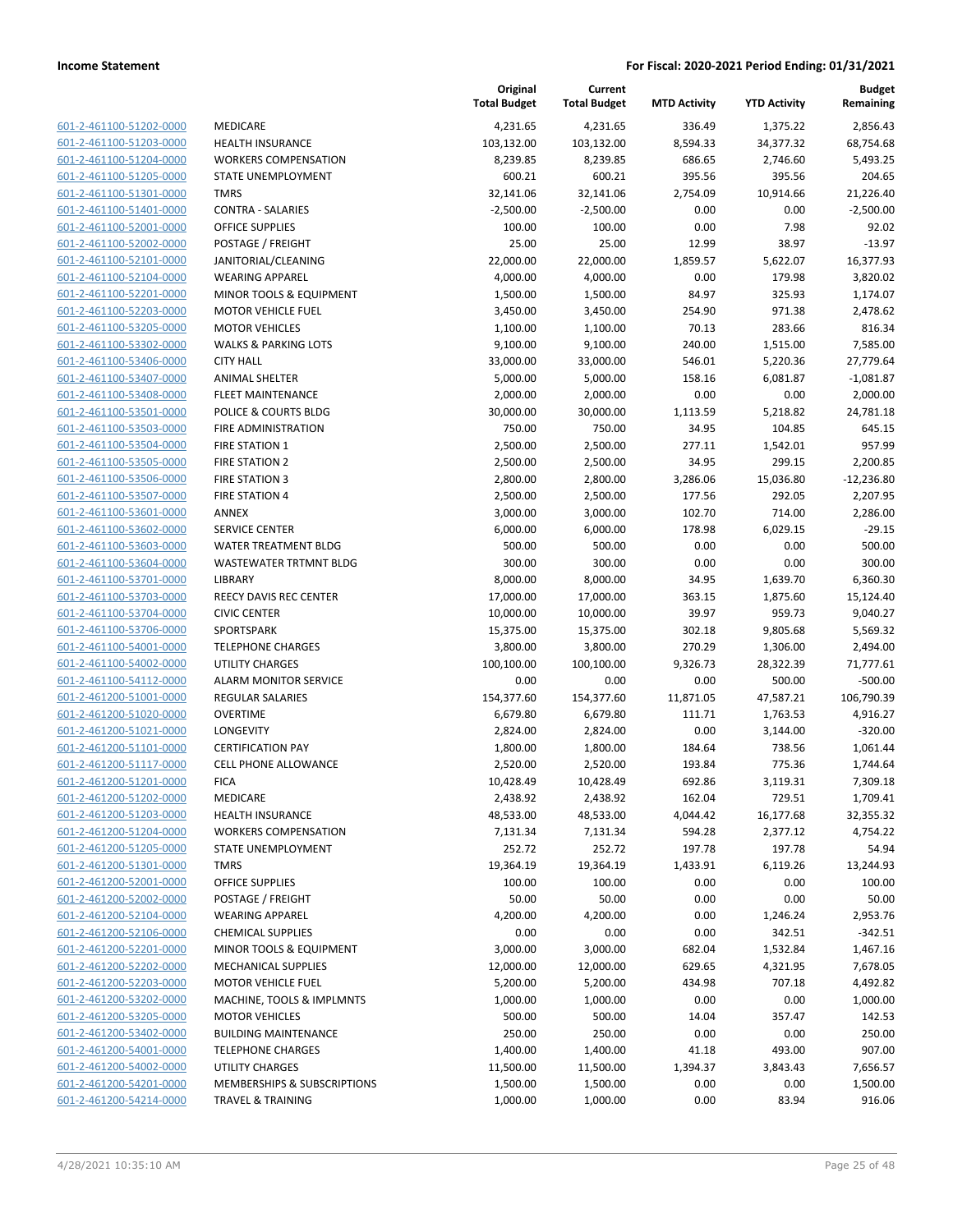|                            |                                                     | Original<br><b>Total Budget</b> | Current             |                     |                     | <b>Budget</b>  |
|----------------------------|-----------------------------------------------------|---------------------------------|---------------------|---------------------|---------------------|----------------|
|                            |                                                     |                                 | <b>Total Budget</b> | <b>MTD Activity</b> | <b>YTD Activity</b> | Remaining      |
| 601-2-480000-52006-0000    | <b>COPIER PAPER</b>                                 | 0.00                            | 0.00                | 0.00                | 31.35               | $-31.35$       |
| 601-2-480000-57004-0000    | <b>INVENTORY LOSS/GAIN</b>                          | 0.00                            | 0.00                | 0.00                | $-2,849.51$         | 2,849.51       |
| 601-2-480000-57005-0000    | <b>ACCRD VAC/SICK PAY EXP</b>                       | 0.00                            | 0.00                | 4,436.59            | 4,436.59            | $-4,436.59$    |
|                            | <b>Expense Total:</b>                               | 1,040,226.62                    | 1,040,226.62        | 80,381.14           | 342,810.44          | 697,416.18     |
|                            | Fund: 601 - CENTRAL SERVICE FUND Surplus (Deficit): | -99,812.62                      | -99,812.62          | $-2,013.32$         | -29,339.16          |                |
| Fund: 602 - INSURANCE FUND |                                                     |                                 |                     |                     |                     |                |
| Revenue                    |                                                     |                                 |                     |                     |                     |                |
| 602-2-319001-43211-0000    | PRIOR YEAR INS REIMB                                | 0.00                            | 0.00                | 4,540.39            | 4,540.39            | $-4,540.39$    |
| 602-2-319001-45401-0000    | <b>INTEREST REVENUES</b>                            | 3,560.00                        | 3,560.00            | 0.00                | $-22.71$            | 3,582.71       |
| 602-2-322001-43201-0000    | <b>EMPLOYEE PORTION</b>                             | 500,000.00                      | 500,000.00          | 43,222.72           | 157,374.07          | 342,625.93     |
| 602-2-322001-43202-0000    | <b>CITY PORTION-HEALTH</b>                          | 3,313,254.00                    | 3,313,254.00        | 276,104.50          | 1,108,097.20        | 2,205,156.80   |
| 602-2-322001-43203-0000    | CITY PORTION-WORK COMP                              | 346,681.00                      | 346,681.00          | 28,890.12           | 115,682.60          | 230,998.40     |
| 602-2-322001-43204-0000    | <b>CITY PORTION-TWC FUTA</b>                        | 250.00                          | 250.00              | 0.00                | 38.52               | 211.48         |
| 602-2-322001-43205-0000    | <b>GEUS EMPLOYEE PORTION</b>                        | 265,980.00                      | 265,980.00          | 22,830.98           | 79,331.35           | 186,648.65     |
| 602-2-322001-43206-0000    | <b>GEUS PORTION-HEALTH</b>                          | 1,489,258.00                    | 1,489,258.00        | 124,104.83          | 496,419.32          | 992,838.68     |
| 602-2-322001-43207-0000    | <b>GEUS PORTION-WORK COMP</b>                       | 154,423.00                      | 154,423.00          | 12,868.58           | 51,474.32           | 102,948.68     |
| 602-2-322001-48610-0000    | OTHER REV / CITY EMPL-DEPENDENT CARE                | 24,000.00                       | 24,000.00           | 0.00                | 4,240.72            | 19,759.28      |
| 602-2-324001-46501-0000    | CA - GENERAL FUND                                   | 222,251.00                      | 222,251.00          | 18,520.92           | 74,083.68           | 148,167.32     |
| 602-2-324001-46506-0000    | <b>CA - RECREATION FUND</b>                         | 103.00                          | 103.00              | 8.58                | 34.32               | 68.68          |
| 602-2-324001-46509-0000    | CA - VENUE MGMT FUND                                | 260.00                          | 260.00              | 21.67               | 86.68               | 173.32         |
| 602-2-324001-46611-0000    | CA - UTILITY FUND                                   | 99,678.00                       | 99,678.00           | 8,306.50            | 33,226.00           | 66,452.00      |
| 602-2-324001-46614-0000    | CA - SANITATION FUND COLLECTION                     | 521.00                          | 521.00              | 43.42               | 173.68              | 347.32         |
| 602-2-324009-46612-0000    | <b>CA - ELECTRIC UTILITY</b>                        | 20,231.00                       | 20,231.00           | 1,685.92            | 6,743.68            | 13,487.32      |
| 602-2-324009-46613-0000    | CA - CABLE UTILITY                                  | 3,047.00                        | 3,047.00            | 253.92              | 1,015.68            | 2,031.32       |
|                            | <b>Revenue Total:</b>                               | 6,443,497.00                    | 6,443,497.00        | 541,403.05          | 2,132,539.50        | 4,310,957.50   |
| <b>Expense</b>             |                                                     |                                 |                     |                     |                     |                |
| 602-2-462100-54101-0000    | PROFESSIONAL SERVICES                               | 25,000.00                       | 25,000.00           | 6,250.00            | 11,206.09           | 13,793.91      |
| 602-2-462100-54801-0000    | <b>WELLNESS PROGRAM</b>                             | 10,000.00                       | 10,000.00           | 2,825.00            | 2,825.00            | 7,175.00       |
| 602-2-462100-54809-0000    | HEALTH AND DENTAL / PREMIUMS                        | 5,362,479.00                    | 5,362,479.00        | 429,038.91          | 1,751,977.90        | 3,610,501.10   |
| 602-2-462100-54810-0000    | RETIREE INSURANCE PREMIUM                           | 50,000.00                       | 50,000.00           | 628.00              | 8,278.20            | 41,721.80      |
| 602-2-462100-54812-0000    | LONG TERM DISABILITY                                | 50,000.00                       | 50,000.00           | 4,949.28            | 14,844.16           | 35,155.84      |
| 602-2-462100-54813-0000    | LIFE / AD & D INSURANCE                             | 20,000.00                       | 20,000.00           | 3,123.06            | 6,773.82            | 13,226.18      |
| 602-2-462100-54820-0000    | AIR EVAC PREMIUMS                                   | 21,000.00                       | 21,000.00           | 52.00               | 21,610.00           | $-610.00$      |
| 602-2-462100-54821-0000    | <b>WORKERS' COMPENSATION</b>                        | 450,000.00                      | 450,000.00          | 26,578.98           | 421,585.18          | 28,414.82      |
| 602-2-462100-54822-0000    | STATE UNEMPLOYMENT INS.                             | 0.00                            | 0.00                | 0.07                | 0.07                | $-0.07$        |
| 602-2-462100-54823-0000    | HEALTH CARE-125 FLEX PLAN & HSA                     | 25,000.00                       | 25,000.00           | 144,844.20          | 148,199.58          | $-123, 199.58$ |
| 602-2-480000-54101-0000    | PROFESSIONAL SERVICES                               | 120,000.00                      | 120,000.00          | 6,501.37            | 27,083.14           | 92,916.86      |
| 602-2-480000-54226-0000    | PROP INSURANCE EXP                                  | 350,000.00                      | 350,000.00          | 1,583.00            | 364,045.32          | $-14,045.32$   |
| 602-2-480000-57008-0000    | <b>BANK CHARGES</b>                                 | 175.00                          | 175.00              | 2.71                | 14.75               | 160.25         |
|                            | <b>Expense Total:</b>                               | 6,483,654.00                    | 6,483,654.00        | 626,376.58          | 2,778,443.21        | 3,705,210.79   |
|                            | Fund: 602 - INSURANCE FUND Surplus (Deficit):       | $-40,157.00$                    | -40,157.00          | -84,973.53          | $-645,903.71$       |                |
| Fund: 604 - MIS FUND       |                                                     |                                 |                     |                     |                     |                |
| Revenue                    |                                                     |                                 |                     |                     |                     |                |
| 604-2-324001-46501-0000    | CA - GENERAL FUND                                   | 570,305.00                      | 570,305.00          | 47,525.40           | 190,101.60          | 380,203.40     |
| 604-2-324001-46506-0000    | CA - RECREATION FUND                                | 27.00                           | 27.00               | 2.25                | 9.00                | 18.00          |
| 604-2-324001-46509-0000    | CA - VENUE MGMT FUND                                | 1,750.00                        | 1,750.00            | 145.83              | 583.32              | 1,166.68       |
| 604-2-324001-46611-0000    | CA - UTILITY FUND                                   |                                 |                     | 7,280.08            | 29,120.32           | 58,240.68      |
| 604-2-324001-46614-0000    |                                                     | 87,361.00                       | 87,361.00           |                     |                     |                |
|                            | CA - SANITATION FUND COLLECTION                     | 6,632.00                        | 6,632.00            | 552.67              | 2,210.68            | 4,421.32       |
| 604-2-324009-46901-0000    | CA - ELECTRIC UTILITY                               | 80,139.00                       | 80,139.00           | 13,356.50           | 53,426.00           | 26,713.00      |
| 604-2-324009-46906-0000    | CA - CABLE UTILITY                                  | 12,161.00                       | 12,161.00           | 2,026.83            | 8,107.32            | 4,053.68       |
|                            | <b>Revenue Total:</b>                               | 758,375.00                      | 758,375.00          | 70,889.56           | 283,558.24          | 474,816.76     |
| <b>Expense</b>             |                                                     |                                 |                     |                     |                     |                |
| 604-2-441400-54001-0000    | <b>TELEPHONE CHARGES</b>                            | 430.00                          | 430.00              | 0.01                | 145.02              | 284.98         |
| 604-2-441400-54002-0000    | UTILITY CHARGES                                     | 850.00                          | 850.00              | 254.61              | 440.13              | 409.87         |
| 604-2-465100-51001-0000    | REGULAR SALARIES                                    | 302,190.00                      | 302,190.00          | 19,391.42           | 74,735.85           | 227,454.15     |
| 604-2-465100-51020-0000    | <b>OVERTIME</b>                                     | 8,268.75                        | 8,268.75            | 592.68              | 2,931.26            | 5,337.49       |
| 604-2-465100-51021-0000    | LONGEVITY                                           | 4,654.00                        | 4,654.00            | 0.00                | 4,870.00            | $-216.00$      |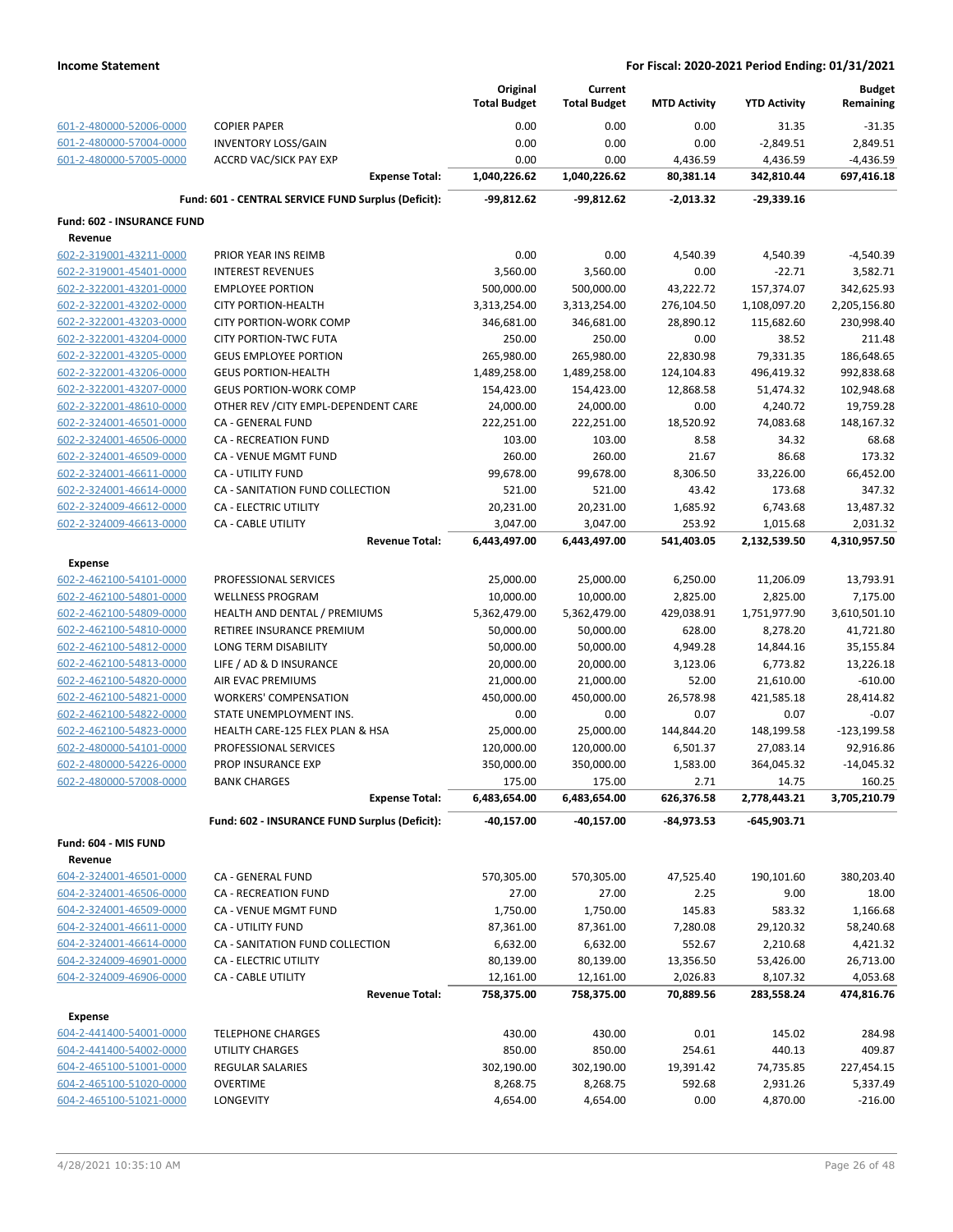|                                                 |                                                         | Original<br><b>Total Budget</b> | Current<br><b>Total Budget</b> | <b>MTD Activity</b> | <b>YTD Activity</b> | <b>Budget</b><br>Remaining |
|-------------------------------------------------|---------------------------------------------------------|---------------------------------|--------------------------------|---------------------|---------------------|----------------------------|
| 604-2-465100-51116-0000                         | CAR ALLOWANCE                                           | 1,800.00                        | 1,800.00                       | 276.92              | 1,107.68            | 692.32                     |
| 604-2-465100-51117-0000                         | <b>CELL PHONE ALLOWANCE</b>                             | 1,920.00                        | 1,920.00                       | 295.36              | 1,107.60            | 812.40                     |
| 604-2-465100-51201-0000                         | <b>FICA</b>                                             | 20,011.00                       | 20,011.00                      | 1,213.16            | 4,993.72            | 15,017.28                  |
| 604-2-465100-51202-0000                         | <b>MEDICARE</b>                                         | 4,680.05                        | 4,680.05                       | 283.72              | 1,167.88            | 3,512.17                   |
| 604-2-465100-51203-0000                         | <b>HEALTH INSURANCE</b>                                 | 49,438.00                       | 49,438.00                      | 4,119.83            | 16,479.32           | 32,958.68                  |
| 604-2-465100-51204-0000                         | <b>WORKERS COMPENSATION</b>                             | 778.50                          | 778.50                         | 64.88               | 259.52              | 518.98                     |
| 604-2-465100-51205-0000                         | STATE UNEMPLOYMENT                                      | 126.35                          | 126.35                         | 328.91              | 411.47              | $-285.12$                  |
| 604-2-465100-51301-0000                         | <b>TMRS</b>                                             | 37,157.97                       | 37,157.97                      | 2,384.52            | 9,606.56            | 27,551.41                  |
| 604-2-465100-52001-0000                         | <b>OFFICE SUPPLIES</b>                                  | 150.00                          | 150.00                         | 0.00                | 78.41               | 71.59                      |
| 604-2-465100-52002-0000                         | POSTAGE / FREIGHT                                       | 25.00                           | 25.00                          | 0.00                | 0.00                | 25.00                      |
| 604-2-465100-52004-0000                         | <b>COMPUTER SUPPLIES</b>                                | 1,000.00                        | 0.00                           | 0.00                | 0.00                | 0.00                       |
| 604-2-465100-52203-0000                         | <b>MOTOR VEHICLE FUEL</b>                               | 125.00                          | 125.00                         | 22.34               | 58.49               | 66.51                      |
| 604-2-465100-53205-0000                         | <b>MOTOR VEHICLES</b>                                   | 400.00                          | 400.00                         | 33.15               | 132.60              | 267.40                     |
| 604-2-465100-53209-0000                         | HARDWARE/SOFTWARE                                       | 509,196.00                      | 509,196.00                     | 8,592.31            | $-107,962.79$       | 617,158.79                 |
| 604-2-465100-54001-0000                         | <b>TELEPHONE CHARGES</b>                                | 12,000.00                       | 12,000.00                      | 699.32              | 3,016.96            | 8,983.04                   |
| 604-2-465100-54101-0000                         | PROFESSIONAL SERVICES                                   | 2,500.00                        | 4,798.87                       | 0.00                | 3,261.00            | 1,537.87                   |
| 604-2-465100-54214-0000                         | <b>TRAVEL &amp; TRAINING</b>                            | 5,000.00                        | 5,000.00                       | 0.00                | 0.00                | 5,000.00                   |
| 604-2-465100-54901-0000                         | <b>RENTALS / LEASES</b>                                 | 25,000.00                       | 25,000.00                      | 1,783.93            | 7,135.72            | 17,864.28                  |
| 604-2-465100-54908-0000                         | LEASE PURCHASE PAYMENTS                                 | 25,000.00                       | 23,701.13                      | 0.00                | 23,701.13           | 0.00                       |
| 604-2-465100-55205-0000                         | COMPUTER EQUIPMENT / SOFTWARE                           | 8,250.00                        | 8,250.00                       | 0.00                | 0.00                | 8,250.00                   |
| 604-2-480000-55205-0000                         | <b>COMPUTER EQUIPMENT</b>                               | 50,000.00                       | 50,000.00                      | 12,202.37           | 13,457.11           | 36,542.89                  |
|                                                 | <b>Expense Total:</b>                                   | 1,070,950.62                    | 1,070,950.62                   | 52,539.44           | 61,134.64           | 1,009,815.98               |
|                                                 | Fund: 604 - MIS FUND Surplus (Deficit):                 | $-312,575.62$                   | $-312,575.62$                  | 18,350.12           | 222,423.60          |                            |
| Fund: 660 - VEHICLE REPLACEMENT FUND<br>Revenue |                                                         |                                 |                                |                     |                     |                            |
| 660-2-319001-45401-0000                         | <b>INTEREST REVENUES</b>                                | 10,000.00                       | 10,000.00                      | 56.39               | 289.89              | 9,710.11                   |
| 660-2-323001-46001-0000                         | <b>XFR - GENERAL FUND</b>                               | 658,178.00                      | 658,178.00                     | 54,848.16           | 219,392.64          | 438,785.36                 |
| 660-2-323001-46105-0000                         | <b>XFR - UTILITY CIP FUND</b>                           | 62,218.00                       | 62,218.00                      | 5,184.83            | 20,739.32           | 41,478.68                  |
|                                                 | <b>Revenue Total:</b>                                   | 730,396.00                      | 730,396.00                     | 60,089.38           | 240,421.85          | 489,974.15                 |
| <b>Expense</b>                                  |                                                         |                                 |                                |                     |                     |                            |
| 660-2-421210-55202-0000                         | <b>VEHICLES</b>                                         | 47,708.00                       | 47,708.00                      | 2,471.72            | 3,749.87            | 43,958.13                  |
| 660-2-421230-55202-0000                         | <b>VEHICLES</b>                                         | 116,178.00                      | 116,178.00                     | 2,539.65            | 3,602.56            | 112,575.44                 |
| 660-2-422200-55202-0000                         | <b>VEHICLES</b>                                         | 262,278.00                      | 262,278.00                     | 0.00                | 53,807.95           | 208,470.05                 |
| 660-2-422300-55202-0000                         | <b>VEHICLES</b>                                         | 95,557.00                       | 95,557.00                      | 0.00                | 0.00                | 95,557.00                  |
| 660-2-431200-55201-0000                         | <b>EQUIPMENT PURCHASES</b>                              | 25,639.00                       | 25,639.00                      | 766.74              | 3,066.96            | 22,572.04                  |
| 660-2-431600-55202-0000                         | <b>VEHICLES</b>                                         | 0.00                            | 0.00                           | 1,267.92            | 5,071.68            | $-5,071.68$                |
| 660-2-431700-55202-0000                         | <b>VEHICLES</b>                                         | 13,471.00                       | 13,471.00                      | 1,054.18            | 4,216.72            | 9,254.28                   |
| 660-2-436200-55202-0000                         | <b>VEHICLES</b>                                         | 14,817.00                       | 14,817.00                      | 0.00                | 0.00                | 14,817.00                  |
| 660-2-436300-55202-0000                         | <b>VEHICLES</b>                                         | 23,050.00                       | 23,050.00                      | 0.00                | 0.00                | 23,050.00                  |
| 660-2-437200-55202-0000                         | <b>VEHICLES</b>                                         | 24,351.00                       | 24,351.00                      | 0.00                | 0.00                | 24,351.00                  |
| 660-2-441300-55202-0000                         | <b>VEHICLES</b>                                         | 11,188.00                       | 11,188.00                      | 866.00              | 3,464.00            | 7,724.00                   |
| 660-2-443200-55202-0000                         | <b>VEHICLES</b>                                         | 16,026.00                       | 16,026.00                      | 659.01              | 2,636.04            | 13,389.96                  |
| 660-2-451100-55202-0000                         | <b>VEHICLES</b>                                         | 41,835.00                       | 41,835.00                      | 3,269.37            | 13,087.18           | 28,747.82                  |
| 660-2-461100-55201-0000                         | <b>EQUIPMENT PURCHASES</b>                              | 19,614.00                       | 19,614.00                      | 1,531.21            | 6,124.84            | 13,489.16                  |
| 660-2-461200-55201-0000                         | <b>EQUIPMENT PURCHASES</b>                              | 8,685.00                        | 8,685.00                       | 723.76              | 2,949.79            | 5,735.21                   |
|                                                 | <b>Expense Total:</b>                                   | 720,397.00                      | 720,397.00                     | 15,149.56           | 101,777.59          | 618,619.41                 |
|                                                 | Fund: 660 - VEHICLE REPLACEMENT FUND Surplus (Deficit): | 9,999.00                        | 9,999.00                       | 44,939.82           | 138,644.26          |                            |
| Fund: 800 - SPENCE FUND                         |                                                         |                                 |                                |                     |                     |                            |
| Revenue                                         |                                                         |                                 |                                |                     |                     |                            |
| 800-3-319001-45401-0000                         | <b>INTEREST REVENUES</b>                                | 6,000.00                        | 6,000.00                       | 37.51               | 192.86              | 5,807.14                   |
|                                                 | <b>Revenue Total:</b>                                   | 6,000.00                        | 6,000.00                       | 37.51               | 192.86              | 5,807.14                   |
| <b>Expense</b>                                  |                                                         |                                 |                                |                     |                     |                            |
| 800-3-495000-58501-0000                         | CA - GENERAL FUND                                       | 600.00                          | 600.00                         | 50.00               | 200.00              | 400.00                     |
|                                                 | <b>Expense Total:</b>                                   | 600.00                          | 600.00                         | 50.00               | 200.00              | 400.00                     |
|                                                 | Fund: 800 - SPENCE FUND Surplus (Deficit):              | 5,400.00                        | 5,400.00                       | $-12.49$            | $-7.14$             |                            |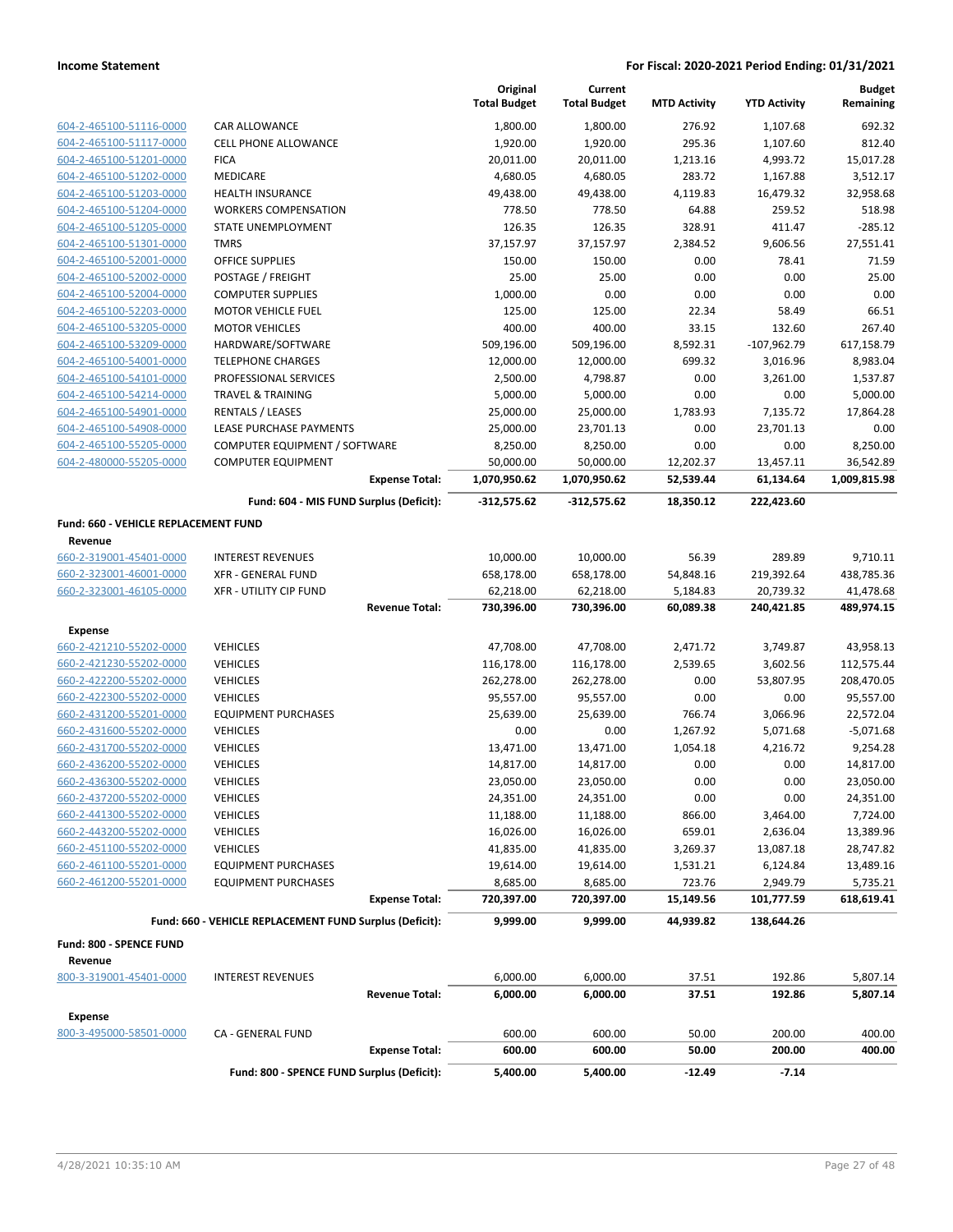| <b>Income Statement</b>                 |                                                                            |                                 |                                | For Fiscal: 2020-2021 Period Ending: 01/31/2021 |                     |                            |
|-----------------------------------------|----------------------------------------------------------------------------|---------------------------------|--------------------------------|-------------------------------------------------|---------------------|----------------------------|
|                                         |                                                                            | Original<br><b>Total Budget</b> | Current<br><b>Total Budget</b> | <b>MTD Activity</b>                             | <b>YTD Activity</b> | <b>Budget</b><br>Remaining |
| Fund: 801 - JONES LIBRARY TRUST         |                                                                            |                                 |                                |                                                 |                     |                            |
| Revenue                                 |                                                                            |                                 |                                |                                                 |                     |                            |
| 801-3-319001-45401-0000                 | <b>INTEREST REVENUES</b>                                                   | 0.00                            | 0.00                           | 1.61                                            | 5.04                | $-5.04$                    |
|                                         | <b>Revenue Total:</b>                                                      | 0.00                            | 0.00                           | 1.61                                            | 5.04                | $-5.04$                    |
| <b>Expense</b>                          |                                                                            |                                 |                                |                                                 |                     |                            |
| 801-3-480000-57008-0000                 | <b>BANK CHARGES</b>                                                        | 0.00                            | 0.00                           | 0.68                                            | 1.04                | $-1.04$                    |
|                                         | <b>Expense Total:</b>                                                      | 0.00                            | 0.00                           | 0.68                                            | 1.04                | $-1.04$                    |
|                                         | Fund: 801 - JONES LIBRARY TRUST Surplus (Deficit):                         | 0.00                            | 0.00                           | 0.93                                            | 4.00                |                            |
| Fund: 809 - GREENVILLE IDC (L-3)        |                                                                            |                                 |                                |                                                 |                     |                            |
| Revenue                                 |                                                                            |                                 |                                |                                                 |                     |                            |
| 809-3-319001-45609-0000                 | INTERGOVERNMENTAL / IDC GREENVILLE                                         | 0.00                            | 0.00                           | 0.00                                            | 124,521.10          | $-124,521.10$              |
|                                         | <b>Revenue Total:</b>                                                      | 0.00                            | 0.00                           | 0.00                                            | 124,521.10          | -124,521.10                |
| <b>Expense</b>                          |                                                                            |                                 |                                |                                                 |                     |                            |
| 809-3-438100-55320-0000                 | <b>CONSTRUCTION PROJECTS</b>                                               | 0.00                            | 0.00                           | 0.00                                            | 124,521.10          | $-124,521.10$              |
|                                         | <b>Expense Total:</b>                                                      | 0.00                            | 0.00                           | 0.00                                            | 124,521.10          | -124,521.10                |
|                                         | Fund: 809 - GREENVILLE IDC (L-3) Surplus (Deficit):                        | 0.00                            | 0.00                           | 0.00                                            | 0.00                |                            |
| Fund: 810 - SEIZURE FUNDS - STATE RULES |                                                                            |                                 |                                |                                                 |                     |                            |
| Revenue                                 |                                                                            |                                 |                                |                                                 |                     |                            |
| 810-3-319001-45401-0000                 | <b>INTEREST REVENUES</b>                                                   | 3,000.00                        | 3,000.00                       | 24.11                                           | 77.59               | 2,922.41                   |
|                                         | <b>Revenue Total:</b>                                                      | 3,000.00                        | 3,000.00                       | 24.11                                           | 77.59               | 2,922.41                   |
| <b>Expense</b>                          |                                                                            |                                 |                                |                                                 |                     |                            |
| 810-3-421600-55201-0000                 | <b>EQUIPMENT PURCHASES</b>                                                 | 0.00                            | 0.00                           | 0.00                                            | 17,573.95           | $-17,573.95$               |
| 810-3-480000-57008-0000                 | <b>BANK CHARGES</b>                                                        | 100.00                          | 100.00                         | 10.61                                           | 15.69               | 84.31                      |
|                                         | <b>Expense Total:</b>                                                      | 100.00                          | 100.00                         | 10.61                                           | 17,589.64           | -17,489.64                 |
|                                         | Fund: 810 - SEIZURE FUNDS - STATE RULES Surplus (Deficit):                 | 2,900.00                        | 2,900.00                       | 13.50                                           | $-17,512.05$        |                            |
| Fund: 811 - SEIZURE FUNDS - FED RULES   |                                                                            |                                 |                                |                                                 |                     |                            |
| Revenue                                 |                                                                            |                                 |                                |                                                 |                     |                            |
| 811-3-319001-45401-0000                 | <b>INTEREST REVENUES</b>                                                   | 2,500.00                        | 2,500.00                       | 22.20                                           | 69.70               | 2,430.30                   |
|                                         | <b>Revenue Total:</b>                                                      | 2,500.00                        | 2,500.00                       | 22.20                                           | 69.70               | 2,430.30                   |
| <b>Expense</b>                          |                                                                            |                                 |                                |                                                 |                     |                            |
| 811-3-480000-57008-0000                 | <b>BANK CHARGES</b>                                                        | 100.00                          | 100.00                         | 9.31                                            | 14.29               | 85.71                      |
|                                         | <b>Expense Total:</b>                                                      | 100.00                          | 100.00                         | 9.31                                            | 14.29               | 85.71                      |
|                                         | Fund: 811 - SEIZURE FUNDS - FED RULES Surplus (Deficit):                   | 2,400.00                        | 2,400.00                       | 12.89                                           | 55.41               |                            |
|                                         |                                                                            |                                 |                                |                                                 |                     |                            |
| Revenue                                 | Fund: 820 - TIRZ FUND (Tax Increment Reinvestment Zone)                    |                                 |                                |                                                 |                     |                            |
| 820-3-311001-41101-0000                 | REAL PROPERTY TAXES - CITY                                                 | 469,027.00                      | 469,027.00                     | 290,343.14                                      | 328,852.71          | 140,174.29                 |
| 820-3-311001-41111-0000                 | REAL PROPERTY TAXES - COUNTY                                               | 193,907.00                      | 193,907.00                     | 0.00                                            | 0.00                | 193,907.00                 |
| 820-3-311001-41112-0000                 | <b>REAL PROPERTY TAXES - HOSPITAL</b>                                      | 87,704.00                       | 87,704.00                      | 0.00                                            | 0.00                | 87,704.00                  |
| 820-3-311002-41102-0000                 | <b>DELINQUENT TAXES</b>                                                    | 1,000.00                        | 1,000.00                       | 113.34                                          | 1,660.17            | $-660.17$                  |
| 820-3-319001-45401-0000                 | <b>INTEREST REVENUES</b>                                                   | 0.00                            | 0.00                           | 300.08                                          | 913.91              | $-913.91$                  |
|                                         | <b>Revenue Total:</b>                                                      | 751,638.00                      | 751,638.00                     | 290,756.56                                      | 331,426.79          | 420,211.21                 |
| <b>Expense</b>                          |                                                                            |                                 |                                |                                                 |                     |                            |
| 820-3-416100-54101-0000                 | PROFESSIONAL SERVICES                                                      | 25,000.00                       | 25,000.00                      | 360.00                                          | 3,438.00            | 21,562.00                  |
| 820-3-416100-55002-0000                 | <b>IMPROVEMENTS</b>                                                        | 135,000.00                      | 135,000.00                     | 284,079.68                                      | 284,079.68          | -149,079.68                |
| 820-3-480000-57008-0000                 | <b>BANK CHARGES</b>                                                        | 725.00                          | 725.00                         | 125.10                                          | 192.43              | 532.57                     |
|                                         | <b>Expense Total:</b>                                                      | 160,725.00                      | 160,725.00                     | 284,564.78                                      | 287,710.11          | -126,985.11                |
|                                         | Fund: 820 - TIRZ FUND (Tax Increment Reinvestment Zone) Surplus (Deficit): | 590,913.00                      | 590,913.00                     | 6,191.78                                        | 43,716.68           |                            |
| Fund: 899 - POOLED CASH                 |                                                                            |                                 |                                |                                                 |                     |                            |
| Revenue                                 |                                                                            |                                 |                                |                                                 |                     |                            |
| 899-8-319001-45401-0000                 | <b>INTEREST REVENUES</b>                                                   | 0.00                            | 0.00                           | 0.01                                            | 0.00                | 0.00                       |
|                                         | <b>Revenue Total:</b>                                                      | 0.00                            | 0.00                           | 0.01                                            | 0.00                | 0.00                       |
|                                         | Fund: 899 - POOLED CASH Total:                                             | 0.00                            | 0.00                           | 0.01                                            | 0.00                |                            |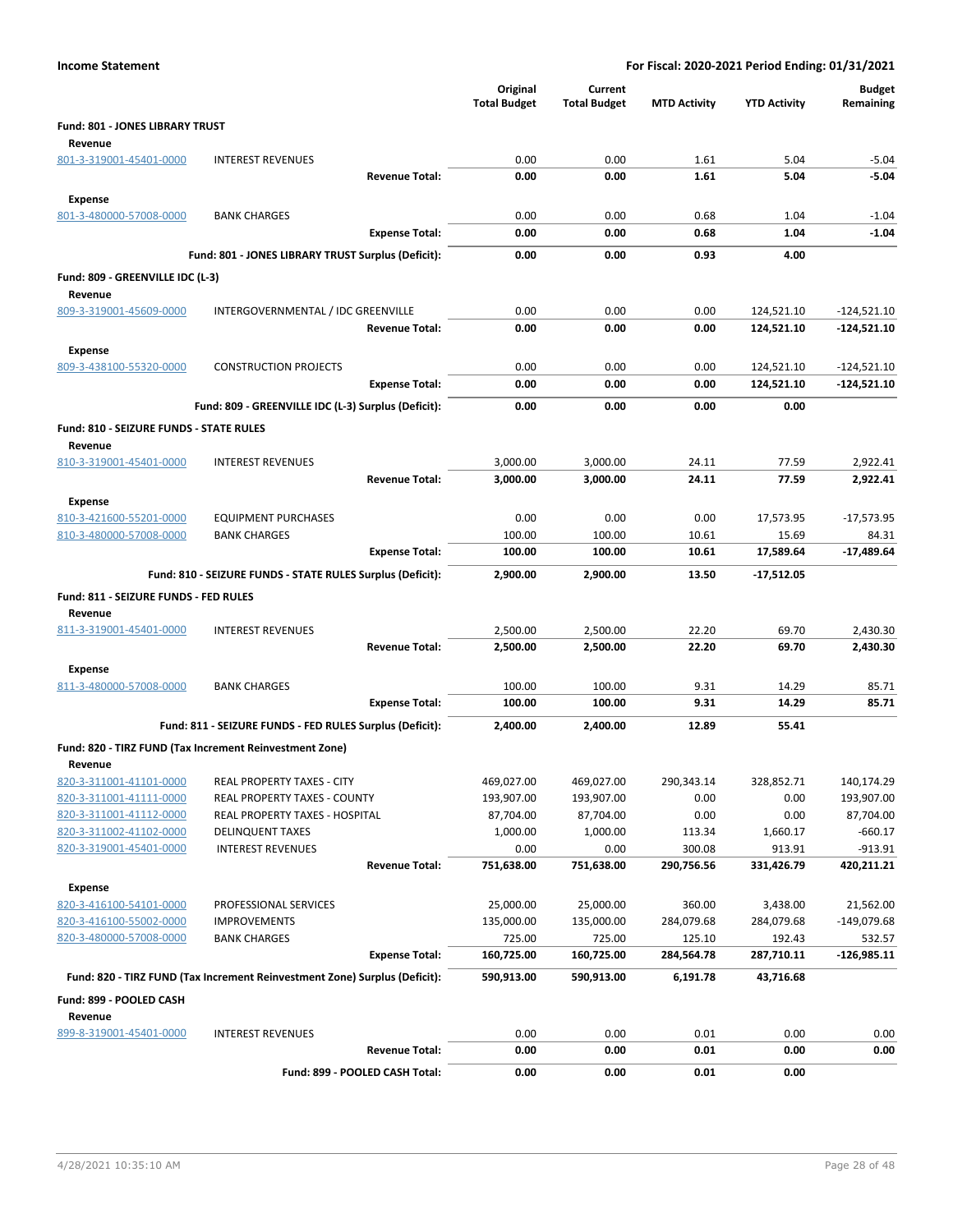|                                            |                                         | Original<br><b>Total Budget</b> | Current<br><b>Total Budget</b> | <b>MTD Activity</b> | <b>YTD Activity</b> | <b>Budget</b><br>Remaining |
|--------------------------------------------|-----------------------------------------|---------------------------------|--------------------------------|---------------------|---------------------|----------------------------|
| <b>Fund: 910 - ELECTRIC OPERATING FUND</b> |                                         |                                 |                                |                     |                     |                            |
| Revenue                                    |                                         |                                 |                                |                     |                     |                            |
| 910-9-000000-49001-4400                    | METERED SALES - RESIDENTIAL             | 12,417,255.00                   | 12,417,255.00                  | 1,121,419.93        | 3,632,426.55        | 8,784,828.45               |
| 910-9-000000-49010-4421                    | METERED SALES - GS-NO DEMAND            | 708,154.00                      | 708,154.00                     | 69,968.37           | 263,463.15          | 444,690.85                 |
| 910-9-000000-49020-4422                    | METERED SALES - GS-DEMAND               | 16,659,767.00                   | 16,659,767.00                  | 1,158,505.71        | 4,809,474.37        | 11,850,292.63              |
| 910-9-000000-49030-4424                    | METERED SALES - GS-PRIMARY              | 1,203,209.00                    | 1,203,209.00                   | 29,517.27           | 101,072.30          | 1,102,136.70               |
| 910-9-000000-49040-4440                    | METERED SALES - STREET LIGHTS           | 216,161.00                      | 216,161.00                     | 18,462.66           | 73,850.64           | 142,310.36                 |
| 910-9-000000-49050-4400                    | <b>FUEL ADJUSTMENT</b>                  | 19,240,422.00                   | 19,240,422.00                  | 905,152.03          | 3,484,867.64        | 15,755,554.36              |
| 910-9-000000-49057-4490                    | POWER COST RECOVERY                     | 0.00                            | 0.00                           | 0.00                | 9.33                | $-9.33$                    |
| 910-9-000000-49058-4400                    | <b>REGULATORY CHARGE</b>                | 3,166,493.00                    | 3,166,493.00                   | 64,200.26           | 229,076.73          | 2,937,416.27               |
| 910-9-000000-49140-4490                    | <b>VAPOR LIGHT REVENUES</b>             | 147,775.00                      | 147,775.00                     | 12,491.12           | 49,747.39           | 98,027.61                  |
| 910-9-000000-49201-4510                    | LATE CHARGES                            | 240,969.00                      | 240,969.00                     | 45.77               | 145.67              | 240,823.33                 |
| 910-9-000000-49209-4511                    | SERVICE CHARGES - CLEARING              | 0.00                            | 0.00                           | 0.00                | 30.00               | $-30.00$                   |
| 910-9-000000-49210-4511                    | <b>ELECTRIC SERVICE CHARGES</b>         | 83,779.00                       | 83,779.00                      | 2,588.35            | 11,220.82           | 72,558.18                  |
| 910-9-000000-49211-4511                    | VAPOR LIGHT SERVICE CHARGES             | 430.00                          | 430.00                         | 153.00              | 362.00              | 68.00                      |
| 910-9-000000-49212-4511                    | SAW POLES SERVICE CHARGES               | 1,398.00                        | 1,398.00                       | 40.00               | 220.00              | 1,178.00                   |
| 910-9-000000-49213-4511                    | AMPY SERVICE CHARGES                    | 0.00                            | 0.00                           | 712.57              | 2,937.71            | $-2,937.71$                |
| 910-9-000000-49220-4512                    | <b>RE-READ CHARGES</b>                  | 52.00                           | 52.00                          | 0.00                | 0.00                | 52.00                      |
| 910-9-000000-49301-4490                    | METERED SALES - 5% XFER to GENERAL FUND | 2,690,834.00                    | 2,690,834.00                   | 169,572.81          | 634,543.38          | 2,056,290.62               |
| 910-9-000000-49307-4490                    | METERED SALES - 1% XFER to GBOD         | 538,167.00                      | 538,167.00                     | 33,911.02           | 126,894.90          | 411,272.10                 |
| 910-9-000000-49410-4564                    | <b>CUSTOMER AID TO CONSTRUCTION</b>     | 131,916.00                      | 131,916.00                     | 16,104.23           | 21,171.91           | 110,744.09                 |
| 910-9-000000-49420-4564                    | UNDERGROUND SERVICE                     | 24,371.00                       | 24,371.00                      | 1,782.65            | 19,073.22           | 5,297.78                   |
| 910-9-000000-49430-4564                    | RELOCATION OF SERVICE                   | 7,585.00                        | 7,585.00                       | 0.00                | 0.00                | 7,585.00                   |
| 910-9-000000-49450-4564                    | <b>ACCIDENTS</b>                        | 12,688.00                       | 12,688.00                      | 0.00                | 10,647.13           | 2,040.87                   |
| 910-9-000000-49455-4564                    | <b>INSURANCE REIMBURSEMENTS</b>         | 5,000.00                        | 5,000.00                       | 0.00                | 2,169.73            | 2,830.27                   |
| 910-9-000000-49460-4564                    | <b>METER DAMAGE</b>                     | 199.00                          | 199.00                         | 23.24               | 93.05               | 105.95                     |
| 910-9-000000-49470-4564                    | OTHER REIMBURSEMENTS                    | 8,407.00                        | 8,407.00                       | 0.00                | 5,212.45            | 3,194.55                   |
|                                            |                                         |                                 |                                |                     |                     |                            |
| 910-9-000000-49480-4564                    | <b>METER BASES</b>                      | 4,277.00                        | 4,277.00                       | 365.56              | 365.56              | 3,911.44                   |
| 910-9-000000-49490-4564                    | <b>MATERIAL SALES</b>                   | 15,425.00                       | 15,425.00                      | 2,571.78            | 2,571.78            | 12,853.22                  |
| 910-9-000000-49520-4470                    | <b>ENERGY SALES</b>                     | 5,455,381.00                    | 5,455,381.00                   | 707,308.59          | 3,471,294.32        | 1,984,086.68               |
| 910-9-000000-49521-4470                    | <b>RUC REVENUES</b>                     | 730.00                          | 730.00                         | 1.60                | 1.60                | 728.40                     |
| 910-9-000000-49523-4470                    | RENEWABLE ENERGY CREDITS                | 25,500.00                       | 25,500.00                      | 0.00                | 226,630.40          | $-201,130.40$              |
| 910-9-000000-49530-4572                    | TCR AUCTION PROCEEDS                    | 690,023.00                      | 690,023.00                     | 60,958.67           | 201,262.61          | 488,760.39                 |
| 910-9-000000-49560-4571                    | <b>TCOS REVENUES</b>                    | 426,482.00                      | 426,482.00                     | 13,400.56           | 64,269.84           | 362,212.16                 |
| 910-9-000000-49601-4540                    | POLE USE REVENUES                       | 50,926.00                       | 50,926.00                      | 0.00                | 175.00              | 50.751.00                  |
| 910-9-000000-49602-4118                    | EPA ALLOWANCE SALES                     | 1.00                            | 1.00                           | 0.00                | 0.00                | 1.00                       |
| 910-9-000000-49670-4116                    | <b>ROUNDUP PROGRAM</b>                  | 0.00                            | 0.00                           | 4.65                | 11.70               | $-11.70$                   |
| 910-9-000000-49699-4116                    | OTHER GAINS/LOSSES                      | 19,663.00                       | 19,663.00                      | 0.00                | 0.00                | 19,663.00                  |
| 910-9-000000-49701-4567                    | XFER FROM COG - GEN FUND                | 668,683.00                      | 668,683.00                     | 55,723.58           | 222,894.32          | 445,788.68                 |
| 910-9-000000-49754-4994                    | XFER FROM 950 - BILLING                 | 52,407.00                       | 52,407.00                      | 4,367.25            | 17,469.00           | 34,938.00                  |
| 910-9-000000-49755-4995                    | XFER FROM 950 - CASHIERS                | 78,121.00                       | 78,121.00                      | 6,510.08            | 26,040.32           | 52,080.68                  |
| 910-9-000000-49759-4545                    | XFER FROM 950 FOR POLE USE              | 30,000.00                       | 30,000.00                      | 30,000.00           | 30,000.00           | 0.00                       |
| 910-9-000000-49801-4190                    | <b>INTEREST INCOME</b>                  | 94,859.00                       | 94,859.00                      | 3,302.54            | 9,447.14            | 85,411.86                  |
| 910-9-000000-49809-4190                    | INTEREST ON ERCOT COLLATERAL            | 62.00                           | 62.00                          | 0.00                | 0.00                | 62.00                      |
| 910-9-000000-49900-4171                    | <b>ENERGY EFFICIENCY CREDITS</b>        | 0.00                            | 0.00                           | 0.00                | -483.99             | 483.99                     |
|                                            | <b>Revenue Total:</b>                   | 65,117,571.00                   | 65,117,571.00                  | 4,489,165.85        | 17,750,659.67       | 47,366,911.33              |
| <b>Expense</b>                             |                                         |                                 |                                |                     |                     |                            |
| 910-9-901000-51001-5000                    | <b>REGULAR SALARIES</b>                 |                                 |                                |                     |                     | 299,142.44                 |
|                                            |                                         | 434,110.00                      | 434,110.00                     | 36,829.32           | 134,967.56          |                            |
| 910-9-901000-51020-5000                    | <b>OVERTIME</b>                         | 55,045.00                       | 55,045.00                      | 7,651.01            | 21,628.43           | 33,416.57                  |
| 910-9-901000-51115-5000                    | <b>CLOTHING ALLOWANCE</b>               | 3,717.00                        | 3,717.00                       | 0.00                | 160.60              | 3,556.40                   |
| 910-9-901000-51116-5000                    | CAR ALLOWANCE                           | 975.00                          | 975.00                         | 150.00              | 600.00              | 375.00                     |
| 910-9-901000-51117-5000                    | CELL PHONE ALLOWANCE                    | 623.00                          | 623.00                         | 47.92               | 191.68              | 431.32                     |
| 910-9-901000-51201-5000                    | <b>FICA</b>                             | 30,429.00                       | 30,429.00                      | 3,647.74            | 10,717.84           | 19,711.16                  |
| 910-9-901000-51202-5000                    | MEDICARE                                | 7,119.00                        | 7,119.00                       | 853.10              | 2,506.59            | 4,612.41                   |
| 910-9-901000-51203-5000                    | <b>HEALTH INSURANCE</b>                 | 70,377.00                       | 70,377.00                      | 6,259.17            | 25,036.68           | 45,340.32                  |
| 910-9-901000-51204-5000                    | <b>WORKERS COMPENSATION</b>             | 9,133.00                        | 9,133.00                       | 761.08              | 3,044.32            | 6,088.68                   |
| 910-9-901000-51205-5000                    | UNEMPLOYMENT                            | 1,044.00                        | 1,044.00                       | 729.36              | 729.36              | 314.64                     |
| 910-9-901000-51301-5000                    | <b>TMRS</b>                             | 56,501.00                       | 56,501.00                      | 7,366.78            | 21,554.72           | 34,946.28                  |
| 910-9-901001-59020-5010                    | <b>NATURAL GAS</b>                      | 373,121.00                      | 373,121.00                     | 9,912.07            | 59,059.62           | 314,061.38                 |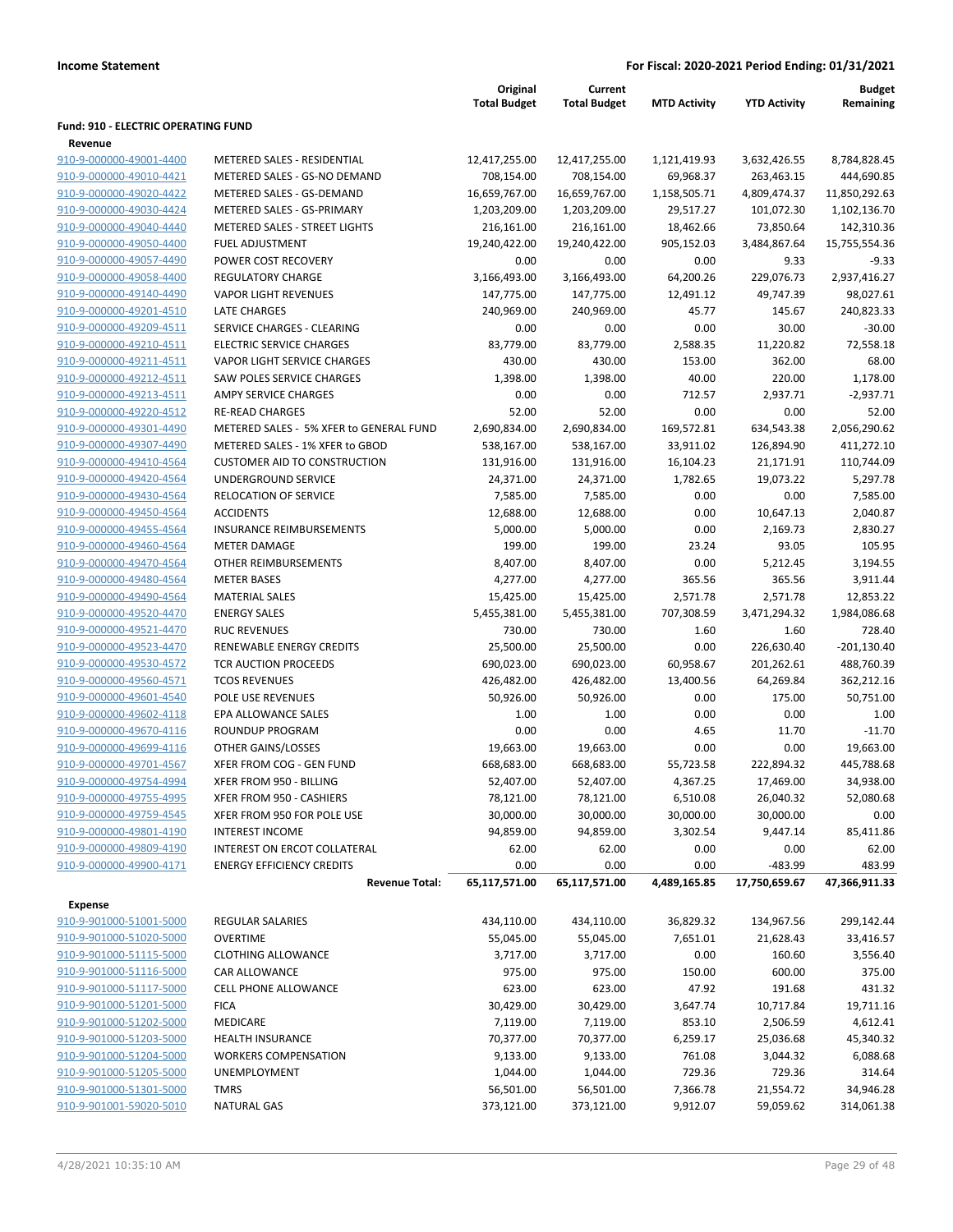|                         |                                     | Original<br><b>Total Budget</b> | Current<br><b>Total Budget</b> | <b>MTD Activity</b> | <b>YTD Activity</b> | <b>Budget</b><br>Remaining |
|-------------------------|-------------------------------------|---------------------------------|--------------------------------|---------------------|---------------------|----------------------------|
| 910-9-901008-59110-5080 | <b>GEUS OPERATIONS</b>              | 24,750.00                       | 24,750.00                      | 1,538.51            | 6,129.75            | 18,620.25                  |
| 910-9-901008-59112-5080 | <b>SAFETY</b>                       | 8,750.00                        | 8,750.00                       | 0.00                | 511.75              | 8,238.25                   |
| 910-9-901008-59121-5080 | MECHANICAL SUPPLIES                 | 15,000.00                       | 15,000.00                      | 640.83              | 2,664.50            | 12,335.50                  |
| 910-9-901008-59122-5080 | <b>ELECTRICAL SUPPLIES</b>          | 11,750.00                       | 11,750.00                      | 13.08               | 783.93              | 10,966.07                  |
| 910-9-901008-59125-5080 | CHEMICAL & LABORATORY SUPPLIES      | 45,500.00                       | 45,500.00                      | 3,088.80            | 14,113.49           | 31,386.51                  |
| 910-9-901008-59141-5080 | UTILITY BILLS                       | 250,000.00                      | 250,000.00                     | 7,465.15            | 24,392.23           | 225,607.77                 |
| 910-9-901008-59144-5080 | MISCELLANEOUS SERVICES              | 60,250.00                       | 60,250.00                      | 0.00                | 28,630.00           | 31,620.00                  |
| 910-9-901008-59145-5080 | <b>ENVIRONMENTAL SERVICES</b>       | 159,400.00                      | 159,400.00                     | 1,126.00            | 39,094.43           | 120,305.57                 |
| 910-9-901008-59146-5080 | TRAINING AND/OR TRAVEL              | 26,000.00                       | 26,000.00                      | 0.00                | 0.00                | 26,000.00                  |
| 910-9-901008-59148-5080 | <b>FUEL</b>                         | 1,500.00                        | 1,500.00                       | 99.85               | 328.33              | 1,171.67                   |
| 910-9-901015-51001-5150 | <b>REGULAR SALARIES</b>             | 244,589.00                      | 244,589.00                     | 20,772.92           | 77,589.21           | 166,999.79                 |
| 910-9-901015-51010-5150 | PART TIME REGULAR                   | 21,548.00                       | 21,548.00                      | 0.00                | 0.00                | 21,548.00                  |
| 910-9-901015-51020-5150 | <b>OVERTIME</b>                     | 34,963.00                       | 34,963.00                      | 2,067.66            | 7,675.50            | 27,287.50                  |
| 910-9-901015-51115-5150 | <b>CLOTHING ALLOWANCE</b>           | 3,431.00                        | 3,431.00                       | 0.00                | 160.60              | 3,270.40                   |
| 910-9-901015-51116-5150 | CAR ALLOWANCE                       | 0.00                            | 0.00                           | 150.00              | 450.00              | $-450.00$                  |
| 910-9-901015-51117-5150 | <b>CELL PHONE ALLOWANCE</b>         | 0.00                            | 0.00                           | 16.62               | 49.86               | $-49.86$                   |
| 910-9-901015-51201-5150 | <b>FICA</b>                         | 18,671.00                       | 18,671.00                      | 1,217.35            | 4,690.31            | 13,980.69                  |
| 910-9-901015-51202-5150 | MEDICARE                            | 4,368.00                        | 4,368.00                       | 284.70              | 1,096.92            | 3,271.08                   |
| 910-9-901015-51203-5150 | <b>HEALTH INSURANCE</b>             | 42,469.00                       | 42,469.00                      | 3,777.08            | 15,108.32           | 27,360.68                  |
| 910-9-901015-51204-5150 | <b>WORKERS COMPENSATION</b>         | 5,604.00                        | 5,604.00                       | 467.00              | 1,868.00            | 3,736.00                   |
| 910-9-901015-51205-5150 | <b>UNEMPLOYMENT</b>                 | 720.00                          | 720.00                         | 368.11              | 398.85              | 321.15                     |
| 910-9-901015-51301-5150 | <b>TMRS</b>                         | 32,185.00                       | 32,185.00                      | 2,535.19            | 9,595.42            | 22,589.58                  |
| 910-9-901015-59201-5150 | <b>BUILDING MAINTENANCE</b>         | 26,500.00                       | 26,500.00                      | 858.52              | 6,417.69            | 20,082.31                  |
| 910-9-901015-59205-5150 | <b>EQUIPMENT MAINTENANCE</b>        | 7,100.00                        | 7,100.00                       | 0.00                | 183.18              | 6,916.82                   |
| 910-9-901015-59290-5150 | GENERAL PLANT EQUIPMENT MAINTENANCE | 27,500.00                       | 27,500.00                      | 8,344.59            | 8,886.09            | 18,613.91                  |
| 910-9-901015-59291-5150 | <b>UNIT 1 MAINTENANCE</b>           | 233,100.00                      | 233,100.00                     | 674.26              | 7,925.33            | 225,174.67                 |
| 910-9-901015-59292-5150 | UNIT 2 MAINTENANCE                  | 208,100.00                      | 208,100.00                     | 6,720.63            | 23,180.06           | 184,919.94                 |
| 910-9-901015-59293-5150 | <b>UNIT 3 MAINTENANCE</b>           | 253,600.00                      | 253,600.00                     | 462.08              | 12,891.57           | 240,708.43                 |
| 910-9-901090-59311-9900 | <b>STEAM PLANT STRUCTURES</b>       | 32,300.00                       | 32,300.00                      | 1,193.96            | 1,193.96            | 31,106.04                  |
| 910-9-901090-59312-9900 | <b>BOILER PLANT EQUIPMENT</b>       | 683,500.00                      | 683,500.00                     | 3,043.57            | 6,344.47            | 677,155.53                 |
| 910-9-901090-59314-9900 | <b>GENERATORS</b>                   | 250,000.00                      | 250,000.00                     | 0.00                | 0.00                | 250,000.00                 |
| 910-9-901090-59315-9900 | <b>ACCESSORY ELECTRIC EQUIPMENT</b> | 20,000.00                       | 20,000.00                      | 0.00                | 0.00                | 20,000.00                  |
| 910-9-901090-59316-9900 | MISC POWER PLANT EQUIP              | 5,000.00                        | 5,000.00                       | 0.00                | 0.00                | 5,000.00                   |
| 910-9-901146-51001-5460 | <b>REGULAR SALARIES</b>             | 434,110.00                      | 434,110.00                     | 36,629.32           | 134,767.51          | 299,342.49                 |
| 910-9-901146-51020-5460 | <b>OVERTIME</b>                     | 55,045.00                       | 55,045.00                      | 7,651.01            | 21,628.37           | 33,416.63                  |
| 910-9-901146-51115-5460 | <b>CLOTHING ALLOWANCE</b>           | 3,717.00                        | 3,717.00                       | 0.00                | 160.60              | 3,556.40                   |
| 910-9-901146-51116-5460 | <b>CAR ALLOWANCE</b>                | 975.00                          | 975.00                         | 0.00                | 0.00                | 975.00                     |
| 910-9-901146-51117-5460 | <b>CELL PHONE ALLOWANCE</b>         | 623.00                          | 623.00                         | 47.88               | 191.52              | 431.48                     |
| 910-9-901146-51201-5460 | <b>FICA</b>                         | 30,429.00                       | 30,429.00                      | 2,748.35            | 9,708.42            | 20,720.58                  |
| 910-9-901146-51202-5460 | MEDICARE                            | 7,120.00                        | 7,120.00                       | 642.76              | 2,270.52            | 4,849.48                   |
| 910-9-901146-51203-5460 | <b>HEALTH INSURANCE</b>             | 70,371.00                       | 70,371.00                      | 6,259.17            | 25,036.68           | 45,334.32                  |
| 910-9-901146-51204-5460 | <b>WORKERS COMPENSATION</b>         | 9,133.00                        | 9,133.00                       | 761.08              | 3,044.32            | 6,088.68                   |
| 910-9-901146-51205-5460 | <b>UNEMPLOYMENT</b>                 | 1,044.00                        | 1,044.00                       | 709.25              | 709.25              | 334.75                     |
| 910-9-901146-51301-5460 | <b>TMRS</b>                         | 56,501.00                       | 56,501.00                      | 5,142.09            | 17,771.32           | 38,729.68                  |
| 910-9-901147-59020-5470 | <b>NATURAL GAS</b>                  | 829,858.00                      | 829,858.00                     | 27,007.92           | 198,759.82          | 631,098.18                 |
| 910-9-901151-59110-5501 | <b>GEUS OPERATIONS</b>              | 7,300.00                        | 7,300.00                       | 59.50               | 975.54              | 6,324.46                   |
| 910-9-901151-59112-5501 | SAFETY PROGRAM                      | 2,850.00                        | 2,850.00                       | 0.00                | 872.75              | 1,977.25                   |
| 910-9-901151-59121-5501 | <b>MECHANICAL SUPPLIES</b>          | 10,000.00                       | 10,000.00                      | 0.00                | 0.00                | 10,000.00                  |
| 910-9-901151-59122-5501 | <b>ELECTRICAL SUPPLIES</b>          | 5,000.00                        | 5,000.00                       | 0.00                | 88.62               | 4,911.38                   |
| 910-9-901151-59125-5501 | <b>CHEMICAL &amp; LABORATORY</b>    | 17,500.00                       | 17,500.00                      | 2,962.96            | 2,962.96            | 14,537.04                  |
| 910-9-901151-59141-5501 | <b>UTILITY BILLS</b>                | 200.00                          | 200.00                         | 10.41               | 31.25               | 168.75                     |
| 910-9-901151-59144-5501 | MISCELLANEOUS SERVICES              | 9,250.00                        | 9,250.00                       | 0.00                | 412.00              | 8,838.00                   |
| 910-9-901151-59145-5501 | <b>ENVIRONMENTAL SERVICES</b>       | 29,500.00                       | 29,500.00                      | 0.00                | 7.10                | 29,492.90                  |
| 910-9-901151-59146-5501 | TRAINING AND/OR TRAVEL              | 28,000.00                       | 28,000.00                      | 0.00                | 0.00                | 28,000.00                  |
| 910-9-901154-51001-5541 | REGULAR SALARIES                    | 244,589.00                      | 244,589.00                     | 19,620.92           | 76,437.07           | 168,151.93                 |
| 910-9-901154-51010-5541 | PART TIME REGULAR                   | 21,548.00                       | 21,548.00                      | 0.00                | 0.00                | 21,548.00                  |
| 910-9-901154-51020-5541 | <b>OVERTIME</b>                     | 34,963.00                       | 34,963.00                      | 2,067.66            | 7,675.47            | 27,287.53                  |
| 910-9-901154-51115-5541 | <b>CLOTHING ALLOWANCE</b>           | 3,431.00                        | 3,431.00                       | 0.00                | 160.61              | 3,270.39                   |
| 910-9-901154-51117-5541 | <b>CELL PHONE ALLOWANCE</b>         | 0.00                            | 0.00                           | 16.60               | 49.80               | $-49.80$                   |
|                         |                                     |                                 |                                |                     |                     |                            |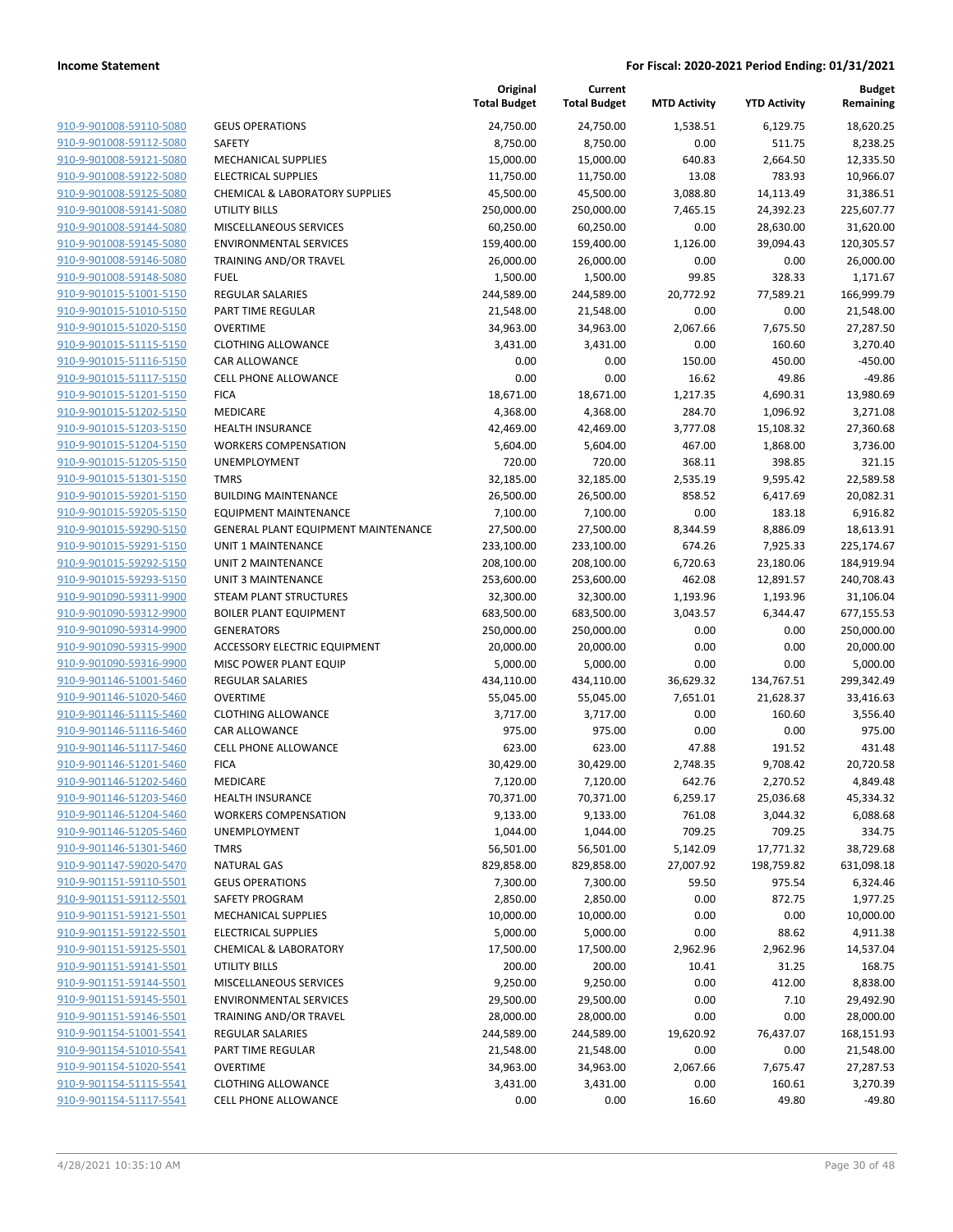|                                                    |                                            | Original<br><b>Total Budget</b> | Current<br><b>Total Budget</b> | <b>MTD Activity</b>  | <b>YTD Activity</b>   | <b>Budget</b><br>Remaining |
|----------------------------------------------------|--------------------------------------------|---------------------------------|--------------------------------|----------------------|-----------------------|----------------------------|
| 910-9-901154-51201-5541                            | <b>FICA</b>                                | 18,671.00                       | 18,671.00                      | 1,345.72             | 5,283.55              | 13,387.45                  |
| 910-9-901154-51202-5541                            | MEDICARE                                   | 4,368.00                        | 4,368.00                       | 314.73               | 1,235.68              | 3,132.32                   |
| 910-9-901154-51203-5541                            | <b>HEALTH INSURANCE</b>                    | 42,465.00                       | 42,465.00                      | 3,777.08             | 15,108.32             | 27,356.68                  |
| 910-9-901154-51204-5541                            | <b>WORKERS COMPENSATION</b>                | 5,604.00                        | 5,604.00                       | 467.00               | 1,868.00              | 3,736.00                   |
| 910-9-901154-51205-5541                            | <b>UNEMPLOYMENT</b>                        | 720.00                          | 720.00                         | 347.28               | 367.45                | 352.55                     |
| 910-9-901154-51301-5541                            | <b>TMRS</b>                                | 32,185.00                       | 32,185.00                      | 2,517.79             | 9,544.23              | 22,640.77                  |
| 910-9-901154-59201-5541                            | <b>BUILDINGS MAINTENANCE</b>               | 42,600.00                       | 42,600.00                      | 858.52               | 5,042.41              | 37,557.59                  |
| 910-9-901154-59205-5541                            | <b>EQUIPMENT MAINTENANCE</b>               | 11,100.00                       | 11,100.00                      | 410.23               | 410.23                | 10,689.77                  |
| 910-9-901154-59206-5541                            | <b>GENERATOR MAINTENANCE</b>               | 12,500.00                       | 12,500.00                      | 0.00                 | 0.00                  | 12,500.00                  |
| 910-9-901154-59290-5541                            | <b>GENERAL PLANT EQUIPMENT MAINTENANCE</b> | 45,500.00                       | 45,500.00                      | 0.00                 | 17,016.94             | 28,483.06                  |
| 910-9-901154-59291-5541                            | UNIT 1 MAINTENANCE                         | 107,500.00                      | 107,500.00                     | 0.00                 | 548.20                | 106,951.80                 |
| 910-9-901154-59292-5541                            | <b>UNIT 2 MAINTENANCE</b>                  | 107,500.00                      | 107,500.00                     | 12,264.82            | 18,176.87             | 89,323.13                  |
| 910-9-901154-59293-5541                            | <b>UNIT 3 MAINTENANCE</b>                  | 107,500.00                      | 107,500.00                     | 3,398.66             | 8,557.45              | 98,942.55                  |
| 910-9-901190-59344-9900                            | <b>ENGINE PLANT GENERATORS</b>             | 92,000.00                       | 92,000.00                      | 0.00                 | 0.00                  | 92,000.00                  |
| 910-9-901500-59040-5550                            | TMPA FIXED COST                            | 2,410,919.28                    | 2,410,919.28                   | 202,479.88           | 809,325.63            | 1,601,593.65               |
| 910-9-901500-59050-5550                            | DUKE WIND ENERGY                           | 3,129,447.00                    | 3,129,447.00                   | 215,994.98           | 887,206.89            | 2,242,240.11               |
| 910-9-901500-59051-5550                            | <b>SOLAR ENERGY</b>                        | 1,321,375.00                    | 1,321,375.00                   | 83,427.15            | 365,456.59            | 955,918.41                 |
| 910-9-901500-59052-5550                            | OFF-SYSTEM NET PURCHASES                   | 11,980,592.00                   | 11,915,592.00                  | 778,124.80           | 3,087,973.00          | 8,827,619.00               |
| 910-9-901500-59053-5550                            | <b>ERCOT BALANCING ENERGY</b>              | 4,321,383.00                    | 4,321,383.00                   | 925,261.79           | 3,557,745.97          | 763,637.03                 |
| 910-9-901500-59054-5550                            | <b>ANCILLARY SERVICES</b>                  | 388,549.00                      | 388,549.00                     | 30,551.92            | 84,270.95             | 304,278.05                 |
| 910-9-901500-59055-5550                            | <b>CONTROL CENTER COSTS</b>                | 237,000.00                      | 237,000.00                     | 21,500.00            | 80,750.00             | 156,250.00                 |
| 910-9-901500-59057-5550                            | <b>ERCOT UPLIFT</b>                        | 198,404.00                      | 198,404.00                     | 31,444.23            | 125,966.20            | 72,437.80                  |
| 910-9-901500-59059-5550                            | <b>EILS</b>                                | 80,000.00                       | 80,000.00                      | 0.00                 | 0.00                  | 80,000.00                  |
| 910-9-901500-59063-5550                            | <b>ERCOT CONGESTION RIGHTS</b>             | 86,120.00                       | 86,120.00                      | $-5,364.00$          | $-7,530.90$           | 93,650.90                  |
| 910-9-901500-59099-5550                            | <b>GARLAND CLEARING ACCOUNT</b>            | 0.00                            | 0.00                           | $-60,039.92$         | $-263,830.14$         | 263,830.14                 |
| 910-9-901600-51001-5750                            | REGULAR SALARIES                           | 204,000.00                      | 204,000.00                     | 15,692.80            | 62,771.20             | 141,228.80                 |
| 910-9-901600-51116-5750                            | CAR ALLOWANCE                              | 1,950.00                        | 1,950.00                       | 150.00               | 600.00                | 1,350.00                   |
| 910-9-901600-51117-5750                            | <b>CELL PHONE ALLOWANCE</b>                | 1,272.00                        | 1,272.00                       | 97.84                | 391.36                | 880.64                     |
| 910-9-901600-51201-5750                            | <b>FICA</b>                                | 11,841.00                       | 11,841.00                      | 972.10               | 3,688.11              | 8,152.89                   |
| 910-9-901600-51202-5750                            | MEDICARE                                   | 3,004.00                        | 3,004.00                       | 227.34               | 919.43                | 2,084.57                   |
| 910-9-901600-51203-5750                            | <b>HEALTH INSURANCE</b>                    | 24,266.00                       | 24,266.00                      | 2,158.33             | 8,633.32              | 15,632.68                  |
| 910-9-901600-51204-5750                            | <b>WORKERS COMPENSATION</b>                | 3,855.00                        | 3,855.00                       | 321.25               | 1,285.00              | 2,570.00                   |
| 910-9-901600-51205-5750                            | UNEMPLOYMENT                               | 360.00                          | 360.00                         | 221.02               | 221.02                | 138.98                     |
| 910-9-901600-51301-5750<br>910-9-901600-59110-5750 | <b>TMRS</b><br><b>GEUS OPERATIONS</b>      | 23,857.00<br>75,440.00          | 23,857.00                      | 1,849.12<br>3,785.00 | 7,229.08<br>12,290.00 | 16,627.92<br>63,150.00     |
| 910-9-901600-59146-5750                            | TRAINING AND/OR TRAVEL                     | 4,000.00                        | 75,440.00<br>4,000.00          | 0.00                 | 0.00                  | 4,000.00                   |
| 910-9-901690-59303-9900                            | <b>MISC INTANGIBLE</b>                     | 75,000.00                       | 75,000.00                      | 0.00                 | 0.00                  | 75,000.00                  |
| 910-9-910120-51001-9200                            | <b>REGULAR SALARIES</b>                    | 276,814.00                      | 276,814.00                     | 19,052.33            | 77,554.74             | 199,259.26                 |
| 910-9-910120-51115-9200                            | <b>CLOTHING ALLOWANCE</b>                  | 485.00                          | 485.00                         | 0.00                 | 0.00                  | 485.00                     |
| 910-9-910120-51116-9200                            | CAR ALLOWANCE                              | 5,600.00                        | 5,600.00                       | 538.46               | 2,153.84              | 3,446.16                   |
| 910-9-910120-51117-9200                            | <b>CELL PHONE ALLOWANCE</b>                | 1,209.00                        | 1,209.00                       | 80.72                | 322.88                | 886.12                     |
| 910-9-910120-51201-9200                            | <b>FICA</b>                                | 13,818.00                       | 13,818.00                      | 1,140.21             | 2,351.12              | 11,466.88                  |
| 910-9-910120-51202-9200                            | MEDICARE                                   | 4,112.00                        | 4,112.00                       | 266.66               | 1,090.84              | 3,021.16                   |
| 910-9-910120-51203-9200                            | <b>HEALTH INSURANCE</b>                    | 35,185.00                       | 35,185.00                      | 3,129.58             | 12,518.32             | 22,666.68                  |
| 910-9-910120-51204-9200                            | <b>WORKERS COMPENSATION</b>                | 5,277.00                        | 5,277.00                       | 439.75               | 1,759.00              | 3,518.00                   |
| 910-9-910120-51205-9200                            | <b>UNEMPLOYMENT</b>                        | 522.00                          | 522.00                         | 231.56               | 231.56                | 290.44                     |
| 910-9-910120-51301-9200                            | <b>TMRS</b>                                | 32,651.00                       | 32,651.00                      | 2,281.88             | 9,072.36              | 23,578.64                  |
| 910-9-910121-59110-9210                            | <b>GEUS OPERATIONS</b>                     | 6,700.00                        | 6,700.00                       | 47.55                | 2,416.59              | 4,283.41                   |
| 910-9-910121-59116-9210                            | <b>BUILDING OPERATIONS</b>                 | 4,000.00                        | 4,000.00                       | 23.86                | 1,347.14              | 2,652.86                   |
| 910-9-910121-59141-9210                            | <b>UTILITY BILLS</b>                       | 81,000.00                       | 81,000.00                      | 5,605.36             | 20,566.95             | 60,433.05                  |
| 910-9-910121-59143-9210                            | PROFESSIONAL SERVICES                      | 88,000.00                       | 88,000.00                      | 9,671.76             | 24,281.26             | 63,718.74                  |
| 910-9-910121-59143-9230                            | LEGISLATIVE SUPPORT                        | 0.00                            | 65,000.00                      | 0.00                 | 0.00                  | 65,000.00                  |
| 910-9-910121-59144-9210                            | MISCELLANEOUS SERVICES                     | 17,000.00                       | 17,000.00                      | 0.00                 | 704.50                | 16,295.50                  |
| 910-9-910121-59148-9210                            | <b>FUEL</b>                                | 500.00                          | 500.00                         | 23.77                | 81.53                 | 418.47                     |
| 910-9-910121-59193-9210                            | <b>GEUS INTERNET SERVICE</b>               | 38,000.00                       | 38,000.00                      | 38,000.00            | 38,000.00             | 0.00                       |
| 910-9-910121-59198-9210                            | <b>COLOCATION CHARGES</b>                  | 10,189.00                       | 10,189.00                      | 10,189.00            | 10,189.00             | 0.00                       |
| 910-9-910132-59110-9302                            | <b>GEUS OPERATIONS</b>                     | 10,000.00                       | 10,000.00                      | 314.19               | 1,543.85              | 8,456.15                   |
| 910-9-910132-59142-9302                            | <b>MEMBERSHIP FEES</b>                     | 57,500.00                       | 57,500.00                      | 0.00                 | 6,000.00              | 51,500.00                  |
| 910-9-910132-59146-9302                            | TRAINING AND/OR TRAVEL                     | 8,000.00                        | 8,000.00                       | 0.00                 | 0.00                  | 8,000.00                   |
|                                                    |                                            |                                 |                                |                      |                       |                            |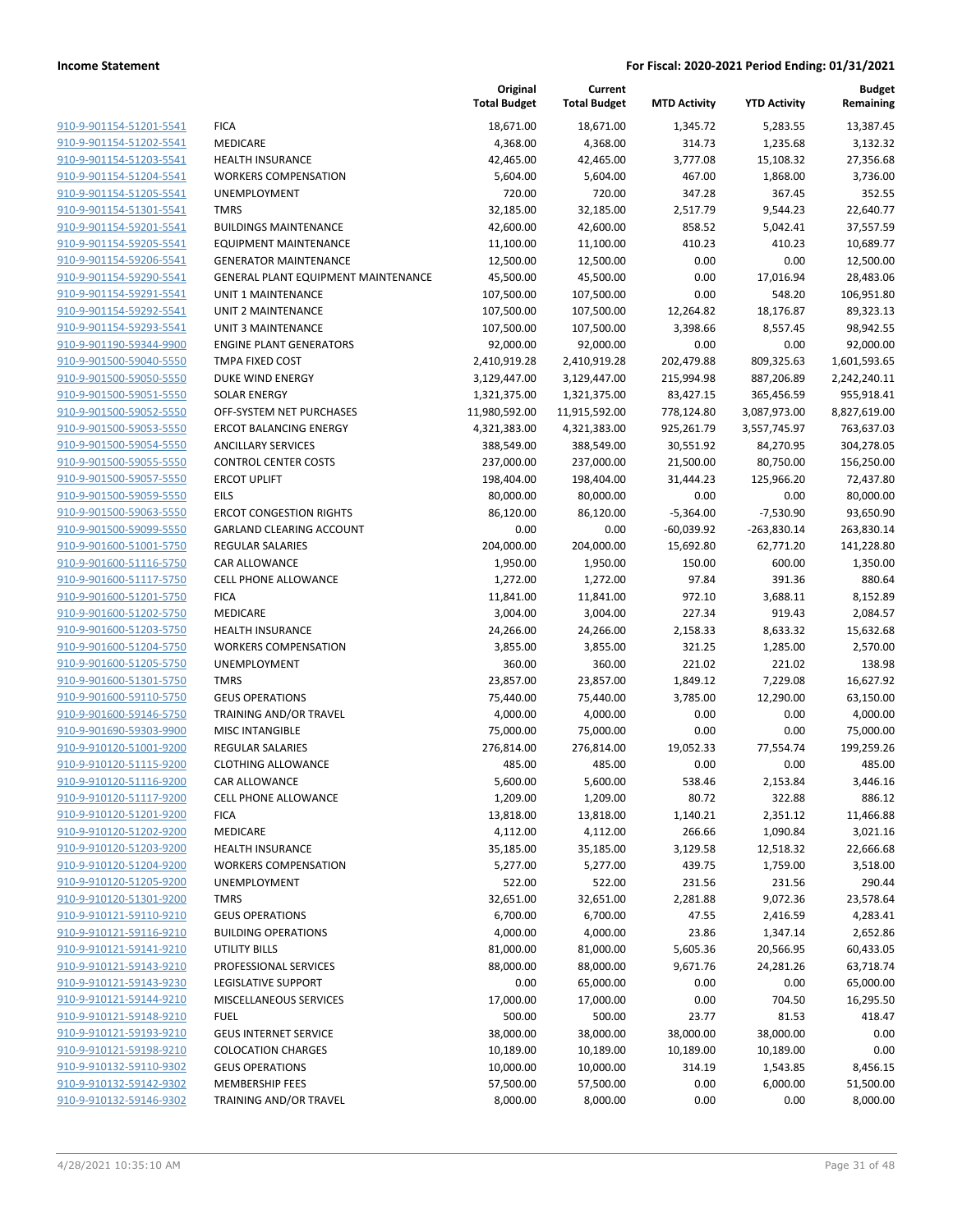|                         |                                         | Original<br><b>Total Budget</b> | Current<br><b>Total Budget</b> | <b>MTD Activity</b> | <b>YTD Activity</b> | <b>Budget</b><br>Remaining |
|-------------------------|-----------------------------------------|---------------------------------|--------------------------------|---------------------|---------------------|----------------------------|
| 910-9-910135-59200-9350 | LANDSCAPING MAINTENANCE                 | 18,500.00                       | 18,500.00                      | 1,600.00            | 3,200.00            | 15,300.00                  |
| 910-9-910135-59201-9350 | <b>BUILDING MAINTENANCE</b>             | 33,500.00                       | 33,500.00                      | 630.00              | 3,939.80            | 29,560.20                  |
| 910-9-910135-59205-9350 | <b>EQUIPMENT MAINTENANCE</b>            | 250.00                          | 250.00                         | 0.00                | 3.97                | 246.03                     |
| 910-9-910190-59390-9900 | <b>STRUCTURES &amp; IMPROVEMENTS</b>    | 78,134.00                       | 78,134.00                      | 0.00                | 10,000.00           | 68,134.00                  |
| 910-9-910190-59391-9900 | <b>FURNITURE &amp; OFFICE EQUIPMENT</b> | 5,000.00                        | 5,000.00                       | 0.00                | 0.00                | 5,000.00                   |
| 910-9-911120-51001-9201 | REGULAR SALARIES                        | 440,471.00                      | 440,471.00                     | 33,881.17           | 128,875.55          | 311,595.45                 |
| 910-9-911120-51020-9201 | <b>OVERTIME</b>                         | 0.00                            | 0.00                           | 14.26               | 147.99              | $-147.99$                  |
| 910-9-911120-51102-9201 | <b>BILINGUAL PAY</b>                    | 600.00                          | 600.00                         | 46.16               | 184.64              | 415.36                     |
| 910-9-911120-51115-9201 | <b>CLOTHING ALLOWANCE</b>               | 816.00                          | 816.00                         | 0.00                | 0.00                | 816.00                     |
| 910-9-911120-51116-9201 | <b>CAR ALLOWANCE</b>                    | 1,950.00                        | 1,950.00                       | 150.00              | 600.00              | 1,350.00                   |
| 910-9-911120-51117-9201 | <b>CELL PHONE ALLOWANCE</b>             | 1,435.00                        | 1,435.00                       | 110.38              | 441.52              | 993.48                     |
| 910-9-911120-51201-9201 | <b>FICA</b>                             | 26,575.00                       | 26,575.00                      | 2,048.13            | 7,804.69            | 18,770.31                  |
| 910-9-911120-51202-9201 | MEDICARE                                | 6,444.00                        | 6,444.00                       | 478.99              | 1,825.28            | 4,618.72                   |
| 910-9-911120-51203-9201 | <b>HEALTH INSURANCE</b>                 | 75,833.00                       | 75,833.00                      | 6,745.00            | 26,980.00           | 48,853.00                  |
| 910-9-911120-51204-9201 | <b>WORKERS COMPENSATION</b>             | 8,271.00                        | 8,271.00                       | 689.25              | 2,757.00            | 5,514.00                   |
| 910-9-911120-51205-9201 | UNEMPLOYMENT                            | 1,125.00                        | 1,125.00                       | 513.71              | 549.71              | 575.29                     |
| 910-9-911120-51301-9201 | <b>TMRS</b>                             | 51,169.00                       | 51,169.00                      | 3,967.43            | 14,771.32           | 36,397.68                  |
| 910-9-911121-59110-9211 | <b>GEUS OPERATIONS</b>                  | 29,282.00                       | 29,282.00                      | 358.36              | 5,332.32            | 23,949.68                  |
| 910-9-911121-59142-9211 | <b>MEMBERSHIP FEES</b>                  | 17,085.00                       | 17,085.00                      | 75.00               | 355.00              | 16,730.00                  |
| 910-9-911121-59146-9211 | TRAINING AND/OR TRAVEL                  | 8,500.00                        | 8,500.00                       | 50.00               | 129.00              | 8,371.00                   |
| 910-9-911121-59148-9211 | <b>FUEL</b>                             | 500.00                          | 500.00                         | 0.70                | 40.89               | 459.11                     |
| 910-9-911135-59205-9351 | <b>EQUIPMENT MAINTENANCE</b>            | 6,500.00                        | 6,500.00                       | 0.00                | 281.47              | 6,218.53                   |
| 910-9-913101-51001-9301 | REGULAR SALARIES                        | 124,835.00                      | 124,835.00                     | 17,120.01           | 68,538.21           | 56,296.79                  |
| 910-9-913101-51020-9301 | <b>OVERTIME</b>                         | 0.00                            | 0.00                           | 0.00                | 14.75               | $-14.75$                   |
| 910-9-913101-51115-9301 | <b>CLOTHING ALLOWANCE</b>               | 318.00                          | 318.00                         | 0.00                | 0.00                | 318.00                     |
| 910-9-913101-51117-9301 | <b>CELL PHONE ALLOWANCE</b>             | 636.00                          | 636.00                         | 97.84               | 391.36              | 244.64                     |
| 910-9-913101-51201-9301 | <b>FICA</b>                             | 7,779.00                        | 7,779.00                       | 1,034.40            | 4,133.45            | 3,645.55                   |
| 910-9-913101-51202-9301 | MEDICARE                                | 1,819.00                        | 1,819.00                       | 241.92              | 966.69              | 852.31                     |
| 910-9-913101-51203-9301 | <b>HEALTH INSURANCE</b>                 | 24,266.00                       | 24,266.00                      | 2,158.33            | 8,633.32            | 15,632.68                  |
| 910-9-913101-51204-9301 | <b>WORKERS COMPENSATION</b>             | 2,334.00                        | 2,334.00                       | 194.50              | 778.00              | 1,556.00                   |
| 910-9-913101-51205-9301 | UNEMPLOYMENT                            | 360.00                          | 360.00                         | 275.29              | 275.29              | 84.71                      |
| 910-9-913101-51301-9301 | <b>TMRS</b>                             | 14,445.00                       | 14,445.00                      | 1,997.27            | 7,816.47            | 6,628.53                   |
| 910-9-913101-59110-9301 | <b>GEUS OPERATIONS</b>                  | 8,500.00                        | 8,500.00                       | 301.80              | 1,124.48            | 7,375.52                   |
| 910-9-913101-59112-9301 | SAFETY                                  | 911.00                          | 911.00                         | 0.00                | 208.00              | 703.00                     |
| 910-9-913101-59131-9301 | NON-BAD DEBT WRITE OFFS                 | 2,000.00                        | 2,000.00                       | 0.00                | 219.18              | 1,780.82                   |
| 910-9-913101-59146-9301 | TRAINING AND/OR TRAVEL                  | 2,500.00                        | 2,500.00                       | 0.00                | 0.00                | 2,500.00                   |
| 910-9-913101-59160-9301 | <b>ADVERTISING</b>                      | 0.00                            | 0.00                           | 0.00                | 500.00              | $-500.00$                  |
| 910-9-913101-59164-9301 | <b>CONSUMER INFORMATION</b>             | 0.00                            | 0.00                           | 0.00                | 0.00                | 0.00                       |
| 910-9-913101-59195-9301 | PUBLIC SERVICE BY GEUS C/I              | 15,000.00                       | 15,000.00                      | 15,000.00           | 15,000.00           | 0.00                       |
| 910-9-913102-51001-9020 | <b>REGULAR SALARIES</b>                 | 265,667.00                      | 265,667.00                     | 20,973.88           | 84,179.57           | 181,487.43                 |
| 910-9-913102-51020-9020 | <b>OVERTIME</b>                         | 15,353.00                       | 15,353.00                      | 1,844.84            | 7,958.34            | 7,394.66                   |
| 910-9-913102-51115-9020 | <b>CLOTHING ALLOWANCE</b>               | 3,892.00                        | 3,892.00                       | 0.00                | 0.00                | 3,892.00                   |
| 910-9-913102-51117-9020 | <b>CELL PHONE ALLOWANCE</b>             | 864.00                          | 864.00                         | 66.44               | 265.76              | 598.24                     |
| 910-9-913102-51201-9020 | <b>FICA</b>                             | 17,477.00                       | 17,477.00                      | 1,283.92            | 5,255.62            | 12,221.38                  |
| 910-9-913102-51202-9020 | MEDICARE                                | 4,087.00                        | 4,087.00                       | 300.27              | 1,229.14            | 2,857.86                   |
| 910-9-913102-51203-9020 | <b>HEALTH INSURANCE</b>                 | 87,357.00                       | 87,357.00                      | 7,770.00            | 31,080.00           | 56,277.00                  |
| 910-9-913102-51204-9020 | <b>WORKERS COMPENSATION</b>             | 5,244.00                        | 5,244.00                       | 437.00              | 1,748.00            | 3,496.00                   |
| 910-9-913102-51205-9020 | UNEMPLOYMENT                            | 1,296.00                        | 1,296.00                       | 366.16              | 401.09              | 894.91                     |
| 910-9-913102-51301-9020 | <b>TMRS</b>                             | 32,453.00                       | 32,453.00                      | 2,654.67            | 10,466.70           | 21,986.30                  |
| 910-9-913102-59110-9020 | <b>GEUS OPERATIONS</b>                  | 33,112.00                       | 33,112.00                      | 344.61              | 1,486.04            | 31,625.96                  |
| 910-9-913102-59148-9020 | <b>FUEL</b>                             | 12,000.00                       | 12,000.00                      | 628.28              | 2,322.26            | 9,677.74                   |
| 910-9-913102-59169-9020 | PRE PAID METER COSTS                    | 0.00                            | 0.00                           | 0.00                | 1,274.36            | $-1,274.36$                |
| 910-9-913103-51001-9303 | REGULAR SALARIES                        | 69,466.00                       | 69,466.00                      | 0.00                | 0.00                | 69,466.00                  |
| 910-9-913103-51020-9303 | <b>OVERTIME</b>                         | 628.00                          | 628.00                         | 0.00                | 0.00                | 628.00                     |
| 910-9-913103-51115-9303 | <b>CLOTHING ALLOWANCE</b>               | 200.00                          | 200.00                         | 0.00                | 0.00                | 200.00                     |
| 910-9-913103-51117-9303 | <b>CELL PHONE ALLOWANCE</b>             | 585.00                          | 585.00                         | 0.00                | 0.00                | 585.00                     |
| 910-9-913103-51201-9303 | <b>FICA</b>                             | 4,392.00                        | 4,392.00                       | 0.00                | 0.00                | 4,392.00                   |
| 910-9-913103-51202-9303 | MEDICARE                                | 1,027.00                        | 1,027.00                       | 0.00                | 0.00                | 1,027.00                   |
| 910-9-913103-51203-9303 | <b>HEALTH INSURANCE</b>                 | 12,134.00                       | 12,134.00                      | 1,079.25            | 4,317.00            | 7,817.00                   |
|                         |                                         |                                 |                                |                     |                     |                            |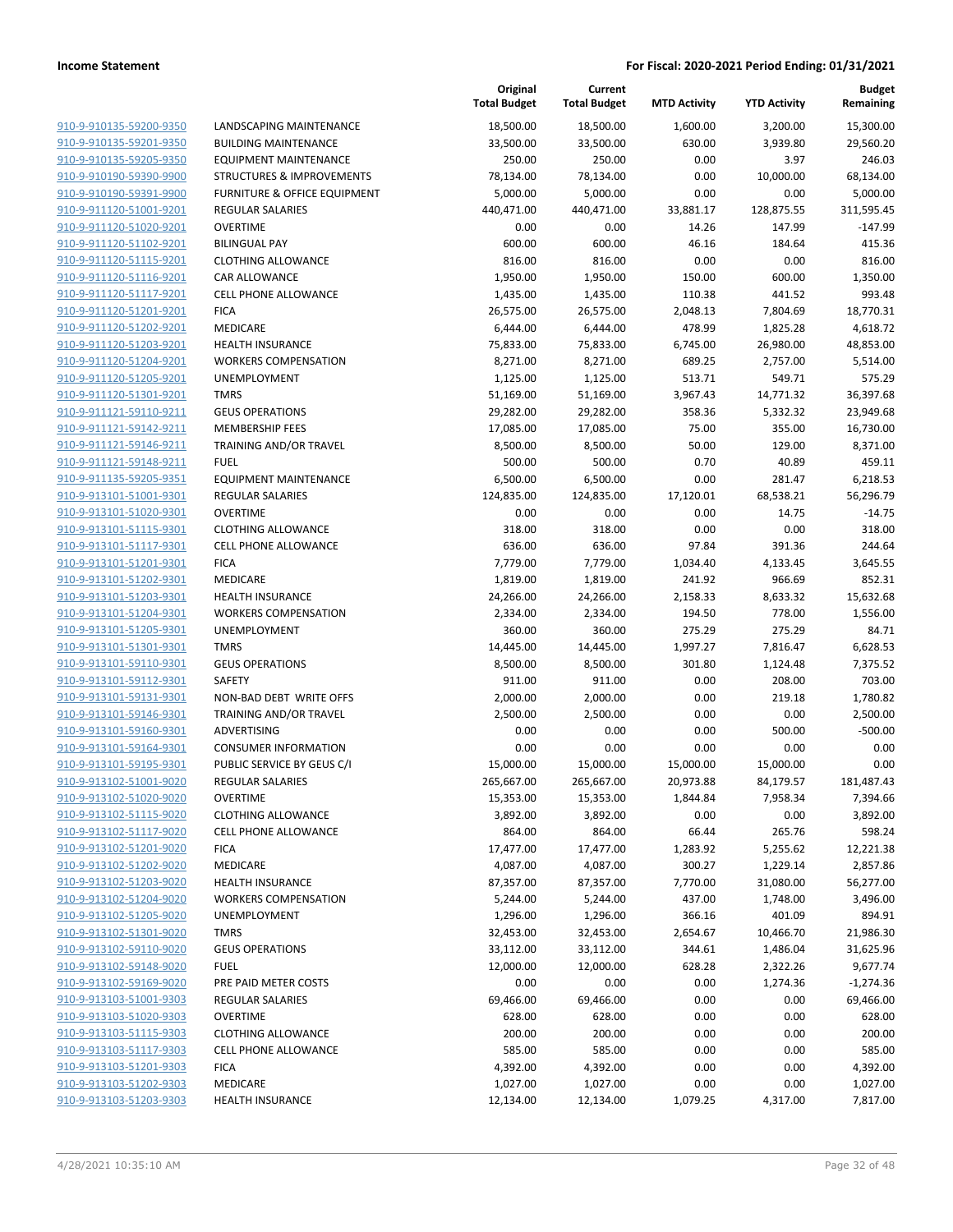| 910-9-913103-51204-9303                            |
|----------------------------------------------------|
| 910-9-913103-51205-9303                            |
| 910-9-913103-51301-9303                            |
| 910-9-913103-59110-9303                            |
| 910-9-913103-59112-9303                            |
| 910-9-913103-59146-9303                            |
| 910-9-913103-59160-9303                            |
| 910-9-913103-59167-9303                            |
| 910-9-913130-51001-9030                            |
| 910-9-913130-51010-9030                            |
| 910-9-913130-51020-9030                            |
| 910-9-913130-51102-9030                            |
| 910-9-913130-51201-9030                            |
| 910-9-913130-51202-9030                            |
| 910-9-913130-51203-9030                            |
| <u>910-9-913130-51204-9030</u>                     |
| 910-9-913130-51205-9030                            |
| 910-9-913130-51301-9030                            |
| 910-9-913130-59110-9030                            |
| 910-9-913130-59146-9030                            |
| 910-9-913130-59166-9030                            |
| 910-9-913131-51001-9031                            |
| 910-9-913131-51020-9031                            |
| 910-9-913131-51102-9031                            |
| 910-9-913131-51201-9031                            |
| 910-9-913131-51202-9031                            |
| 910-9-913131-51203-9031                            |
| 910-9-913131-51204-9031                            |
| 910-9-913131-51205-9031                            |
| 910-9-913131-51301-9031                            |
| 910-9-913131-59110-9031                            |
| 910-9-913131-59146-9031                            |
| 910-9-913134-51001-9034                            |
| 910-9-913134-51020-9034                            |
| 910-9-913134-51201-9034                            |
|                                                    |
| 910-9-913134-51202-9034<br>910-9-913134-51203-9034 |
|                                                    |
| 910-9-913134-51204-9034<br>910-9-913134-51205-9034 |
|                                                    |
| 910-9-913134-51301-9034                            |
| 910-9-913134-59110-9034                            |
| <u>910-9-913134-59146-9034</u>                     |
| 910-9-913135-51001-9035                            |
| 910-9-913135-51010-9035                            |
| 910-9-913135-51020-9035                            |
| 910-9-913135-51102-9035                            |
| 910-9-913135-51201-9035                            |
| <u>910-9-913135-51202-9035</u>                     |
| <u>910-9-913135-51203-9035</u>                     |
| 910-9-913135-51204-9035                            |
| <u>910-9-913135-51205-9035</u>                     |
| <u>910-9-913135-51301-9035</u>                     |
| <u>910-9-913135-59146-9035</u>                     |
| 910-9-913135-59170-9035                            |
| <u>910-9-913135-59172-9035</u>                     |
| <u>910-9-913135-59173-9035</u>                     |
| <u>910-9-913135-59174-9035</u>                     |
| <u>910-9-913135-59175-9035</u>                     |
| 910-9-913136-51001-9036                            |

|                         |                                     | Original<br><b>Total Budget</b> | Current<br><b>Total Budget</b> | <b>MTD Activity</b> | <b>YTD Activity</b> | <b>Budget</b><br>Remaining |
|-------------------------|-------------------------------------|---------------------------------|--------------------------------|---------------------|---------------------|----------------------------|
| 910-9-913103-51204-9303 | <b>WORKERS COMPENSATION</b>         | 1,319.00                        | 1,319.00                       | 109.92              | 439.68              | 879.32                     |
| 910-9-913103-51205-9303 | <b>UNEMPLOYMENT</b>                 | 180.00                          | 180.00                         | 0.00                | 0.00                | 180.00                     |
| 910-9-913103-51301-9303 | <b>TMRS</b>                         | 8,155.00                        | 8,155.00                       | 0.00                | 0.00                | 8,155.00                   |
| 910-9-913103-59110-9303 | <b>GEUS OPERATIONS</b>              | 9,400.00                        | 9,400.00                       | 480.00              | 595.58              | 8,804.42                   |
| 910-9-913103-59112-9303 | <b>SAFETY</b>                       | 50.00                           | 50.00                          | 0.00                | 39.00               | 11.00                      |
| 910-9-913103-59146-9303 | TRAINING AND/OR TRAVEL              | 2,700.00                        | 2,700.00                       | 0.00                | 0.00                | 2,700.00                   |
| 910-9-913103-59160-9303 | ADVERTISING                         | 60,550.00                       | 60,550.00                      | 605.84              | 14,275.34           | 46,274.66                  |
| 910-9-913103-59167-9303 | <b>ENERGY EFFICIENCY OPERATIONS</b> | 10,000.00                       | 10,000.00                      | 0.00                | 0.00                | 10,000.00                  |
| 910-9-913130-51001-9030 | <b>REGULAR SALARIES</b>             | 295,662.00                      | 295,662.00                     | 25,027.91           | 100,924.84          | 194,737.16                 |
| 910-9-913130-51010-9030 | PART TIME REGULAR                   | 29,014.00                       | 29,014.00                      | 0.00                | 0.00                | 29,014.00                  |
| 910-9-913130-51020-9030 | <b>OVERTIME</b>                     | 1,099.00                        | 1,099.00                       | 177.06              | 402.81              | 696.19                     |
| 910-9-913130-51102-9030 | <b>BILINGUAL PAY</b>                | 2,400.00                        | 2,400.00                       | 184.64              | 738.56              | 1,661.44                   |
| 910-9-913130-51201-9030 | <b>FICA</b>                         | 20,348.00                       | 20,348.00                      | 1,475.91            | 6,010.41            | 14,337.59                  |
| 910-9-913130-51202-9030 | MEDICARE                            | 4,757.00                        | 4,757.00                       | 345.17              | 1,405.66            | 3,351.34                   |
| 910-9-913130-51203-9030 | <b>HEALTH INSURANCE</b>             | 94,030.00                       | 94,030.00                      | 7,554.17            | 30,216.68           | 63,813.32                  |
| 910-9-913130-51204-9030 | <b>WORKERS COMPENSATION</b>         | 6,106.00                        | 6,106.00                       | 445.92              | 1,783.68            | 4,322.32                   |
| 910-9-913130-51205-9030 | UNEMPLOYMENT                        | 1,755.00                        | 1,755.00                       | 406.23              | 573.09              | 1,181.91                   |
| 910-9-913130-51301-9030 | <b>TMRS</b>                         | 37,781.00                       | 37,781.00                      | 2,945.22            | 11,571.41           | 26,209.59                  |
| 910-9-913130-59110-9030 | <b>GEUS OPERATIONS</b>              | 24,200.00                       | 24,200.00                      | 4,324.10            | 7,061.96            | 17,138.04                  |
| 910-9-913130-59146-9030 | TRAINING AND/OR TRAVEL              | 2,500.00                        | 2,500.00                       | 0.00                | 0.00                | 2,500.00                   |
| 910-9-913130-59166-9030 | LOW INCOME ASSISTANCE               | 15,000.00                       | 15,000.00                      | 0.00                | 0.00                | 15,000.00                  |
| 910-9-913131-51001-9031 | <b>REGULAR SALARIES</b>             | 45,802.00                       | 45,802.00                      | 3,625.60            | 14,509.92           | 31,292.08                  |
| 910-9-913131-51020-9031 | <b>OVERTIME</b>                     | 0.00                            | 0.00                           | 0.00                | 42.98               | $-42.98$                   |
| 910-9-913131-51102-9031 | <b>BILINGUAL PAY</b>                | 600.00                          | 600.00                         | 46.16               | 184.64              | 415.36                     |
| 910-9-913131-51201-9031 | <b>FICA</b>                         | 2,877.00                        | 2,877.00                       | 224.54              | 887.35              | 1,989.65                   |
| 910-9-913131-51202-9031 | MEDICARE                            | 673.00                          | 673.00                         | 52.52               | 207.52              | 465.48                     |
| 910-9-913131-51203-9031 | <b>HEALTH INSURANCE</b>             | 12,133.00                       | 12,133.00                      | 1,079.17            | 4,316.68            | 7,816.32                   |
| 910-9-913131-51204-9031 | <b>WORKERS COMPENSATION</b>         | 863.00                          | 863.00                         | 71.92               | 287.68              | 575.32                     |
| 910-9-913131-51205-9031 | <b>UNEMPLOYMENT</b>                 | 180.00                          | 180.00                         | 58.74               | 58.74               | 121.26                     |
| 910-9-913131-51301-9031 | <b>TMRS</b>                         | 5,342.00                        | 5,342.00                       | 425.92              | 1,670.83            | 3,671.17                   |
| 910-9-913131-59110-9031 | <b>GEUS OPERATIONS</b>              | 25,700.00                       | 25,700.00                      | 267.40              | 4,953.11            | 20,746.89                  |
| 910-9-913131-59146-9031 | TRAINING AND/OR TRAVEL              | 750.00                          | 750.00                         | 0.00                | 0.00                | 750.00                     |
| 910-9-913134-51001-9034 | <b>REGULAR SALARIES</b>             | 151,064.00                      | 151,064.00                     | 9,028.48            | 36,219.47           | 114,844.53                 |
| 910-9-913134-51020-9034 | <b>OVERTIME</b>                     | 2,639.00                        | 2,639.00                       | 81.36               | 704.44              | 1,934.56                   |
| 910-9-913134-51201-9034 | <b>FICA</b>                         | 9,530.00                        | 9,530.00                       | 507.85              | 2,084.90            | 7,445.10                   |
| 910-9-913134-51202-9034 | MEDICARE                            | 2,228.00                        | 2,228.00                       | 118.78              | 487.60              | 1,740.40                   |
| 910-9-913134-51203-9034 | <b>HEALTH INSURANCE</b>             | 46,105.00                       | 46,105.00                      | 4,100.83            | 16,403.32           | 29,701.68                  |
| 910-9-913134-51204-9034 | <b>WORKERS COMPENSATION</b>         | 2,860.00                        | 2,860.00                       | 238.33              | 953.32              | 1,906.68                   |
| 910-9-913134-51205-9034 | <b>UNEMPLOYMENT</b>                 | 684.00                          | 684.00                         | 145.76              | 145.76              | 538.24                     |
| 910-9-913134-51301-9034 | <b>TMRS</b>                         | 17,695.00                       | 17,695.00                      | 1,056.74            | 4,180.68            | 13,514.32                  |
| 910-9-913134-59110-9034 | <b>GEUS OPERATIONS</b>              | 241,291.00                      | 241,291.00                     | 15,034.67           | 15,508.00           | 225,783.00                 |
| 910-9-913134-59146-9034 | TRAINING AND/OR TRAVEL              | 3,500.00                        | 3,500.00                       | 0.00                | 0.00                | 3,500.00                   |
| 910-9-913135-51001-9035 | REGULAR SALARIES                    | 129,314.00                      | 129,314.00                     | 12,202.80           | 50,221.98           | 79,092.02                  |
| 910-9-913135-51010-9035 | PART TIME REGULAR                   | 33,202.00                       | 33,202.00                      | 0.00                | 0.00                | 33,202.00                  |
| 910-9-913135-51020-9035 | <b>OVERTIME</b>                     | 3,089.00                        | 3,089.00                       | 1,098.65            | 4,527.64            | $-1,438.64$                |
| 910-9-913135-51102-9035 | <b>BILINGUAL PAY</b>                | 600.00                          | 600.00                         | 46.16               | 184.64              | 415.36                     |
| 910-9-913135-51201-9035 | <b>FICA</b>                         | 10,305.00                       | 10,305.00                      | 771.99              | 3,206.54            | 7,098.46                   |
| 910-9-913135-51202-9035 | MEDICARE                            | 2,409.00                        | 2,409.00                       | 180.55              | 749.92              | 1,659.08                   |
| 910-9-913135-51203-9035 | <b>HEALTH INSURANCE</b>             | 36,399.00                       | 36,399.00                      | 3,237.50            | 12,950.00           | 23,449.00                  |
| 910-9-913135-51204-9035 | <b>WORKERS COMPENSATION</b>         | 3,092.00                        | 3,092.00                       | 257.67              | 1,030.68            | 2,061.32                   |
| 910-9-913135-51205-9035 | UNEMPLOYMENT                        | 900.00                          | 900.00                         | 213.56              | 276.38              | 623.62                     |
| 910-9-913135-51301-9035 | <b>TMRS</b>                         | 19,134.00                       | 19,134.00                      | 1,286.68            | 5,083.34            | 14,050.66                  |
| 910-9-913135-59146-9035 | TRAINING AND/OR TRAVEL              | 1,500.00                        | 1,500.00                       | 0.00                | 0.00                | 1,500.00                   |
| 910-9-913135-59170-9035 | <b>CREDIT CARD FEES</b>             | 113,000.00                      | 113,000.00                     | 17,476.74           | 36,185.80           | 76,814.20                  |
| 910-9-913135-59172-9035 | LOCKBOX OVER/SHORT                  | 500.00                          | 500.00                         | 0.00                | 0.00                | 500.00                     |
| 910-9-913135-59173-9035 | <b>ONLINE PAYMENT OVER/SHORT</b>    | 500.00                          | 500.00                         | 0.00                | 1,052.21            | $-552.21$                  |
| 910-9-913135-59174-9035 | <b>BANK RECS OVER/SHORT</b>         | 100.00                          | 100.00                         | 0.00                | 0.00                | 100.00                     |
| 910-9-913135-59175-9035 | <b>CASHIERS OVER/SHORT</b>          | 100.00                          | 100.00                         | $-1.42$             | $-11.53$            | 111.53                     |
| 910-9-913136-51001-9036 | REGULAR SALARIES                    | 32,822.00                       | 32,822.00                      | 2,499.20            | 10,092.78           | 22,729.22                  |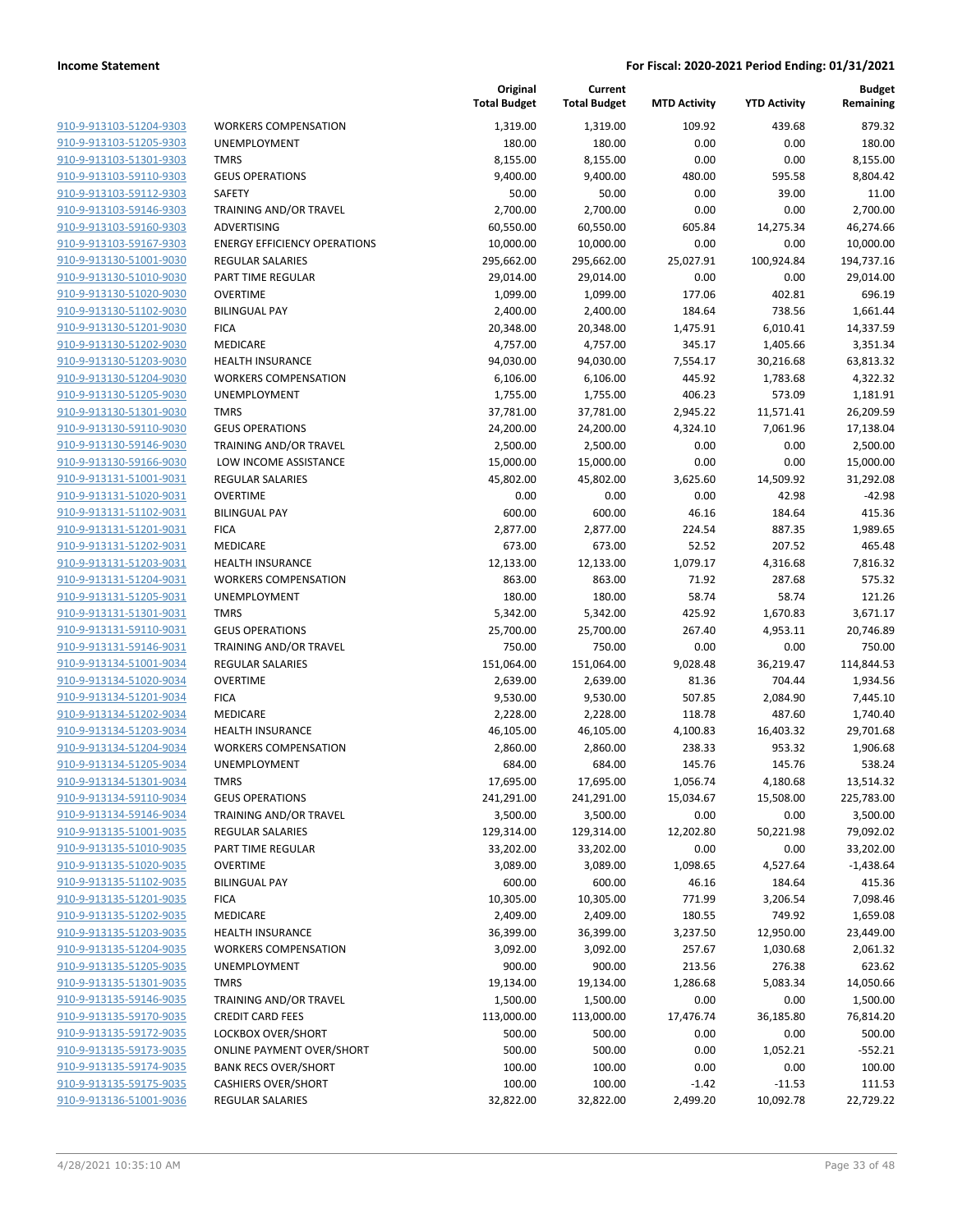| 910-9-913136-51115-9036        |
|--------------------------------|
| 910-9-913136-51201-9036        |
| 910-9-913136-51202-9036        |
| 910-9-913136-51203-9036        |
| 910-9-913136-51204-9036        |
| 910-9-913136-51205-9036        |
| 910-9-913136-51301-9036        |
| 910-9-913136-59110-9036        |
| 910-9-913136-59141-9036        |
| 910-9-913139-59780-9240        |
| 910-9-913139-59781-9250        |
| 910-9-913139-59902-9301        |
| 910-9-913139-59926-9301        |
| 910-9-913139-59927-9301        |
| <u>910-9-913139-59928-9301</u> |
| 910-9-913159-59200-9353        |
| 910-9-913159-59201-9353        |
| 910-9-913159-59205-9353        |
| 910-9-913190-59390-9900        |
| 910-9-930000-59060-5650        |
| 910-9-930000-59110-5600        |
| 910-9-930161-51001-5610        |
| 910-9-930161-51020-5610        |
| 910-9-930161-51115-5610        |
| 910-9-930161-51116-5610        |
| 910-9-930161-51117-5610        |
| 910-9-930161-51201-5610        |
| 910-9-930161-51202-5610        |
| 910-9-930161-51203-5610        |
| 910-9-930161-51204-5610        |
| 910-9-930161-51205-5610        |
| 910-9-930161-51301-5610        |
| 910-9-930161-59110-5610        |
| 910-9-930161-59146-5610        |
| 910-9-930181-51001-5810        |
| 910-9-930181-51020-5810        |
| 910-9-930181-51115-5810        |
| 910-9-930181-51201-5810        |
| 910-9-930181-51202-5810        |
| 910-9-930181-51203-5810        |
| 910-9-930181-51204-5810        |
| 910-9-930181-51205-5810        |
| 910-9-930181-51301-5810        |
| 910-9-930181-59110-5810        |
| 910-9-930190-59390-9900        |
| 910-9-930190-59391-9900        |
| 910-9-931080-51001-5800        |
| 910-9-931080-51010-5800        |
| 910-9-931080-51020-5800        |
| 910-9-931080-51115-5800        |
| 910-9-931080-51116-5800        |
| 910-9-931080-51117-5800        |
| 910-9-931080-51201-5800        |
| 910-9-931080-51202-5800        |
| 910-9-931080-51203-5800        |
| 910-9-931080-51204-5800        |
| 910-9-931080-51205-5800        |
| 910-9-931080-51301-5800        |
| 910-9-931080-59110-5800        |
|                                |

|                                                    |                                         | Original<br><b>Total Budget</b> | Current<br><b>Total Budget</b> | <b>MTD Activity</b> | <b>YTD Activity</b>   | <b>Budget</b><br>Remaining |
|----------------------------------------------------|-----------------------------------------|---------------------------------|--------------------------------|---------------------|-----------------------|----------------------------|
| 910-9-913136-51115-9036                            | <b>CLOTHING ALLOWANCE</b>               | 272.00                          | 272.00                         | 0.00                | 0.00                  | 272.00                     |
| 910-9-913136-51201-9036                            | <b>FICA</b>                             | 2,035.00                        | 2,035.00                       | 122.00              | 509.25                | 1,525.75                   |
| 910-9-913136-51202-9036                            | MEDICARE                                | 476.00                          | 476.00                         | 28.54               | 119.12                | 356.88                     |
| 910-9-913136-51203-9036                            | <b>HEALTH INSURANCE</b>                 | 12,133.00                       | 12,133.00                      | 1,888.58            | 7,554.32              | 4,578.68                   |
| 910-9-913136-51204-9036                            | <b>WORKERS COMPENSATION</b>             | 611.00                          | 611.00                         | 113.83              | 455.32                | 155.68                     |
| 910-9-913136-51205-9036                            | UNEMPLOYMENT                            | 180.00                          | 180.00                         | 39.98               | 39.98                 | 140.02                     |
| 910-9-913136-51301-9036                            | <b>TMRS</b>                             | 3,779.00                        | 3,779.00                       | 289.90              | 1,144.18              | 2,634.82                   |
| 910-9-913136-59110-9036                            | <b>GEUS OPERATIONS</b>                  | 20,955.00                       | 20,955.00                      | 521.90              | 2,685.73              | 18,269.27                  |
| 910-9-913136-59141-9036                            | <b>UTILITY BILLS</b>                    | 50,000.00                       | 50,000.00                      | 3,251.13            | 12,934.20             | 37,065.80                  |
| 910-9-913139-59780-9240                            | PROPERTY INSURANCE                      | 7,793.00                        | 7,793.00                       | $-185,144.30$       | 6,411.14              | 1,381.86                   |
| 910-9-913139-59781-9250                            | <b>LIABILITY INSURANCE</b>              | 8,323.00                        | 8,323.00                       | 4,092.56            | 7,576.75              | 746.25                     |
| 910-9-913139-59902-9301                            | XFER to COG - ADMIN EXPENSES            | 82,689.00                       | 82,689.00                      | 6,890.75            | 32,478.58             | 50,210.42                  |
| 910-9-913139-59926-9301                            | XFER to COG - GARAGE                    | 17,224.00                       | 17,224.00                      | 1,435.33            | 5,741.32              | 11,482.68                  |
| 910-9-913139-59927-9301                            | XFER to COG - INSURANCE                 | 3,924.00                        | 3,924.00                       | 327.00              | 1,308.00              | 2,616.00                   |
| 910-9-913139-59928-9301                            | XFER to COG - IT                        | 125,380.00                      | 125,380.00                     | 10,448.33           | 41,793.32             | 83,586.68                  |
| 910-9-913159-59200-9353                            | LANDSCAPING MAINTENANCE                 | 3,500.00                        | 3,500.00                       | 384.00              | 768.00                | 2,732.00                   |
| 910-9-913159-59201-9353                            | <b>BUILDINGS MAINTENANCE</b>            | 20,300.00                       | 20,300.00                      | 3,440.00            | 5,462.78              | 14,837.22                  |
| 910-9-913159-59205-9353                            | <b>EQUIPMENT MAINTENANCE</b>            | 4,000.00                        | 4,000.00                       | 112.95              | 181.90                | 3,818.10                   |
| 910-9-913190-59390-9900                            | <b>STRUCTURES &amp; IMPROVEMENTS</b>    | 5,000.00                        | 5,000.00                       | 0.00                | 0.00                  | 5,000.00                   |
| 910-9-930000-59060-5650                            | <b>TRANSMISSION COSTS</b>               | 3,593,619.00                    | 3,593,619.00                   | 283,448.21          | 1,230,044.33          | 2,363,574.67               |
| 910-9-930000-59110-5600                            | <b>GEUS OPERATIONS</b>                  | 108,800.00                      | 108,800.00                     | 25,757.09           | 105,981.00            | 2,819.00                   |
| 910-9-930161-51001-5610                            | REGULAR SALARIES                        | 267,462.00                      | 267,462.00                     | 19,894.97           | 79,162.42             | 188,299.58                 |
| 910-9-930161-51020-5610                            | <b>OVERTIME</b>                         | 19,429.00                       | 19,429.00                      | 5,450.15            | 13,087.87             | 6,341.13                   |
| 910-9-930161-51115-5610                            | <b>CLOTHING ALLOWANCE</b>               | 60.00                           | 60.00                          | 0.00                | 0.00                  | 60.00                      |
| 910-9-930161-51116-5610                            | <b>CAR ALLOWANCE</b>                    | 1,950.00                        | 1,950.00                       | 150.00              | 600.00                | 1,350.00                   |
| 910-9-930161-51117-5610                            | <b>CELL PHONE ALLOWANCE</b>             | 432.00                          | 432.00                         | 33.22               | 132.88                | 299.12                     |
| 910-9-930161-51201-5610                            | <b>FICA</b>                             | 17,936.00                       | 17,936.00                      | 1,471.51            | 5,373.69              | 12,562.31                  |
| 910-9-930161-51202-5610                            | MEDICARE                                | 4,193.00                        | 4,193.00                       | 344.15              | 1,256.76              | 2,936.24                   |
| 910-9-930161-51203-5610                            | <b>HEALTH INSURANCE</b>                 | 40,948.00                       | 40,948.00                      | 3,642.08            | 14,568.32             | 26,379.68                  |
| 910-9-930161-51204-5610<br>910-9-930161-51205-5610 | <b>WORKERS COMPENSATION</b>             | 5,382.00                        | 5,382.00                       | 448.50              | 1,794.00              | 3,588.00                   |
| 910-9-930161-51301-5610                            | UNEMPLOYMENT<br><b>TMRS</b>             | 610.00                          | 610.00                         | 408.45              | 408.45                | 201.55                     |
| 910-9-930161-59110-5610                            | <b>GEUS OPERATIONS</b>                  | 33,302.00<br>17,525.00          | 33,302.00<br>17,525.00         | 2,961.30<br>183.34  | 10,550.00<br>1,458.09 | 22,752.00<br>16,066.91     |
| 910-9-930161-59146-5610                            | TRAINING AND/OR TRAVEL                  | 35,000.00                       | 35,000.00                      | 0.00                | 1,300.00              | 33,700.00                  |
| 910-9-930181-51001-5810                            | REGULAR SALARIES                        | 164,522.00                      | 164,522.00                     | 11,898.89           | 47,082.09             | 117,439.91                 |
| 910-9-930181-51020-5810                            | <b>OVERTIME</b>                         | 19,429.00                       | 19,429.00                      | 5,450.15            | 13,087.94             | 6,341.06                   |
| 910-9-930181-51115-5810                            | <b>CLOTHING ALLOWANCE</b>               | 843.00                          | 843.00                         | 0.00                | 0.00                  | 843.00                     |
| 910-9-930181-51201-5810                            | <b>FICA</b>                             | 11,406.00                       | 11,406.00                      | 1,075.64            | 3,730.55              | 7,675.45                   |
| 910-9-930181-51202-5810                            | MEDICARE                                | 2,666.00                        | 2,666.00                       | 251.57              | 872.47                | 1,793.53                   |
| 910-9-930181-51203-5810                            | <b>HEALTH INSURANCE</b>                 | 28,815.00                       | 28,815.00                      | 2,562.92            | 10,251.68             | 18,563.32                  |
| 910-9-930181-51204-5810                            | <b>WORKERS COMPENSATION</b>             | 3,423.00                        | 3,423.00                       | 285.25              | 1,141.00              | 2,282.00                   |
| 910-9-930181-51205-5810                            | UNEMPLOYMENT                            | 430.00                          | 430.00                         | 277.58              | 277.58                | 152.42                     |
| 910-9-930181-51301-5810                            | <b>TMRS</b>                             | 21,177.00                       | 21,177.00                      | 2,012.50            | 6,829.86              | 14,347.14                  |
| 910-9-930181-59110-5810                            | <b>GEUS OPERATIONS</b>                  | 10,725.00                       | 10,725.00                      | 116.02              | 348.87                | 10,376.13                  |
| 910-9-930190-59390-9900                            | STRUCTURES & IMPROVEMENTS               | 0.00                            | 550,000.00                     | 0.00                | 0.00                  | 550,000.00                 |
| 910-9-930190-59391-9900                            | <b>FURNITURE &amp; OFFICE EQUIPMENT</b> | 550,000.00                      | 0.00                           | 11,035.00           | 11,035.00             | $-11,035.00$               |
| 910-9-931080-51001-5800                            | <b>REGULAR SALARIES</b>                 | 749,375.00                      | 749,375.00                     | 54,189.77           | 202,230.90            | 547,144.10                 |
| 910-9-931080-51010-5800                            | PART TIME REGULAR                       | 75,491.00                       | 75,491.00                      | 0.00                | 0.00                  | 75,491.00                  |
| 910-9-931080-51020-5800                            | <b>OVERTIME</b>                         | 1,695.00                        | 1,695.00                       | 0.00                | 0.00                  | 1,695.00                   |
| 910-9-931080-51115-5800                            | <b>CLOTHING ALLOWANCE</b>               | 850.00                          | 850.00                         | 0.00                | 381.51                | 468.49                     |
| 910-9-931080-51116-5800                            | CAR ALLOWANCE                           | 3,900.00                        | 3,900.00                       | 300.00              | 1,200.00              | 2,700.00                   |
| 910-9-931080-51117-5800                            | <b>CELL PHONE ALLOWANCE</b>             | 4,070.00                        | 4,070.00                       | 313.08              | 1,227.86              | 2,842.14                   |
| 910-9-931080-51201-5800                            | <b>FICA</b>                             | 48,592.00                       | 48,592.00                      | 3,582.06            | 11,610.23             | 36,981.77                  |
| 910-9-931080-51202-5800                            | MEDICARE                                | 12,102.00                       | 12,102.00                      | 837.74              | 2,915.05              | 9,186.95                   |
| 910-9-931080-51203-5800                            | <b>HEALTH INSURANCE</b>                 | 89,784.00                       | 89,784.00                      | 7,985.84            | 31,943.36             | 57,840.64                  |
| 910-9-931080-51204-5800                            | <b>WORKERS COMPENSATION</b>             | 15,525.00                       | 15,525.00                      | 1,293.75            | 5,175.00              | 10,350.00                  |
| 910-9-931080-51205-5800                            | UNEMPLOYMENT                            | 1,692.00                        | 1,692.00                       | 785.86              | 844.06                | 847.94                     |
| 910-9-931080-51301-5800                            | <b>TMRS</b>                             | 87,384.00                       | 87,384.00                      | 6,476.92            | 22,734.88             | 64,649.12                  |
| 910-9-931080-59110-5800                            | <b>GEUS OPERATIONS</b>                  | 8,780.00                        | 8,780.00                       | 1,404.87            | 4,245.78              | 4,534.22                   |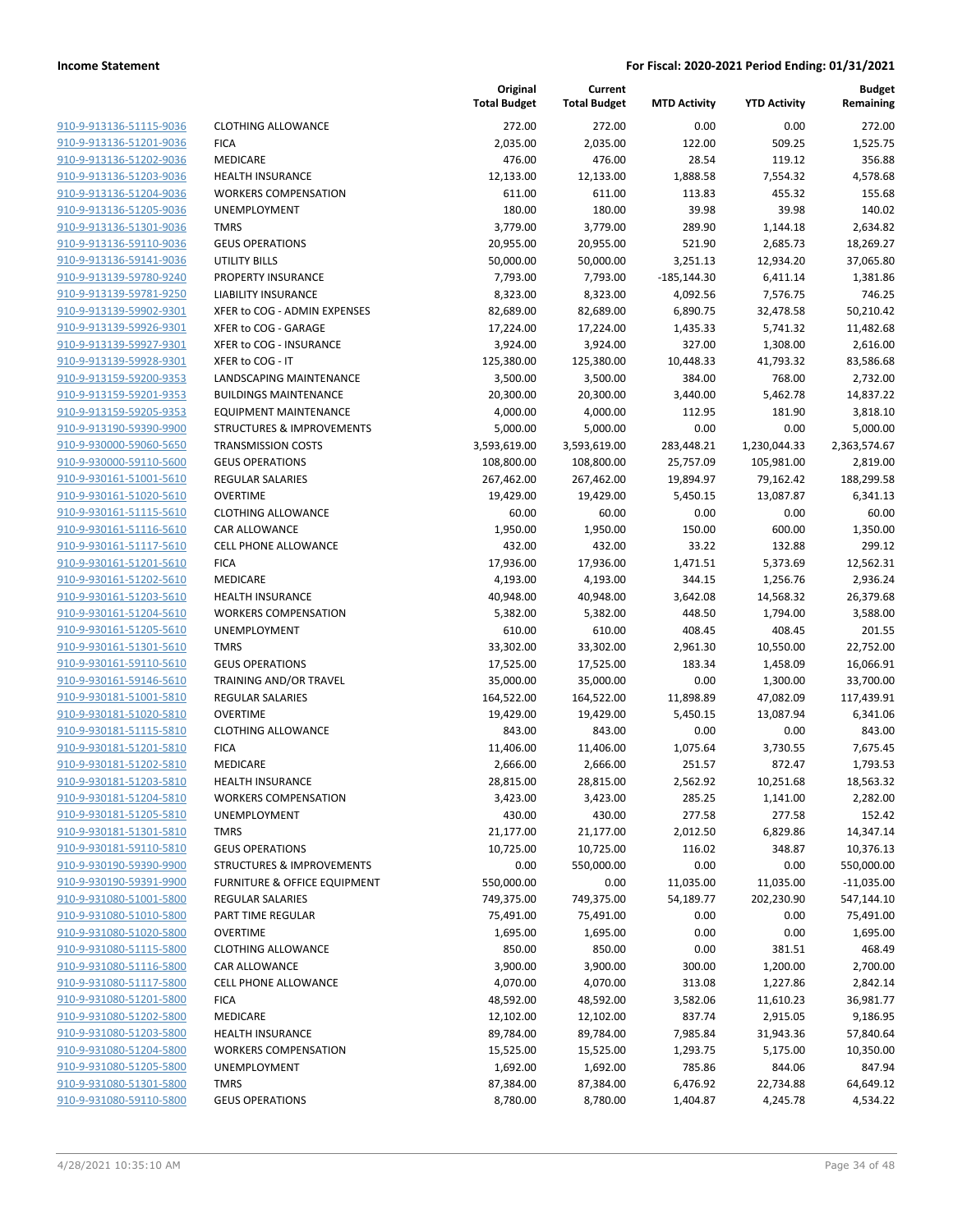| 910-9-931080-59146-5800                            | TRAINING AND/OR TRAVEL                               |
|----------------------------------------------------|------------------------------------------------------|
| 910-9-931080-59148-5800<br>910-9-931080-59205-5800 | FUEL<br><b>EQUIPMENT MAINTENANCE</b>                 |
| 910-9-931088-51001-5880                            | <b>REGULAR SALARIES</b>                              |
| 910-9-931088-51117-5880                            | <b>CELL PHONE ALLOWANCE</b>                          |
| 910-9-931088-51201-5880                            | <b>FICA</b>                                          |
| 910-9-931088-51202-5880                            | <b>MEDICARE</b>                                      |
| 910-9-931088-51203-5880                            | <b>HEALTH INSURANCE</b>                              |
| 910-9-931088-51204-5880                            | <b>WORKERS COMPENSATION</b>                          |
| 910-9-931088-51205-5880                            | <b>UNEMPLOYMENT</b>                                  |
| 910-9-931088-51301-5880                            | <b>TMRS</b>                                          |
| 910-9-931088-59110-5880                            | <b>GEUS OPERATIONS</b>                               |
| 910-9-931088-59146-5880                            | <b>TRAINING AND/OR TRAVEL</b>                        |
| 910-9-931092-51001-9202                            | <b>REGULAR SALARIES</b>                              |
| 910-9-931092-51116-9202                            | <b>CAR ALLOWANCE</b>                                 |
| 910-9-931092-51117-9202                            | <b>CELL PHONE ALLOWANCE</b>                          |
| 910-9-931092-51201-9202                            | <b>FICA</b>                                          |
| 910-9-931092-51202-9202                            | <b>MEDICARE</b>                                      |
| 910-9-931092-51203-9202                            | <b>HEALTH INSURANCE</b>                              |
| 910-9-931092-51204-9202                            | <b>WORKERS COMPENSATION</b>                          |
| 910-9-931092-51205-9202                            | <b>UNEMPLOYMENT</b>                                  |
| 910-9-931092-51301-9202                            | <b>TMRS</b>                                          |
| 910-9-931092-59110-9212                            | <b>GEUS OPERATIONS</b>                               |
| 910-9-931092-59130-9212                            | PHONE MANAGEMENT SERVICE                             |
| 910-9-931092-59133-9212                            | OFFICE 365                                           |
| 910-9-931092-59146-9212                            | TRAINING AND/OR TRAVEL                               |
| 910-9-931093-59205-9352                            | EQUIPMENT MAINTENANCE - IT                           |
| 910-9-931099-59391-9900                            | <b>FURNITURE &amp; OFFICE EQUIPMENT</b>              |
| 910-9-931462-51001-5620<br>910-9-931462-51115-5620 | <b>REGULAR SALARIES</b><br><b>CLOTHING ALLOWANCE</b> |
| 910-9-931462-51117-5620                            | <b>CELL PHONE ALLOWANCE</b>                          |
| 910-9-931462-51201-5620                            | <b>FICA</b>                                          |
| 910-9-931462-51202-5620                            | <b>MEDICARE</b>                                      |
| 910-9-931462-51203-5620                            | <b>HEALTH INSURANCE</b>                              |
| 910-9-931462-51204-5620                            | <b>WORKERS COMPENSATION</b>                          |
| 910-9-931462-51205-5620                            | <b>UNEMPLOYMENT</b>                                  |
| 910-9-931462-51301-5620                            | <b>TMRS</b>                                          |
| 910-9-931462-59110-5620                            | <b>GEUS OPERATIONS</b>                               |
| 910-9-931462-59146-5620                            | TRAINING AND/OR TRAVEL                               |
| 910-9-931462-59148-5620                            | <b>FUEL</b>                                          |
| 910-9-931462-59198-5620                            | <b>COLOCATION CHARGES</b>                            |
| 910-9-931462-59199-5620                            | LEASE OF DARK FIBER                                  |
| 910-9-931470-51001-5700                            | <b>REGULAR SALARIES</b>                              |
| 910-9-931470-51020-5700                            | <b>OVERTIME</b>                                      |
| 910-9-931470-51115-5700                            | <b>CLOTHING ALLOWANCE</b>                            |
| 910-9-931470-51117-5700                            | <b>CELL PHONE ALLOWANCE</b>                          |
| 910-9-931470-51201-5700                            | <b>FICA</b>                                          |
| 910-9-931470-51202-5700<br>910-9-931470-51203-5700 | MEDICARE<br><b>HEALTH INSURANCE</b>                  |
| 910-9-931470-51204-5700                            | <b>WORKERS COMPENSATION</b>                          |
| 910-9-931470-51205-5700                            | <b>UNEMPLOYMENT</b>                                  |
| 910-9-931470-51301-5700                            | <b>TMRS</b>                                          |
| 910-9-931470-59205-5700                            | EQUIPMENT MAINTENANCE                                |
| 910-9-931470-59253-5700                            | <b>TRANSMISSION SUBSTATION MAINT</b>                 |
| 910-9-931490-59353-9900                            | <b>TRANSMISSION SUBSTATIONS</b>                      |
| 910-9-931491-51001-9911                            | REGULAR SALARIES                                     |
| 910-9-931491-51020-9911                            | <b>OVERTIME</b>                                      |
| 910-9-931491-51201-9911                            | <b>FICA</b>                                          |
| 910-9-931491-51202-9911                            | <b>MEDICARE</b>                                      |
|                                                    |                                                      |

|                         |                                 | Original<br><b>Total Budget</b> | Current<br><b>Total Budget</b> | <b>MTD Activity</b> | <b>YTD Activity</b> | <b>Budget</b><br>Remaining |
|-------------------------|---------------------------------|---------------------------------|--------------------------------|---------------------|---------------------|----------------------------|
| 910-9-931080-59146-5800 | TRAINING AND/OR TRAVEL          | 14,600.00                       | 14,600.00                      | 0.00                | 0.00                | 14,600.00                  |
| 910-9-931080-59148-5800 | <b>FUEL</b>                     | 4,000.00                        | 4,000.00                       | 145.31              | 540.78              | 3,459.22                   |
| 910-9-931080-59205-5800 | <b>EQUIPMENT MAINTENANCE</b>    | 1,500.00                        | 1,500.00                       | 65.98               | 551.73              | 948.27                     |
| 910-9-931088-51001-5880 | <b>REGULAR SALARIES</b>         | 52,914.00                       | 52,914.00                      | 7,749.91            | 30,790.74           | 22,123.26                  |
| 910-9-931088-51117-5880 | <b>CELL PHONE ALLOWANCE</b>     | 960.00                          | 960.00                         | 73.84               | 295.36              | 664.64                     |
| 910-9-931088-51201-5880 | <b>FICA</b>                     | 3,340.00                        | 3,340.00                       | 432.77              | 1,755.45            | 1,584.55                   |
| 910-9-931088-51202-5880 | MEDICARE                        | 781.00                          | 781.00                         | 101.21              | 410.53              | 370.47                     |
| 910-9-931088-51203-5880 | <b>HEALTH INSURANCE</b>         | 12,133.00                       | 12,133.00                      | 1,079.17            | 4,316.68            | 7,816.32                   |
| 910-9-931088-51204-5880 | <b>WORKERS COMPENSATION</b>     | 1,002.00                        | 1,002.00                       | 83.50               | 334.00              | 668.00                     |
| 910-9-931088-51205-5880 | <b>UNEMPLOYMENT</b>             | 180.00                          | 180.00                         | 125.18              | 125.18              | 54.82                      |
| 910-9-931088-51301-5880 | <b>TMRS</b>                     | 6,202.00                        | 6,202.00                       | 907.57              | 3,524.56            | 2,677.44                   |
| 910-9-931088-59110-5880 | <b>GEUS OPERATIONS</b>          | 6,700.00                        | 6,700.00                       | 717.25              | 769.45              | 5,930.55                   |
| 910-9-931088-59146-5880 | TRAINING AND/OR TRAVEL          | 4,000.00                        | 4,000.00                       | 0.00                | 0.00                | 4,000.00                   |
| 910-9-931092-51001-9202 | <b>REGULAR SALARIES</b>         | 122,868.00                      | 122,868.00                     | 3,840.24            | 31,126.80           | 91,741.20                  |
| 910-9-931092-51116-9202 | CAR ALLOWANCE                   | 1,560.00                        | 1,560.00                       | 75.00               | 525.00              | 1,035.00                   |
| 910-9-931092-51117-9202 | <b>CELL PHONE ALLOWANCE</b>     | 1,632.00                        | 1,632.00                       | 92.31               | 468.93              | 1,163.07                   |
| 910-9-931092-51201-9202 | <b>FICA</b>                     | 7,816.00                        | 7,816.00                       | 657.33              | 2,399.60            | 5,416.40                   |
| 910-9-931092-51202-9202 | MEDICARE                        | 1,828.00                        | 1,828.00                       | 153.73              | 561.18              | 1,266.82                   |
| 910-9-931092-51203-9202 | <b>HEALTH INSURANCE</b>         | 20,626.00                       | 20,626.00                      | 1,834.58            | 7,338.32            | 13,287.68                  |
| 910-9-931092-51204-9202 | <b>WORKERS COMPENSATION</b>     | 2,345.00                        | 2,345.00                       | 195.42              | 781.68              | 1,563.32                   |
| 910-9-931092-51205-9202 | UNEMPLOYMENT                    | 306.00                          | 306.00                         | 169.73              | 169.73              | 136.27                     |
| 910-9-931092-51301-9202 | <b>TMRS</b>                     | 14,513.00                       | 14,513.00                      | 1,230.55            | 4,393.27            | 10,119.73                  |
| 910-9-931092-59110-9212 | <b>GEUS OPERATIONS</b>          | 32,889.00                       | 32,889.00                      | 404.92              | 5,415.00            | 27,474.00                  |
| 910-9-931092-59130-9212 | PHONE MANAGEMENT SERVICE        | 81,000.00                       | 81,000.00                      | 6,672.00            | 26,688.00           | 54,312.00                  |
| 910-9-931092-59133-9212 | OFFICE 365                      | 19,200.00                       | 19,200.00                      | 1,548.50            | 6,194.00            | 13,006.00                  |
| 910-9-931092-59146-9212 | TRAINING AND/OR TRAVEL          | 8,700.00                        | 8,700.00                       | 0.00                | 637.34              | 8,062.66                   |
| 910-9-931093-59205-9352 | EQUIPMENT MAINTENANCE - IT      | 24,500.00                       | 24,500.00                      | 0.00                | 679.80              | 23,820.20                  |
| 910-9-931099-59391-9900 | FURNITURE & OFFICE EQUIPMENT    | 128,000.00                      | 128,000.00                     | 10,891.27           | 110,975.69          | 17,024.31                  |
| 910-9-931462-51001-5620 | <b>REGULAR SALARIES</b>         | 52,399.00                       | 52,399.00                      | 4,052.00            | 16,242.02           | 36,156.98                  |
| 910-9-931462-51115-5620 | <b>CLOTHING ALLOWANCE</b>       | 150.00                          | 150.00                         | 0.00                | 24.00               | 126.00                     |
| 910-9-931462-51117-5620 | <b>CELL PHONE ALLOWANCE</b>     | 318.00                          | 318.00                         | 24.46               | 97.84               | 220.16                     |
| 910-9-931462-51201-5620 | <b>FICA</b>                     | 3,268.00                        | 3,268.00                       | 212.12              | 867.07              | 2,400.93                   |
| 910-9-931462-51202-5620 | MEDICARE                        | 764.00                          | 764.00                         | 49.60               | 202.80              | 561.20                     |
| 910-9-931462-51203-5620 | <b>HEALTH INSURANCE</b>         | 6,067.00                        | 6,067.00                       | 539.58              | 2,158.32            | 3,908.68                   |
| 910-9-931462-51204-5620 | <b>WORKERS COMPENSATION</b>     | 997.00                          | 997.00                         | 83.08               | 332.32              | 664.68                     |
| 910-9-931462-51205-5620 | UNEMPLOYMENT                    | 89.00                           | 89.00                          | 65.22               | 65.22               | 23.78                      |
| 910-9-931462-51301-5620 | <b>TMRS</b>                     | 6,069.00                        | 6,069.00                       | 472.86              | 1,852.49            | 4,216.51                   |
| 910-9-931462-59110-5620 | <b>GEUS OPERATIONS</b>          | 8,485.00                        | 8,485.00                       | 447.04              | 1,736.23            | 6,748.77                   |
| 910-9-931462-59146-5620 | TRAINING AND/OR TRAVEL          | 3,000.00                        | 3,000.00                       | 0.00                | 0.00                | 3,000.00                   |
| 910-9-931462-59148-5620 | <b>FUEL</b>                     | 1,900.00                        | 1,900.00                       | 117.73              | 701.68              | 1,198.32                   |
| 910-9-931462-59198-5620 | <b>COLOCATION CHARGES</b>       | 10,189.00                       | 10,189.00                      | 10,189.00           | 10,189.00           | 0.00                       |
| 910-9-931462-59199-5620 | LEASE OF DARK FIBER             | 324,000.00                      | 324,000.00                     | 324,000.00          | 324,000.00          | 0.00                       |
| 910-9-931470-51001-5700 | <b>REGULAR SALARIES</b>         | 91,588.00                       | 91,588.00                      | 7,136.04            | 28,585.71           | 63,002.29                  |
| 910-9-931470-51020-5700 | <b>OVERTIME</b>                 | 4,978.00                        | 4,978.00                       | 49.17               | 738.80              | 4,239.20                   |
| 910-9-931470-51115-5700 | <b>CLOTHING ALLOWANCE</b>       | 844.00                          | 844.00                         | 0.00                | 0.00                | 844.00                     |
| 910-9-931470-51117-5700 | <b>CELL PHONE ALLOWANCE</b>     | 432.00                          | 432.00                         | 49.86               | 199.44              | 232.56                     |
| 910-9-931470-51201-5700 | <b>FICA</b>                     | 6,014.00                        | 6,014.00                       | 385.77              | 1,604.80            | 4,409.20                   |
| 910-9-931470-51202-5700 | MEDICARE                        | 1,407.00                        | 1,407.00                       | 90.22               | 375.32              | 1,031.68                   |
| 910-9-931470-51203-5700 | <b>HEALTH INSURANCE</b>         | 18,201.00                       | 18,201.00                      | 1,618.75            | 6,475.00            | 11,726.00                  |
| 910-9-931470-51204-5700 | <b>WORKERS COMPENSATION</b>     | 1,836.00                        | 1,836.00                       | 153.00              | 612.00              | 1,224.00                   |
| 910-9-931470-51205-5700 | UNEMPLOYMENT                    | 266.00                          | 266.00                         | 115.76              | 115.76              | 150.24                     |
| 910-9-931470-51301-5700 | <b>TMRS</b>                     | 11,167.00                       | 11,167.00                      | 839.26              | 3,346.73            | 7,820.27                   |
| 910-9-931470-59205-5700 | <b>EQUIPMENT MAINTENANCE</b>    | 4,150.00                        | 4,150.00                       | 60.88               | 2,583.30            | 1,566.70                   |
| 910-9-931470-59253-5700 | TRANSMISSION SUBSTATION MAINT   | 19,278.00                       | 19,278.00                      | 1,181.95            | 2,479.22            | 16,798.78                  |
| 910-9-931490-59353-9900 | <b>TRANSMISSION SUBSTATIONS</b> | 1,246,800.00                    | 1,246,800.00                   | 541.62              | 7,759.67            | 1,239,040.33               |
| 910-9-931491-51001-9911 | <b>REGULAR SALARIES</b>         | 2,428.00                        | 2,428.00                       | 0.00                | 0.00                | 2,428.00                   |
| 910-9-931491-51020-9911 | <b>OVERTIME</b>                 | 84.00                           | 84.00                          | 0.00                | 0.00                | 84.00                      |
| 910-9-931491-51201-9911 | <b>FICA</b>                     | 156.00                          | 156.00                         | 0.00                | 0.00                | 156.00                     |
| 910-9-931491-51202-9911 | <b>MEDICARE</b>                 | 37.00                           | 37.00                          | 0.00                | 0.00                | 37.00                      |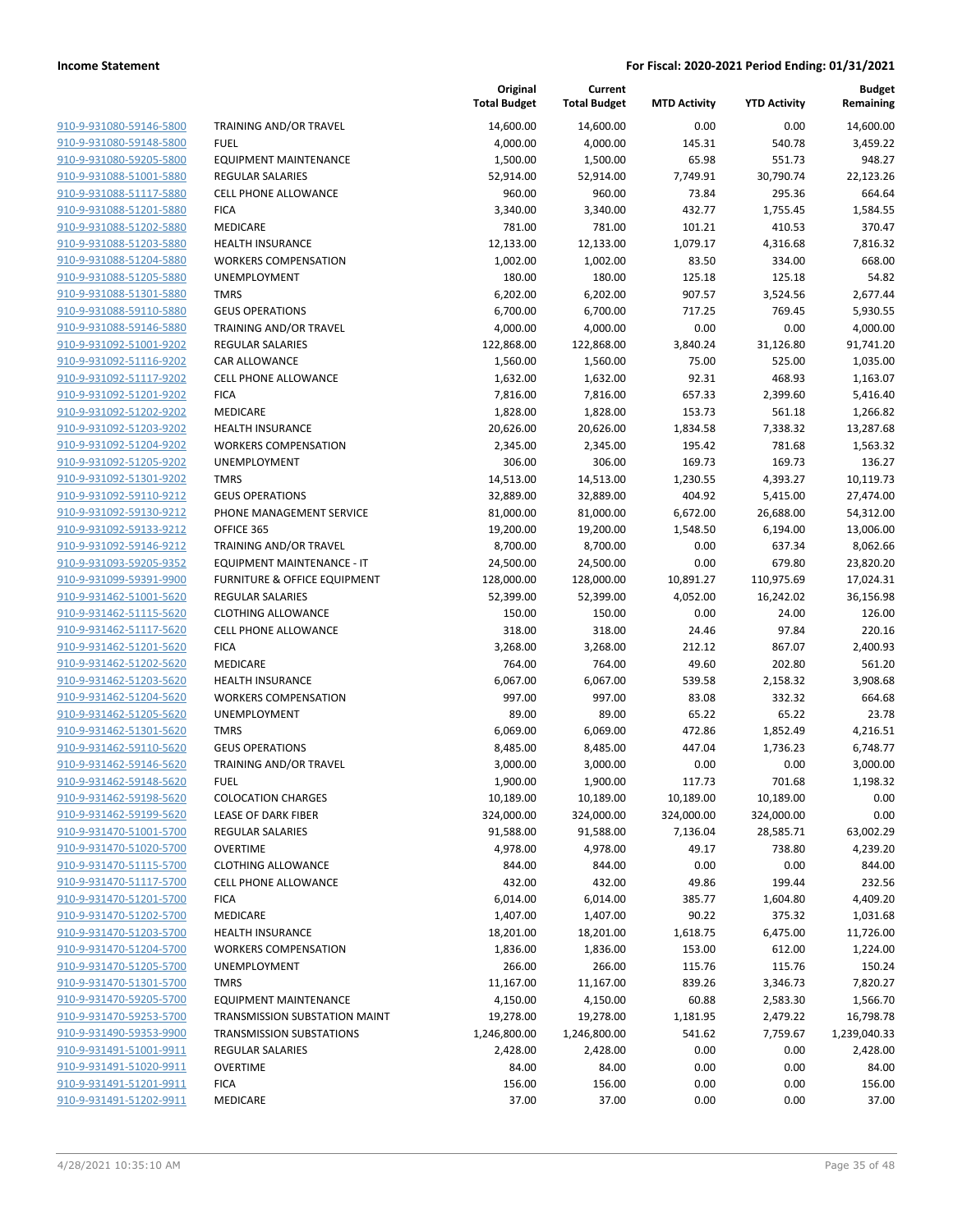| 910-9-931491-51205-9911                    |
|--------------------------------------------|
| 910-9-931491-51301-9911                    |
| 910-9-931528-51001-5820                    |
| 910-9-931528-51115-5820                    |
| 910-9-931528-51117-5820                    |
| 910-9-931528-51201-5820                    |
| 910-9-931528-51202-5820                    |
| 910-9-931528-51203-5820                    |
| 910-9-931528-51204-5820                    |
| 910-9-931528-51205-5820                    |
| 910-9-931528-51301-5820                    |
| 910-9-931528-59110-5820                    |
| 910-9-931528-59146-5820                    |
|                                            |
| 910-9-931528-59148-5820                    |
| 910-9-931529-51001-5920                    |
| 910-9-931529-51020-5920                    |
| 910-9-931529-51115-5920                    |
| 910-9-931529-51117-5920                    |
| 910-9-931529-51201-5920                    |
| 910-9-931529-51202-5920                    |
| 910-9-931529-51203-5920                    |
| 910-9-931529-51204-5920                    |
| 910-9-931529-51205-5920                    |
| 910-9-931529-51301-5920                    |
| 910-9-931529-59205-5920                    |
| 910-9-931529-59262-5920                    |
| 910-9-931590-59362-9900                    |
| 910-9-931591-51001-9912                    |
|                                            |
| 910-9-931591-51020-9912                    |
| <u>910-9-931591-51201-9912</u>             |
| 910-9-931591-51202-9912                    |
| 910-9-931591-51205-9912                    |
| 910-9-931591-51301-9912                    |
| 910-9-932467-51001-5671                    |
| 910-9-932467-51020-5671                    |
| <u>910-9-932467-51115-5671</u>             |
| 910-9-932467-51201-5671                    |
| 910-9-932467-51202-5671                    |
| 910-9-932467-51203-5671                    |
| 910-9-932467-51204-5671                    |
| 910-9-932467-51205-5671                    |
| <u>910-9-932467-51301-5671</u>             |
| 910-9-932467-59110-5671                    |
| 910-9-932467-59146-5671                    |
|                                            |
| 910-9-932467-59148-5671                    |
| <u>910-9-932474-51001-5740</u>             |
| 910-9-932474-51020-5740                    |
| 910-9-932474-51115-5740                    |
| 910-9-932474-51201-5740                    |
| 910-9-932474-51202-5740                    |
| 910-9-932474-51203-5740                    |
| 910-9-932474-51204-5740                    |
| <u>910-9-932474-51205-5740</u>             |
| 910-9-932474-51301-5740                    |
| 910-9-932474-59257-5740                    |
| <u>910-9-932490-59356-9900</u>             |
| <u>910-9-932491-51001-9913</u>             |
| <u>910-9-932491-51201-</u><br><u>-9913</u> |
|                                            |
| 910-9-932491-51202-9913                    |

|                         |                                     | Original<br><b>Total Budget</b> | Current<br><b>Total Budget</b> | <b>MTD Activity</b> | <b>YTD Activity</b> | <b>Budget</b><br>Remaining |
|-------------------------|-------------------------------------|---------------------------------|--------------------------------|---------------------|---------------------|----------------------------|
| 910-9-931491-51205-9911 | <b>UNEMPLOYMENT</b>                 | 5.00                            | 5.00                           | 0.00                | 0.00                | 5.00                       |
| 910-9-931491-51301-9911 | <b>TMRS</b>                         | 290.00                          | 290.00                         | 0.00                | 0.00                | 290.00                     |
| 910-9-931528-51001-5820 | <b>REGULAR SALARIES</b>             | 52,546.00                       | 52,546.00                      | 4,052.00            | 16,242.01           | 36,303.99                  |
| 910-9-931528-51115-5820 | <b>CLOTHING ALLOWANCE</b>           | 150.00                          | 150.00                         | 0.00                | 23.99               | 126.01                     |
| 910-9-931528-51117-5820 | <b>CELL PHONE ALLOWANCE</b>         | 318.00                          | 318.00                         | 24.46               | 97.84               | 220.16                     |
| 910-9-931528-51201-5820 | <b>FICA</b>                         | 3,277.00                        | 3,277.00                       | 252.74              | 1,013.07            | 2,263.93                   |
| 910-9-931528-51202-5820 | MEDICARE                            | 766.00                          | 766.00                         | 59.10               | 236.90              | 529.10                     |
| 910-9-931528-51203-5820 | <b>HEALTH INSURANCE</b>             | 6,067.00                        | 6,067.00                       | 539.58              | 2,158.32            | 3,908.68                   |
| 910-9-931528-51204-5820 | <b>WORKERS COMPENSATION</b>         | 997.00                          | 997.00                         | 83.08               | 332.32              | 664.68                     |
| 910-9-931528-51205-5820 | UNEMPLOYMENT                        | 89.00                           | 89.00                          | 65.22               | 65.22               | 23.78                      |
| 910-9-931528-51301-5820 | <b>TMRS</b>                         | 6,086.00                        | 6,086.00                       | 472.86              | 1,852.49            | 4,233.51                   |
| 910-9-931528-59110-5820 | <b>GEUS OPERATIONS</b>              | 8,485.00                        | 8,485.00                       | 120.81              | 803.85              | 7,681.15                   |
| 910-9-931528-59146-5820 | TRAINING AND/OR TRAVEL              | 5,970.00                        | 5,970.00                       | 0.00                | 0.00                | 5,970.00                   |
| 910-9-931528-59148-5820 | <b>FUEL</b>                         | 2,300.00                        | 2,300.00                       | 197.64              | 658.14              | 1,641.86                   |
| 910-9-931529-51001-5920 | <b>REGULAR SALARIES</b>             | 91,847.00                       | 91,847.00                      | 7,136.02            | 28,585.58           | 63,261.42                  |
| 910-9-931529-51020-5920 | <b>OVERTIME</b>                     | 4,992.00                        | 4,992.00                       | 49.18               | 738.84              | 4,253.16                   |
| 910-9-931529-51115-5920 | <b>CLOTHING ALLOWANCE</b>           | 730.00                          | 730.00                         | 0.00                | 180.00              | 550.00                     |
| 910-9-931529-51117-5920 | <b>CELL PHONE ALLOWANCE</b>         | 432.00                          | 432.00                         | 49.80               | 199.20              | 232.80                     |
| 910-9-931529-51201-5920 | <b>FICA</b>                         | 6,031.00                        | 6,031.00                       | 448.57              | 1,830.46            | 4,200.54                   |
| 910-9-931529-51202-5920 | <b>MEDICARE</b>                     | 1,411.00                        | 1,411.00                       | 104.91              | 428.09              | 982.91                     |
| 910-9-931529-51203-5920 | <b>HEALTH INSURANCE</b>             | 18,201.00                       | 18,201.00                      | 1,618.75            | 6,475.00            | 11,726.00                  |
| 910-9-931529-51204-5920 | <b>WORKERS COMPENSATION</b>         | 1,836.00                        | 1,836.00                       | 153.00              | 612.00              | 1,224.00                   |
| 910-9-931529-51205-5920 | UNEMPLOYMENT                        | 266.00                          | 266.00                         | 115.76              | 115.76              | 150.24                     |
| 910-9-931529-51301-5920 | <b>TMRS</b>                         | 11,198.00                       | 11,198.00                      | 839.26              | 3,346.73            | 7,851.27                   |
| 910-9-931529-59205-5920 | <b>EQUIPMENT MAINTENANCE</b>        | 5,250.00                        | 5,250.00                       | 0.00                | 7,342.62            | $-2,092.62$                |
| 910-9-931529-59262-5920 | DISTRIBUTION SUBSTATION MAINTENANCE | 32,878.00                       | 32,878.00                      | 963.00              | 2,031.62            | 30,846.38                  |
| 910-9-931590-59362-9900 | <b>DISTRIBUTION SUBSTATIONS</b>     | 1,870,200.00                    | 1,870,200.00                   | 541.61              | 9,952.66            | 1,860,247.34               |
| 910-9-931591-51001-9912 | <b>REGULAR SALARIES</b>             | 2,022.00                        | 2,022.00                       | 0.00                | 0.00                | 2,022.00                   |
| 910-9-931591-51020-9912 | <b>OVERTIME</b>                     | 70.00                           | 70.00                          | 0.00                | 0.00                | 70.00                      |
| 910-9-931591-51201-9912 | <b>FICA</b>                         | 130.00                          | 130.00                         | 0.00                | 0.00                | 130.00                     |
| 910-9-931591-51202-9912 | MEDICARE                            | 31.00                           | 31.00                          | 0.00                | 0.00                | 31.00                      |
| 910-9-931591-51205-9912 | UNEMPLOYMENT                        | 5.00                            | 5.00                           | 0.00                | 0.00                | 5.00                       |
| 910-9-931591-51301-9912 | <b>TMRS</b>                         | 242.00                          | 242.00                         | 0.00                | 0.00                | 242.00                     |
| 910-9-932467-51001-5671 | <b>REGULAR SALARIES</b>             | 63,917.00                       | 63,917.00                      | 4,885.41            | 14,881.70           | 49,035.30                  |
| 910-9-932467-51020-5671 | <b>OVERTIME</b>                     | 15,672.00                       | 15,672.00                      | 832.73              | 1,943.04            | 13,728.96                  |
| 910-9-932467-51115-5671 | <b>CLOTHING ALLOWANCE</b>           | 980.00                          | 980.00                         | 0.00                | 0.00                | 980.00                     |
| 910-9-932467-51201-5671 | <b>FICA</b>                         | 4,935.00                        | 4,935.00                       | 333.73              | 950.47              | 3,984.53                   |
| 910-9-932467-51202-5671 | MEDICARE                            | 1,154.00                        | 1,154.00                       | 78.05               | 222.28              | 931.72                     |
| 910-9-932467-51203-5671 | <b>HEALTH INSURANCE</b>             | 12,133.00                       | 12,133.00                      | 1,079.17            | 4,316.68            | 7,816.32                   |
| 910-9-932467-51204-5671 | <b>WORKERS COMPENSATION</b>         | 1,770.00                        | 1,770.00                       | 147.50              | 590.00              | 1,180.00                   |
| 910-9-932467-51205-5671 | <b>UNEMPLOYMENT</b>                 | 151.00                          | 151.00                         | 91.49               | 91.49               | 59.51                      |
| 910-9-932467-51301-5671 | <b>TMRS</b>                         | 9,163.00                        | 9,163.00                       | 663.30              | 1,912.79            | 7,250.21                   |
| 910-9-932467-59110-5671 | <b>GEUS OPERATIONS</b>              | 3,000.00                        | 3,000.00                       | 29.26               | 64.49               | 2,935.51                   |
| 910-9-932467-59146-5671 | <b>TRAINING AND/OR TRAVEL</b>       | 1,000.00                        | 1,000.00                       | 0.00                | 0.00                | 1,000.00                   |
| 910-9-932467-59148-5671 | <b>FUEL</b>                         | 4,700.00                        | 4,700.00                       | 258.05              | 1,349.13            | 3,350.87                   |
| 910-9-932474-51001-5740 | REGULAR SALARIES                    | 59,915.00                       | 59,915.00                      | 4,459.98            | 14,865.41           | 45,049.59                  |
| 910-9-932474-51020-5740 | <b>OVERTIME</b>                     | 14,690.00                       | 14,690.00                      | 619.92              | 1,136.52            | 13,553.48                  |
| 910-9-932474-51115-5740 | <b>CLOTHING ALLOWANCE</b>           | 980.00                          | 980.00                         | 0.00                | 0.00                | 980.00                     |
| 910-9-932474-51201-5740 | <b>FICA</b>                         | 4,625.00                        | 4,625.00                       | 293.04              | 914.00              | 3,711.00                   |
| 910-9-932474-51202-5740 | MEDICARE                            | 1,081.00                        | 1,081.00                       | 68.54               | 213.77              | 867.23                     |
| 910-9-932474-51203-5740 | <b>HEALTH INSURANCE</b>             | 12,133.00                       | 12,133.00                      | 1,079.17            | 4,316.68            | 7,816.32                   |
| 910-9-932474-51204-5740 | <b>WORKERS COMPENSATION</b>         | 1,660.00                        | 1,660.00                       | 138.33              | 553.32              | 1,106.68                   |
| 910-9-932474-51205-5740 | <b>UNEMPLOYMENT</b>                 | 151.00                          | 151.00                         | 81.28               | 81.28               | 69.72                      |
| 910-9-932474-51301-5740 | <b>TMRS</b>                         | 8,589.00                        | 8,589.00                       | 589.27              | 1,818.00            | 6,771.00                   |
| 910-9-932474-59257-5740 | TRANSMISSION LINE MAINTENANCE       | 85,440.00                       | 85,440.00                      | 8,372.68            | 16,752.32           | 68,687.68                  |
| 910-9-932490-59356-9900 | <b>GEUS TRANSMISSION LINES</b>      | 112,000.00                      | 112,000.00                     | $-98.25$            | 15,368.24           | 96,631.76                  |
| 910-9-932491-51001-9913 | REGULAR SALARIES                    | 24,223.00                       | 24,223.00                      | 0.00                | 3,912.82            | 20,310.18                  |
| 910-9-932491-51201-9913 | <b>FICA</b>                         | 1,870.00                        | 1,870.00                       | 0.00                | 296.68              | 1,573.32                   |
| 910-9-932491-51202-9913 | MEDICARE                            | 438.00                          | 438.00                         | 0.00                | 69.39               | 368.61                     |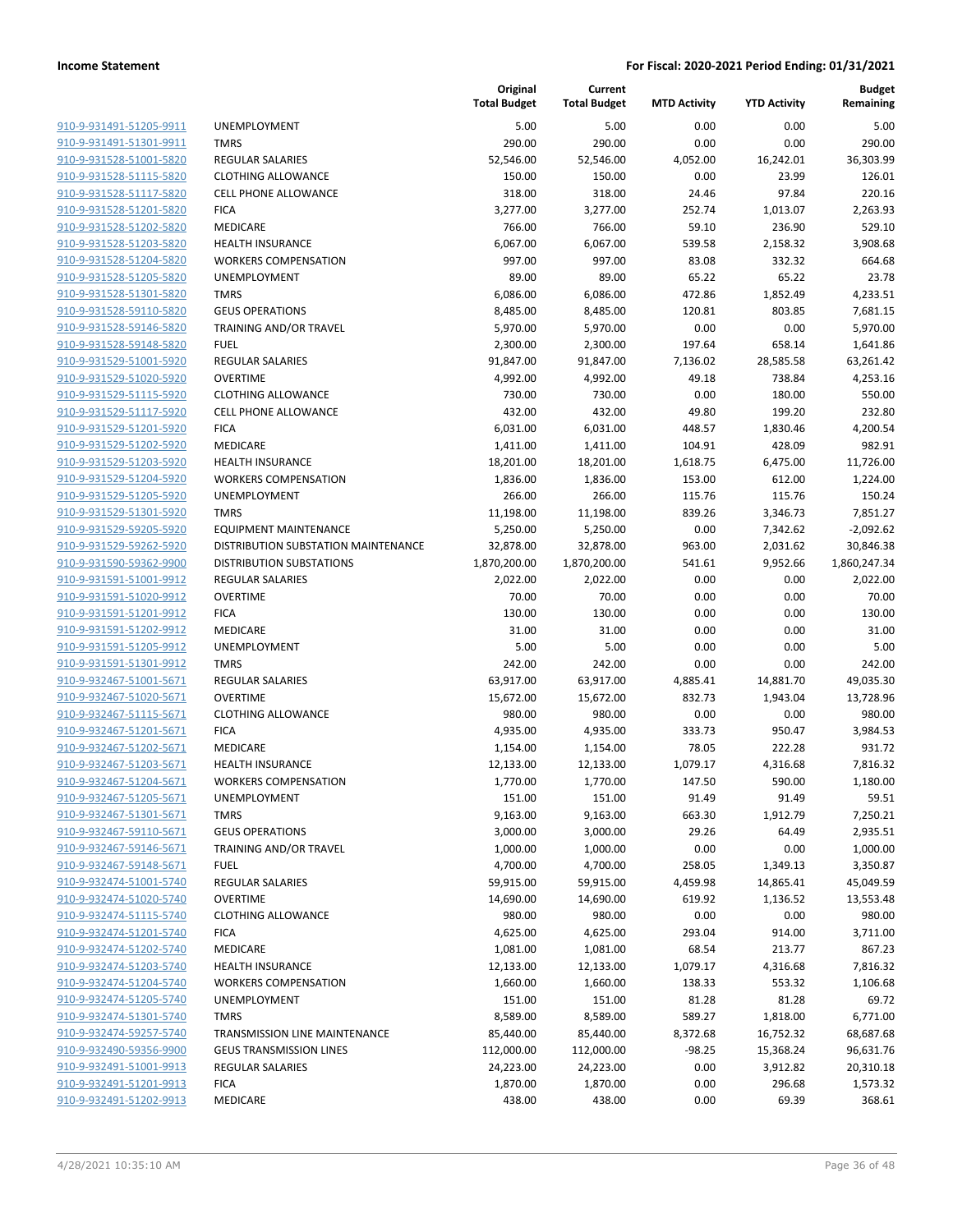| 910-9-932491-51205-9913                            |
|----------------------------------------------------|
| 910-9-932491-51301-9913                            |
| 910-9-932500-51001-5801                            |
| 910-9-932500-51115-5801                            |
| 910-9-932500-51117-5801                            |
| 910-9-932500-51201-5801                            |
| 910-9-932500-51202-5801                            |
| 910-9-932500-51203-5801                            |
| 910-9-932500-51204-5801                            |
| <u>910-9-932500-51205-5801</u>                     |
| 910-9-932500-51301-5801                            |
| 910-9-932500-59110-5801                            |
| 910-9-932500-59112-5801                            |
| 910-9-932500-59146-5801                            |
| <u>910-9-932500-59148-5801</u>                     |
| 910-9-932503-51001-5830                            |
| 910-9-932503-51020-5830                            |
| 910-9-932503-51115-5830                            |
| 910-9-932503-51117-5830                            |
| 910-9-932503-51201-5830                            |
| 910-9-932503-51202-5830                            |
| 910-9-932503-51203-5830                            |
| 910-9-932503-51204-5830                            |
| 910-9-932503-51205-5830                            |
| 910-9-932503-51301-5830                            |
| 910-9-932503-59110-5830                            |
| 910-9-932503-59148-5830                            |
| 910-9-932504-51001-5840                            |
| 910-9-932504-51020-5840                            |
|                                                    |
| <u>910-9-932504-51115-5840</u>                     |
| 910-9-932504-51117-5840<br>910-9-932504-51201-5840 |
|                                                    |
| 910-9-932504-51202-5840                            |
| 910-9-932504-51203-5840                            |
| <u>910-9-932504-51204-5840</u>                     |
| 910-9-932504-51205-5840                            |
| 910-9-932504-51301-5840                            |
| 910-9-932504-59110-5840                            |
| 910-9-932504-59148-5840                            |
| 910-9-932505-51001-5850                            |
| 910-9-932505-51020-5850                            |
| 910-9-932505-51201-5850                            |
| 910-9-932505-51202-5850                            |
| 910-9-932505-51205-5850                            |
| <u>910-9-932505-51301-5850</u>                     |
| 910-9-932506-51001-5860                            |
| 910-9-932506-51115-5860                            |
| 910-9-932506-51117-5860                            |
| 910-9-932506-51201-5860                            |
| <u>910-9-932506-51202-5860</u>                     |
| 910-9-932506-51203-5860                            |
| 910-9-932506-51204-5860                            |
| 910-9-932506-51205-5860                            |
| 910-9-932506-51301-5860                            |
| <u>910-9-932506-59110-5860</u>                     |
| 910-9-932506-59148-5860                            |
| 910-9-932507-51001-5870                            |
| 910-9-932507-51020-5870                            |
| 910-9-932507-51102-5870                            |
|                                                    |

| <b>UNEMPLOYMENT</b>         |
|-----------------------------|
| <b>TMRS</b>                 |
| <b>REGULAR SALARIES</b>     |
| <b>CLOTHING ALLOWANCE</b>   |
| <b>CELL PHONE ALLOWANCE</b> |
| <b>FICA</b>                 |
| <b>MEDICARE</b>             |
| <b>HEALTH INSURANCE</b>     |
| <b>WORKERS COMPENSATION</b> |
| <b>UNEMPLOYMENT</b>         |
| <b>TMRS</b>                 |
| <b>GEUS OPERATIONS</b>      |
| SAFETY                      |
| TRAINING AND/OR TRAVEL      |
| FUEL                        |
| <b>REGULAR SALARIES</b>     |
| <b>OVERTIME</b>             |
| <b>CLOTHING ALLOWANCE</b>   |
| <b>CELL PHONE ALLOWANCE</b> |
| <b>FICA</b>                 |
| <b>MEDICARE</b>             |
| <b>HEALTH INSURANCE</b>     |
| <b>WORKERS COMPENSATION</b> |
| <b>UNEMPLOYMENT</b>         |
| <b>TMRS</b>                 |
| <b>GEUS OPERATIONS</b>      |
| FUEL                        |
| <b>REGULAR SALARIES</b>     |
| <b>OVERTIME</b>             |
| <b>CLOTHING ALLOWANCE</b>   |
| <b>CELL PHONE ALLOWANCE</b> |
| <b>FICA</b>                 |
| <b>MEDICARE</b>             |
| <b>HEALTH INSURANCE</b>     |
| <b>WORKERS COMPENSATION</b> |
| <b>UNEMPLOYMENT</b>         |
| <b>TMRS</b>                 |
| <b>GEUS OPERATIONS</b>      |
| <b>FUEL</b>                 |
| <b>REGULAR SALARIES</b>     |
| OVERTIME                    |
| <b>FICA</b>                 |
| <b>MEDICARE</b>             |
| <b>UNEMPLOYMENT</b>         |
| <b>TMRS</b>                 |
| <b>REGULAR SALARIES</b>     |
| <b>CLOTHING ALLOWANCE</b>   |
| <b>CELL PHONE ALLOWANCE</b> |
| <b>FICA</b>                 |
| <b>MEDICARE</b>             |
| <b>HEALTH INSURANCE</b>     |
| <b>WORKERS COMPENSATION</b> |
| <b>UNEMPLOYMENT</b>         |
| <b>TMRS</b>                 |
| <b>GEUS OPERATIONS</b>      |
| <b>FUEL</b>                 |
| <b>REGULAR SALARIES</b>     |
| <b>OVERTIME</b>             |
|                             |

|                                                    |                                            | Original<br><b>Total Budget</b> | Current<br><b>Total Budget</b> | <b>MTD Activity</b> | <b>YTD Activity</b> | <b>Budget</b><br>Remaining |
|----------------------------------------------------|--------------------------------------------|---------------------------------|--------------------------------|---------------------|---------------------|----------------------------|
| 910-9-932491-51205-9913                            | UNEMPLOYMENT                               | 58.00                           | 58.00                          | 0.00                | 0.00                | 58.00                      |
| 910-9-932491-51301-9913                            | <b>TMRS</b>                                | 3,472.00                        | 3,472.00                       | 0.00                | 554.61              | 2,917.39                   |
| 910-9-932500-51001-5801                            | <b>REGULAR SALARIES</b>                    | 130,129.00                      | 130,129.00                     | 10,009.96           | 40,107.87           | 90,021.13                  |
| 910-9-932500-51115-5801                            | <b>CLOTHING ALLOWANCE</b>                  | 430.00                          | 430.00                         | 0.00                | 0.00                | 430.00                     |
| 910-9-932500-51117-5801                            | <b>CELL PHONE ALLOWANCE</b>                | 636.00                          | 636.00                         | 48.92               | 195.68              | 440.32                     |
| 910-9-932500-51201-5801                            | <b>FICA</b>                                | 7,961.00                        | 7,961.00                       | 586.68              | 2,362.01            | 5,598.99                   |
| 910-9-932500-51202-5801                            | MEDICARE                                   | 1,896.00                        | 1,896.00                       | 137.20              | 552.38              | 1,343.62                   |
| 910-9-932500-51203-5801                            | <b>HEALTH INSURANCE</b>                    | 12,133.00                       | 12,133.00                      | 1,079.17            | 4,316.68            | 7,816.32                   |
| 910-9-932500-51204-5801                            | <b>WORKERS COMPENSATION</b>                | 2,433.00                        | 2,433.00                       | 202.75              | 811.00              | 1,622.00                   |
| 910-9-932500-51205-5801                            | UNEMPLOYMENT                               | 180.00                          | 180.00                         | 144.00              | 144.00              | 36.00                      |
| 910-9-932500-51301-5801                            | <b>TMRS</b>                                | 15,054.00                       | 15,054.00                      | 1,166.84            | 4,561.70            | 10,492.30                  |
| 910-9-932500-59110-5801                            | <b>GEUS OPERATIONS</b>                     | 4,860.00                        | 4,860.00                       | 362.61              | 1,083.59            | 3,776.41                   |
| 910-9-932500-59112-5801                            | SAFETY                                     | 44,450.00                       | 44,450.00                      | 310.19              | 2,436.56            | 42,013.44                  |
| 910-9-932500-59146-5801                            | TRAINING AND/OR TRAVEL                     | 14,000.00                       | 14,000.00                      | 0.00                | $-2,249.07$         | 16,249.07                  |
| 910-9-932500-59148-5801                            | <b>FUEL</b>                                | 5,000.00                        | 5,000.00                       | 416.73              | 1,426.74            | 3,573.26                   |
| 910-9-932503-51001-5830                            | <b>REGULAR SALARIES</b>                    | 160,869.00                      | 160,869.00                     | 10,908.12           | 41,436.52           | 119,432.48                 |
| 910-9-932503-51020-5830                            | <b>OVERTIME</b>                            | 31,025.00<br>2,161.00           | 31,025.00                      | 642.56              | 2,314.77            | 28,710.23                  |
| 910-9-932503-51115-5830<br>910-9-932503-51117-5830 | <b>CLOTHING ALLOWANCE</b>                  |                                 | 2,161.00                       | 0.00                | 0.00                | 2,161.00                   |
| 910-9-932503-51201-5830                            | <b>CELL PHONE ALLOWANCE</b><br><b>FICA</b> | 318.00<br>11,917.00             | 318.00<br>11,917.00            | 24.46<br>625.27     | 97.84<br>2,416.07   | 220.16<br>9,500.93         |
| 910-9-932503-51202-5830                            | MEDICARE                                   | 2,788.00                        | 2,788.00                       | 146.23              | 565.05              | 2,222.95                   |
| 910-9-932503-51203-5830                            | <b>HEALTH INSURANCE</b>                    | 24,268.00                       | 24,268.00                      | 2,158.33            | 8,633.32            | 15,634.68                  |
| 910-9-932503-51204-5830                            | <b>WORKERS COMPENSATION</b>                | 3,861.00                        | 3,861.00                       | 321.75              | 1,287.00            | 2,574.00                   |
| 910-9-932503-51205-5830                            | <b>UNEMPLOYMENT</b>                        | 333.00                          | 333.00                         | 185.20              | 185.20              | 147.80                     |
| 910-9-932503-51301-5830                            | <b>TMRS</b>                                | 22,126.00                       | 22,126.00                      | 1,342.73            | 4,973.54            | 17,152.46                  |
| 910-9-932503-59110-5830                            | <b>GEUS OPERATIONS</b>                     | 40,500.00                       | 40,500.00                      | 1,915.18            | 3,983.89            | 36,516.11                  |
| 910-9-932503-59148-5830                            | <b>FUEL</b>                                | 25,000.00                       | 25,000.00                      | 1,829.88            | 6,912.69            | 18,087.31                  |
| 910-9-932504-51001-5840                            | <b>REGULAR SALARIES</b>                    | 160,869.00                      | 160,869.00                     | 10,908.10           | 41,436.36           | 119,432.64                 |
| 910-9-932504-51020-5840                            | <b>OVERTIME</b>                            | 31,025.00                       | 31,025.00                      | 642.55              | 2,314.78            | 28,710.22                  |
| 910-9-932504-51115-5840                            | <b>CLOTHING ALLOWANCE</b>                  | 2,160.00                        | 2,160.00                       | 0.00                | 0.00                | 2,160.00                   |
| 910-9-932504-51117-5840                            | <b>CELL PHONE ALLOWANCE</b>                | 318.00                          | 318.00                         | 24.46               | 97.84               | 220.16                     |
| 910-9-932504-51201-5840                            | <b>FICA</b>                                | 11,917.00                       | 11,917.00                      | 717.66              | 2,718.64            | 9,198.36                   |
| 910-9-932504-51202-5840                            | MEDICARE                                   | 2,788.00                        | 2,788.00                       | 167.84              | 635.81              | 2,152.19                   |
| 910-9-932504-51203-5840                            | <b>HEALTH INSURANCE</b>                    | 24,268.00                       | 24,268.00                      | 2,158.33            | 8,633.32            | 15,634.68                  |
| 910-9-932504-51204-5840                            | <b>WORKERS COMPENSATION</b>                | 3,861.00                        | 3,861.00                       | 321.75              | 1,287.00            | 2,574.00                   |
| 910-9-932504-51205-5840                            | UNEMPLOYMENT                               | 333.00                          | 333.00                         | 185.20              | 185.20              | 147.80                     |
| 910-9-932504-51301-5840                            | <b>TMRS</b>                                | 22,126.00                       | 22,126.00                      | 1,342.73            | 4,973.53            | 17,152.47                  |
| 910-9-932504-59110-5840                            | <b>GEUS OPERATIONS</b>                     | 48,500.00                       | 48,500.00                      | 4,457.20            | 17,321.84           | 31,178.16                  |
| 910-9-932504-59148-5840                            | <b>FUEL</b>                                | 20,000.00                       | 20,000.00                      | 892.02              | 4,705.71            | 15,294.29                  |
| 910-9-932505-51001-5850                            | <b>REGULAR SALARIES</b>                    | 873.00                          | 873.00                         | 0.00                | 0.00                | 873.00                     |
| 910-9-932505-51020-5850                            | <b>OVERTIME</b>                            | 189.00                          | 189.00                         | 0.00                | 0.00                | 189.00                     |
| 910-9-932505-51201-5850                            | <b>FICA</b>                                | 66.00                           | 66.00                          | 0.00                | 0.00                | 66.00                      |
| 910-9-932505-51202-5850                            | MEDICARE                                   | 16.00                           | 16.00                          | 0.00                | 0.00                | 16.00                      |
| 910-9-932505-51205-5850                            | UNEMPLOYMENT                               | 3.00                            | 3.00                           | 0.00                | 0.00                | 3.00                       |
| 910-9-932505-51301-5850                            | <b>TMRS</b>                                | 122.00                          | 122.00                         | 0.00                | 0.00                | 122.00                     |
| 910-9-932506-51001-5860                            | REGULAR SALARIES                           | 151,939.00                      | 151,939.00                     | 13,720.00           | 54,887.51           | 97,051.49                  |
| 910-9-932506-51115-5860                            | <b>CLOTHING ALLOWANCE</b>                  | 500.00                          | 500.00                         | 0.00                | 0.00                | 500.00                     |
| 910-9-932506-51117-5860                            | <b>CELL PHONE ALLOWANCE</b>                | 432.00                          | 432.00                         | 79.58               | 318.32              | 113.68                     |
| 910-9-932506-51201-5860                            | <b>FICA</b>                                | 9,445.00                        | 9,445.00                       | 842.84              | 3,377.19            | 6,067.81                   |
| 910-9-932506-51202-5860                            | MEDICARE                                   | 2,209.00                        | 2,209.00                       | 197.12              | 789.82              | 1,419.18                   |
| 910-9-932506-51203-5860                            | HEALTH INSURANCE                           | 24,266.00                       | 24,266.00                      | 2,158.33            | 8,633.32            | 15,632.68                  |
| 910-9-932506-51204-5860                            | <b>WORKERS COMPENSATION</b>                | 3,060.00                        | 3,060.00                       | 255.00              | 1,020.00            | 2,040.00                   |
| 910-9-932506-51205-5860                            | UNEMPLOYMENT                               | 333.00                          | 333.00                         | 220.80              | 220.80              | 112.20                     |
| 910-9-932506-51301-5860                            | <b>TMRS</b>                                | 17,538.00                       | 17,538.00                      | 1,600.74            | 6,258.06            | 11,279.94                  |
| 910-9-932506-59110-5860                            | <b>GEUS OPERATIONS</b>                     | 121,250.00                      | 121,250.00                     | 890.40              | 2,531.82            | 118,718.18                 |
| 910-9-932506-59148-5860                            | <b>FUEL</b>                                | 2,500.00                        | 2,500.00                       | 540.11              | 2,723.86            | $-223.86$                  |
| 910-9-932507-51001-5870                            | <b>REGULAR SALARIES</b>                    | 872.00                          | 872.00                         | 0.00                | 0.00                | 872.00                     |
| 910-9-932507-51020-5870                            | <b>OVERTIME</b>                            | 220.00                          | 220.00                         | 0.00                | 0.00                | 220.00                     |
| 910-9-932507-51102-5870                            | <b>BILINGUAL PAY</b>                       | 9.00                            | 9.00                           | 0.00                | 0.00                | 9.00                       |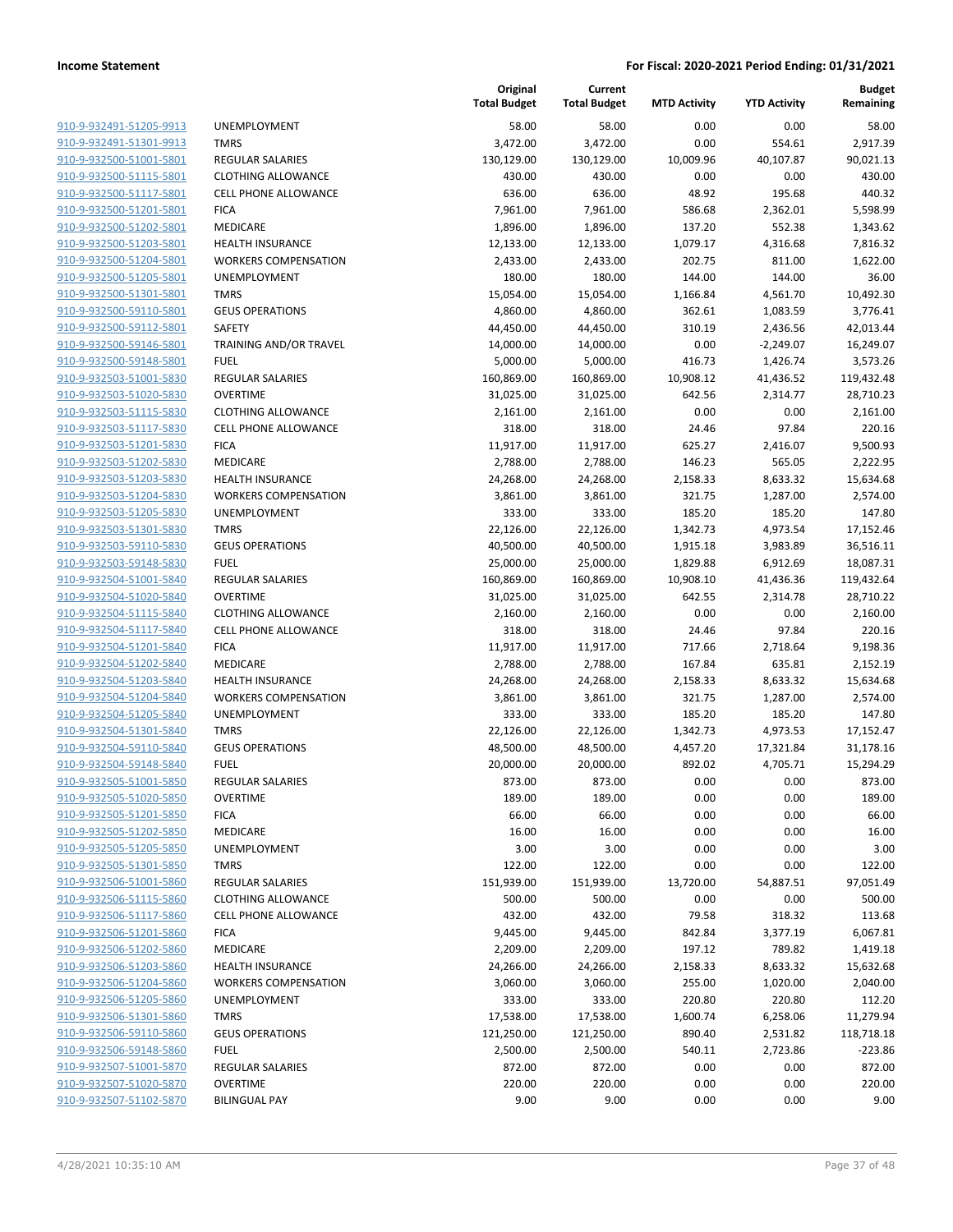| 910-9-932507-51201-5870        |
|--------------------------------|
| 910-9-932507-51202-5870        |
| 910-9-932507-51205-5870        |
| 910-9-932507-51301-5870        |
| 910-9-932509-59147-5890        |
| 910-9-932510-51001-5900        |
| 910-9-932510-51020-5900        |
| 910-9-932510-51102-5900        |
| 910-9-932510-51115-5900        |
| 910-9-932510-51201-5900        |
| 910-9-932510-51202-5900        |
| 910-9-932510-51203-5900        |
| 910-9-932510-51204-5900        |
| 910-9-932510-51205-5900        |
| <u>910-9-932510-51301-5900</u> |
| 910-9-932510-59205-5900        |
| 910-9-932514-51001-5941        |
| 910-9-932514-51020-5941        |
| 910-9-932514-51102-5941        |
| 910-9-932514-51115-5941        |
| 910-9-932514-51201-5941        |
| 910-9-932514-51202-5941        |
| 910-9-932514-51203-5941        |
| 910-9-932514-51204-5941        |
| 910-9-932514-51205-5941        |
| 910-9-932514-51301-5941        |
| 910-9-932514-59275-5941        |
| 910-9-932515-51001-5950        |
| 910-9-932515-51020-5950        |
| <u>910-9-932515-51102-5870</u> |
| 910-9-932515-51201-5950        |
| 910-9-932515-51202-5950        |
| 910-9-932515-51205-5950        |
| 910-9-932515-51301-5950        |
| <u>910-9-932515-59282-5950</u> |
| 910-9-932516-51001-5960        |
| 910-9-932516-51020-5960        |
| 910-9-932516-51201-5960        |
| 910-9-932516-51202-5960        |
| 910-9-932516-51205-5960        |
| <u>910-9-932516-51301-5960</u> |
| 910-9-932516-59284-5960        |
| 910-9-932517-51001-5970        |
|                                |
| <u>910-9-932517-51020-5970</u> |
| <u>910-9-932517-51115-5970</u> |
| <u>910-9-932517-51201-5970</u> |
| 910-9-932517-51202-5970        |
| 910-9-932517-51203-5970        |
| <u>910-9-932517-51204-5970</u> |
| <u>910-9-932517-51205-5970</u> |
| 910-9-932517-51301-5970        |
| 910-9-932517-59270-5970        |
| 910-9-932518-51001-5980        |
| <u>910-9-932518-51020-5980</u> |
| <u>910-9-932518-51201-5980</u> |
| <u>910-9-932518-51202-5980</u> |
| 910-9-932518-51205-5980        |
| 910-9-932518-51301-5980        |
| 910-9-932518-59288-5980        |
|                                |

|                                                    |                                             | Original<br><b>Total Budget</b> | Current<br><b>Total Budget</b> | <b>MTD Activity</b> | <b>YTD Activity</b> | <b>Budget</b><br>Remaining |
|----------------------------------------------------|---------------------------------------------|---------------------------------|--------------------------------|---------------------|---------------------|----------------------------|
| 910-9-932507-51201-5870                            | <b>FICA</b>                                 | 69.00                           | 69.00                          | 0.00                | 0.00                | 69.00                      |
| 910-9-932507-51202-5870                            | MEDICARE                                    | 16.00                           | 16.00                          | 0.00                | 0.00                | 16.00                      |
| 910-9-932507-51205-5870                            | UNEMPLOYMENT                                | 3.00                            | 3.00                           | 0.00                | 0.00                | 3.00                       |
| 910-9-932507-51301-5870                            | <b>TMRS</b>                                 | 127.00                          | 127.00                         | 0.00                | 0.00                | 127.00                     |
| 910-9-932509-59147-5890                            | <b>RENT</b>                                 | 161.00                          | 161.00                         | 0.00                | 0.00                | 161.00                     |
| 910-9-932510-51001-5900                            | REGULAR SALARIES                            | 67,947.00                       | 67,947.00                      | 5,252.80            | 21,107.18           | 46,839.82                  |
| 910-9-932510-51020-5900                            | <b>OVERTIME</b>                             | 3,430.00                        | 3,430.00                       | 0.00                | 0.00                | 3,430.00                   |
| 910-9-932510-51102-5900                            | <b>BILINGUAL PAY</b>                        | 600.00                          | 600.00                         | 46.16               | 184.64              | 415.36                     |
| 910-9-932510-51115-5900                            | <b>CLOTHING ALLOWANCE</b>                   | 500.00                          | 500.00                         | 0.00                | 0.00                | 500.00                     |
| 910-9-932510-51201-5900                            | <b>FICA</b>                                 | 4,463.00                        | 4,463.00                       | 278.50              | 1,142.66            | 3,320.34                   |
| 910-9-932510-51202-5900                            | MEDICARE                                    | 1,044.00                        | 1,044.00                       | 65.14               | 267.26              | 776.74                     |
| 910-9-932510-51203-5900                            | <b>HEALTH INSURANCE</b>                     | 12,133.00                       | 12,133.00                      | 1,079.17            | 4,316.68            | 7,816.32                   |
| 910-9-932510-51204-5900                            | <b>WORKERS COMPENSATION</b>                 | 1,339.00                        | 1,339.00                       | 111.58              | 446.32              | 892.68                     |
| 910-9-932510-51205-5900                            | UNEMPLOYMENT                                | 180.00                          | 180.00                         | 84.78               | 84.78               | 95.22                      |
| 910-9-932510-51301-5900                            | <b>TMRS</b>                                 | 8,286.00                        | 8,286.00                       | 614.68              | 2,413.90            | 5,872.10                   |
| 910-9-932510-59205-5900                            | <b>EQUIPMENT MAINTENANCE</b>                | 67,000.00                       | 67,000.00                      | 2,737.77            | 23,471.23           | 43,528.77                  |
| 910-9-932514-51001-5941                            | REGULAR SALARIES                            | 527,875.00                      | 527,875.00                     | 33,646.05           | 122,998.85          | 404,876.15                 |
| 910-9-932514-51020-5941                            | <b>OVERTIME</b>                             | 116,732.00                      | 116,732.00                     | 2,756.54            | 9,705.39            | 107,026.61                 |
| 910-9-932514-51102-5941                            | <b>BILINGUAL PAY</b>                        | 1,185.00                        | 1,185.00                       | 92.32               | 369.28              | 815.72                     |
| 910-9-932514-51115-5941                            | <b>CLOTHING ALLOWANCE</b>                   | 12,132.00                       | 12,132.00                      | 0.00                | 0.00                | 12,132.00                  |
| 910-9-932514-51201-5941                            | <b>FICA</b>                                 | 40,032.00                       | 40,032.00                      | 2,072.13            | 7,849.13            | 32,182.87                  |
| 910-9-932514-51202-5941                            | MEDICARE                                    | 9,363.00                        | 9,363.00                       | 484.61              | 1,835.68            | 7,527.32                   |
| 910-9-932514-51203-5941                            | <b>HEALTH INSURANCE</b>                     | 133,463.00                      | 133,463.00                     | 11,870.84           | 47,483.36           | 85,979.64                  |
| 910-9-932514-51204-5941                            | <b>WORKERS COMPENSATION</b>                 | 13,358.00                       | 13,358.00                      | 1,113.17            | 4,452.68            | 8,905.32                   |
| 910-9-932514-51205-5941                            | <b>UNEMPLOYMENT</b>                         | 1,781.00                        | 1,781.00                       | 583.92              | 583.92              | 1,197.08                   |
| 910-9-932514-51301-5941                            | <b>TMRS</b>                                 | 74,335.00                       | 74,335.00                      | 4,233.40            | 15,438.00           | 58,897.00                  |
| 910-9-932514-59275-5941                            | POLES, OH, UG & SERVICES MAINTENANCE        | 399,259.00                      | 399,259.00                     | 37,624.49           | 91,970.31           | 307,288.69                 |
| 910-9-932515-51001-5950                            | REGULAR SALARIES                            | 586.00                          | 586.00                         | 0.00                | 0.00                | 586.00                     |
| 910-9-932515-51020-5950                            | <b>OVERTIME</b>                             | 135.00                          | 135.00                         | 0.00                | 0.00                | 135.00                     |
| 910-9-932515-51102-5870                            | <b>BILINGUAL PAY</b>                        | 6.00                            | 6.00                           | 0.00                | 0.00                | 6.00                       |
| 910-9-932515-51201-5950                            | <b>FICA</b>                                 | 45.00                           | 45.00                          | 0.00                | 0.00                | 45.00                      |
| 910-9-932515-51202-5950                            | MEDICARE                                    | 11.00                           | 11.00                          | 0.00                | 0.00                | 11.00                      |
| 910-9-932515-51205-5950                            | UNEMPLOYMENT                                | 2.00                            | 2.00                           | 0.00                | 0.00                | 2.00                       |
| 910-9-932515-51301-5950                            | <b>TMRS</b>                                 | 84.00                           | 84.00                          | 0.00                | 0.00                | 84.00                      |
| 910-9-932515-59282-5950                            | <b>TRANSFORMERS MAINTENANCE</b>             | 10,000.00                       | 10,000.00                      | 0.00                | 0.00                | 10,000.00                  |
| 910-9-932516-51001-5960                            | REGULAR SALARIES                            | 12,806.00                       | 12,806.00                      | 672.60              | 4,346.45            | 8,459.55                   |
| 910-9-932516-51020-5960                            | <b>OVERTIME</b>                             | 3,232.00                        | 3,232.00                       | 201.78              | 682.44              | 2,549.56                   |
| 910-9-932516-51201-5960                            | <b>FICA</b>                                 | 995.00                          | 995.00                         | 54.21               | 313.22              | 681.78                     |
| 910-9-932516-51202-5960                            | MEDICARE                                    | 232.00                          | 232.00                         | 12.68               | 73.26               | 158.74                     |
| 910-9-932516-51205-5960                            | UNEMPLOYMENT                                | 37.00                           | 37.00                          | 13.99               | 13.99               | 23.01                      |
| 910-9-932516-51301-5960                            | <b>TMRS</b>                                 | 1,847.00                        | 1,847.00                       | 101.43              | 571.42              | 1,275.58                   |
| 910-9-932516-59284-5960                            | ST LIGHTING & SIGNALS MAINTENANCE           | 8,000.00                        | 8,000.00                       | 1,260.46            | 3,179.90            | 4,820.10                   |
| 910-9-932517-51001-5970                            | <b>REGULAR SALARIES</b>                     | 37,711.00                       | 37,711.00                      | 3,120.00            | 12,089.81           | 25,621.19                  |
| 910-9-932517-51020-5970                            | <b>OVERTIME</b>                             | 0.00                            | 0.00                           | 0.00                | 139.29              | $-139.29$                  |
| 910-9-932517-51115-5970                            | <b>CLOTHING ALLOWANCE</b>                   | 992.00                          | 992.00                         | 0.00                | 0.00                | 992.00                     |
| 910-9-932517-51201-5970                            | <b>FICA</b>                                 | 2,338.00                        | 2,338.00                       | 161.08              | 644.96              | 1,693.04                   |
| 910-9-932517-51202-5970                            | MEDICARE                                    | 546.00                          | 546.00                         | 37.67               | 150.83              | 395.17                     |
| 910-9-932517-51203-5970                            | <b>HEALTH INSURANCE</b>                     | 12,133.00                       | 12,133.00                      | 1,079.17            | 4,316.68            | 7,816.32                   |
| 910-9-932517-51204-5970<br>910-9-932517-51205-5970 | <b>WORKERS COMPENSATION</b><br>UNEMPLOYMENT | 773.00                          | 773.00                         | 64.42               | 257.68              | 515.32                     |
| 910-9-932517-51301-5970                            | <b>TMRS</b>                                 | 163.00<br>4,341.00              | 163.00<br>4,341.00             | 49.92<br>361.92     | 49.92<br>1,386.68   | 113.08<br>2,954.32         |
| 910-9-932517-59270-5970                            | <b>METERS MAINTENANCE</b>                   | 900.00                          | 900.00                         | 0.00                | 0.00                | 900.00                     |
| 910-9-932518-51001-5980                            | <b>REGULAR SALARIES</b>                     | 2,680.00                        | 2,680.00                       | 67.26               | 577.93              | 2,102.07                   |
| 910-9-932518-51020-5980                            | <b>OVERTIME</b>                             | 580.00                          | 580.00                         | 0.00                | 100.89              | 479.11                     |
| 910-9-932518-51201-5980                            | <b>FICA</b>                                 | 202.00                          | 202.00                         | 4.17                | 42.09               | 159.91                     |
| 910-9-932518-51202-5980                            | MEDICARE                                    | 47.00                           | 47.00                          | 0.98                | 9.84                | 37.16                      |
| 910-9-932518-51205-5980                            | UNEMPLOYMENT                                | 8.00                            | 8.00                           | 1.08                | 1.08                | 6.92                       |
| 910-9-932518-51301-5980                            | <b>TMRS</b>                                 | 375.00                          | 375.00                         | 7.80                | 76.61               | 298.39                     |
| 910-9-932518-59288-5980                            | <b>VAPOR LIGHTS MAINTENANCE</b>             | 800.00                          | 800.00                         | 9.74                | 131.45              | 668.55                     |
|                                                    |                                             |                                 |                                |                     |                     |                            |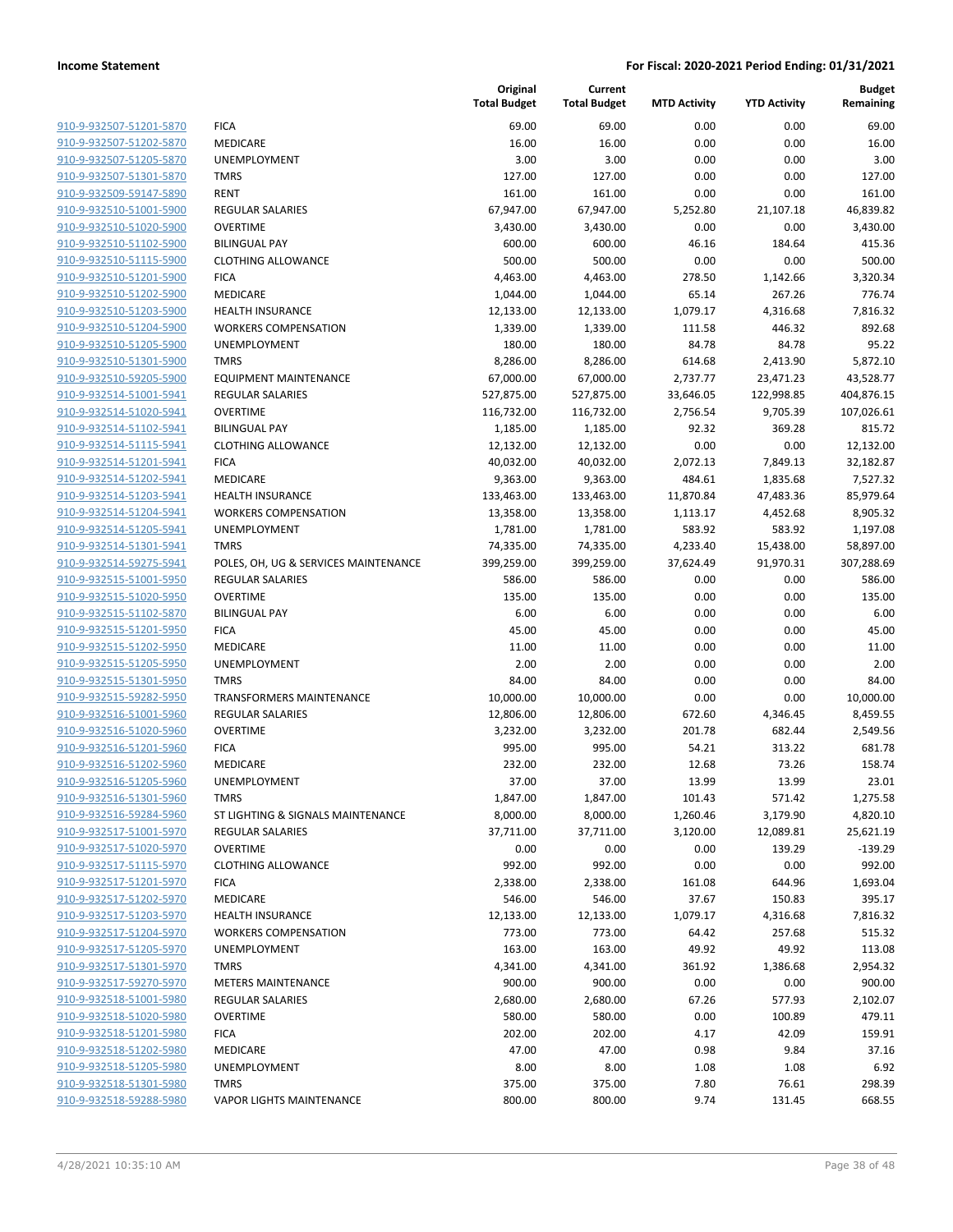| 910-9-932519-51001-5990        | <b>REGULAR SALARIES</b>            |
|--------------------------------|------------------------------------|
| 910-9-932519-51201-5990        | <b>FICA</b>                        |
| <u>910-9-932519-51202-5990</u> | MEDICARE                           |
| <u>910-9-932519-51205-5990</u> | <b>UNEMPLOYMENT</b>                |
| 910-9-932519-51301-5990        | <b>TMRS</b>                        |
| 910-9-932590-59364-9900        | POLES                              |
| 910-9-932590-59365-9900        | OH CONDUCTOR & DEVICES             |
| <u>910-9-932590-59366-9900</u> | UG CONDUIT                         |
| 910-9-932590-59367-9900        | UG CONDUCTOR & DEVICES             |
| 910-9-932590-59368-9900        | <b>TRANSFORMERS &amp; CAPACITO</b> |
| 910-9-932590-59369-9900        | SERVICE CONNECTIONS                |
| 910-9-932590-59370-9900        | <b>METERS</b>                      |
| <u>910-9-932590-59371-9900</u> | <b>VAPOR LIGHTS</b>                |
| 910-9-932590-59375-9900        | STREET LIGHTING & SIGNALS          |
| 910-9-932590-59392-9900        | <b>TRANSPORTATION EQUIPME</b>      |
| 910-9-932590-59395-9900        | LABORATORY EQUIPMENT               |
| 910-9-932591-51001-9914        | <b>REGULAR SALARIES</b>            |
| 910-9-932591-51020-9914        | <b>OVERTIME</b>                    |
| <u>910-9-932591-51201-9914</u> | <b>FICA</b>                        |
| 910-9-932591-51202-9914        | <b>MEDICARE</b>                    |
| 910-9-932591-51205-9914        | UNEMPLOYMENT                       |
| 910-9-932591-51301-9914        | <b>TMRS</b>                        |
| 910-9-932592-51001-9915        | <b>REGULAR SALARIES</b>            |
| <u>910-9-932592-51020-9915</u> | <b>OVERTIME</b>                    |
| 910-9-932592-51201-9915        | <b>FICA</b>                        |
| 910-9-932592-51202-9915        | <b>MEDICARE</b>                    |
| 910-9-932592-51205-9915        | <b>UNEMPLOYMENT</b>                |
| <u>910-9-932592-51301-9915</u> | TMRS                               |
| <u>910-9-932593-51001-9916</u> | <b>REGULAR SALARIES</b>            |
| 910-9-932593-51020-9916        | <b>OVERTIME</b>                    |
| 910-9-932593-51201-9916        | <b>FICA</b>                        |
| 910-9-932593-51202-9916        | MEDICARE                           |
| 910-9-932593-51205-9916        | UNEMPLOYMENT                       |
| <u>910-9-932593-51301-9916</u> | TMRS                               |
| 910-9-932594-51001-9917        | <b>REGULAR SALARIES</b>            |
| 910-9-932594-51020-9917        | OVERTIME                           |
| 910-9-932594-51201-9917        | <b>FICA</b>                        |
| 910-9-932594-51202-9917        | MEDICARE                           |
| 910-9-932594-51205-9917        | UNEMPLOYMENT                       |
| 910-9-932594-51301-9917        | <b>TMRS</b>                        |
| 910-9-932595-51001-9918        | <b>REGULAR SALARIES</b>            |
| 910-9-932595-51020-9918        | OVERTIME                           |
| 910-9-932595-51201-9918        | <b>FICA</b>                        |
| 910-9-932595-51202-9918        | <b>MEDICARE</b>                    |
| 910-9-932595-51205-9918        | <b>UNEMPLOYMENT</b>                |
| 910-9-932595-51301-9918        | TMRS                               |
| 910-9-932596-51001-9919        | REGULAR SALARIES                   |
| 910-9-932596-51020-9919        | <b>OVERTIME</b>                    |
| 910-9-932596-51201-9919        | <b>FICA</b>                        |
| 910-9-932596-51202-9919        | MEDICARE                           |
| 910-9-932596-51205-9919        | UNEMPLOYMENT                       |
| 910-9-932596-51301-9919        | <b>TMRS</b>                        |
| 910-9-932597-51001-9920        | REGULAR SALARIES                   |
| 910-9-932597-51020-9920        | <b>OVERTIME</b>                    |
| 910-9-932597-51201-9920        | <b>FICA</b>                        |
| 910-9-932597-51202-9920        | MEDICARE                           |
| 910-9-932597-51205-9920        | UNEMPLOYMENT                       |
| 910-9-932597-51301-9920        | <b>TMRS</b>                        |
| 910-9-932598-51001-9921        | <b>REGULAR SALARIES</b>            |
|                                |                                    |

|                                                    |                                      | Original<br><b>Total Budget</b> | Current<br><b>Total Budget</b> | <b>MTD Activity</b> | <b>YTD Activity</b>   | <b>Budget</b><br>Remaining |
|----------------------------------------------------|--------------------------------------|---------------------------------|--------------------------------|---------------------|-----------------------|----------------------------|
| 910-9-932519-51001-5990                            | <b>REGULAR SALARIES</b>              | 831.00                          | 831.00                         | 0.00                | 0.00                  | 831.00                     |
| 910-9-932519-51201-5990                            | <b>FICA</b>                          | 52.00                           | 52.00                          | 0.00                | 0.00                  | 52.00                      |
| 910-9-932519-51202-5990                            | MEDICARE                             | 12.00                           | 12.00                          | 0.00                | 0.00                  | 12.00                      |
| 910-9-932519-51205-5990                            | UNEMPLOYMENT                         | 4.00                            | 4.00                           | 0.00                | 0.00                  | 4.00                       |
| 910-9-932519-51301-5990                            | <b>TMRS</b>                          | 96.00                           | 96.00                          | 0.00                | 0.00                  | 96.00                      |
| 910-9-932590-59364-9900                            | <b>POLES</b>                         | 150,000.00                      | 150,000.00                     | 7,223.89            | 51,242.40             | 98,757.60                  |
| 910-9-932590-59365-9900                            | OH CONDUCTOR & DEVICES               | 126,000.00                      | 126,000.00                     | 1,702.09            | 10,616.63             | 115,383.37                 |
| 910-9-932590-59366-9900                            | <b>UG CONDUIT</b>                    | 150,000.00                      | 150,000.00                     | 12,233.73           | 24,734.00             | 125,266.00                 |
| 910-9-932590-59367-9900                            | <b>UG CONDUCTOR &amp; DEVICES</b>    | 185,000.00                      | 185,000.00                     | 11,028.00           | 38,469.78             | 146,530.22                 |
| 910-9-932590-59368-9900                            | <b>TRANSFORMERS &amp; CAPACITORS</b> | 200,000.00                      | 200,000.00                     | 32,427.83           | 65,448.95             | 134,551.05                 |
| 910-9-932590-59369-9900                            | SERVICE CONNECTIONS                  | 1,000.00                        | 1,000.00                       | 0.00                | 0.00                  | 1,000.00                   |
| 910-9-932590-59370-9900                            | <b>METERS</b>                        | 1,423,649.00                    | 1,423,649.00                   | 2,535.82            | 29,592.70             | 1,394,056.30               |
| 910-9-932590-59371-9900                            | <b>VAPOR LIGHTS</b>                  | 6,000.00                        | 6,000.00                       | 0.00                | 1,220.75              | 4,779.25                   |
| 910-9-932590-59375-9900                            | <b>STREET LIGHTING &amp; SIGNALS</b> | 6,000.00                        | 6,000.00                       | 389.08              | 2,459.89              | 3,540.11                   |
| 910-9-932590-59392-9900                            | <b>TRANSPORTATION EQUIPMENT</b>      | 215,000.00                      | 215,000.00                     | 0.00                | 203,658.00            | 11,342.00                  |
| 910-9-932590-59395-9900                            | LABORATORY EQUIPMENT                 | 50,000.00                       | 50,000.00                      | 0.00                | 0.00                  | 50,000.00                  |
| 910-9-932591-51001-9914                            | <b>REGULAR SALARIES</b>              | 6,411.00                        | 6,411.00                       | 1,186.08            | 19,522.62             | $-13,111.62$               |
| 910-9-932591-51020-9914                            | <b>OVERTIME</b>                      | 1,237.00                        | 1,237.00                       | 164.58              | 1,046.60              | 190.40                     |
| 910-9-932591-51201-9914                            | <b>FICA</b>                          | 475.00                          | 475.00                         | 83.74               | 1,281.30              | $-806.30$                  |
| 910-9-932591-51202-9914                            | <b>MEDICARE</b>                      | 111.00                          | 111.00                         | 19.58               | 299.66                | $-188.66$                  |
| 910-9-932591-51205-9914                            | UNEMPLOYMENT                         | 14.00                           | 14.00                          | 21.61               | 51.44                 | $-37.44$                   |
| 910-9-932591-51301-9914                            | <b>TMRS</b>                          | 882.00                          | 882.00                         | 156.68              | 2,332.22              | $-1,450.22$                |
| 910-9-932592-51001-9915                            | REGULAR SALARIES                     | 6,411.00                        | 6,411.00                       | 866.31              | 15,708.53             | $-9,297.53$                |
| 910-9-932592-51020-9915                            | <b>OVERTIME</b>                      | 1,236.00                        | 1,236.00                       | 177.26              | 4,047.19              | $-2,811.19$                |
| 910-9-932592-51201-9915                            | <b>FICA</b>                          | 475.00                          | 475.00                         | 64.70               | 1,224.86              | $-749.86$                  |
| 910-9-932592-51202-9915                            | MEDICARE                             | 111.00                          | 111.00                         | 15.14               | 286.46                | $-175.46$                  |
| 910-9-932592-51205-9915                            | UNEMPLOYMENT                         | 13.00                           | 13.00                          | 16.70               | 29.15                 | $-16.15$                   |
| 910-9-932592-51301-9915                            | <b>TMRS</b>                          | 882.00                          | 882.00                         | 121.06              | 2,226.21              | $-1,344.21$                |
| 910-9-932593-51001-9916                            | <b>REGULAR SALARIES</b>              | 6,411.00                        | 6,411.00                       | 5,450.17            | 31,858.74             | $-25,447.74$               |
| 910-9-932593-51020-9916                            | <b>OVERTIME</b>                      | 1,237.00                        | 1,237.00                       | 0.00                | 1,232.65              | 4.35                       |
| 910-9-932593-51201-9916                            | <b>FICA</b>                          | 475.00                          | 475.00                         | 339.43              | 2,037.49              | $-1,562.49$                |
| 910-9-932593-51202-9916                            | MEDICARE                             | 111.00                          | 111.00                         | 79.38               | 476.50                | $-365.50$                  |
| 910-9-932593-51205-9916<br>910-9-932593-51301-9916 | UNEMPLOYMENT<br><b>TMRS</b>          | 14.00<br>882.00                 | 14.00<br>882.00                | 87.59<br>635.08     | 91.74                 | $-77.74$<br>$-2,870.86$    |
| 910-9-932594-51001-9917                            | <b>REGULAR SALARIES</b>              | 6,411.00                        | 6,411.00                       | 8,097.74            | 3,752.86<br>16,994.14 | $-10,583.14$               |
| 910-9-932594-51020-9917                            | <b>OVERTIME</b>                      | 1,236.00                        | 1,236.00                       | 1,506.37            | 1,506.37              | $-270.37$                  |
| 910-9-932594-51201-9917                            | <b>FICA</b>                          | 475.00                          | 475.00                         | 595.46              | 1,147.04              | $-672.04$                  |
| 910-9-932594-51202-9917                            | <b>MEDICARE</b>                      | 111.00                          | 111.00                         | 139.26              | 268.25                | $-157.25$                  |
| 910-9-932594-51205-9917                            | UNEMPLOYMENT                         | 13.00                           | 13.00                          | 153.67              | 191.02                | $-178.02$                  |
| 910-9-932594-51301-9917                            | <b>TMRS</b>                          | 882.00                          | 882.00                         | 1,114.09            | 2,114.92              | $-1,232.92$                |
| 910-9-932595-51001-9918                            | <b>REGULAR SALARIES</b>              | 28,190.00                       | 28,190.00                      | 621.32              | 1,894.59              | 26,295.41                  |
| 910-9-932595-51020-9918                            | <b>OVERTIME</b>                      | 6,234.00                        | 6,234.00                       | 0.00                | 0.00                  | 6,234.00                   |
| 910-9-932595-51201-9918                            | <b>FICA</b>                          | 2,138.00                        | 2,138.00                       | 38.52               | 117.47                | 2,020.53                   |
| 910-9-932595-51202-9918                            | MEDICARE                             | 500.00                          | 500.00                         | 9.01                | 27.48                 | 472.52                     |
| 910-9-932595-51205-9918                            | UNEMPLOYMENT                         | 95.00                           | 95.00                          | 9.94                | 9.94                  | 85.06                      |
| 910-9-932595-51301-9918                            | <b>TMRS</b>                          | 3,970.00                        | 3,970.00                       | 72.09               | 215.35                | 3,754.65                   |
| 910-9-932596-51001-9919                            | <b>REGULAR SALARIES</b>              | 13,885.00                       | 13,885.00                      | 2,291.39            | 10,227.10             | 3,657.90                   |
| 910-9-932596-51020-9919                            | <b>OVERTIME</b>                      | 3,070.00                        | 3,070.00                       | 201.78              | 1,094.68              | 1,975.32                   |
| 910-9-932596-51201-9919                            | <b>FICA</b>                          | 1,053.00                        | 1,053.00                       | 154.58              | 709.53                | 343.47                     |
| 910-9-932596-51202-9919                            | MEDICARE                             | 246.00                          | 246.00                         | 36.15               | 165.94                | 80.06                      |
| 910-9-932596-51205-9919                            | UNEMPLOYMENT                         | 47.00                           | 47.00                          | 39.89               | 56.88                 | $-9.88$                    |
| 910-9-932596-51301-9919                            | <b>TMRS</b>                          | 1,955.00                        | 1,955.00                       | 289.20              | 1,296.20              | 658.80                     |
| 910-9-932597-51001-9920                            | REGULAR SALARIES                     | 15,117.00                       | 15,117.00                      | 538.08              | 3,044.33              | 12,072.67                  |
| 910-9-932597-51020-9920                            | <b>OVERTIME</b>                      | 0.00                            | 0.00                           | 0.00                | 582.09                | $-582.09$                  |
| 910-9-932597-51201-9920                            | <b>FICA</b>                          | 939.00                          | 939.00                         | 33.36               | 224.83                | 714.17                     |
| 910-9-932597-51202-9920                            | MEDICARE                             | 220.00                          | 220.00                         | 7.80                | 52.58                 | 167.42                     |
| 910-9-932597-51205-9920                            | UNEMPLOYMENT                         | 40.00                           | 40.00                          | 8.61                | 8.61                  | 31.39                      |
| 910-9-932597-51301-9920                            | <b>TMRS</b>                          | 1,744.00                        | 1,744.00                       | 62.42               | 409.88                | 1,334.12                   |
| 910-9-932598-51001-9921                            | <b>REGULAR SALARIES</b>              | 284.00                          | 284.00                         | 0.00                | 201.92                | 82.08                      |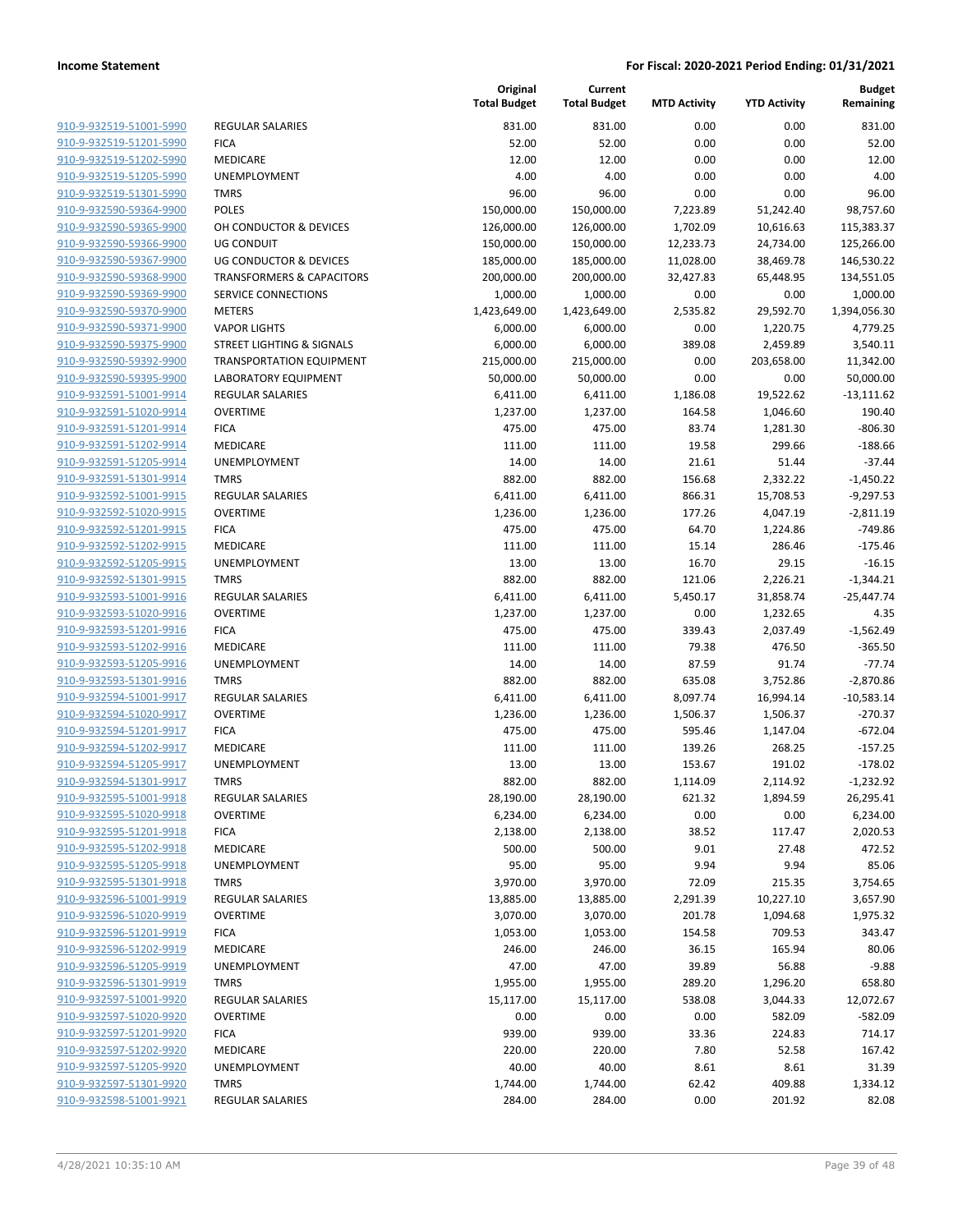|                                                     |                                                        | Original<br><b>Total Budget</b> | Current<br><b>Total Budget</b> | <b>MTD Activity</b> | <b>YTD Activity</b> | <b>Budget</b><br>Remaining |
|-----------------------------------------------------|--------------------------------------------------------|---------------------------------|--------------------------------|---------------------|---------------------|----------------------------|
| 910-9-932598-51020-9921                             | <b>OVERTIME</b>                                        | 64.00                           | 64.00                          | 0.00                | 0.00                | 64.00                      |
| 910-9-932598-51201-9921                             | <b>FICA</b>                                            | 21.00                           | 21.00                          | 0.00                | 12.52               | 8.48                       |
| 910-9-932598-51202-9921                             | MEDICARE                                               | 5.00                            | 5.00                           | 0.00                | 2.94                | 2.06                       |
| 910-9-932598-51205-9921                             | UNEMPLOYMENT                                           | 1.00                            | 1.00                           | 0.00                | 0.00                | 1.00                       |
| 910-9-932598-51301-9921                             | <b>TMRS</b>                                            | 40.00                           | 40.00                          | 0.00                | 22.73               | 17.27                      |
| 910-9-932599-51001-9922                             | <b>REGULAR SALARIES</b>                                | 1,091.00                        | 1,091.00                       | 259.36              | 259.36              | 831.64                     |
| 910-9-932599-51020-9922                             | <b>OVERTIME</b>                                        | 273.00                          | 273.00                         | 0.00                | 0.00                | 273.00                     |
| 910-9-932599-51201-9922                             | <b>FICA</b>                                            | 84.00                           | 84.00                          | 16.08               | 16.08               | 67.92                      |
| 910-9-932599-51202-9922                             | MEDICARE                                               | 20.00                           | 20.00                          | 3.76                | 3.76                | 16.24                      |
| 910-9-932599-51205-9922                             | UNEMPLOYMENT                                           | 3.00                            | 3.00                           | 4.15                | 4.15                | $-1.15$                    |
| 910-9-932599-51301-9922                             | <b>TMRS</b>                                            | 157.00                          | 157.00                         | 30.09               | 30.09               | 126.91                     |
| 910-9-970000-59187-9211                             | <b>EMPLOYEE RELATIONS</b>                              | 24,500.00                       | 24,500.00                      | 10,444.26           | 14,948.62           | 9,551.38                   |
| 910-9-970000-59701-9040                             | <b>BAD DEBT</b>                                        | 10,000.00                       | 10,000.00                      | 0.00                | 0.00                | 10,000.00                  |
| 910-9-970000-59720-9705                             | <b>BANK FEES</b>                                       | 15,000.00                       | 15,000.00                      | 1,082.61            | 1,912.53            | 13,087.47                  |
| 910-9-970000-59730-9250                             | <b>INVENTORY LOSS/GAIN</b>                             | 1,000.00                        | 1,000.00                       | $-484.66$           | 1,545.84            | $-545.84$                  |
| 910-9-970000-59731-9250                             | <b>GASOLINE LOSSES/GAINS</b>                           | 500.00                          | 500.00                         | 0.00                | 130.19              | 369.81                     |
| 910-9-970000-59732-9250                             | FUEL OIL LOSSES/GAINS                                  | 500.00                          | 500.00                         | 0.00                | 0.00                | 500.00                     |
| 910-9-970000-59750-9260                             | <b>ACCRUED PTO PAY</b>                                 | 125,000.00                      | 125,000.00                     | 30,441.52           | 44,459.92           | 80,540.08                  |
| 910-9-970000-59770-9997                             | CONTINGENCY                                            | 350,000.00                      | 350,000.00                     | 387.59              | 1,228.08            | 348,771.92                 |
| 910-9-970000-59771-9997                             | PAYROLL CONTINGENCY                                    | 125,000.00                      | 125,000.00                     | 0.00                | 0.00                | 125,000.00                 |
| 910-9-970000-59780-9240                             | PROPERTY INSURANCE                                     | 206,059.00                      | 206,059.00                     | 77,848.08           | 223,167.72          | $-17,108.72$               |
| 910-9-970000-59781-9250                             | <b>LIABILITY INSURANCE</b>                             | 102,252.00                      | 102,252.00                     | 83,348.40           | 90,814.52           | 11,437.48                  |
| 910-9-990000-59901-9270                             | XFER to COG - FRANCHISE FEES                           | 2,690,834.00                    | 2,690,834.00                   | 0.00                | $-291,556.27$       | 2,982,390.27               |
| 910-9-990000-59902-9200                             | XFER to COG- ADMIN EXPENSES                            | 343,647.00                      | 343,647.00                     | 28,637.25           | 114,549.00          | 229,098.00                 |
| 910-9-990000-59903-4082                             | XFER to COG - PILOT                                    | 344,281.00                      | 344,281.00                     | 0.00                | 0.00                | 344,281.00                 |
| 910-9-990000-59912-9999                             | XFER TO 912 - DEBT SERVICE                             | 7,846,375.00                    | 7,846,375.00                   | 653,864.58          | 2,615,458.32        | 5,230,916.68               |
| 910-9-990000-59926-9330                             | XFER to COG - GARAGE                                   | 71,580.00                       | 71,580.00                      | 5,965.00            | 23,860.00           | 47,720.00                  |
| 910-9-990000-59927-9200                             | XFER to COG - INSURANCE                                | 16,307.00                       | 16,307.00                      | 1,358.92            | 5,435.68            | 10,871.32                  |
| 910-9-990000-59928-9200                             | XFER to COG - IT                                       | 33,225.00                       | 33,225.00                      | 2,768.75            | 11,075.00           | 22,150.00                  |
| 910-9-990000-59930-9270                             | XFER to GBOD                                           | 686,167.00                      | 686,167.00                     | 13,601.53           | $-2,840.38$         | 689,007.38                 |
|                                                     | <b>Expense Total:</b>                                  | 64,662,173.28                   | 64,662,173.28                  | 4,795,835.71        | 17,971,792.44       | 46,690,380.84              |
|                                                     | Fund: 910 - ELECTRIC OPERATING FUND Surplus (Deficit): | 455,397.72                      | 455,397.72                     | -306,669.86         | -221,132.77         |                            |
| Fund: 911 - ELECTRIC DEBT REDUCTION                 |                                                        |                                 |                                |                     |                     |                            |
| Revenue                                             |                                                        |                                 |                                |                     |                     |                            |
| 911-9-000000-49801-4190                             | <b>INTEREST INCOME</b>                                 | 1,100.00                        | 1,100.00                       | 0.50                | 2.17                | 1,097.83                   |
|                                                     | <b>Revenue Total:</b>                                  | 1,100.00                        | 1,100.00                       | 0.50                | 2.17                | 1,097.83                   |
|                                                     | Fund: 911 - ELECTRIC DEBT REDUCTION Total:             | 1,100.00                        | 1,100.00                       | 0.50                | 2.17                |                            |
| <b>Fund: 912 - ELECTRIC DEBT SERVICE</b><br>Revenue |                                                        |                                 |                                |                     |                     |                            |
| 912-9-000000-49710-4999                             | TRANFSER FROM GEUS 910 - ELECTRIC OP                   | 7,846,375.00                    | 7,846,375.00                   | 653,864.58          | 2,615,458.32        | 5,230,916.68               |
|                                                     | <b>Revenue Total:</b>                                  | 7,846,375.00                    | 7,846,375.00                   | 653,864.58          | 2,615,458.32        | 5,230,916.68               |
| <b>Expense</b>                                      |                                                        |                                 |                                |                     |                     |                            |
| 912-9-980000-59801-9800                             | PAYING AGENT FEES                                      | 2,100.00                        | 2,100.00                       | 0.00                | 0.00                | 2,100.00                   |
| 912-9-980000-59810-9800                             | ARBITRAGE                                              | 5,000.00                        | 5,000.00                       | 0.00                | 0.00                | 5,000.00                   |
| 912-9-980000-59811-9800                             | CONTINUING DISCLOSURE                                  | 1,000.00                        | 1,000.00                       | 0.00                | 0.00                | 1,000.00                   |
| 912-9-980000-59820-9800                             | <b>SURETY BOND</b>                                     | 1,600.00                        | 1,600.00                       | 0.00                | 0.00                | 1,600.00                   |
| 912-9-980000-59862-9800                             | PRINCIPAL 2019A ISSUE                                  | 2,045,000.00                    | 2,045,000.00                   | 0.00                | 0.00                | 2,045,000.00               |
| 912-9-980000-59863-4270                             | INTEREST 2019A ISSUE                                   | 1,932,625.00                    | 1,932,625.00                   | 0.00                | 0.00                | 1,932,625.00               |
| 912-9-980000-59864-9800                             | PRINCIPAL 2019B ISSUE                                  | 3,525,000.00                    | 3,525,000.00                   | 0.00                | 0.00                | 3,525,000.00               |
| 912-9-980000-59865-4270                             | INTEREST 2019B ISSUE                                   | 343,750.00                      | 343,750.00                     | 0.00                | 0.00                | 343,750.00                 |
|                                                     | <b>Expense Total:</b>                                  | 7,856,075.00                    | 7,856,075.00                   | 0.00                | 0.00                | 7,856,075.00               |
|                                                     | Fund: 912 - ELECTRIC DEBT SERVICE Surplus (Deficit):   | -9,700.00                       | $-9,700.00$                    | 653,864.58          | 2,615,458.32        |                            |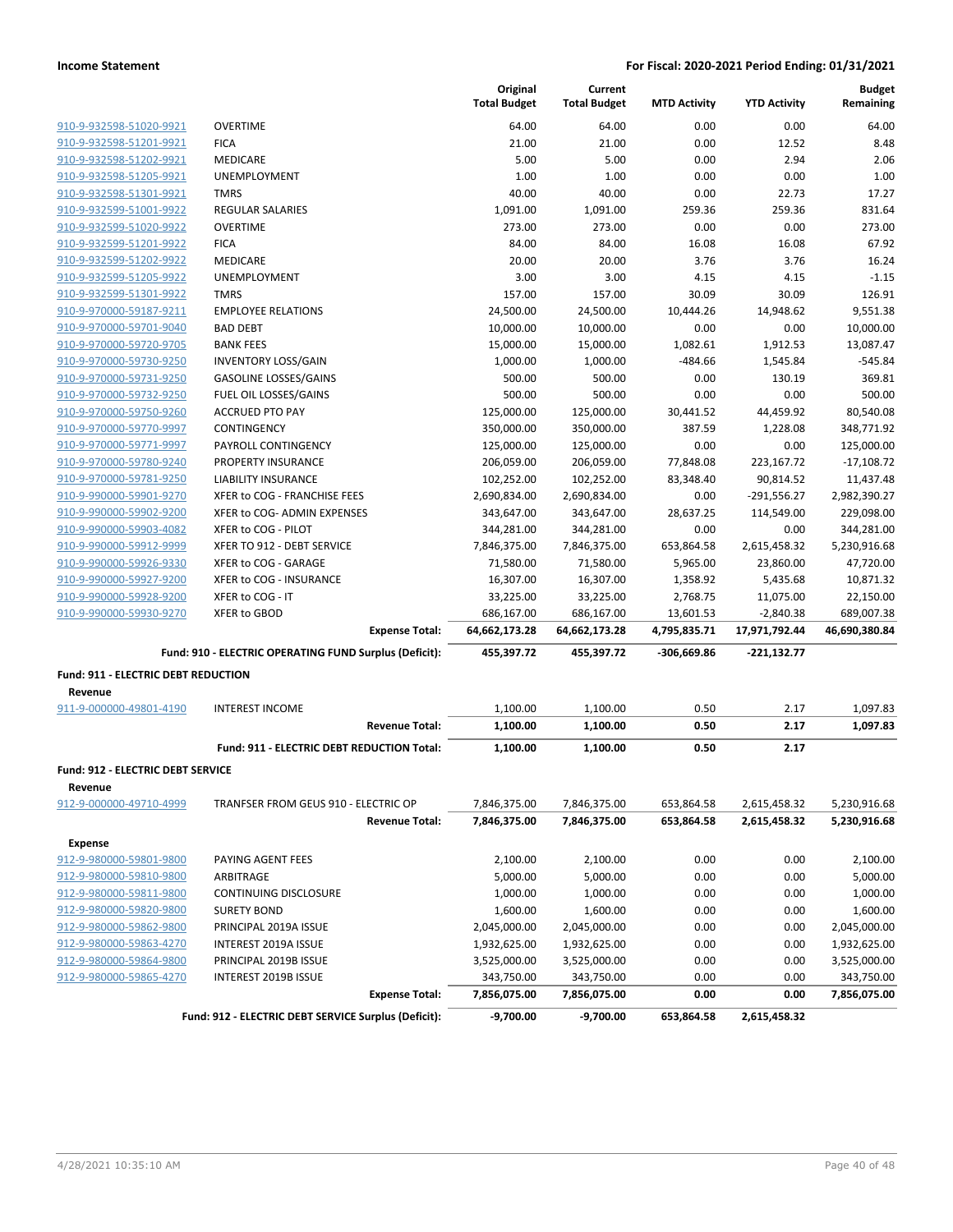|                                               |                                                      | Original<br><b>Total Budget</b> | Current<br><b>Total Budget</b> | <b>MTD Activity</b> | <b>YTD Activity</b> | <b>Budget</b><br>Remaining |
|-----------------------------------------------|------------------------------------------------------|---------------------------------|--------------------------------|---------------------|---------------------|----------------------------|
| <b>Fund: 913 - ELECTRIC CONSTRUCTION FUND</b> |                                                      |                                 |                                |                     |                     |                            |
| Revenue<br>913-9-000000-49801-4190            | <b>INTEREST INCOME</b>                               | 600.00                          | 600.00                         | 6.08                | 26.14               | 573.86                     |
|                                               | <b>Revenue Total:</b>                                | 600.00                          | 600.00                         | 6.08                | 26.14               | 573.86                     |
|                                               | <b>Fund: 913 - ELECTRIC CONSTRUCTION FUND Total:</b> | 600.00                          | 600.00                         | 6.08                | 26.14               |                            |
| Fund: 950 - CABLE / INTERNET                  |                                                      |                                 |                                |                     |                     |                            |
| Revenue                                       |                                                      |                                 |                                |                     |                     |                            |
| 950-9-000000-48001-3950                       | <b>CABLE REVENUES</b>                                | 2,350,916.00                    | 2,350,916.00                   | 212,939.31          | 836,036.75          | 1,514,879.25               |
| 950-9-000000-48003-3950                       | SET-TOP                                              | 113,718.00                      | 113,718.00                     | 10,648.89           | 41,586.15           | 72,131.85                  |
| 950-9-000000-48040-3950                       | <b>BROADCASTS</b>                                    | 1,000.00                        | 1,000.00                       | 300.00              | 1,200.00            | $-200.00$                  |
| 950-9-000000-48101-3950                       | <b>INTERNET REVENUES</b>                             | 3,056,423.00                    | 3,056,423.00                   | 249,485.26          | 975,810.42          | 2,080,612.58               |
| 950-9-000000-48201-3950                       | LATE CHARGES                                         | 60,000.00                       | 60,000.00                      | 0.00                | $-5.13$             | 60,005.13                  |
| 950-9-000000-48202-3950                       | <b>SERVICE CHARGES</b>                               | 40,000.00                       | 40,000.00                      | 3,566.19            | 15,421.10           | 24,578.90                  |
| 950-9-000000-48203-3950                       | LOST/DAMAGED EQUIPMENT                               | 30,000.00                       | 30,000.00                      | 2,078.35            | 14,529.70           | 15,470.30                  |
| 950-9-000000-48301-3950                       | <b>TRANSFER TO COG</b>                               | 254,350.00                      | 254,350.00                     | 22,025.48           | 86,503.11           | 167,846.89                 |
| 950-9-000000-48307-3950                       | <b>TRANSFER TO GBOD</b>                              | 51,450.00                       | 51,450.00                      | 4,410.82            | 17,321.43           | 34,128.57                  |
| 950-9-000000-48434-3950                       | <b>CHANNEL 34</b>                                    | 0.00                            | 0.00                           | 100.08              | 400.32              | $-400.32$                  |
| 950-9-000000-48488-3950                       | <b>AD INSERTIONS</b>                                 | 30,000.00                       | 30,000.00                      | 2,749.75            | 4,435.33            | 25,564.67                  |
| 950-9-000000-48501-3950                       | <b>CUSTOMER AID TO CONSTRUCTION</b>                  | 1,000.00                        | 1,000.00                       | 0.00                | 0.00                | 1,000.00                   |
| 950-9-000000-48502-3950                       | <b>OTHER REIMBURSEMENTS</b>                          | 500.00                          | 500.00                         | 0.00                | 0.00                | 500.00                     |
| 950-9-000000-48801-4190                       | <b>INTEREST INCOME</b>                               | 8,000.00                        | 8,000.00                       | 124.82              | 366.57              | 7,633.43                   |
| 950-9-000000-48991-3950                       | <b>GEUS ELECTRIC PAYMENT FOR INTERNET</b>            | 38,000.00                       | 38,000.00                      | 38,000.00           | 38,000.00           | 0.00                       |
| 950-9-000000-48993-3950                       | <b>GEUS ELECTRIC PAYMENT FOR PUBLIC SVC</b>          | 15,000.00                       | 15,000.00                      | 15,000.00           | 15,000.00           | 0.00                       |
| 950-9-000000-48994-3950                       | <b>LEASE OF DARK FIBER</b>                           | 324,000.00                      | 324,000.00                     | 324,000.00          | 324,000.00          | 0.00                       |
| 950-9-000000-48995-3950                       | <b>COLOCATION FOR SCADA &amp; PHONE SYSTEM</b>       | 20,378.00                       | 20,378.00                      | 20,378.00           | 20,378.00           | 0.00                       |
|                                               | <b>Revenue Total:</b>                                | 6,394,735.00                    | 6,394,735.00                   | 905,806.95          | 2,390,983.75        | 4,003,751.25               |
| Expense                                       |                                                      |                                 |                                |                     |                     |                            |
| 950-9-951050-51001-8500                       | <b>REGULAR SALARIES</b>                              | 78,608.00                       | 78,608.00                      | 4,612.88            | 20,279.33           | 58,328.67                  |
| 950-9-951050-51115-8500                       | <b>CLOTHING ALLOWANCE</b>                            | 123.00                          | 123.00                         | 0.00                | 0.00                | 123.00                     |
| 950-9-951050-51116-8500                       | <b>CAR ALLOWANCE</b>                                 | 1,365.00                        | 1,365.00                       | 150.00              | 600.00              | 765.00                     |
| 950-9-951050-51117-8500                       | <b>CELL PHONE ALLOWANCE</b>                          | 504.00                          | 504.00                         | 20.31               | 92.31               | 411.69                     |
| 950-9-951050-51201-8500                       | <b>FICA</b>                                          | 4,990.00                        | 4,990.00                       | 228.39              | 1,061.79            | 3,928.21                   |
| 950-9-951050-51202-8500                       | <b>MEDICARE</b>                                      | 1,168.00                        | 1,168.00                       | 53.41               | 248.33              | 919.67                     |
| 950-9-951050-51203-8500                       | <b>HEALTH INSURANCE</b>                              | 9,707.00                        | 9,707.00                       | 863.33              | 3,453.32            | 6,253.68                   |
| 950-9-951050-51204-8500                       | <b>WORKERS COMPENSATION</b>                          | 1,497.00                        | 1,497.00                       | 124.75              | 499.00              | 998.00                     |
| 950-9-951050-51205-8500                       | UNEMPLOYMENT                                         | 144.00                          | 144.00                         | 76.53               | 76.53               | 67.47                      |
| 950-9-951050-51301-8500                       | <b>TMRS</b>                                          | 9,264.00                        | 9,264.00                       | 554.85              | 2,376.07            | 6,887.93                   |
| 950-9-951050-59110-8500                       | <b>GEUS OPERATIONS</b>                               | 79,900.00                       | 79,900.00                      | 2,467.92            | 13,372.67           | 66,527.33                  |
| 950-9-951050-59141-8500                       | UTILITY BILLS                                        | 80,000.00                       | 80,000.00                      | 5,821.46            | 23,529.54           | 56,470.46                  |
| 950-9-951050-59148-8500                       | <b>FUEL</b>                                          | 10,000.00                       | 10,000.00                      | 711.70              | 2,520.32            | 7,479.68                   |
| 950-9-951050-59191-8500                       | POLE USE                                             | 30,000.00                       | 30,000.00                      | 30,000.00           | 30,000.00           | 0.00                       |
| 950-9-951051-51001-8510                       | <b>REGULAR SALARIES</b>                              | 35,221.00                       | 35,221.00                      | 5,483.07            | 21,883.72           | 13,337.28                  |
| 950-9-951051-51020-8510                       | <b>OVERTIME</b>                                      | 2,540.00                        | 2,540.00                       | 204.31              | 458.93              | 2,081.07                   |
| 950-9-951051-51102-8510                       | <b>BILINGUAL PAY</b>                                 | 0.00                            | 0.00                           | 46.16               | 184.64              | $-184.64$                  |
| 950-9-951051-51117-8510                       | <b>CELL PHONE ALLOWANCE</b>                          | 432.00                          | 432.00                         | 33.22               | 132.88              | 299.12                     |
| 950-9-951051-51201-8510                       | <b>FICA</b>                                          | 2,341.00                        | 2,341.00                       | 352.22              | 1,385.43            | 955.57                     |
| 950-9-951051-51202-8510                       | MEDICARE                                             | 548.00                          | 548.00                         | 82.37               | 324.00              | 224.00                     |
| 950-9-951051-51203-8510                       | <b>HEALTH INSURANCE</b>                              | 12,133.00                       | 12,133.00                      | 1,079.17            | 4,316.68            | 7,816.32                   |
| 950-9-951051-51204-8510                       | <b>WORKERS COMPENSATION</b>                          | 703.00                          | 703.00                         | 58.58               | 234.32              | 468.68                     |
| 950-9-951051-51205-8510                       | UNEMPLOYMENT                                         | 180.00                          | 180.00                         | 92.27               | 92.27               | 87.73                      |
| 950-9-951051-51301-8510                       | <b>TMRS</b>                                          | 4,347.00                        | 4,347.00                       | 668.95              | 2,569.46            | 1,777.54                   |
| 950-9-951051-59110-8510                       | <b>GEUS OPERATIONS</b>                               | 0.00                            | 0.00                           | 10.41               | 44.25               | -44.25                     |
| 950-9-951051-59148-8510                       | <b>FUEL</b>                                          | 0.00                            | 0.00                           | 0.28                | 59.10               | $-59.10$                   |
| 950-9-951051-59151-8510                       | <b>BASIC PROGRAM EXPENSE</b>                         | 2,201,418.00                    | 2,201,418.00                   | 221,344.93          | 561,580.14          | 1,639,837.86               |
| 950-9-951051-59152-8510                       | PREMIUM PROGRAM EXPENSE                              | 63,516.00                       | 63,516.00                      | 4,966.96            | 15,004.54           | 48,511.46                  |
| 950-9-951051-59154-8510                       | <b>TIVO Fees</b>                                     | 28,604.22                       | 28,604.22                      | 4,553.25            | 8,157.95            | 20,446.27                  |
| 950-9-951051-59155-8510                       | OTHER PROGRAM EXPENSE                                | 7,500.00                        | 7,500.00                       | 0.00                | 6.00                | 7,494.00                   |
| 950-9-951052-51001-8520                       | REGULAR SALARIES                                     | 59,120.00                       | 59,120.00                      | 5,362.08            | 21,524.36           | 37,595.64                  |
|                                               |                                                      |                                 |                                |                     |                     |                            |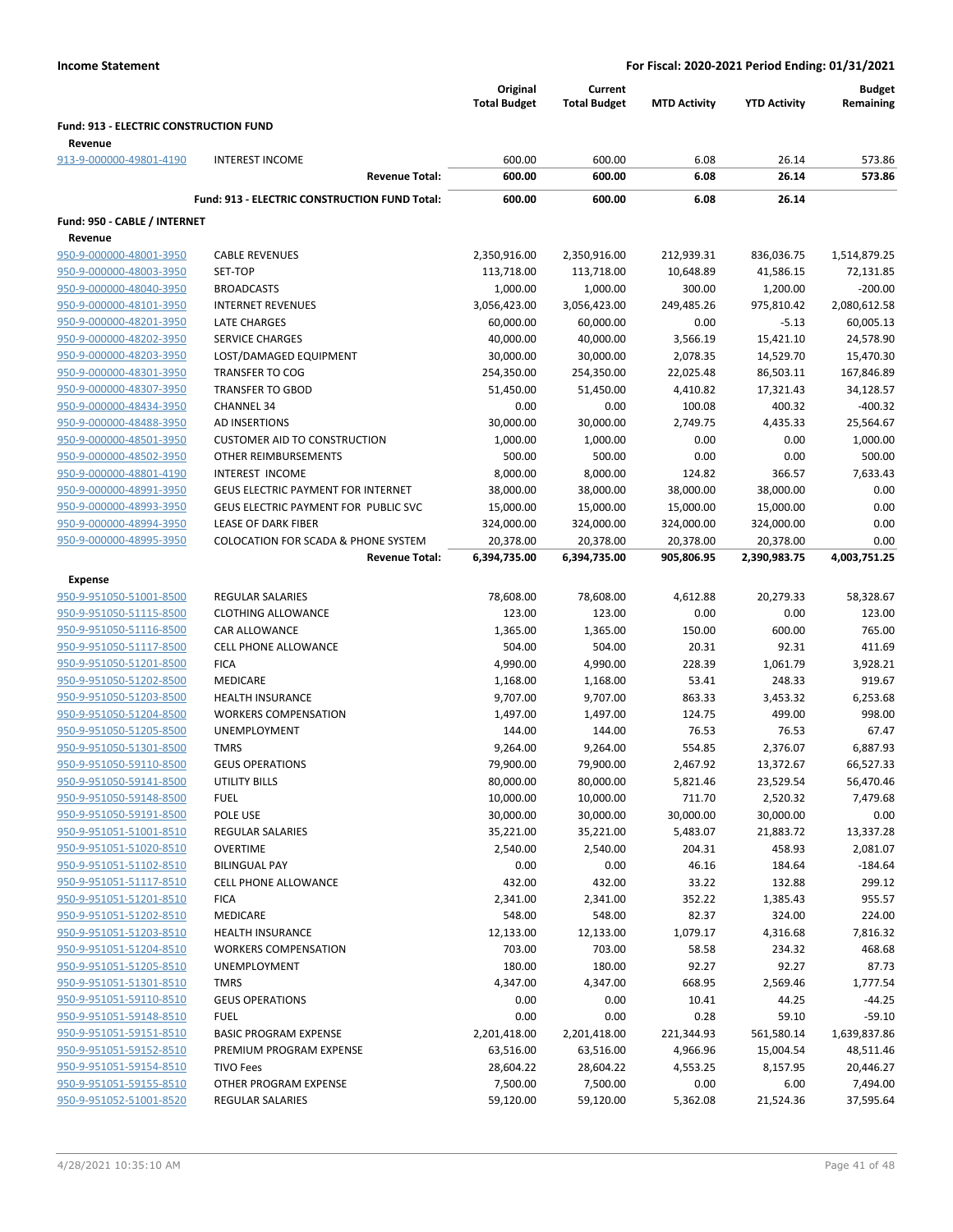| 950-9-951052-51115-8520        |
|--------------------------------|
| 950-9-951052-51116-8520        |
| 950-9-951052-51117-8520        |
| 950-9-951052-51201-8520        |
| <u>950-9-951052-51202-8520</u> |
| 950-9-951052-51203-8520        |
| 950-9-951052-51204-8520        |
| 950-9-951052-51205-8520        |
| 950-9-951052-51301-8520        |
| 950-9-951052-59110-8520        |
| <u>950-9-951052-59148-8520</u> |
| 950-9-951052-59150-8520        |
| 950-9-951053-51001-8530        |
| 950-9-951053-51020-8530        |
| <u>950-9-951053-51102-8530</u> |
| <u>950-9-951053-51117-8530</u> |
| <u>950-9-951053-51201-8530</u> |
| 950-9-951053-51202-8530        |
| 950-9-951053-51203-8530        |
| 950-9-951053-51204-8530        |
| 950-9-951053-51205-8530        |
| 950-9-951053-51301-8530        |
| 950-9-951053-59110-8530        |
| 950-9-951053-59146-8530        |
| <u>950-9-951053-59148-8530</u> |
| <u>950-9-951053-59160-8530</u> |
| <u>950-9-951053-59164-8530</u> |
| 950-9-951054-51001-8540        |
| 950-9-951054-51020-8540        |
| 950-9-951054-51117-8540        |
| 950-9-951054-51201-8540        |
| 950-9-951054-51202-8540        |
| 950-9-951054-51203-8540        |
| 950-9-951054-51204-8540        |
| 950-9-951054-51205-8540        |
| 950-9-951054-51301-8540        |
| 950-9-951054-59110-8540        |
| 950-9-951055-51001-8550        |
| 950-9-951055-51020-8550        |
| 950-9-951055-51115-8550        |
| 950-9-951055-51116-8550        |
| 950-9-951055-51117-8550        |
| 950-9-951055-51201-8550        |
| 950-9-951055-51202-8550        |
| <u>950-9-951055-51203-8550</u> |
| 950-9-951055-51204-8550        |
| 950-9-951055-51205-8550        |
| 950-9-951055-51301-8550        |
| 950-9-951055-59110-8550        |
| <u>950-9-951055-59112-8550</u> |
| 950-9-951055-59158-8550        |
| 950-9-951060-51001-8600        |
| 950-9-951060-51010-8600        |
| 950-9-951060-51020-8600        |
| 950-9-951060-51115-8600        |
| 950-9-951060-51116-8600        |
| 950-9-951060-51117-8600        |
| 950-9-951060-51201-8600        |
| 950-9-951060-51202-8600        |
|                                |

|                                                    |                                                        | Original<br><b>Total Budget</b> | Current<br><b>Total Budget</b> | <b>MTD Activity</b> | <b>YTD Activity</b> | <b>Budget</b><br>Remaining |
|----------------------------------------------------|--------------------------------------------------------|---------------------------------|--------------------------------|---------------------|---------------------|----------------------------|
| 950-9-951052-51115-8520                            | <b>CLOTHING ALLOWANCE</b>                              | 123.00                          | 123.00                         | 0.00                | 0.00                | 123.00                     |
| 950-9-951052-51116-8520                            | <b>CAR ALLOWANCE</b>                                   | 975.00                          | 975.00                         | 0.00                | 0.00                | 975.00                     |
| 950-9-951052-51117-8520                            | <b>CELL PHONE ALLOWANCE</b>                            | 216.00                          | 216.00                         | 31.36               | 125.44              | 90.56                      |
| 950-9-951052-51201-8520                            | <b>FICA</b>                                            | 3,740.00                        | 3,740.00                       | 334.40              | 1,342.31            | 2,397.69                   |
| 950-9-951052-51202-8520                            | <b>MEDICARE</b>                                        | 875.00                          | 875.00                         | 78.20               | 313.91              | 561.09                     |
| 950-9-951052-51203-8520                            | <b>HEALTH INSURANCE</b>                                | 6,067.00                        | 6,067.00                       | 539.58              | 2,158.32            | 3,908.68                   |
| 950-9-951052-51204-8520                            | <b>WORKERS COMPENSATION</b>                            | 1,122.00                        | 1,122.00                       | 93.50               | 374.00              | 748.00                     |
| 950-9-951052-51205-8520                            | UNEMPLOYMENT                                           | 90.00                           | 90.00                          | 81.83               | 81.83               | 8.17                       |
| 950-9-951052-51301-8520                            | <b>TMRS</b>                                            | 6,943.00                        | 6,943.00                       | 625.64              | 2,454.47            | 4,488.53                   |
| 950-9-951052-59110-8520                            | <b>GEUS OPERATIONS</b>                                 | 92,300.00                       | 92,300.00                      | 2,603.64            | 12,344.89           | 79,955.11                  |
| 950-9-951052-59148-8520                            | <b>FUEL</b>                                            | 7,000.00                        | 7,000.00                       | 711.71              | 2,520.32            | 4,479.68                   |
| 950-9-951052-59150-8520                            | <b>ISP SERVICE EXPENSE</b>                             | 732,640.00                      | 732,640.00                     | 60,375.09           | 254,257.99          | 478,382.01                 |
| 950-9-951053-51001-8530                            | <b>REGULAR SALARIES</b>                                | 167,577.00                      | 167,577.00                     | 4,084.80            | 16,346.72           | 151,230.28                 |
| 950-9-951053-51020-8530                            | <b>OVERTIME</b>                                        | 5,603.00                        | 5,603.00                       | 0.00                | 0.00                | 5,603.00                   |
| 950-9-951053-51102-8530                            | <b>BILINGUAL PAY</b>                                   | 450.00                          | 450.00                         | 0.00                | 0.00                | 450.00                     |
| 950-9-951053-51117-8530                            | <b>CELL PHONE ALLOWANCE</b>                            | 1,392.00                        | 1,392.00                       | 33.22               | 132.88              | 1,259.12                   |
| 950-9-951053-51201-8530                            | <b>FICA</b><br><b>MEDICARE</b>                         | 10,852.00                       | 10,852.00                      | 251.78              | 1,009.38            | 9,842.62<br>2,302.95       |
| 950-9-951053-51202-8530<br>950-9-951053-51203-8530 | <b>HEALTH INSURANCE</b>                                | 2,539.00<br>33,367.00           | 2,539.00<br>33,367.00          | 58.88<br>2,967.75   | 236.05<br>11,871.00 | 21,496.00                  |
| 950-9-951053-51204-8530                            | <b>WORKERS COMPENSATION</b>                            | 3,258.00                        | 3,258.00                       | 271.50              | 1,086.00            | 2,172.00                   |
| 950-9-951053-51205-8530                            | <b>UNEMPLOYMENT</b>                                    | 495.00                          | 495.00                         | 65.88               | 65.88               | 429.12                     |
| 950-9-951053-51301-8530                            | <b>TMRS</b>                                            | 20,150.00                       | 20,150.00                      | 477.70              | 1,868.38            | 18,281.62                  |
| 950-9-951053-59110-8530                            | <b>GEUS OPERATIONS</b>                                 | 13,340.00                       | 13,340.00                      | 185.57              | 1,177.62            | 12,162.38                  |
| 950-9-951053-59146-8530                            | <b>TRAINING AND/OR TRAVEL</b>                          | 4,500.00                        | 4,500.00                       | 0.00                | 0.00                | 4,500.00                   |
| 950-9-951053-59148-8530                            | <b>FUEL</b>                                            | 250.00                          | 250.00                         | 0.00                | 0.00                | 250.00                     |
| 950-9-951053-59160-8530                            | ADVERTISING                                            | 26,750.00                       | 26,750.00                      | 293.20              | 1,610.35            | 25,139.65                  |
| 950-9-951053-59164-8530                            | <b>CONSUMER INFORMATION</b>                            | 1.00                            | 1.00                           | 0.00                | 0.00                | 1.00                       |
| 950-9-951054-51001-8540                            | <b>REGULAR SALARIES</b>                                | 81,031.00                       | 81,031.00                      | 9,707.20            | 38,558.04           | 42,472.96                  |
| 950-9-951054-51020-8540                            | <b>OVERTIME</b>                                        | 2,915.00                        | 2,915.00                       | 20.59               | 309.26              | 2,605.74                   |
| 950-9-951054-51117-8540                            | CELL PHONE ALLOWANCE                                   | 0.00                            | 0.00                           | 24.46               | 97.84               | $-97.84$                   |
| 950-9-951054-51201-8540                            | <b>FICA</b>                                            | 5,206.00                        | 5,206.00                       | 578.95              | 2,319.59            | 2,886.41                   |
| 950-9-951054-51202-8540                            | <b>MEDICARE</b>                                        | 1,217.00                        | 1,217.00                       | 135.40              | 542.49              | 674.51                     |
| 950-9-951054-51203-8540                            | <b>HEALTH INSURANCE</b>                                | 27,299.00                       | 27,299.00                      | 2,428.17            | 9,712.68            | 17,586.32                  |
| 950-9-951054-51204-8540                            | <b>WORKERS COMPENSATION</b>                            | 1,562.00                        | 1,562.00                       | 130.17              | 520.68              | 1,041.32                   |
| 950-9-951054-51205-8540                            | UNEMPLOYMENT                                           | 405.00                          | 405.00                         | 156.03              | 156.03              | 248.97                     |
| 950-9-951054-51301-8540                            | <b>TMRS</b>                                            | 9,664.00                        | 9,664.00                       | 1,131.25            | 4,417.71            | 5,246.29                   |
| 950-9-951054-59110-8540                            | <b>GEUS OPERATIONS</b>                                 | 7,000.00                        | 7,000.00                       | 356.20              | 1,076.46            | 5,923.54                   |
| 950-9-951055-51001-8550                            | <b>REGULAR SALARIES</b>                                | 102,180.00                      | 102,180.00                     | 13,859.04           | 54,667.65           | 47,512.35                  |
| 950-9-951055-51020-8550                            | <b>OVERTIME</b>                                        | 2,045.00                        | 2,045.00                       | 576.15              | 1,560.53            | 484.47                     |
| 950-9-951055-51115-8550                            | <b>CLOTHING ALLOWANCE</b>                              | 42.00                           | 42.00                          | 0.00                | 0.00                | 42.00                      |
| 950-9-951055-51116-8550                            | CAR ALLOWANCE                                          | 1,400.00                        | 1,400.00                       | 0.00                | 0.00                | 1,400.00                   |
| 950-9-951055-51117-8550                            | CELL PHONE ALLOWANCE                                   | 287.00                          | 287.00                         | 46.56               | 186.24              | 100.76                     |
| 950-9-951055-51201-8550                            | <b>FICA</b>                                            | 5,624.00                        | 5,624.00                       | 884.87              | 2,914.94            | 2,709.06                   |
| 950-9-951055-51202-8550                            | <b>MEDICARE</b>                                        | 1,539.00                        | 1,539.00                       | 206.95              | 818.37              | 720.63                     |
| 950-9-951055-51203-8550                            | <b>HEALTH INSURANCE</b><br><b>WORKERS COMPENSATION</b> | 16,382.00                       | 16,382.00                      | 1,457.33            | 5,829.32            | 10,552.68                  |
| 950-9-951055-51204-8550<br>950-9-951055-51205-8550 | <b>UNEMPLOYMENT</b>                                    | 1,970.00<br>238.00              | 1,970.00<br>238.00             | 164.17<br>205.71    | 656.68<br>212.07    | 1,313.32<br>25.93          |
| 950-9-951055-51301-8550                            | <b>TMRS</b>                                            | 12,195.00                       | 12,195.00                      | 1,679.92            | 6,423.35            | 5,771.65                   |
| 950-9-951055-59110-8550                            | <b>GEUS OPERATIONS</b>                                 | 9,100.00                        | 9,100.00                       | 258.16              | 1,447.58            | 7,652.42                   |
| 950-9-951055-59112-8550                            | SAFETY                                                 | 2,138.00                        | 2,138.00                       | 0.00                | 187.00              | 1,951.00                   |
| 950-9-951055-59158-8550                            | C/I BILLING                                            | 44,500.00                       | 44,500.00                      | 0.00                | 43,127.41           | 1,372.59                   |
| 950-9-951060-51001-8600                            | <b>REGULAR SALARIES</b>                                | 209,071.00                      | 209,071.00                     | 19,816.00           | 70,243.01           | 138,827.99                 |
| 950-9-951060-51010-8600                            | PART TIME REGULAR                                      | 17,599.00                       | 17,599.00                      | 0.00                | 0.00                | 17,599.00                  |
| 950-9-951060-51020-8600                            | <b>OVERTIME</b>                                        | 12,302.00                       | 12,302.00                      | 567.25              | 2,674.85            | 9,627.15                   |
| 950-9-951060-51115-8600                            | <b>CLOTHING ALLOWANCE</b>                              | 2,079.00                        | 2,079.00                       | 700.00              | 700.00              | 1,379.00                   |
| 950-9-951060-51116-8600                            | <b>CAR ALLOWANCE</b>                                   | 1,950.00                        | 1,950.00                       | 450.00              | 1,425.00            | 525.00                     |
| 950-9-951060-51117-8600                            | CELL PHONE ALLOWANCE                                   | 1,608.00                        | 1,608.00                       | 132.92              | 490.13              | 1,117.87                   |
| 950-9-951060-51201-8600                            | <b>FICA</b>                                            | 15,019.00                       | 15,019.00                      | 1,157.49            | 4,139.88            | 10,879.12                  |
| 950-9-951060-51202-8600                            | <b>MEDICARE</b>                                        | 3,514.00                        | 3,514.00                       | 270.70              | 968.19              | 2,545.81                   |
|                                                    |                                                        |                                 |                                |                     |                     |                            |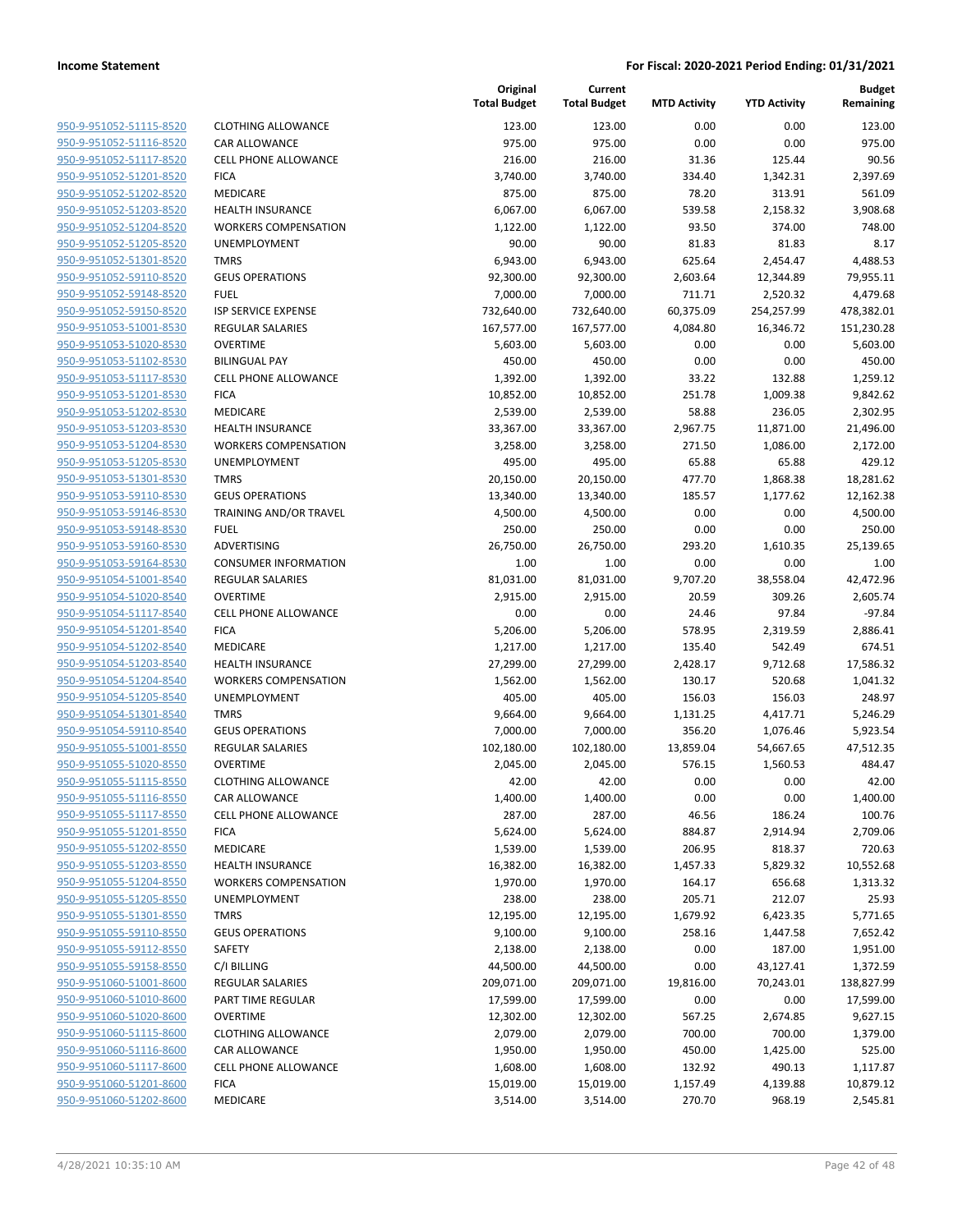|                         |                                                 | Original<br><b>Total Budget</b> | Current<br><b>Total Budget</b> | <b>MTD Activity</b> | <b>YTD Activity</b> | Budget<br>Remaining |
|-------------------------|-------------------------------------------------|---------------------------------|--------------------------------|---------------------|---------------------|---------------------|
| 950-9-951060-51203-8600 | <b>HEALTH INSURANCE</b>                         | 52,171.00                       | 52,171.00                      | 4,640.33            | 18,561.32           | 33,609.68           |
| 950-9-951060-51204-8600 | <b>WORKERS COMPENSATION</b>                     | 5,232.00                        | 5,232.00                       | 436.00              | 1,744.00            | 3,488.00            |
| 950-9-951060-51205-8600 | <b>UNEMPLOYMENT</b>                             | 822.00                          | 822.00                         | 335.29              | 365.21              | 456.79              |
| 950-9-951060-51301-8600 | <b>TMRS</b>                                     | 27,892.00                       | 27,892.00                      | 2,362.23            | 8,221.91            | 19,670.09           |
| 950-9-951060-59201-8600 | <b>BUILDINGS MAINTENANCE</b>                    | 24,850.00                       | 24,850.00                      | 0.00                | 12,719.44           | 12,130.56           |
| 950-9-951060-59205-8600 | EQUIPMENT MAINTENANCE                           | 10,000.00                       | 10,000.00                      | 1,275.00            | 9,723.30            | 276.70              |
| 950-9-951060-59231-8600 | <b>CABLE PLANT MAINTENANCE</b>                  | 22,500.00                       | 22,500.00                      | 0.00                | 429.88              | 22,070.12           |
| 950-9-951060-59235-8600 | FIBER OPTICS PLANT MAINTENANCE                  | 20,000.00                       | 20,000.00                      | 21,840.50           | 35,520.50           | $-15,520.50$        |
| 950-9-951061-51001-8610 | <b>REGULAR SALARIES</b>                         | 209,071.00                      | 209,071.00                     | 19,815.99           | 70,243.02           | 138,827.98          |
| 950-9-951061-51020-8610 | <b>OVERTIME</b>                                 | 12,302.00                       | 12,302.00                      | 566.38              | 2,672.33            | 9,629.67            |
| 950-9-951061-51115-8610 | <b>CLOTHING ALLOWANCE</b>                       | 2,079.00                        | 2,079.00                       | 0.00                | 0.00                | 2,079.00            |
| 950-9-951061-51116-8610 | CAR ALLOWANCE                                   | 1,950.00                        | 1,950.00                       | 0.00                | 0.00                | 1,950.00            |
| 950-9-951061-51117-8610 | <b>CELL PHONE ALLOWANCE</b>                     | 1,416.00                        | 1,416.00                       | 132.84              | 489.86              | 926.14              |
| 950-9-951061-51201-8610 | <b>FICA</b>                                     | 13,928.00                       | 13,928.00                      | 1,235.25            | 4,419.41            | 9,508.59            |
| 950-9-951061-51202-8610 | MEDICARE                                        | 3,259.00                        | 3,259.00                       | 288.88              | 1,033.55            | 2,225.45            |
| 950-9-951061-51203-8610 | <b>HEALTH INSURANCE</b>                         | 44,895.00                       | 44,895.00                      | 3,993.00            | 15,972.00           | 28,923.00           |
| 950-9-951061-51204-8610 | <b>WORKERS COMPENSATION</b>                     | 4,315.00                        | 4,315.00                       | 359.58              | 1,438.32            | 2,876.68            |
| 950-9-951061-51205-8610 | <b>UNEMPLOYMENT</b>                             | 642.00                          | 642.00                         | 328.09              | 356.81              | 285.19              |
| 950-9-951061-51301-8610 | <b>TMRS</b>                                     | 25,866.00                       | 25,866.00                      | 2,309.93            | 8,059.71            | 17,806.29           |
| 950-9-951061-59205-8610 | <b>EQUIPMENT MAINTENANCE</b>                    | 100.00                          | 100.00                         | 0.00                | 0.00                | 100.00              |
| 950-9-951061-59233-8610 | <b>INTERNET PLANT MAINTENANCE</b>               | 6,000.00                        | 6,000.00                       | 0.00                | 0.00                | 6,000.00            |
| 950-9-951090-59510-9900 | HEADEND, TRUNK & DISTRIBUTION SYSTEM            | 100,000.00                      | 100,000.00                     | 1,244.80            | 18,395.76           | 81,604.24           |
| 950-9-951090-59511-9900 | <b>HEADEND EQUIPMENT</b>                        | 80,000.00                       | 80,000.00                      | 0.00                | 0.00                | 80,000.00           |
| 950-9-951090-59512-9900 | <b>DROPS</b>                                    | 100,000.00                      | 100,000.00                     | 21,309.45           | 63,109.35           | 36,890.65           |
| 950-9-951090-59591-9900 | FURNITURE & OFFICE EQUIPMENT                    | 0.00                            | 0.00                           | 0.00                | 4,242.40            | $-4,242.40$         |
| 950-9-951090-59592-9900 | <b>TRANSPORTATION EQUIPMENT</b>                 | 30,000.00                       | 30,000.00                      | 29,301.76           | 29,301.76           | 698.24              |
| 950-9-951091-51001-9958 | <b>REGULAR SALARIES</b>                         | 41,429.00                       | 41,429.00                      | 2,250.59            | 8,942.79            | 32,486.21           |
| 950-9-951091-51020-9958 | <b>OVERTIME</b>                                 | 4,344.00                        | 4,344.00                       | 159.11              | 732.27              | 3,611.73            |
| 950-9-951091-51201-9958 | <b>FICA</b>                                     | 2,861.00                        | 2,861.00                       | 150.63              | 604.78              | 2,256.22            |
| 950-9-951091-51202-9958 | MEDICARE                                        | 669.00                          | 669.00                         | 35.23               | 141.44              | 527.56              |
| 950-9-951091-51205-9958 | UNEMPLOYMENT                                    | 156.00                          | 156.00                         | 38.88               | 38.88               | 117.12              |
| 950-9-951091-51301-9958 | <b>TMRS</b>                                     | 5,306.00                        | 5,306.00                       | 281.84              | 1,105.94            | 4,200.06            |
| 950-9-970000-59720-9705 | <b>CREDIT CARD &amp; BANK FEES</b>              | 10,000.00                       | 10,000.00                      | 3,239.63            | 6,201.12            | 3,798.88            |
| 950-9-970000-59730-9250 | <b>INVENTORY LOSS/GAIN</b>                      | 1,000.00                        | 1,000.00                       | $-14.16$            | $-14.16$            | 1,014.16            |
| 950-9-970000-59734-4210 | ASSET DISPOSAL LOSSES/GAINS                     | 1,000.00                        | 1,000.00                       | 0.00                | 0.00                | 1,000.00            |
| 950-9-970000-59750-9260 | <b>ACCRUED PTO PAY</b>                          | 5,000.00                        | 5,000.00                       | 0.00                | 0.00                | 5,000.00            |
| 950-9-970000-59770-9970 | CONTINGENCY                                     | 50,000.00                       | 50,000.00                      | 0.00                | 19.52               | 49,980.48           |
| 950-9-970000-59771-9970 | PAYROLL CONTINGENCY                             | 10,000.00                       | 10,000.00                      | 0.00                | 0.00                | 10,000.00           |
| 950-9-970000-59780-9240 | PROPERTY INSURANCE                              | 16,670.00                       | 16,670.00                      | 9,427.80            | 9,427.80            | 7,242.20            |
| 950-9-970000-59781-9250 | LIABILITY INSURANCE                             | 14,872.00                       | 14,872.00                      | 10,427.46           | 12,169.55           | 2,702.45            |
| 950-9-990000-59901-9270 | TRANSFER to COG - FRANCHISE FEES                | 284,100.00                      | 284,100.00                     | 0.00                | -889.57             | 284,989.57          |
| 950-9-990000-59902-9200 | TRANSFER to COG - ADMIN EXPENSES                | 58,987.00                       | 58,987.00                      | 4,915.58            | 14,746.74           | 44,240.26           |
| 950-9-990000-59903-4082 | TRANSFER to COG - PILOT                         | 39,824.00                       | 39,824.00                      | 0.00                | 0.00                | 39,824.00           |
| 950-9-990000-59926-9330 | TRANSFER to COG - GARAGE                        | 13,450.00                       | 13,450.00                      | 1,120.83            | 4,483.32            | 8,966.68            |
| 950-9-990000-59927-9200 | TRANSFER to COG - INSURANCE                     | 3,047.00                        | 3,047.00                       | 253.92              | 1,015.68            | 2,031.32            |
| 950-9-990000-59928-9200 | XFER to COG - IT                                | 25,995.00                       | 25,995.00                      | 2,166.25            | 8,665.00            | 17,330.00           |
| 950-9-990000-59930-9270 | TRANSFER to GBOD                                | 56,800.00                       | 56,800.00                      | 0.00                | $-177.91$           | 56,977.91           |
| 950-9-990000-59954-8559 | TRANSFER TO 910 - BILLING                       | 52,407.00                       | 52,407.00                      | 4,367.25            | 17,469.00           | 34,938.00           |
| 950-9-990000-59955-8559 | TRANSFER TO 910 - CASHIERING                    | 78,121.00                       | 78,121.00                      | 6,510.08            | 26,040.32           | 52,080.68           |
|                         | <b>Expense Total:</b>                           | 6,042,897.22                    | 6,042,897.22                   | 578,396.85          | 1,721,570.95        | 4,321,326.27        |
|                         | Fund: 950 - CABLE / INTERNET Surplus (Deficit): | 351,837.78                      | 351,837.78                     | 327,410.10          | 669,412.80          |                     |
|                         | <b>Total Surplus (Deficit):</b>                 | -1,962,159.45                   | -2,924,611.45                  | 4,028,221.34        | 8,739,313.26        |                     |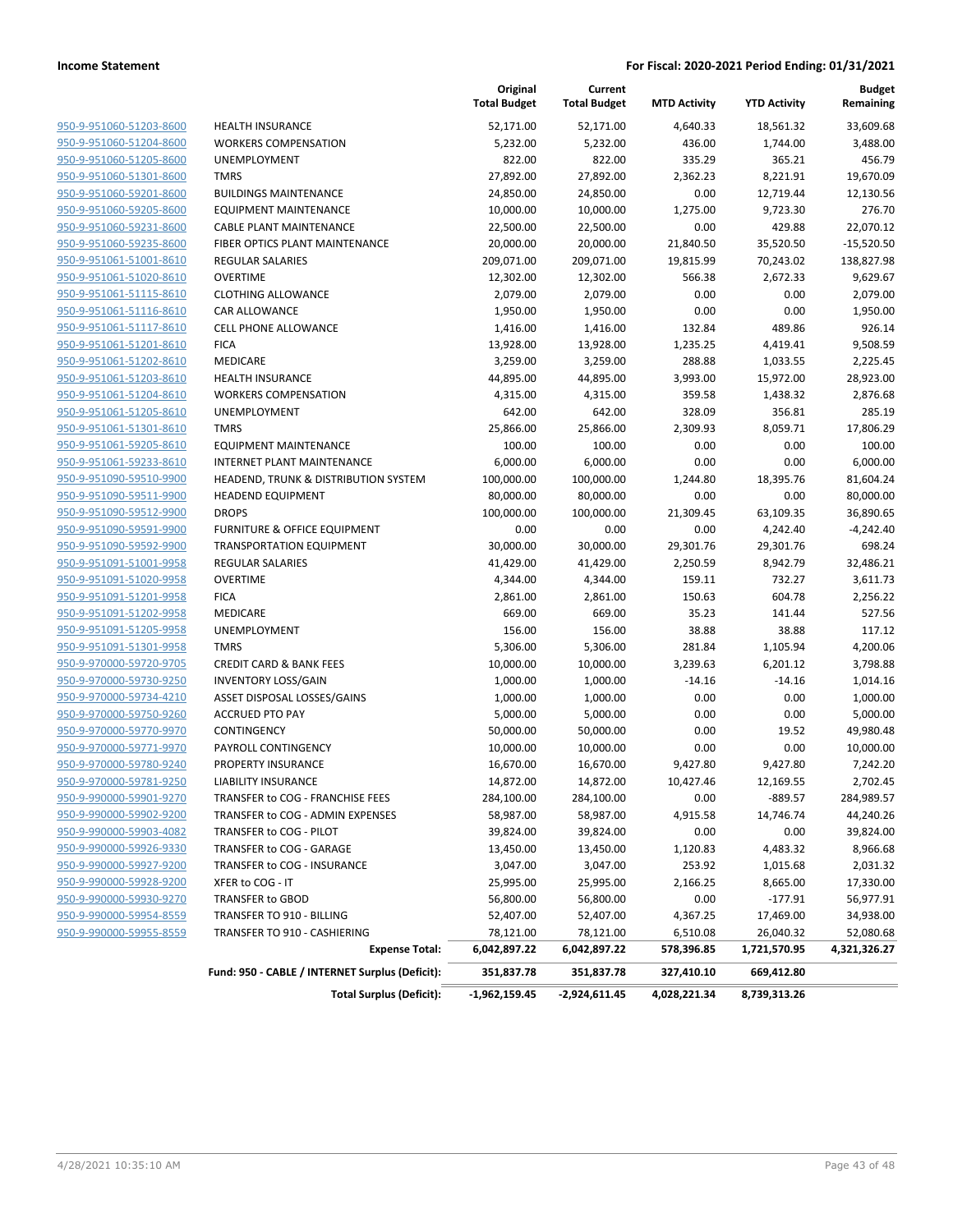## **Group Summary**

| <b>Account Type</b>                                                       | Original<br><b>Total Budget</b> | Current<br><b>Total Budget</b> | <b>MTD Activity</b> | <b>YTD Activity</b> | <b>Budget</b><br>Remaining |
|---------------------------------------------------------------------------|---------------------------------|--------------------------------|---------------------|---------------------|----------------------------|
| Fund: 100 - GENERAL FUND                                                  |                                 |                                |                     |                     |                            |
| Revenue                                                                   | 26,174,095.00                   | 26,174,095.00                  | 4,320,638.31        | 12,423,916.33       | 13,750,178.67              |
| Expense                                                                   | 27,648,157.04                   | 27,648,157.04                  | 2,215,178.12        | 8,945,612.18        | 18,702,544.86              |
| Fund: 100 - GENERAL FUND Surplus (Deficit):                               | $-1,474,062.04$                 | $-1,474,062.04$                | 2,105,460.19        | 3,478,304.15        | -4,952,366.19              |
| Fund: 101 - MUNICIPAL COURT BUILDING SECURITY FEES                        |                                 |                                |                     |                     |                            |
| Revenue                                                                   | 0.00                            | 0.00                           | 543.55              | 1,961.33            | $-1,961.33$                |
| Expense                                                                   | 0.00                            | 0.00                           | 2.98                | 4.57                | -4.57                      |
| Fund: 101 - MUNICIPAL COURT BUILDING SECURITY FEES Surplus (Deficit):     | 0.00                            | 0.00                           | 540.57              | 1,956.76            | $-1,956.76$                |
| Fund: 102 - MUNICIPAL COURT TECH FUND                                     |                                 |                                |                     |                     |                            |
| Revenue                                                                   | 0.00                            | 0.00                           | 462.11              | 1,655.53            | $-1.655.53$                |
| Expense                                                                   | 0.00                            | 0.00                           | 2.08                | 3.19                | $-3.19$                    |
| Fund: 102 - MUNICIPAL COURT TECH FUND Surplus (Deficit):                  | 0.00                            | 0.00                           | 460.03              | 1,652.34            | $-1,652.34$                |
| Fund: 103 - MUNICIPAL COURT CHILD SAFETY FUND                             |                                 |                                |                     |                     |                            |
| Revenue                                                                   | 30,887.00                       | 30,887.00                      | 6,158.73            | 6,211.30            | 24,675.70                  |
| Expense                                                                   | 25,050.00                       | 25,050.00                      | 0.39                | 0.59                | 25,049.41                  |
| Fund: 103 - MUNICIPAL COURT CHILD SAFETY FUND Surplus (Deficit):          | 5,837.00                        | 5,837.00                       | 6,158.34            | 6,210.71            | $-373.71$                  |
| <b>Fund: 111 - RECREATION ACTIVITIES FUND</b>                             |                                 |                                |                     |                     |                            |
| Revenue                                                                   | 237,930.00                      | 237,930.00                     | 10,501.56           | 39,128.48           | 198,801.52                 |
| Expense                                                                   | 249,194.02                      | 249,194.02                     | 6,055.28            | 30,080.82           | 219,113.20                 |
| Fund: 111 - RECREATION ACTIVITIES FUND Surplus (Deficit):                 | $-11,264.02$                    | $-11,264.02$                   | 4,446.28            | 9,047.66            | $-20,311.68$               |
| <b>Fund: 112 - GUN RANGE FUND</b>                                         |                                 |                                |                     |                     |                            |
| Revenue                                                                   | 1,316.00                        | 1,316.00                       | 100.14              | 520.32              | 795.68                     |
| Expense                                                                   | 1,300.00                        | 1,300.00                       | 0.05                | 216.57              | 1,083.43                   |
| Fund: 112 - GUN RANGE FUND Surplus (Deficit):                             | 16.00                           | 16.00                          | 100.09              | 303.75              | $-287.75$                  |
| Fund: 113 - HOTEL / MOTEL OCCUPANCY TAX FUND                              |                                 |                                |                     |                     |                            |
| Revenue                                                                   | 490,107.00                      | 490,107.00                     | 39,506.32           | 178,074.85          | 312,032.15                 |
| Expense                                                                   | 521,382.80                      | 521,382.80                     | 34,753.63           | 147,424.66          | 373,958.14                 |
| Fund: 113 - HOTEL / MOTEL OCCUPANCY TAX FUND Surplus (Deficit):           | -31,275.80                      | -31,275.80                     | 4,752.69            | 30,650.19           | -61,925.99                 |
| Fund: 114 - VENUE MANAGEMENT FUND                                         |                                 |                                |                     |                     |                            |
| Revenue                                                                   | 116,017.00                      | 116,017.00                     | 1,544.00            | 16,003.12           | 100,013.88                 |
| Expense                                                                   | 200,266.69                      | 200,266.69                     | 9,576.86            | 53,021.19           | 147,245.50                 |
| Fund: 114 - VENUE MANAGEMENT FUND Surplus (Deficit):                      | -84,249.69                      | $-84,249.69$                   | -8,032.86           | -37,018.07          | -47,231.62                 |
| <b>Fund: 123 - PTRAIN - POLICE REIMBURSEMENT GRANTS &amp; CONT EDUCAT</b> |                                 |                                |                     |                     |                            |
| Revenue                                                                   | 0.00                            | 0.00                           | 0.62                | $-149.23$           | 149.23                     |
| Expense                                                                   | 0.00                            | 0.00                           | 300.16              | 1,049.32            | $-1,049.32$                |
| Fund: 123 - PTRAIN - POLICE REIMBURSEMENT GRANTS & CONT EDUCAT Surp       | 0.00                            | 0.00                           | $-299.54$           | $-1,198.55$         | 1,198.55                   |
| Fund: 124 - FIRE HAZMAT GRANT                                             |                                 |                                |                     |                     |                            |
| Expense                                                                   | 0.00                            | 0.00                           | 0.04                | 0.06                | $-0.06$                    |
| Fund: 124 - FIRE HAZMAT GRANT Total:                                      | 0.00                            | 0.00                           | 0.04                | 0.06                | $-0.06$                    |
| Fund: 140 - DEBT SERVICE FUND                                             |                                 |                                |                     |                     |                            |
| Revenue                                                                   | 6,776,144.00                    | 6,776,144.00                   | 2,055,246.61        | 4,835,311.90        | 1,940,832.10               |
| Expense                                                                   | 6,811,884.00                    | 6,811,884.00                   | 12,132.36           | 41,744.53           | 6,770,139.47               |
| Fund: 140 - DEBT SERVICE FUND Surplus (Deficit):                          | -35,740.00                      | $-35,740.00$                   | 2,043,114.25        | 4,793,567.37        | -4,829,307.37              |
| Fund: 160 - GENERAL CAPITAL IMPROVEMENT FUND                              |                                 |                                |                     |                     |                            |
| Revenue                                                                   | 2,616,006.00                    | 2,616,006.00                   | 211,155.40          | 850,894.13          | 1,765,111.87               |
| Expense                                                                   | 2,525,998.00                    | 2,525,998.00                   | 753,321.26          | 3,489,662.12        | $-963,664.12$              |
| Fund: 160 - GENERAL CAPITAL IMPROVEMENT FUND Surplus (Deficit):           | 90,008.00                       | 90,008.00                      | -542,165.86         | -2,638,767.99       | 2,728,775.99               |
| Fund: 161 - STREET CONSTRUCTION FUND                                      |                                 |                                |                     |                     |                            |
| Revenue                                                                   | 10,000.00                       | 10,000.00                      | 0.00                | 79.94               | 9,920.06                   |
| Expense                                                                   | 400.00                          | 400.00                         | 609,987.12          | 944,302.27          | -943,902.27                |
| Fund: 161 - STREET CONSTRUCTION FUND Surplus (Deficit):                   | 9,600.00                        | 9,600.00                       | -609,987.12         | -944,222.33         | 953,822.33                 |
| Fund: 164 - 2013 CO CAPITAL FUND                                          |                                 |                                |                     |                     |                            |
| Revenue                                                                   | 275.00                          | 275.00                         | 3.41                | 10.97               | 264.03                     |
|                                                                           |                                 |                                |                     |                     |                            |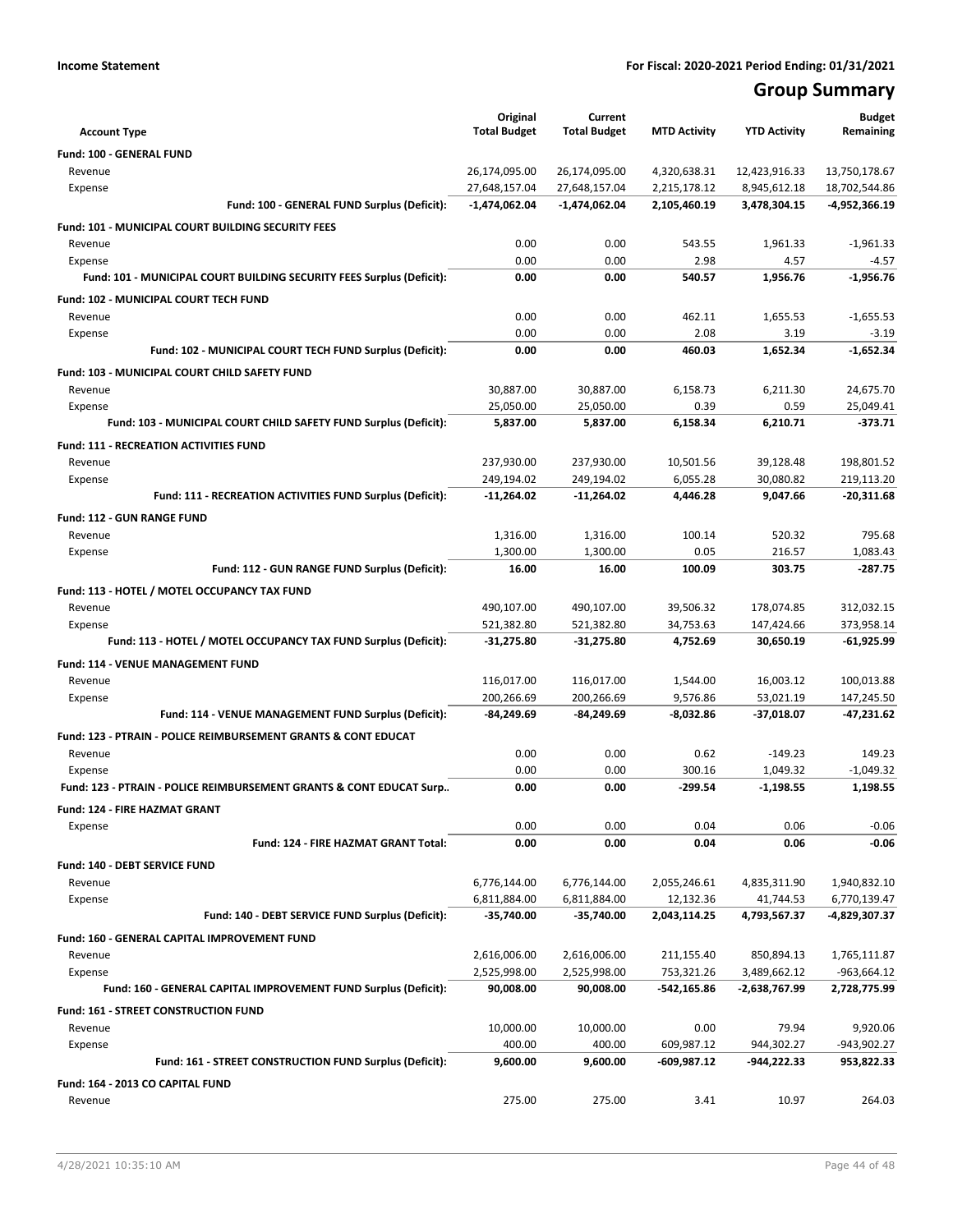| <b>Account Type</b>                                         | Original<br><b>Total Budget</b> | Current<br><b>Total Budget</b> | <b>MTD Activity</b>       | <b>YTD Activity</b>      | <b>Budget</b><br>Remaining |
|-------------------------------------------------------------|---------------------------------|--------------------------------|---------------------------|--------------------------|----------------------------|
| Expense                                                     | 15.00                           | 15.00                          | 1.38                      | 2.12                     | 12.88                      |
| Fund: 164 - 2013 CO CAPITAL FUND Surplus (Deficit):         | 260.00                          | 260.00                         | 2.03                      | 8.85                     | 251.15                     |
| Fund: 165 - 2014 GO FUND                                    |                                 |                                |                           |                          |                            |
| Revenue                                                     | 10,000.00                       | 10,000.00                      | 49.96                     | 256.83                   | 9,743.17                   |
| Fund: 165 - 2014 GO FUND Total:                             | 10,000.00                       | 10,000.00                      | 49.96                     | 256.83                   | 9,743.17                   |
| Fund: 171 - MAIN STREET SPECIAL REVENUE                     |                                 |                                |                           |                          |                            |
| Revenue                                                     | 0.00                            | 0.00                           | 10,000.00                 | 49,388.10                | $-49,388.10$               |
| Expense                                                     | 0.00                            | 0.00                           | 200.00                    | 75,545.57                | -75,545.57                 |
| Fund: 171 - MAIN STREET SPECIAL REVENUE Surplus (Deficit):  | 0.00                            | 0.00                           | 9,800.00                  | -26,157.47               | 26,157.47                  |
| Fund: 172 - MINOR GRANTS FUND                               |                                 |                                |                           |                          |                            |
| Revenue                                                     | 0.00                            | 0.00                           | 4,000.00                  | 4,000.00                 | $-4,000.00$                |
| <b>Fund: 172 - MINOR GRANTS FUND Total:</b>                 | 0.00                            | 0.00                           | 4,000.00                  | 4,000.00                 | -4,000.00                  |
| Fund: 200 - WATER / WASTEWATER FUND                         |                                 |                                |                           |                          |                            |
| Revenue                                                     | 14,455,296.00                   | 14,020,046.00                  | 1,163,880.23              | 4,581,297.81             | 9,438,748.19               |
| Expense                                                     | 14,254,657.13                   | 14,687,282.13                  | 1,054,015.13              | 3,857,881.16             | 10,829,400.97              |
| Fund: 200 - WATER / WASTEWATER FUND Surplus (Deficit):      | 200,638.87                      | $-667,236.13$                  | 109,865.10                | 723,416.65               | -1,390,652.78              |
| <b>Fund: 210 - WATER IMPACT FEES</b>                        |                                 |                                |                           |                          |                            |
| Expense                                                     | 0.00                            | 0.00                           | 217.72                    | 217.72                   | $-217.72$                  |
| Fund: 210 - WATER IMPACT FEES Total:                        | 0.00                            | 0.00                           | 217.72                    | 217.72                   | $-217.72$                  |
| Fund: 216 - UTILIITY CIP FUND                               |                                 |                                |                           |                          |                            |
| Revenue                                                     | 606,649.00                      | 606,649.00                     | 39,864.65                 | 160,295.35               | 446,353.65                 |
| Expense<br>Fund: 216 - UTILIITY CIP FUND Surplus (Deficit): | 446,649.00<br>160,000.00        | 449,274.00<br>157,375.00       | 58,453.78<br>$-18,589.13$ | 113,678.01<br>46,617.34  | 335,595.99<br>110,757.66   |
|                                                             |                                 |                                |                           |                          |                            |
| <b>Fund: 217 - WASTEWATER RECLAMATION FUND</b>              | 7,950.00                        | 7,950.00                       | 48.46                     | 249.14                   | 7,700.86                   |
| Revenue<br>Expense                                          | 0.00                            | 0.00                           | 49,984.00                 | 49,984.00                | -49,984.00                 |
| Fund: 217 - WASTEWATER RECLAMATION FUND Surplus (Deficit):  | 7,950.00                        | 7,950.00                       | -49,935.54                | -49,734.86               | 57,684.86                  |
| Fund: 300 - AIRPORT FUND                                    |                                 |                                |                           |                          |                            |
| Revenue                                                     | 720,583.00                      | 720,583.00                     | 4,656.84                  | 234,680.36               | 485,902.64                 |
| Expense                                                     | 1,672,234.14                    | 1,672,234.14                   | 135,153.41                | 553,563.78               | 1,118,670.36               |
| Fund: 300 - AIRPORT FUND Surplus (Deficit):                 | -951,651.14                     | -951,651.14                    | -130,496.57               | -318,883.42              | -632,767.72                |
| Fund: 320 - AIRPORT TXDOT GRANT                             |                                 |                                |                           |                          |                            |
| Revenue                                                     | 0.00                            | 0.00                           | 0.00                      | 200,000.00               | $-200,000.00$              |
| Fund: 320 - AIRPORT TXDOT GRANT Total:                      | 0.00                            | 0.00                           | 0.00                      | 200,000.00               | -200,000.00                |
| Fund: 360 - AIRPORT CAPITAL FUND                            |                                 |                                |                           |                          |                            |
| Revenue                                                     | 1,595,850.00                    | 1,595,850.00                   | 125,828.69                | 502,577.08               | 1,093,272.92               |
| Expense                                                     | 2,220,652.00                    | 2,220,652.00                   | 338.58                    | 518.94                   | 2,220,133.06               |
| Fund: 360 - AIRPORT CAPITAL FUND Surplus (Deficit):         | $-624,802.00$                   | $-624,802.00$                  | 125,490.11                | 502,058.14               | $-1,126,860.14$            |
| Fund: 362 - AIRPORT FBO FUEL                                |                                 |                                |                           |                          |                            |
| Revenue                                                     | 409,650.00                      | 409,650.00                     | 36,171.01                 | 123,808.23               | 285,841.77                 |
| Expense                                                     | 0.00                            | 0.00                           | 49,532.58                 | 77,437.20                | -77,437.20                 |
| Fund: 362 - AIRPORT FBO FUEL Surplus (Deficit):             | 409,650.00                      | 409,650.00                     | $-13,361.57$              | 46,371.03                | 363,278.97                 |
| Fund: 400 - GOLF FUND                                       |                                 |                                |                           |                          |                            |
| Revenue                                                     | 191,588.00                      | 191,588.00                     | 9,795.71                  | 62,087.73                | 129,500.27                 |
| Expense                                                     | 246,068.81                      | 246,068.81                     | 15,841.54                 | 74,889.16                | 171,179.65                 |
| Fund: 400 - GOLF FUND Surplus (Deficit):                    | -54,480.81                      | -54,480.81                     | $-6,045.83$               | $-12,801.43$             | -41,679.38                 |
| Fund: 500 - SANITATION FUND                                 |                                 |                                |                           |                          |                            |
| Revenue                                                     | 4,980,495.00                    | 4,980,495.00                   | 408,908.12                | 1,653,376.62             | 3,327,118.38               |
| Expense                                                     | 5,527,391.08                    | 5,619,343.08                   | 72,915.75                 | 1,505,331.78             | 4,114,011.30               |
| Fund: 500 - SANITATION FUND Surplus (Deficit):              | -546,896.08                     | -638,848.08                    | 335,992.37                | 148,044.84               | -786,892.92                |
| Fund: 601 - CENTRAL SERVICE FUND                            |                                 |                                |                           |                          |                            |
| Revenue<br>Expense                                          | 940,414.00<br>1,040,226.62      | 940,414.00<br>1,040,226.62     | 78,367.82<br>80,381.14    | 313,471.28<br>342,810.44 | 626,942.72<br>697,416.18   |
| Fund: 601 - CENTRAL SERVICE FUND Surplus (Deficit):         | -99,812.62                      | -99,812.62                     | $-2,013.32$               | $-29,339.16$             | -70,473.46                 |
|                                                             |                                 |                                |                           |                          |                            |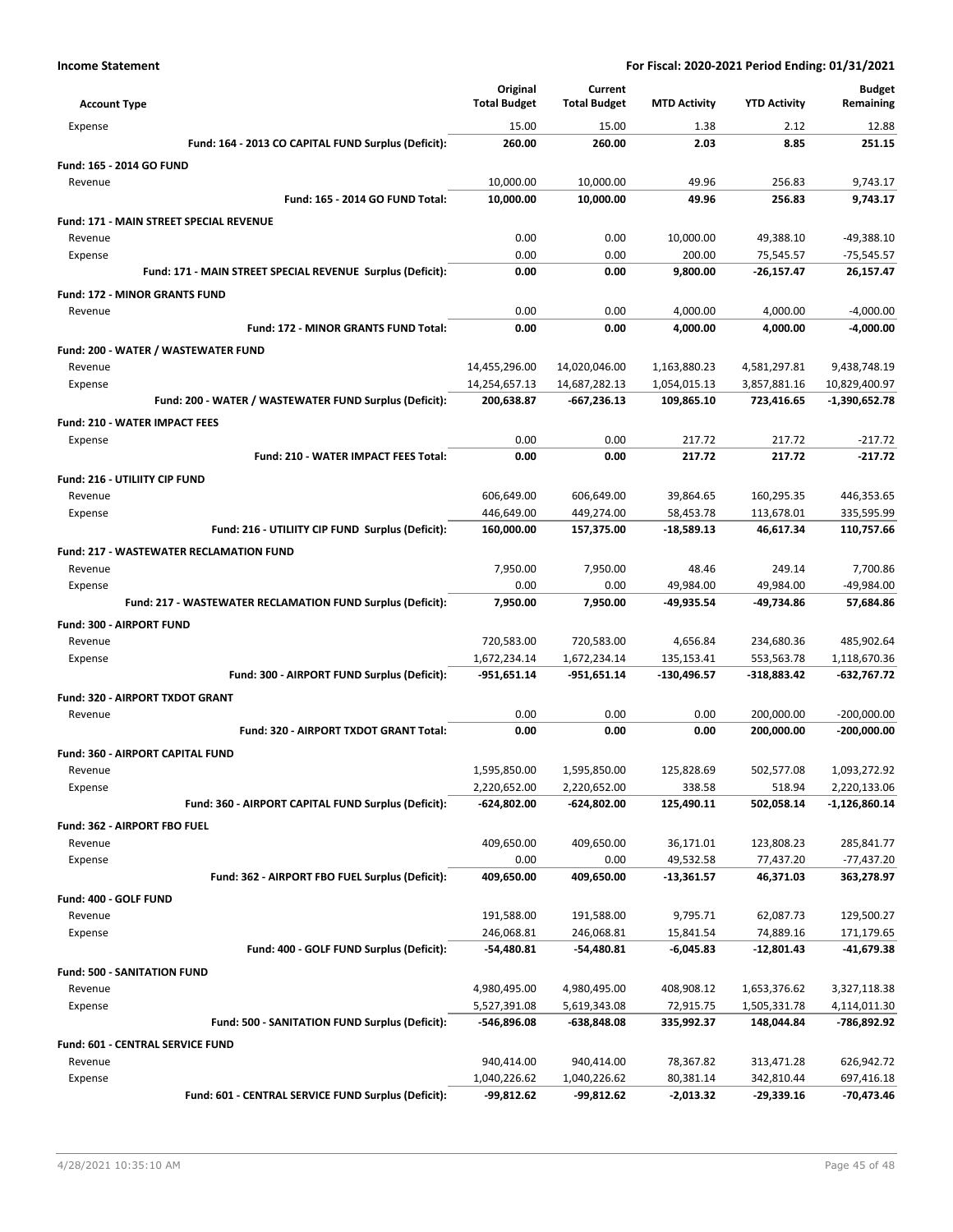| <b>Income Statement</b>                                                    | For Fiscal: 2020-2021 Period Ending: 01/31/2021 |                          |                        |                         |                             |
|----------------------------------------------------------------------------|-------------------------------------------------|--------------------------|------------------------|-------------------------|-----------------------------|
|                                                                            | Original                                        | Current                  |                        |                         | <b>Budget</b>               |
| <b>Account Type</b>                                                        | <b>Total Budget</b>                             | <b>Total Budget</b>      | <b>MTD Activity</b>    | <b>YTD Activity</b>     | Remaining                   |
| Fund: 602 - INSURANCE FUND                                                 |                                                 |                          |                        |                         |                             |
| Revenue                                                                    | 6,443,497.00                                    | 6,443,497.00             | 541,403.05             | 2,132,539.50            | 4,310,957.50                |
| Expense                                                                    | 6,483,654.00                                    | 6,483,654.00             | 626,376.58             | 2,778,443.21            | 3,705,210.79                |
| Fund: 602 - INSURANCE FUND Surplus (Deficit):                              | -40,157.00                                      | -40,157.00               | -84,973.53             | $-645,903.71$           | 605,746.71                  |
| Fund: 604 - MIS FUND                                                       |                                                 |                          |                        |                         |                             |
| Revenue                                                                    | 758,375.00                                      | 758,375.00               | 70,889.56              | 283,558.24              | 474,816.76                  |
| Expense                                                                    | 1,070,950.62                                    | 1,070,950.62             | 52,539.44              | 61,134.64               | 1,009,815.98                |
| Fund: 604 - MIS FUND Surplus (Deficit):                                    | $-312,575.62$                                   | -312,575.62              | 18,350.12              | 222,423.60              | -534,999.22                 |
| Fund: 660 - VEHICLE REPLACEMENT FUND                                       |                                                 |                          |                        |                         |                             |
| Revenue                                                                    | 730,396.00                                      | 730,396.00               | 60,089.38              | 240,421.85              | 489,974.15                  |
| Expense                                                                    | 720,397.00                                      | 720,397.00               | 15,149.56              | 101,777.59              | 618,619.41                  |
| Fund: 660 - VEHICLE REPLACEMENT FUND Surplus (Deficit):                    | 9,999.00                                        | 9,999.00                 | 44,939.82              | 138,644.26              | -128,645.26                 |
| Fund: 800 - SPENCE FUND                                                    |                                                 |                          |                        |                         |                             |
| Revenue                                                                    | 6,000.00                                        | 6,000.00                 | 37.51                  | 192.86                  | 5,807.14                    |
| Expense                                                                    | 600.00                                          | 600.00                   | 50.00                  | 200.00                  | 400.00                      |
| Fund: 800 - SPENCE FUND Surplus (Deficit):                                 | 5,400.00                                        | 5,400.00                 | $-12.49$               | $-7.14$                 | 5,407.14                    |
| Fund: 801 - JONES LIBRARY TRUST                                            |                                                 |                          |                        |                         |                             |
| Revenue                                                                    | 0.00                                            | 0.00                     | 1.61                   | 5.04                    | $-5.04$                     |
| Expense                                                                    | 0.00                                            | 0.00                     | 0.68                   | 1.04                    | $-1.04$                     |
| Fund: 801 - JONES LIBRARY TRUST Surplus (Deficit):                         | 0.00                                            | 0.00                     | 0.93                   | 4.00                    | $-4.00$                     |
| Fund: 809 - GREENVILLE IDC (L-3)                                           |                                                 |                          |                        |                         |                             |
| Revenue                                                                    | 0.00                                            | 0.00                     | 0.00                   | 124,521.10              | $-124,521.10$               |
| Expense                                                                    | 0.00                                            | 0.00                     | 0.00                   | 124,521.10              | $-124,521.10$               |
| Fund: 809 - GREENVILLE IDC (L-3) Surplus (Deficit):                        | 0.00                                            | 0.00                     | 0.00                   | 0.00                    | 0.00                        |
|                                                                            |                                                 |                          |                        |                         |                             |
| Fund: 810 - SEIZURE FUNDS - STATE RULES                                    |                                                 |                          | 24.11                  | 77.59                   |                             |
| Revenue                                                                    | 3,000.00<br>100.00                              | 3,000.00<br>100.00       | 10.61                  | 17,589.64               | 2,922.41<br>$-17,489.64$    |
| Expense<br>Fund: 810 - SEIZURE FUNDS - STATE RULES Surplus (Deficit):      | 2,900.00                                        | 2,900.00                 | 13.50                  | $-17,512.05$            | 20,412.05                   |
|                                                                            |                                                 |                          |                        |                         |                             |
| Fund: 811 - SEIZURE FUNDS - FED RULES                                      |                                                 |                          |                        |                         |                             |
| Revenue                                                                    | 2,500.00                                        | 2,500.00                 | 22.20                  | 69.70                   | 2,430.30                    |
| Expense<br>Fund: 811 - SEIZURE FUNDS - FED RULES Surplus (Deficit):        | 100.00<br>2,400.00                              | 100.00<br>2,400.00       | 9.31<br>12.89          | 14.29<br>55.41          | 85.71<br>2,344.59           |
|                                                                            |                                                 |                          |                        |                         |                             |
| Fund: 820 - TIRZ FUND (Tax Increment Reinvestment Zone)                    |                                                 |                          |                        |                         |                             |
| Revenue                                                                    | 751,638.00                                      | 751,638.00               | 290,756.56             | 331,426.79              | 420,211.21                  |
| Expense                                                                    | 160,725.00<br>590,913.00                        | 160,725.00<br>590,913.00 | 284,564.78<br>6,191.78 | 287,710.11<br>43,716.68 | $-126,985.11$<br>547,196.32 |
| Fund: 820 - TIRZ FUND (Tax Increment Reinvestment Zone) Surplus (Deficit): |                                                 |                          |                        |                         |                             |
| Fund: 899 - POOLED CASH                                                    |                                                 |                          |                        |                         |                             |
| Revenue                                                                    | 0.00                                            | 0.00                     | 0.01                   | 0.00                    | 0.00                        |
| Fund: 899 - POOLED CASH Total:                                             | 0.00                                            | 0.00                     | 0.01                   | 0.00                    | 0.00                        |
| Fund: 910 - ELECTRIC OPERATING FUND                                        |                                                 |                          |                        |                         |                             |
| Revenue                                                                    | 65,117,571.00                                   | 65,117,571.00            | 4,489,165.85           | 17,750,659.67           | 47,366,911.33               |
| Expense                                                                    | 64,662,173.28                                   | 64,662,173.28            | 4,795,835.71           | 17,971,792.44           | 46,690,380.84               |
| Fund: 910 - ELECTRIC OPERATING FUND Surplus (Deficit):                     | 455,397.72                                      | 455,397.72               | -306,669.86            | -221,132.77             | 676,530.49                  |
| <b>Fund: 911 - ELECTRIC DEBT REDUCTION</b>                                 |                                                 |                          |                        |                         |                             |
| Revenue                                                                    | 1,100.00                                        | 1,100.00                 | 0.50                   | 2.17                    | 1,097.83                    |
| Fund: 911 - ELECTRIC DEBT REDUCTION Total:                                 | 1,100.00                                        | 1,100.00                 | 0.50                   | 2.17                    | 1,097.83                    |
| Fund: 912 - ELECTRIC DEBT SERVICE                                          |                                                 |                          |                        |                         |                             |
| Revenue                                                                    | 7,846,375.00                                    | 7,846,375.00             | 653,864.58             | 2,615,458.32            | 5,230,916.68                |
| Expense                                                                    | 7,856,075.00                                    | 7,856,075.00             | 0.00                   | 0.00                    | 7,856,075.00                |
| Fund: 912 - ELECTRIC DEBT SERVICE Surplus (Deficit):                       | $-9,700.00$                                     | $-9,700.00$              | 653,864.58             | 2,615,458.32            | -2,625,158.32               |
| Fund: 913 - ELECTRIC CONSTRUCTION FUND                                     |                                                 |                          |                        |                         |                             |
| Revenue                                                                    | 600.00                                          | 600.00                   | 6.08                   | 26.14                   | 573.86                      |
| Fund: 913 - ELECTRIC CONSTRUCTION FUND Total:                              | 600.00                                          | 600.00                   | 6.08                   | 26.14                   | 573.86                      |
| Fund: 950 - CABLE / INTERNET                                               |                                                 |                          |                        |                         |                             |
| Revenue                                                                    | 6,394,735.00                                    | 6,394,735.00             | 905,806.95             | 2,390,983.75            | 4,003,751.25                |
|                                                                            |                                                 |                          |                        |                         |                             |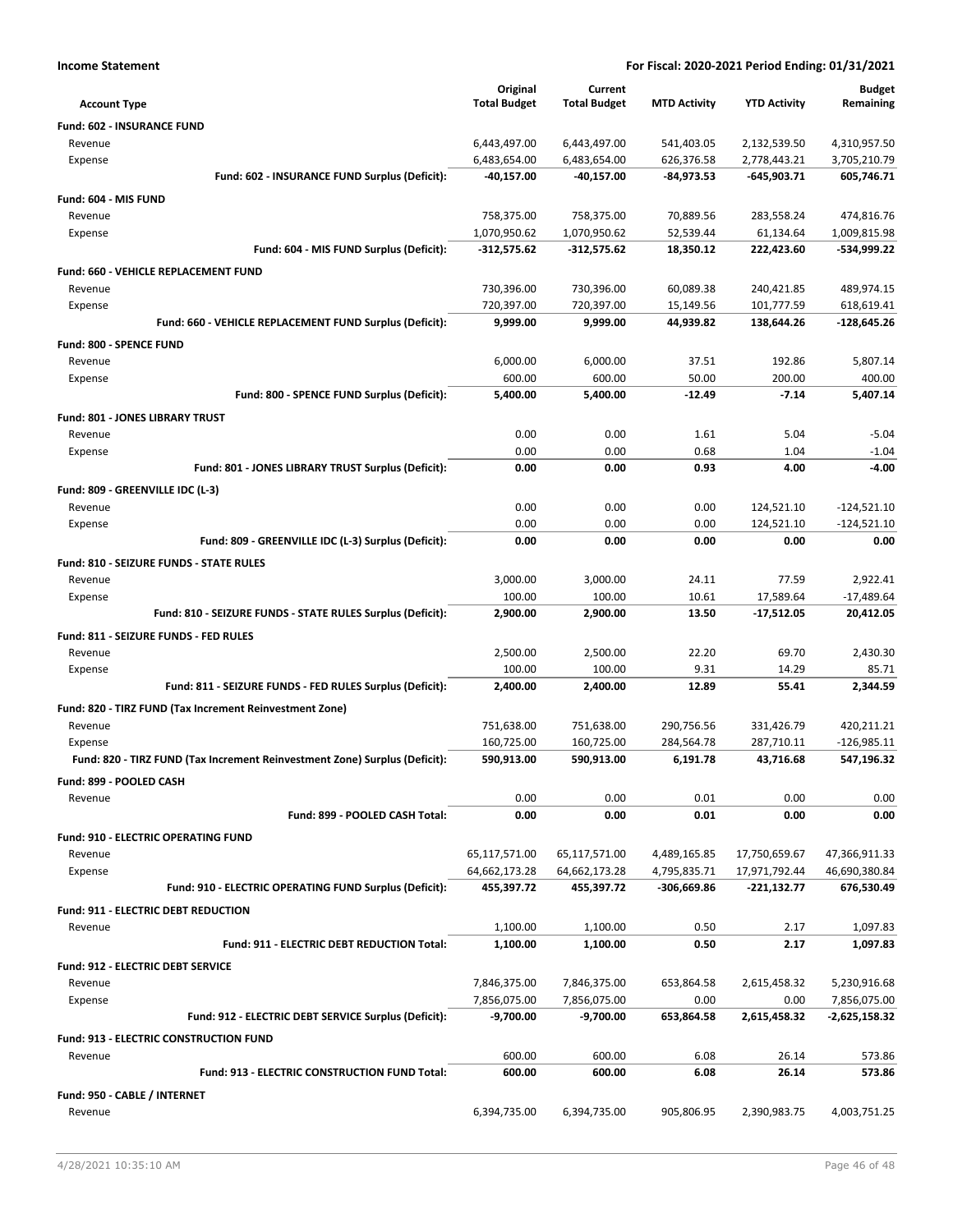| <b>Account Type</b> |                                                 | Original<br><b>Total Budget</b> | Current<br><b>Total Budget</b> | <b>MTD Activity</b> | <b>YTD Activity</b> | <b>Budget</b><br>Remaining |
|---------------------|-------------------------------------------------|---------------------------------|--------------------------------|---------------------|---------------------|----------------------------|
| Expense             |                                                 | 6.042.897.22                    | 6.042.897.22                   | 578.396.85          | 1,721,570.95        | 4,321,326.27               |
|                     | Fund: 950 - CABLE / INTERNET Surplus (Deficit): | 351.837.78                      | 351.837.78                     | 327.410.10          | 669.412.80          | $-317,575.02$              |
|                     | <b>Total Surplus (Deficit):</b>                 | $-1.962.159.45$                 | $-2.924.611.45$                | 4,028,221.34        | 8,739,313.26        |                            |